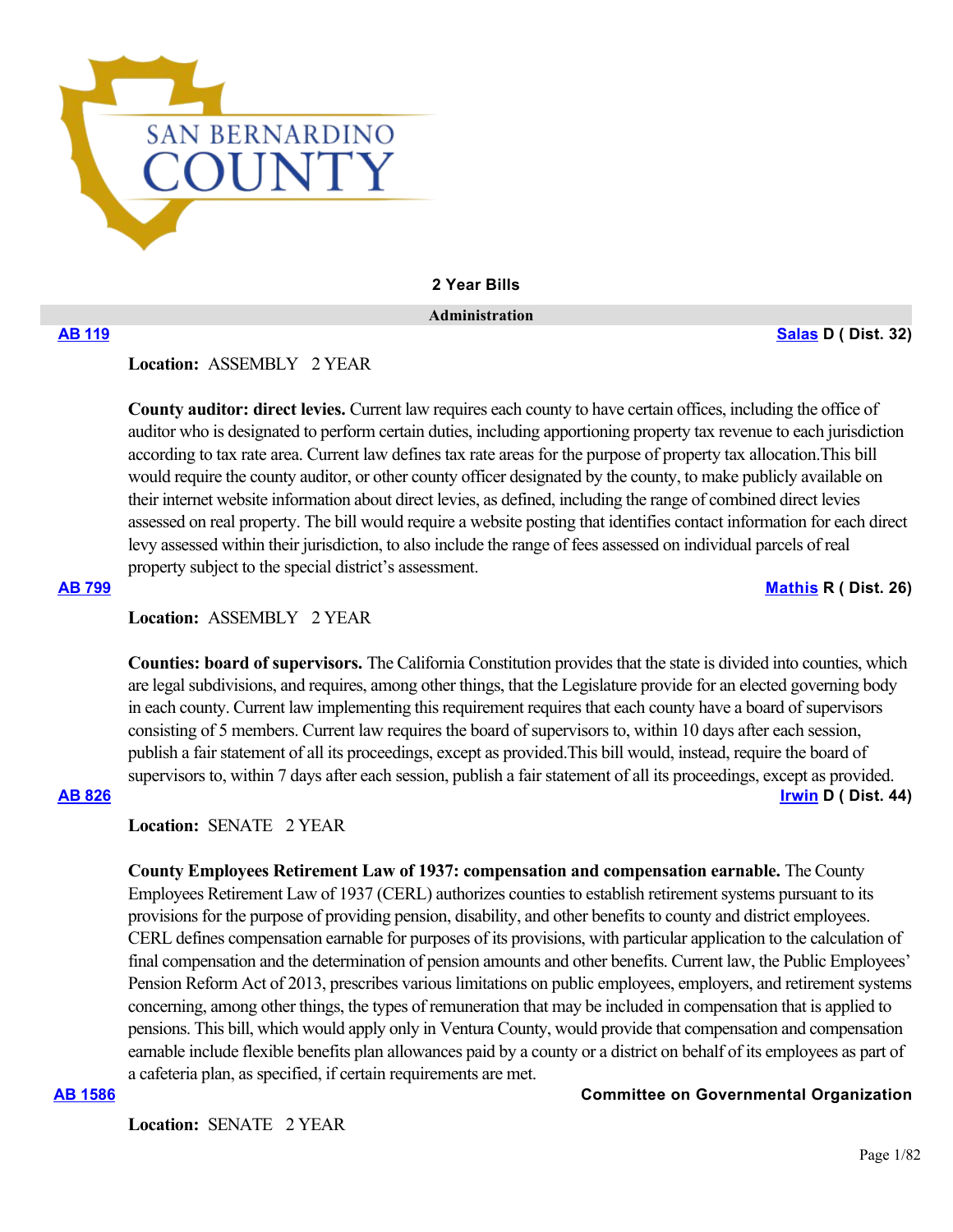**Alcoholic beverage control: on-sale general licenses: counties.** Current law creates various types of on-sale general licenses under the Alcoholic Beverage Control Act. Current law authorizes the Department of Alcoholic Beverage Control to issue 4 additional new original on-sale general licenses for bona fide public eating places for premises that have a seating capacity for 100 or more diners in a county where the inhabitants number less than 7,000 and the major economy of the county is dependent on continual use of that county's recreational facilities. Existing law prohibits a license of this type from being transferred from one county to another. This bill would additionally require that the economy of a county in which the licenses described above may be issued also be dependent on tourism. The bill would prohibit the transfer of these licenses to any premises that do not qualify under the provisions pursuant to which these licenses are issued.

 **Air Quality**

### **[AB 363](https://ctweb.capitoltrack.com/public/publishbillinfo.aspx?bi=2FTqX3ykyzFI3fjYnfYPvNx%2B5TzPwjFH0unSGt1j70FnNwutVs2Q%2FbhGj4n8Ffej) [Medina](https://a61.asmdc.org/) D ( Dist. 61)**

# **Location:**  SENATE 2 YEAR

**Carl Moyer Memorial Air Quality Standards Attainment Program.** Current law requires the State Air Resources Board to establish or update grant criteria and guidelines for covered vehicle and infrastructure projects as soon as practicable, but not later than July 1, 2017. The state board's program guidelines describe the minimum criteria and requirements for on-road heavy-duty vehicles and the types of projects that can be incentivized to provide surplus emissions reductions from on-road heavy-duty vehicles through contracts or through the On-Road Heavy-Duty Voucher Incentive Program (VIP). The VIP guidelines allow for the early retirement of existing on-road heavy-duty vehicles, allowing these high-polluting vehicles to be replaced with newer, lower emission vehicles. The VIP guidelines further describe the minimum criteria and requirements for eligibility in the VIP, including, but not limited to, limiting the fleet size and vehicle weight class of eligible vehicles, excluding from program eligibility vehicles subject to the solid waste collection vehicle rule and the fleet rule for transit agencies, and prohibiting the leasing of replacement vehicles. This bill would require the state board, upon appropriation by the Legislature, to develop project grant criteria and guidelines for a new On-Road Heavy-Duty Vehicle Incentive Program (VIP2) that shall provide additional incentives for projects eligible for program funding that are deployed in disadvantaged communities, as provided, and in low-income communities, as defined.

**[AB 1547](https://ctweb.capitoltrack.com/public/publishbillinfo.aspx?bi=5OaFGvxlKFVLmqcnLtD1ztZ0F3uz2aknlRtyHt2UERQDoV%2BNfefT5eeuTy9aDHeE) [Reyes](https://a47.asmdc.org/) D ( Dist. 47)**

## **Location:**  ASSEMBLY 2 YEAR

**Air pollution: warehouse facilities.** Current law regulates the emissions of air pollution. Current law designates air pollution control districts and air quality management districts as having the primary responsibility for the control of air pollution from all sources other than vehicular sources, subject to the powers and duties of the State Air Resources Board. Existing law designates the state board as having the primary responsibility for the control of air pollution from vehicular sources.This bill would authorize the State Air Resources Board to regulate indirect sources, as defined.

## **Position: San Bernardino County Watch**

 **Animal Control**

**[AB 121](https://ctweb.capitoltrack.com/public/publishbillinfo.aspx?bi=N21ro2mLjZR0YHlmZjSo0nrVBZ0iDdkAkVyneNL9oHr3%2FNKqVZMJe63%2FwFWTfTu9) [Holden](https://a41.asmdc.org/) D ( Dist. 41)**

## **Location:**  ASSEMBLY 2 YEAR

Public animal shelters: adoptions: military service members. Current law governs the operation of animal shelters by, among other things, setting a minimum holding period for stray dogs and cats and requiring animal shelters to ensure that dogs and cats, if adopted, are spayed or neutered.This bill would further prohibit a public animal shelter from charging an adoption fee for a dog or cat if the person adopting the dog or cat is an active duty military service member who presents to the public animal shelter a current military identification card.

**[AB 253](https://ctweb.capitoltrack.com/public/publishbillinfo.aspx?bi=GQCGowHCDHpTna5zSJgoguowHMgxmK2FRRve1q1XJLAw8a6Trlfhtp%2FefAgWjQBQ) [Patterson](https://ad23.asmrc.org/) R ( Dist. 23)**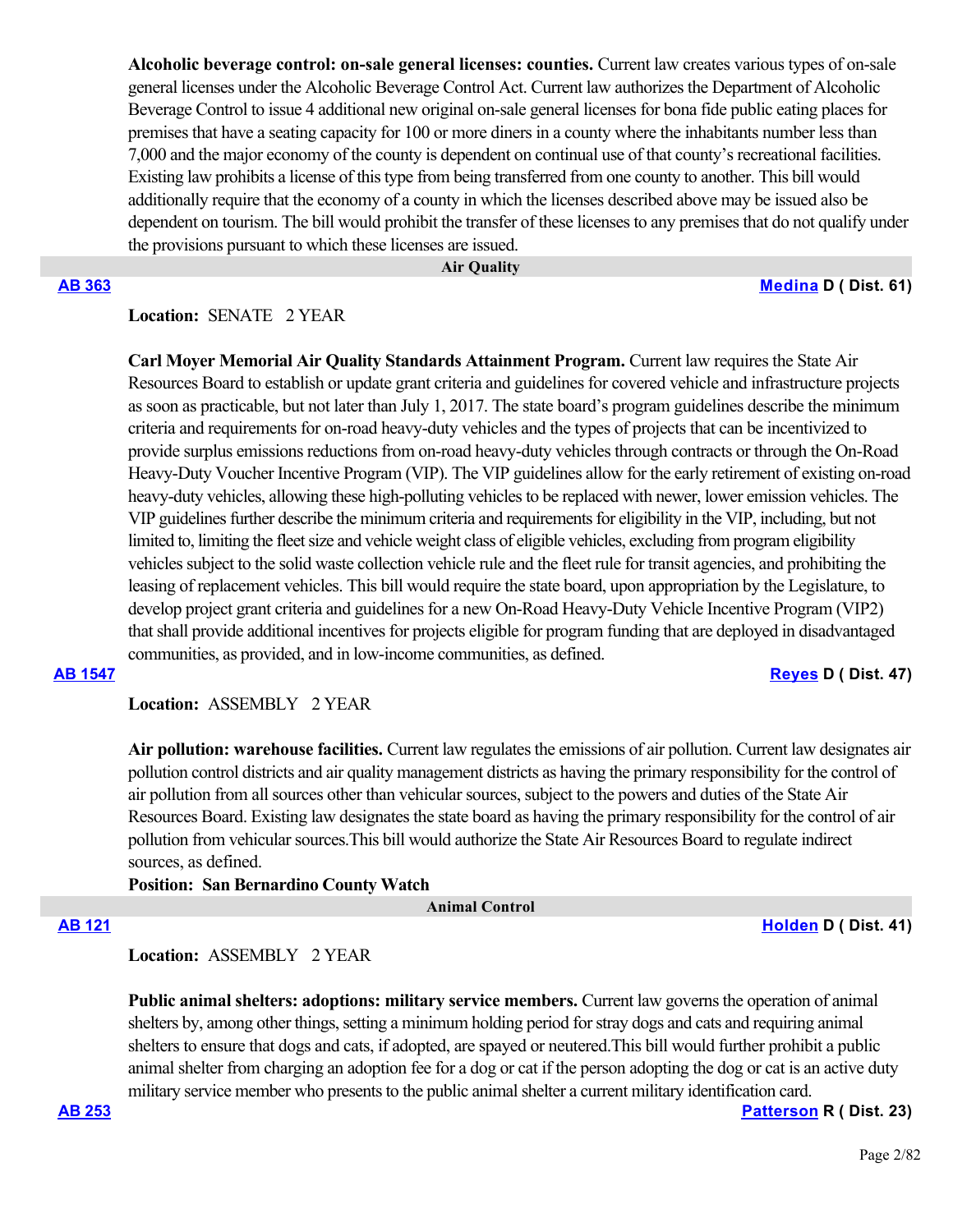**Location:**  SENATE 2 YEAR

**Animal welfare.** Current law requires an authorized officer who makes an arrest relating to the felony offense of dogfighting, as specified, and authorizes an authorized officer who makes an arrest for any of certain offenses relating to animal abuse, including a misdemeanor offense proscribing animal fighting, as specified, to lawfully take possession of the animals. If ownership of the seized animals or birds cannot be determined after reasonable efforts, current law authorizes the officer or other person designated as custodian of the animals or birds, after holding the animals and birds for a period of not less than 10 days, to petition the magistrate for permission to humanely euthanize or otherwise dispose of the animals or birds. Current law requires the petition to be published in a newspaper of general circulation. This bill would instead require the petition to be published in a newspaper, online or in print, of general circulation, a social media outlet belonging to a law enforcement agency or a county or appropriate local governmental entity, or a law enforcement internet website.

## **[AB 702](https://ctweb.capitoltrack.com/public/publishbillinfo.aspx?bi=opnkE%2BPZPSjSP1eoE3L4YYenOC%2Bp9S3ULMZqS8QMblw%2FbZEf6W8IMnj5ig2SzHBw) [Santiago](https://a53.asmdc.org/) D ( Dist. 53)**

### **Location:**  ASSEMBLY 2 YEAR

**Cat and dog breeding: permits.** Would prohibit a person from establishing or maintaining a cat or dog kennel for breeding purposes, keeping any cat or dog for breeding purposes, or breeding any cat or dog unless the person first obtained a breeder permit from a city, county, or city and county. The bill would deem breeding to have occurred upon the production of offspring, whether the offspring result from sexual activity or artificial insemination, and whether the sexual activity was intentional or the result of improper confinement. The bill would require a city, county, or city and county to issue a breeder permit if the applicant provides sufficient proof that certain conditions exist, including, among others, the applicant agrees to breed only one litter per year, per cat or dog per household to be queened or whelped, maintain certain living conditions for each cat or dog, and provide veterinary care without delay when necessary.

#### **Behavioral Health**

### **[AB 77](https://ctweb.capitoltrack.com/public/publishbillinfo.aspx?bi=e2pPIpOds5qIVeqERy4UFz8oEEpo%2B34xcZreY%2FYPiGQSxgD%2BNNkycjoX7Z6TR3UA) [Petrie-Norris](https://a74.asmdc.org/) D ( Dist. 74)**

## **Location:**  ASSEMBLY 2 YEAR

**Substance use disorder treatment services.** This bill, commencing January 1, 2026, would require any substance use disorder treatment program to be licensed by the State Department of Health Care Services, except as specified. The bill would require the department, in administering these provisions, to issue licenses for a period of 2 years for substance use disorder treatment programs that meet the requirements in these provisions. The bill would require the department to issue a license to a substance use disorder program once various requirements have been met, including an onsite review. The bill would authorize the department to renew a license, as provided. The bill would prohibit providing substance use disorder treatment services to individuals without a license. **[AB 234](https://ctweb.capitoltrack.com/public/publishbillinfo.aspx?bi=xvEeHhw0PP9IsqlpzIwCsR7i3HwJls8QrN7sIMuUXJCMNg1DbVZcdOti230bDrCu) [Ramos](https://a40.asmdc.org/) D ( Dist. 40)**

### **Location:**  ASSEMBLY 2 YEAR

**Office of Suicide Prevention** Current law authorizes the State Department of Public Health to establish the Office of Suicide Prevention within the department, and requires the office to perform specified duties, including providing information and technical assistance to statewide and regional partners regarding best practices on suicide prevention policies and programs and reporting on progress to reduce rates of suicide, and authorize the office to apply for and use federal, state, and foundation grants. This bill would remove the limitation that, should the office be established, all duties and responsibilities of the office be carried out using existing staff and resources. **[AB 270](https://ctweb.capitoltrack.com/public/publishbillinfo.aspx?bi=mLKjbsYeP5LueLMSh75HRfkdZssCitbpCgcsyWK%2BRlL0XGgSLfEe35%2B69GCHHIYc) [Ramos](https://a40.asmdc.org/) D ( Dist. 40)**

**Location:**  ASSEMBLY 2 YEAR

**Core Behavioral Health Crisis Services System.** Would create the Core Behavioral Health Crisis Services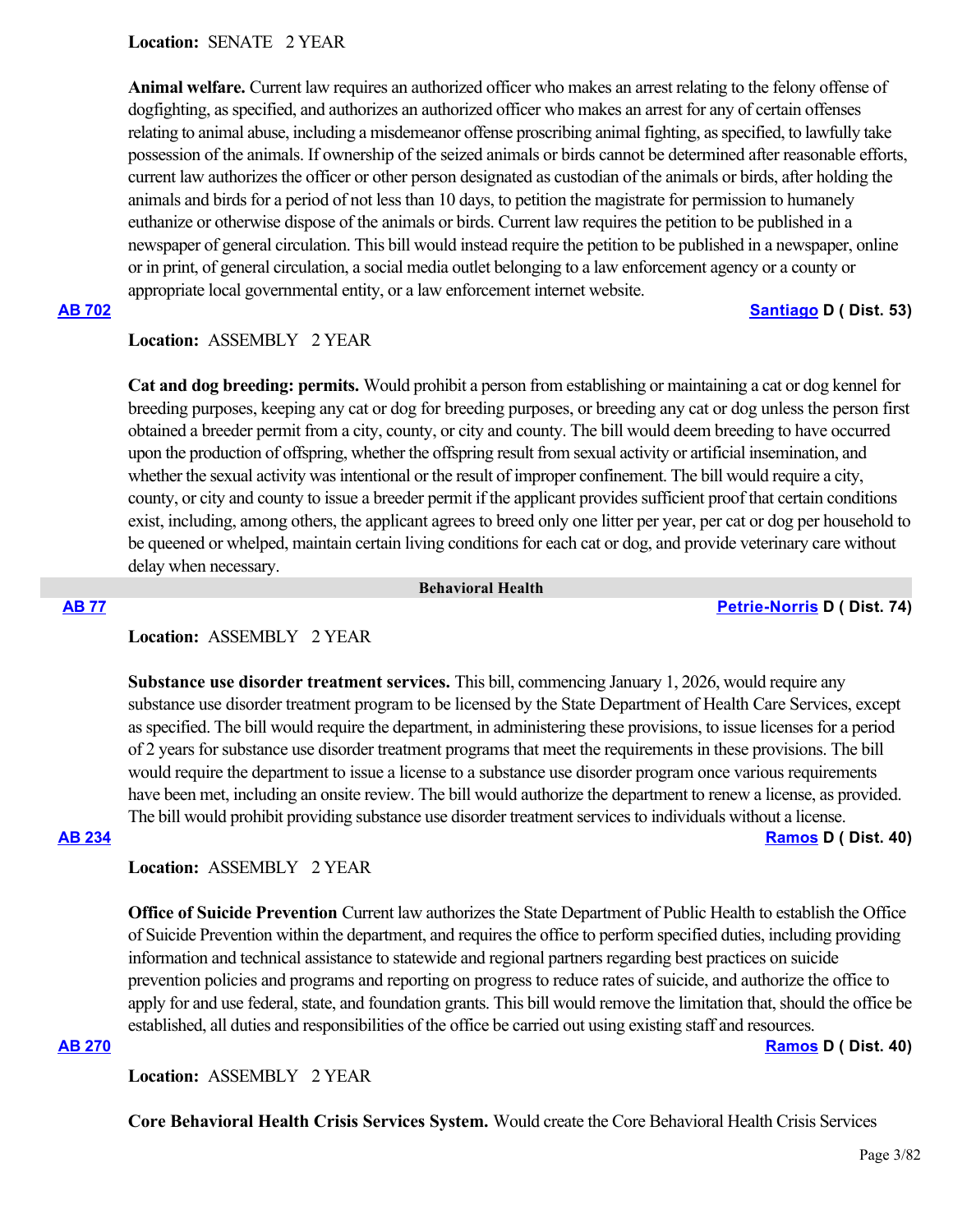System, using the digits "988" for the 988 Suicide Prevention and Behavioral Health Crisis Hotline, in compliance with existing federal law and standards governing the National Suicide Prevention Lifeline. The bill would require the department, as defined, to take specified actions to implement the hotline system. The bill would require the department to charge a fee on each resident of the state that is a subscriber of commercial mobile or IP-enabled voice services to pay for the costs of the program. The bill would create the 988 Fund, a new continuously appropriated fund, and would require the fees to be deposited along with other specified moneys into the 988 Fund.

### **[AB 383](https://ctweb.capitoltrack.com/public/publishbillinfo.aspx?bi=%2FQLVv91rOuc2oS6u4AYdMS0GLT81m945bVBlL2js37uuPmk8i2E1QlOSdoauHW%2BB) [Salas](https://a32.asmdc.org/) D ( Dist. 32)**

## Location: **SENATE** 2 YEAR

**Behavioral health: older adults.** Would establish within the State Department of Health Care Services an Older Adult Behavioral Health Services Administrator to oversee behavioral health services for older adults. The bill would require that position to be funded with administrative funds from the Mental Health Services Fund. The bill would prescribe the functions of the administrator and its responsibilities, including, but not limited to, developing outcome and related indicators for older adults for the purpose of assessing the status of behavioral health services for older adults, monitoring the quality of programs for those adults, and guiding decisionmaking on how to improve those services. The bill would require the administrator to receive data from other state agencies and departments to implement these provisions, subject to existing state or federal confidentiality requirements. The bill would require the administrator to report to the entities that administer the MHSA on those outcome and related indicators by July 1, 2022, and would require the report to be posted on the department's internet website.

**[AB 552](https://ctweb.capitoltrack.com/public/publishbillinfo.aspx?bi=0B1pP8xZSqmT1PDx5eLChQYAYYE5i75lfquaLpGyuniEx%2FusY9NutFnw5eFM16dd) [Quirk-Silva](https://a65.asmdc.org/) D ( Dist. 65)**

## **Location:**  ASSEMBLY 2 YEAR

**Integrated School-Based Behavioral Health Partnership Program.** Would establish the Integrated School-Based Behavioral Health Partnership Program to provide prevention and early intervention for, and access to, behavioral health services for pupils. The bill would authorize a county behavioral health agency and the governing board or governing body of a local educational agency to agree to collaborate on conducting a needs assessment on the need for school-based mental health and substance use disorder services, and implement an integrated schoolbased behavioral health partnership program, to develop a memorandum of understanding outlining the requirements for the partnership program, and to enter into a contract for mental health or substance use disorder services. **[AB 562](https://ctweb.capitoltrack.com/public/publishbillinfo.aspx?bi=0mhpjkHAEcG1jm5Vw8i6jwSxLR%2F%2BNMh0Tavv6YWLyevnje9Nov9EFd1uaN0ONPx4) [Low](https://a28.asmdc.org/) D ( Dist. 28)**

**Location:**  SENATE 2 YEAR

**Frontline COVID-19 Provider Mental Health Resiliency Act of 2021: health care providers: mental health services.** Would require the Director of Consumer Affairs to establish a mental health resiliency program, as specified, to provide mental health services to licensed health care providers who provide or have provided consistent in-person healthcare services to COVID-19 patients. The bill would require the relevant boards to notify licensees and solicit applications for access to the program immediately upon the availability of services. The bill would require an applicant to make an attestation that states, among other things, that the applicant is an eligible licensee, as defined. The bill would make an applicant who willfully makes a false statement in their attestation guilty of a misdemeanor. By creating a new crime, this bill would impose a state-mandated local program. The bill would repeal these provisions on January 1, 2025.

## **[AB 573](https://ctweb.capitoltrack.com/public/publishbillinfo.aspx?bi=b0v26iPuXf73TzCNR7ERxZNCtEC1ZsgRN5lF8%2FbpSqIw8p1%2BLWG%2BX4zEobuqlxcj) [Carrillo](https://a51.asmdc.org/) D ( Dist. 51)**

**Location:**  ASSEMBLY 2 YEAR

**Youth Mental Health Boards.** Would establish the California Youth Mental Health Board (state board) within the California Health and Human Services Agency to advise the Governor and Legislature on the challenges facing youth with mental health needs and determine opportunities for improvement. The state board would be comprised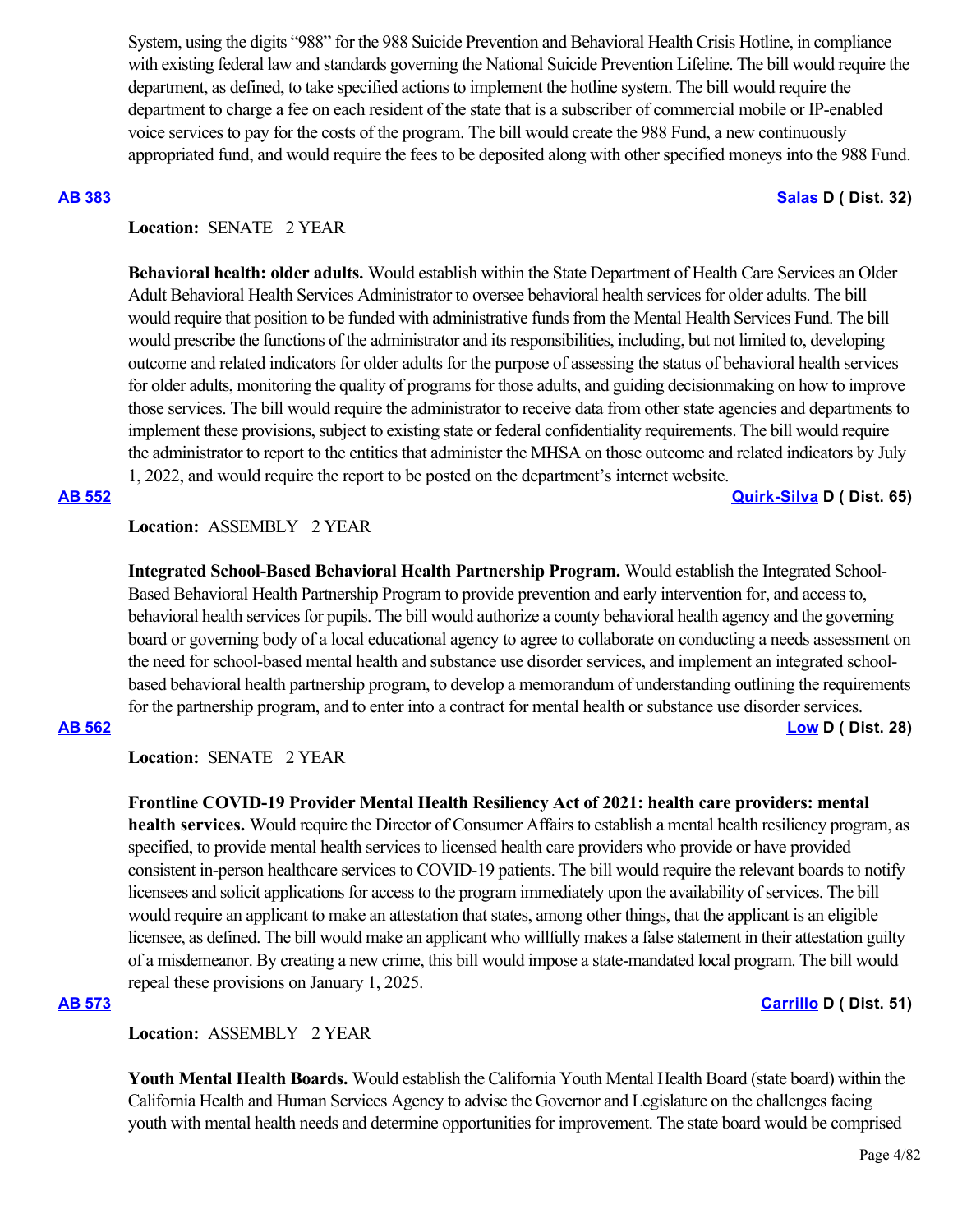of 15 members who are between 15 and 23 years of age, appointed as specified, at least half of whom are youth mental health consumers who are receiving, or have received, mental health services, or siblings or immediate family members of mental health consumers. The bill would specify the powers and duties of the state board, including reviewing program performance in the delivery of mental health and substance use disorder services for youth.

## **[AB 586](https://ctweb.capitoltrack.com/public/publishbillinfo.aspx?bi=SHR6zabaLsjdf%2BzCcgiD53IVIwpRXk6kA78OcVCQKjFBxFFWbCgeQdTfug6tFoq0) [O'Donnell](https://a70.asmdc.org/) D ( Dist. 70)**

**Location:**  SENATE 2 YEAR

**Pupil health: health and mental health services: School Health Demonstration Project.** Would establish, within the State Department of Education, the School Health Demonstration Project, a pilot project, to be administered by the department, in consultation with the State Department of Health Care Services, to expand comprehensive health and mental health services to public school pupils by providing training and support services to selected local educational agencies to secure ongoing Medi-Cal funding for those health and mental health services, as provided.

### **[AB 662](https://ctweb.capitoltrack.com/public/publishbillinfo.aspx?bi=erZ6gMT6w26e4Kk5PP9lLG%2FhPNnZuLja8UX%2FXMqjjoDdiOhjbnCJ4LRDSkVsxH95) [Rodriguez](https://a52.asmdc.org/) D ( Dist. 52)**

# **Location:**  ASSEMBLY 2 YEAR

**Mental health: dispatch and response protocols: working group.** Would require the California Health and Human Services Agency to convene a working group, as specified, no later than July 1, 2022, to examine the existing dispatch and response protocols when providing emergency medical services to an individual who may require evaluation and treatment for a mental health disorder. The bill would require the working group to develop recommendations for improvements to those dispatch and response protocols and recommend amendments to existing law, including, but not limited to, the provisions governing involuntarily taking an individual into temporary custody for a mental health evaluation and treatment. The bill would require the working group to submit periodic reports to the Legislature every 6 months to update the Legislature on its progress, and to submit a final report of its recommendations to the Legislature on or before January 1, 2024.

**[AB 686](https://ctweb.capitoltrack.com/public/publishbillinfo.aspx?bi=45YHIzW3lPOMQIiQcggcbhU7aqpthvGszUsXiahjBnAyeqlc3PMnGqG4qcOfqju2) [Arambula](https://a31.asmdc.org/) D ( Dist. 31)**

# **Location:**  ASSEMBLY 2 YEAR

**California Community-Based Behavioral Health Outcomes and Accountability Review.** Would require the California Health and Human Services Agency to establish, by July 1, 2022, the California Community-Based Behavioral Health Outcomes and Accountability Review (CBBH-OAR) to facilitate a local accountability system that fosters continuous quality improvement in county behavioral health programs and in the collection and dissemination by the agency of best practices in service delivery. The bill would require the agency to convene a workgroup to establish a workplan by which the CBBH-OAR shall be conducted and to consult on various other components of the CBBH-OAR process.

#### **[AB 785](https://ctweb.capitoltrack.com/public/publishbillinfo.aspx?bi=nE4FEohI9Eu4OlsXMSil6vti6wPU6KKTv7pbVWCld4aBVn7eB8aIsnswYcewJ4FJ) [Rivas, Robert](https://a30.asmdc.org/)  D ( Dist. 30)**

## **Location:**  ASSEMBLY 2 YEAR

**Mental health.** Would, upon appropriation, establish the Mental Health Response and Treatment Challenge Grant Pilot Program. The bill would provide that the purpose of the pilot program is to provide a statewide investment program to provide funds and flexibility to cities, counties, cities and counties, or other local governmental agencies that interact with the criminal justice system to develop programs that seek to improve services in 3 areas, as specified. The bill would require the Board of State and Community Corrections to administer the pilot program and award grants on a competitive basis.

## **[AB 883](https://ctweb.capitoltrack.com/public/publishbillinfo.aspx?bi=RPD9f4Nx3yQj52dXqWJSQieaiGxmaRavOTjpYwYDYAONeAbv64e5DkZ6HFFKUlkq) [O'Donnell](https://a70.asmdc.org/) D ( Dist. 70)**

**Location:**  ASSEMBLY 2 YEAR

**Mental Health Services Act: local educational agencies.** The Mental Health Services Act (MHSA), an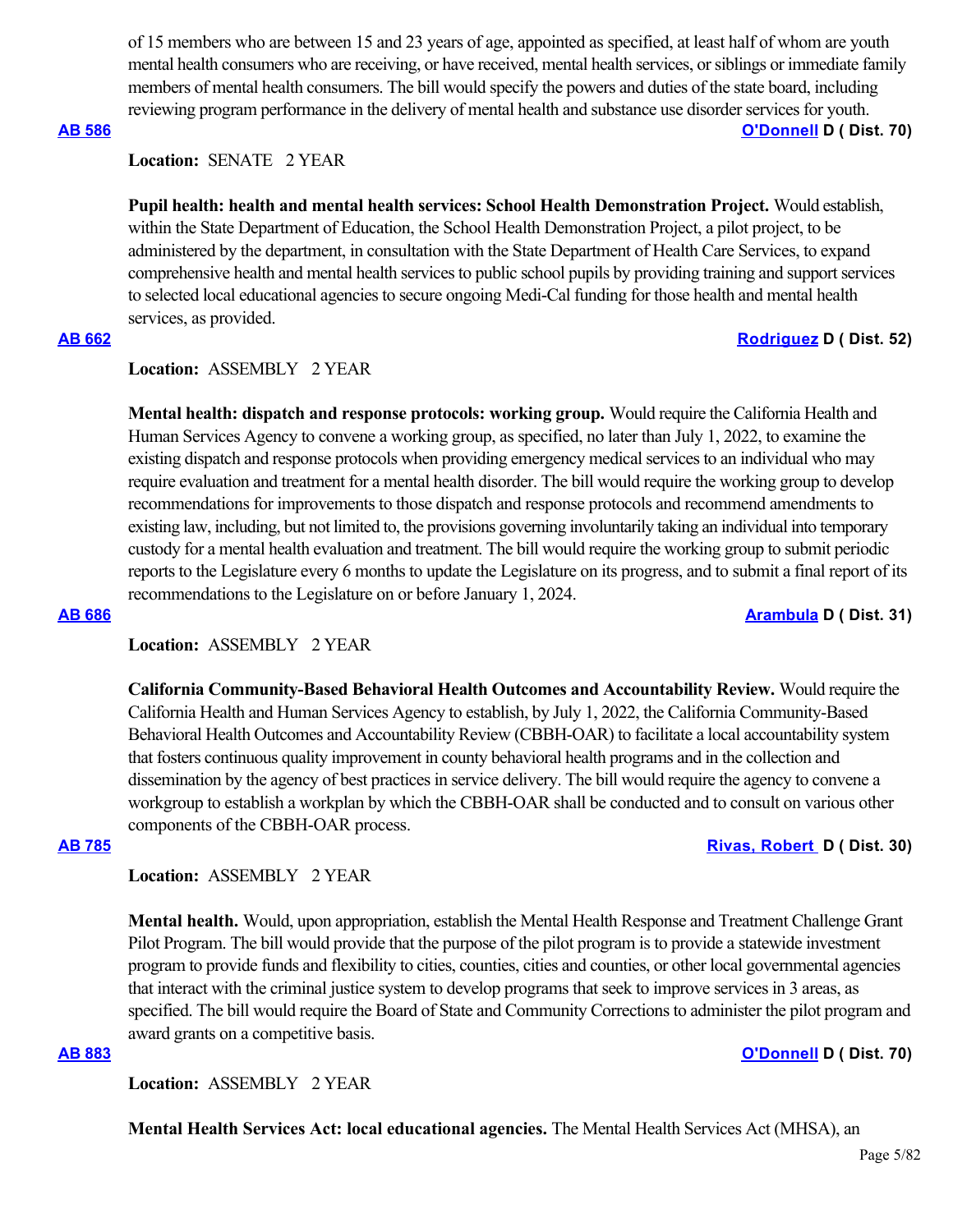initiative measure enacted by the voters as Proposition 63 at the November 2, 2004, statewide general election, establishes the continuously appropriated Mental Health Services Fund (MHSF) to fund various county mental health programs and requires counties to spend those funds as specified. Current law requires funds allocated to a county that have not been spent for their authorized purpose within 3 years, and the interest accruing on those funds, to revert to the state, except for specified purposes, including capital facilities and technological needs, which revert after 10 years. Under current law, reverted funds are reallocated to the counties, as specified. As part of the MHSA, current law requires counties to engage in specified planning activities, including creating and updating a 3 year program and expenditure plan through a stakeholder process. This bill would amend the MHSA by requiring reverted funds to be used in the county from which the funds reverted, except as specified.

**[AB 935](https://ctweb.capitoltrack.com/public/publishbillinfo.aspx?bi=rVb2Nz3L8RHn744jzRc54zFzyq2XUGq1N5Z2dtyAv1jHvxXihHPf6nQlTDvUXTpn) [Maienschein](https://a77.asmdc.org/) D ( Dist. 77)**

# **Location:**  ASSEMBLY 2 YEAR

**Telehealth: mental health.** Would require health care service plans and health insurers, including Medi-Cal managed care plans, by July 1, 2022, to provide access to a telehealth consultation program that meets specified criteria and provides providers who treat children and pregnant and certain postpartum persons with access to a mental health consultation program, as specified. The bill would require the consultation by a mental health clinician with expertise appropriate for pregnant, postpartum, and pediatric patients to be conducted by telephone or telehealth video, and to include guidance on the range of evidence-based treatment options, screening tools, and referrals.The bill would add mental health consultations through this program to the Medi-Cal schedule of benefits. **[AB 988](https://ctweb.capitoltrack.com/public/publishbillinfo.aspx?bi=jPjlAAna2I%2BTXPXFt0nZGgjfP4UQuHD0yMrgtf7cg0IF6eh90GIQOatSW9biM2p8) [Bauer-Kahan](https://a16.asmdc.org/) D ( Dist. 16)**

# **Location:**  SENATE 2 YEAR

**Mental health: 988 crisis hotline.** Current law, the Warren-911-Emergency Assistance Act, requires every local public agency, as defined, to have an emergency communication system and requires the digits "911" to be the primary emergency telephone number within the system. Current federal law, the National Suicide Hotline Designation Act, designates the 3-digit telephone number "988" as the universal number within the United States for the purpose of the national suicide prevention and mental health crisis hotline system operating through the National Suicide Prevention Lifeline maintained by the Assistant Secretary for Mental Health and Substance Abuse and the Veterans Crisis Line maintained by the Secretary of Veterans Affairs. This bill would require 988 centers, as defined, to, by July 16, 2022, provide a person experiencing a behavioral health crisis access to a trained counselor by call and, by January 1, 2027, provide access to a trained counselor by call, text, and chat.

# **[AB 1051](https://ctweb.capitoltrack.com/public/publishbillinfo.aspx?bi=a3w1OkLET76v%2BDCLHEBggLONCLqllIvKabF03mplQ91C6hp%2BtvB%2FWO%2BRGDpYXa3l) [Bennett](https://a37.asmdc.org/) D ( Dist. 37)**

Location: **SENATE** 2 YEAR

**Medi-Cal: specialty mental health services: foster youth.** Current law requires the State Department of Health Care Services to issue policy guidance concerning the conditions for, and exceptions to, presumptive transfer of responsibility for providing or arranging for specialty mental health services to a foster youth from the county of original jurisdiction to the county in which the foster youth resides, as prescribed. This bill would make those provisions for presumptive transfer inapplicable to a foster youth or probation-involved youth placed in a community treatment facility, group home, or a short-term residential therapeutic program (STRTP) outside of their county of original jurisdiction, as specified

**[AB 1214](https://ctweb.capitoltrack.com/public/publishbillinfo.aspx?bi=0GWU1DaW8dN3saNJzw6FAOQHyt32kczPx0t9YjN6S6m0XO2QN10erzhmYUrvmZpD) [Waldron](https://ad75.asmrc.org/) R ( Dist. 75)**

**Location:**  SENATE 2 YEAR

**Medi-Cal eligibility.** Would make an individual who is incarcerated in a state prison or county jail eligible for the Medi-Cal program for 30 days before the date they are released from that correctional facility if they otherwise meet Medi-Cal eligibility criteria but for their commitment in a correctional facility. The bill would require the State Department of Health Care Services to send an annual report to the Legislature on the implementation of these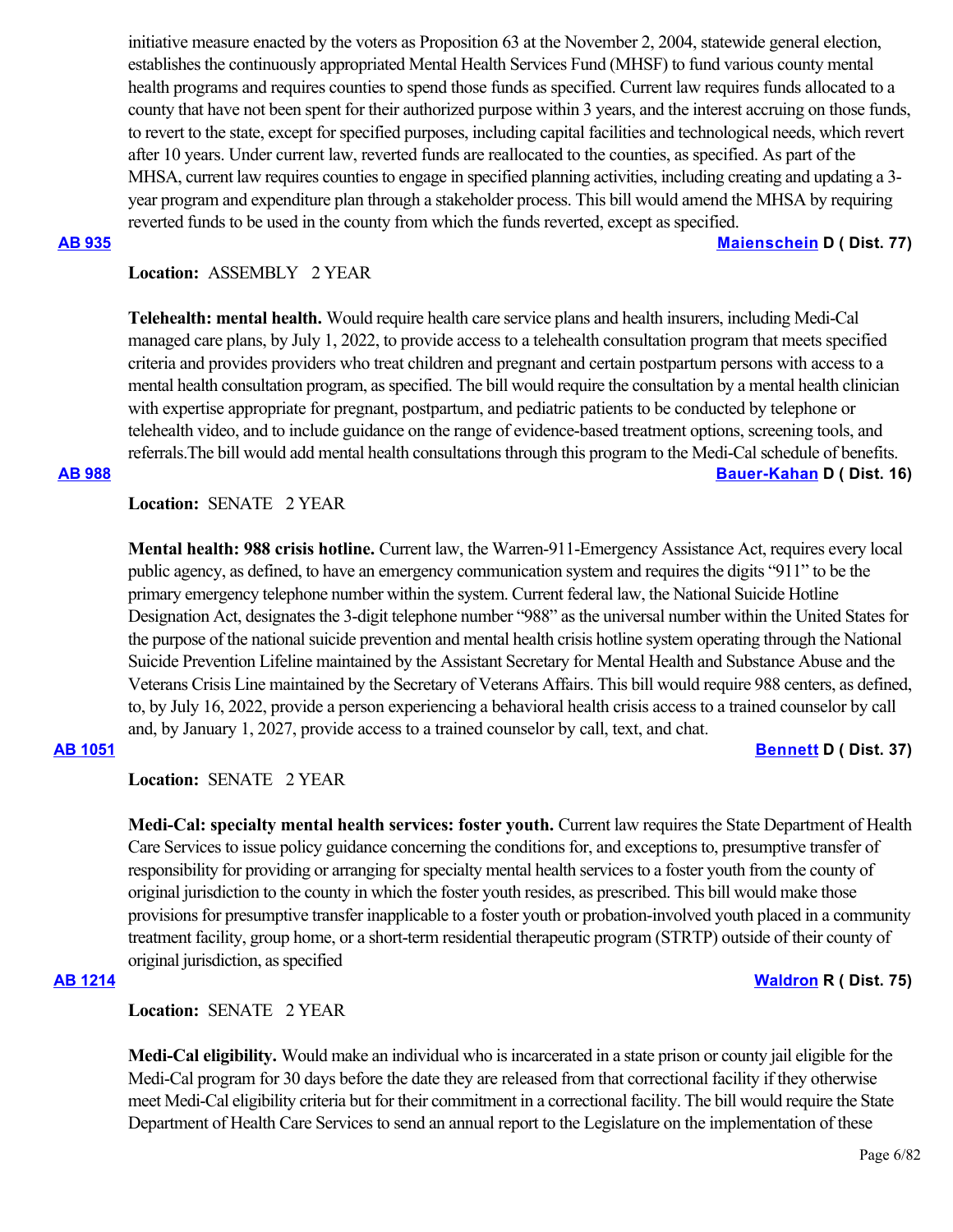provisions, would authorize the department to implement these provisions by various means, including provider bulletins, and, by January 1, 2026, would require the department to promulgate regulations. The bill would require the department to seek federal approvals, including amendments to the state plan, necessary to implement these provisions, and would condition the implementation of these provisions on the department obtaining necessary federal approvals, and to the extent that federal matching funds are obtained.

### **[AB 1340](https://ctweb.capitoltrack.com/public/publishbillinfo.aspx?bi=nVnu9SAJ7JHo%2BQsJQfOFaeZOwwrJxQt4jdBh%2BXRM2F8rEMA3KxmyBk0kvXtoG9vd) [Santiago](https://a53.asmdc.org/) D ( Dist. 53)**

# **Location:**  ASSEMBLY 2 YEAR

**Mental health services.** The Lanterman-Petris-Short Act authorizes the involuntary commitment and treatment of persons with specified mental health disorders for the protection of the persons so committed. Under the act, if a person, as a result of a mental health disorder, is a danger to others, or to themselves, or is gravely disabled, the person may, upon probable cause, be taken into custody by a peace officer, a member of the attending staff of an evaluation facility, designated members of a mobile crisis team, or another designated professional person, and placed in a facility designated by the county and approved by the State Department of Social Services as a facility for 72-hour treatment and evaluation. This bill would expand the definition of "gravely disabled" for these purposes to also include a condition in which a person, as a result of a mental health disorder, is unable to provide for their basic personal needs for medical treatment, as defined, if the failure to receive medical treatment is either for an existing life-threatening medical condition or the person is in imminent danger of physical injury or life-threatening medical condition and there is a substantial and imminent risk, in either instance, of either death or prolonged hospitalization.

### **[SB 106](https://ctweb.capitoltrack.com/public/publishbillinfo.aspx?bi=wkPeTYhRtkd08z1F25a0aGLSu9AEwPVtUmqkPommsjfKXdnNxtozQVdmrlcvDcb5) [Umberg](https://sd34.senate.ca.gov/) D ( Dist. 34)**

## Location: **SENATE 2 YEAR**

**Mental Health Services Act: innovative programs.** Current law authorizes the MHSA to be amended by a 2/3 vote of the Legislature if the amendments are consistent with, and further the purposes of, the MHSA. This bill would amend the MHSA by authorizing counties, until January 1, 2025, to expend unencumbered innovative program funds to expand a program implementing the full-service partnership model, including those that prioritize unserved or underserved populations that typically receive services through innovative programs. The bill would require, prior to expending the funds, that the county mental health program seek approval from the commission and that the county board of supervisors adopt specified findings. The bill would require that the commission approve or deny the request to use funds within 45 days of receiving it. The bill would require a county mental health program using funds pursuant to these provisions to report annually to the commission, as specified.

## **[SB 281](https://ctweb.capitoltrack.com/public/publishbillinfo.aspx?bi=31%2FBAMEQSqkDJ4SnUHjoay1rhX5GkZBGTzju0xqKfdMWTAgIROvrX%2FRV8PwHlfdY) [Dodd](http://sd03.senate.ca.gov/) D ( Dist. 3)**

## **Location:**  ASSEMBLY 2 YEAR

**Medi-Cal: California Community Transitions program.** Current law requires the State Department of Health Care Services to provide services consistent with the Money Follows the Person Rebalancing Demonstration for transitioning eligible individuals out of an inpatient facility who have not resided in the facility for at least 90 days, and to cease providing those services on January 1, 2024. Current law repeals these provisions on January 1, 2025. This bill would instead require the department to provide those services for individuals who have not resided in the facility for at least 60 days, and would make conforming changes. The bill would extend the provision of those services to January 1, 2029, and would extend the repeal date of those provisions to January 1, 2030.

### **[SB 293](https://ctweb.capitoltrack.com/public/publishbillinfo.aspx?bi=mUvfNmpscz%2Fn6%2BS49x%2BVSyD1bPMaRpllCZj7GTDR7ts%2FffO9tJ0wQhEoWSyFW7qH) [Limón](http://sd19.senate.ca.gov/) D ( Dist. 19)**

**Location:**  ASSEMBLY 2 YEAR

**Medi-Cal specialty mental health services.** Current law provides for the Medi-Cal program, which is administered by the State Department of Health Care Services, under which qualified low-income individuals receive health care services, including specialty mental health services, and Early and Periodic Screening,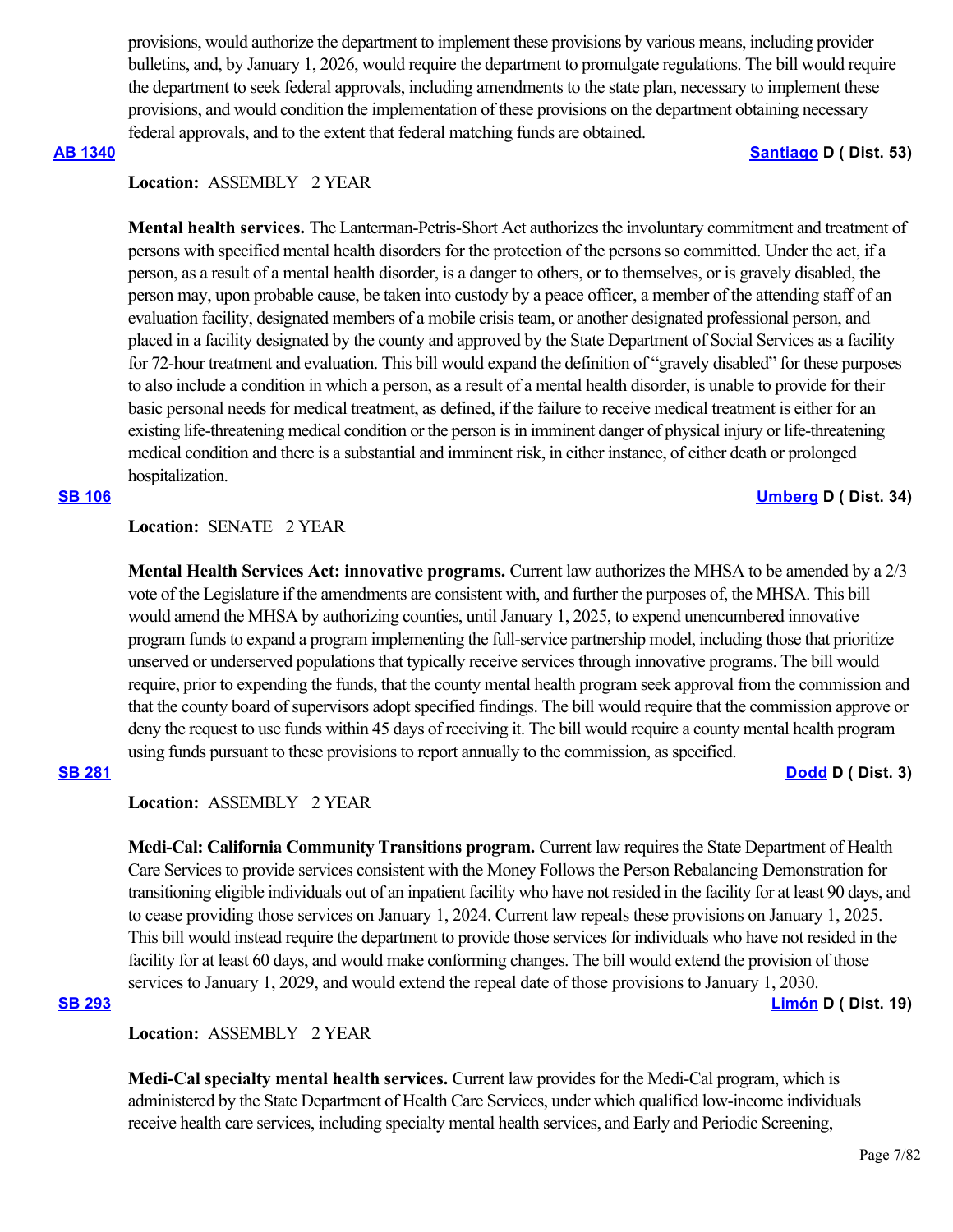Diagnostic, and Treatment services for an individual under 21 years of age. With respect to specialty mental health services provided under the Early and Periodic Screening, Diagnostic, and Treatment Program, on or after January 1, 2022, this bill would require the department to develop standard forms, including intake and assessment forms, relating to medical necessity criteria, mandatory screening and transition of care tools, and documentation requirements pursuant to specified terms and conditions, and, for purposes of implementing these provisions, would require the department to consult with representatives of identified organizations, including the County Behavioral Health Directors Association of California.

### **[SB 340](https://ctweb.capitoltrack.com/public/publishbillinfo.aspx?bi=o7c4xnROQN3yzqqUUsr3HDvHSt5jsU2jMveJJkW5YKoG0bJsOECHrt2wV%2Fr7HQpj) [Stern](http://sd27.senate.ca.gov/) D ( Dist. 27)**

## **Location:**  ASSEMBLY 2 YEAR

**Lanterman-Petris-Short Act: hearings.** Current law, the Lanterman-Petris-Short Act, authorizes the involuntary commitment and treatment of persons with specified mental health disorders for the protection of the persons so committed. Under the act, if a person, as a result of a mental health disorder, is a danger to others, or to themselves, or is gravely disabled, the person may, upon probable cause, be taken into custody and placed in a facility designated by the county and approved by the State Department of Social Services as a facility for 72-hour treatment and evaluation. Existing law provides for judicial review of the involuntary commitment and requires reasonable attempts to be made by the mental health facility to notify family members or any other person designated by the patient of the time and place of judicial review. This bill would authorize a family member, friend, or acquaintance with personal knowledge of the person receiving treatment to make a request to testify in the judicial review proceedings, in writing, to the counsel of a party to the judicial review

**[SB 749](https://ctweb.capitoltrack.com/public/publishbillinfo.aspx?bi=IymgRTJUUIDdyuoG0Z0cGRsj2MTvybinG930ba6Cwf%2BGm%2BSh0spGW5TTrTV6Tlge) [Glazer](http://sd07.senate.ca.gov/) D ( Dist. 7)**

## **Location:**  ASSEMBLY 2 YEAR

**Mental health program oversight: county reporting.** Current law provides for various mental and behavioral health programs that are administered by the counties. The Mental Health Services Act (MHSA), an initiative measure enacted by the voters as Proposition 63 at the November 2, 2004, statewide general election, establishes the Mental Health Services Oversight and Accountability Commission to oversee the provisions of the MHSA and review the county plans for MHSA spending. Current law requires the State Department of Health Care Services, in consultation with the commission and other entities, to develop and administer instructions for the Annual Mental Health Services Act Revenue and Expenditure Report, which identifies and evaluates county mental health programs funded by the MHSA.This bill would require, to the extent the Legislature makes an appropriation for these provisions, the commission, in consultation with state and local mental health authorities, to create a comprehensive tracking program for county spending on mental and behavioral health programs and services, as specified, including funding sources, funding utilization, and outcome data at the program, service, and statewide levels.

 **Broadband**

## **[AB 34](https://ctweb.capitoltrack.com/public/publishbillinfo.aspx?bi=atpUbNizgRkl34qAXHzdpymqxOVmUgmA1CTWjRGZ6wpzo%2FOMpnndLegt5A%2BuQwVl) [Muratsuchi](https://a66.asmdc.org/) D ( Dist. 66)**

## **Location:**  ASSEMBLY 2 YEAR

**Broadband for All Act of 2022.** Would enact the Broadband for All Act of 2022, which, if approved by the voters, would authorize the issuance of bonds in the amount of \$10,000,000,000 pursuant to the State General Obligation Bond Law to support the 2022 Broadband for All Program that would be administered by the department for purposes of providing financial assistance for projects to deploy broadband infrastructure and broadband internet access services.

### **[AB 1176](https://ctweb.capitoltrack.com/public/publishbillinfo.aspx?bi=zFlCMntvHIynDMBtV%2FZMpEvZOI44xgJ4XyctFUIqhswOAwhje1cN%2FOq%2Bx1Ax2gUf) [Garcia, Eduardo](https://a56.asmdc.org/) D ( Dist. 56)**

**Location:**  ASSEMBLY 2 YEAR

**Communications: universal broadband service: California Connect Fund. Would establish the California** Connect Fund in the State Treasury, subject to the conditions and restrictions applicable to the existing universal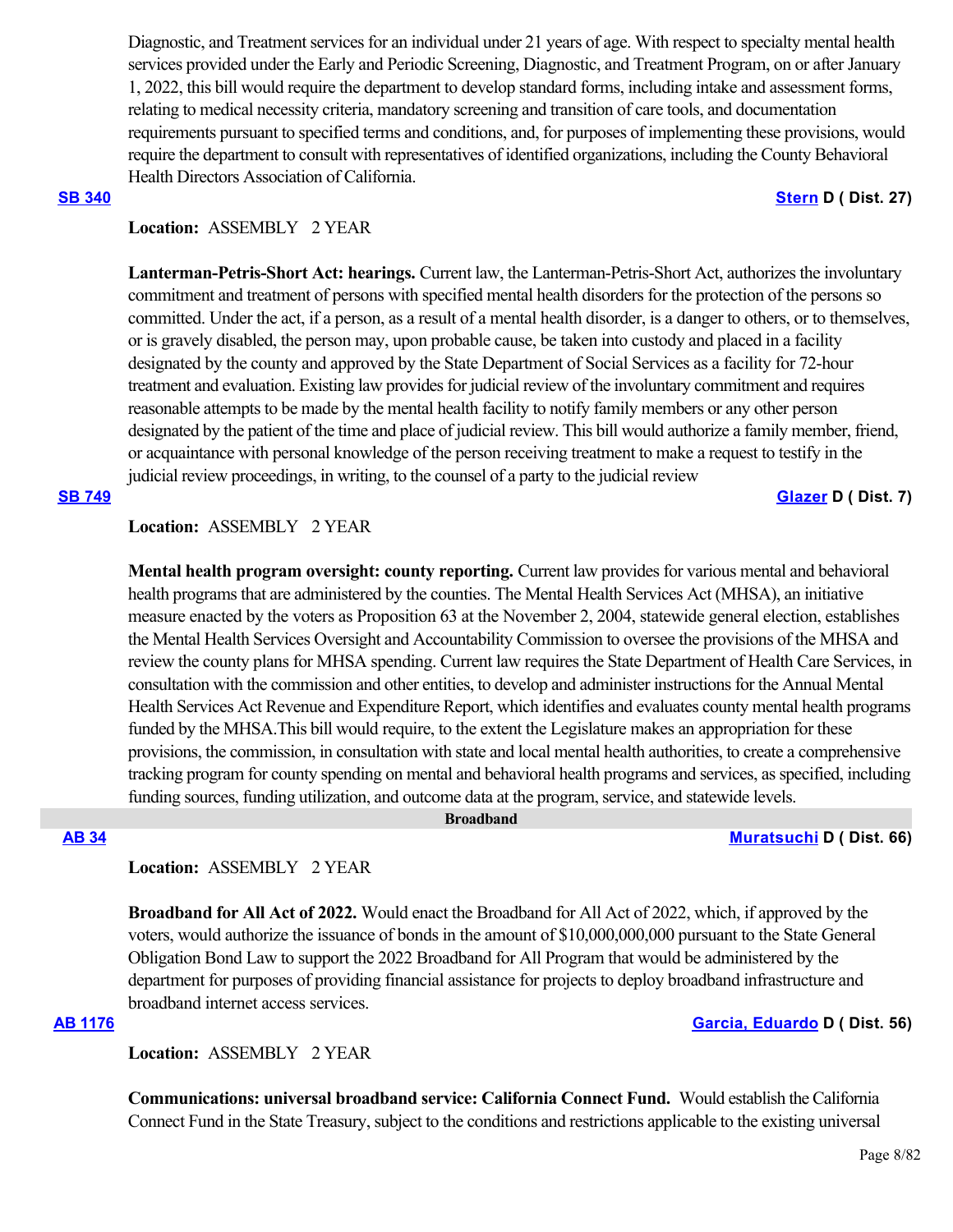service funds, as specified. The bill would, until January 1, 2031, require the Public Utilities Commission to develop, implement, and administer the California Connect Program to ensure that high-speed broadband service is available to every household in the state at affordable rates. The bill would require the commission, on or before January 1, 2023, to adopt rules to implement the program, including rules that establish eligibility criteria for the program and the amount of, and requirements for, subsidies under the program. The bill would require the commission to perform outreach to increase program participation, to coordinate with relevant state agencies and departments to increase program participation and increase the efficacy of enrollment, and to collect data on existing affordable internet service plans that may meet program criteria.

### **[SB 743](https://ctweb.capitoltrack.com/public/publishbillinfo.aspx?bi=7BlsynAWj96xt2uQ%2BjSEcHfrhFZB5GRldZzR9UBh%2BNQd140Q5dnXihta9xv0Ktk6) [Bradford](http://sd35.senate.ca.gov/) D ( Dist. 35)**

## **Location:**  ASSEMBLY 2 YEAR

**Housing developments: broadband adoption: grant program.** Would, upon appropriation by the Legislature, would require the Public Utilities Commission to establish a grant program to fund broadband adoption, digital literacy, and computer equipment for eligible publicly supported communities, low-income mobilehome parks, and farmworker housing, as defined. The bill would require the commission to award grants to eligible publicly supported communitiescommunities, low-income mobilehome parks, and farmworker housing for the purpose of providing either one-time or both funding for computer equipment and to establish computer labs, and ongoing funding for broadband service and digital literacy programs.

 **Brown Act**

#### **[AB 703](https://ctweb.capitoltrack.com/public/publishbillinfo.aspx?bi=5EKD0AgXbjvH2xIdnsvi%2FWX2UQ%2FikamqHqFZTD0E5%2BapWA06z2NVPmzxTCJaolLf) [Rubio, Blanca](https://a48.asmdc.org/) D ( Dist. 48)**

## **Location:**  ASSEMBLY 2 YEAR

**Open meetings: local agencies: teleconferences.** Current law, by Executive Order N-29-20, suspends the Ralph M. Brown Act's requirements for teleconferencing during the COVID-19 pandemic, provided that notice requirements are met, the ability of the public to observe and comment is preserved, as specified, and that a local agency permitting teleconferencing have a procedure for receiving and swiftly resolving requests for reasonable accommodation for individuals with disabilities, as specified. This bill would remove the notice requirements particular to teleconferencing and would revise the requirements of the act to allow for teleconferencing subject to existing provisions regarding the posting of notice of an agenda, provided that the public is allowed to observe the meeting and address the legislative body directly both in person and remotely via a call-in option or internet-based service option, and that a quorum of members participate in person from a singular physical location clearly identified on the agenda that is open to the public and situated within the jurisdiction.

# **[SB 161](https://ctweb.capitoltrack.com/public/publishbillinfo.aspx?bi=KgBWpSKaK1qosaVlb8Ds4L7fexWS0bY09GuuGnPYq5%2B2Y3ONYoHOCCncw5ff6KIG) [Skinner](http://sd09.senate.ca.gov/) D ( Dist. 9)**

**Location:**  ASSEMBLY 2 YEAR

**Budget Act of 2021.** The Budget Act of 2021 made appropriations for the support of state government for the 2021–22 fiscal year.This bill would amend the Budget Act of 2021 by amending items of appropriation and making other changes.This bill would declare that it is to take effect immediately as a Budget Bill.

### **Cannabis**

 **Budget**

**[AB 109](https://ctweb.capitoltrack.com/public/publishbillinfo.aspx?bi=z9hd5Cehi1wAIqwn2wMeYdSQyd5%2B%2BWb4L2YAPCwuq10SE4lfeRIRY%2B8IXBGT%2B8dS) [Cooper](https://a09.asmdc.org/) D ( Dist. 9)**

## **Location:**  ASSEMBLY 2 YEAR

**Medicinal and Adult-Use Cannabis Regulation and Safety Act.** The Medicinal and Adult-Use Cannabis Regulation and Safety Act (MAUCRSA), among other things, consolidates the licensure and regulation of commercial medicinal and adult-use cannabis activities. Existing law establishes in state government a Cannabis Control Appeals Panel that consists of 5 members, appointed as specified. This bill would make a nonsubstantive change to the provision establishing the Cannabis Control Appeals Panel.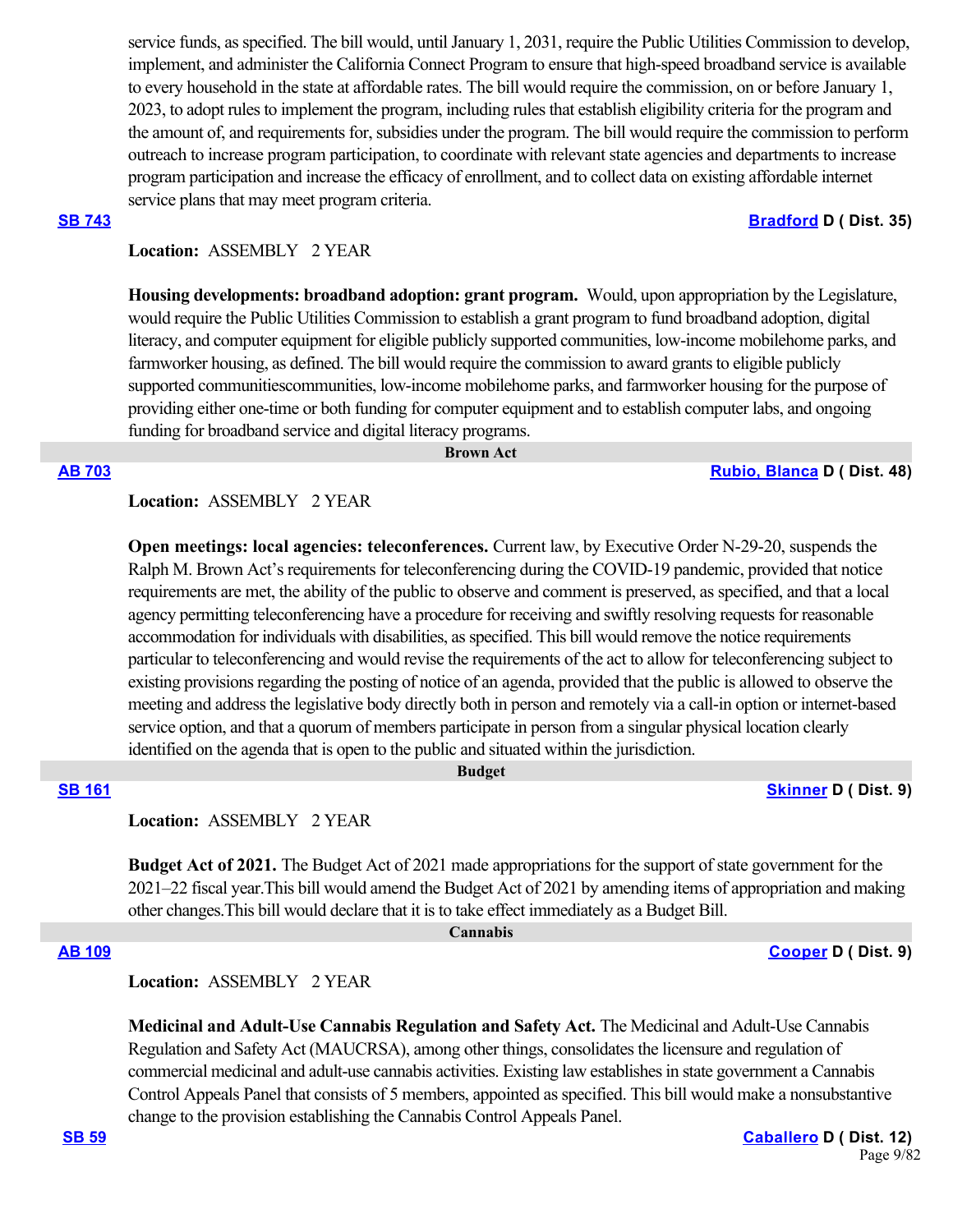**Location:**  SENATE 2 YEAR

**Cannabis provisional licenses: local equity applicants.** MAUCRSA, until January 1, 2022, authorizes a licensing authority, in its sole discretion, to issue a provisional license if the applicant has submitted a completed license application to the licensing authority, including evidence that compliance with the California Environmental Quality Act (CEQA) or local cannabis ordinances is underway, if applicable, as specified. This bill would prohibit a licensing authority from issuing a new provisional license to an applicant on or after July 1, 2022, unless the applicant is a qualified equity applicant, as defined by the California Cannabis Equity Act, and would authorize a licensing authority to reinstate a provisional license issued prior to July 1, 2022, to an applicant for the same activity previously licensed at the location. The bill would extend the repeal date of these provisional license provisions to July 1, 2028.

## **[AB 267](https://ctweb.capitoltrack.com/public/publishbillinfo.aspx?bi=3SE2825yVeoD%2FVeb1naH%2BjNacVwbKBjyd6shO3zqBpjbBxwZfGAepSO1w%2BhXWhOD) [Valladares](https://ad38.asmrc.org/) R ( Dist. 38)**

## **Location:**  SENATE 2 YEAR

## **California Environmental Quality Act: exemption: prescribed fire, thinning, and fuel reduction**

 **CEQA**

**projects.** Current law, until January 1, 2023, exempts from the requirements of CEQA prescribed fire, thinning, or fuel reduction projects undertaken on federal lands to reduce the risk of high-severity wildfire that have been reviewed under the federal National Environmental Policy Act of 1969, as provided. Current law requires the Department of Forestry and Fire Protection, beginning December 31, 2019, and annually thereafter until January 1, 2023, to report to the relevant policy committees of the Legislature the number of times the exemption was used. This bill would extend the exemption from CEQA and the requirement on the department to report to the relevant policy committees of the Legislature to January 1, 2026.

**[AB 621](https://ctweb.capitoltrack.com/public/publishbillinfo.aspx?bi=8RZk9esUnJykDSohQC3QqvGaIoLQuIh16PoIuZR1P9kjFT%2BXDWSr43niTxxtMYsl) [Rivas, Robert](https://a30.asmdc.org/)  D ( Dist. 30)**

**Location:**  ASSEMBLY 2 YEAR

### **California Environmental Quality Act: streamlined environmental review: standard of review:**

**hospitals.** Would authorize the Governor to certify a new hospital project or hospital expansion or modernization project as an environmental leadership hospital project if the project meets certain requirements. The bill would require the project applicant to certify compliance with certain labor standards in regards to the implementation of the project. The bill would require the lead agency to concurrently prepare the record of proceedings for a project certified by the Governor, as applicable. By requiring the concurrent preparation of the record of proceedings, this bill would impose a state-mandated local program.

### **[AB 953](https://ctweb.capitoltrack.com/public/publishbillinfo.aspx?bi=%2F%2FC1epdMBeEl5tr2XHEFoTm%2Fjl9v2hOn9Qu%2B9h9E2yflnS5gHCQ3ojQYBnn5JTX4) [Kiley](https://ad06.asmrc.org/) R ( Dist. 6)**

**Location:**  ASSEMBLY 2 YEAR

**California Environmental Quality Act: Department of Fish and Wildlife: review of environmental documents: revenue and cost tracking and accounting.** Current law authorizes the Department of Fish and Wildlife to impose and collect a filing fee to defray the costs of managing and protecting fish and wildlife trust resources, including, but not limited to, consulting with other public agencies, reviewing environmental documents, recommending mitigation measures, developing monitoring requirements for purposes of CEQA, and other activities protecting those trust resources identified in the review pursuant to CEQA. This bill would require the department to separately track and account for all revenues collected under the above filing fee provision and all costs incurred in its role as a responsible agency or trustee agency under CEQA.

# **[AB 1154](https://ctweb.capitoltrack.com/public/publishbillinfo.aspx?bi=UCyEx1IB6TyfbDhZpEvO4kdry%2FpzQ0Fg%2FzmM4L17MWOAhH1SXcwsAUg8Cy2%2BaOSe) [Patterson](https://ad23.asmrc.org/) R ( Dist. 23)**

**Location:**  ASSEMBLY 2 YEAR

**California Environmental Quality Act: exemption: egress route projects: fire safety.** Would, until January 1,

Page 10/82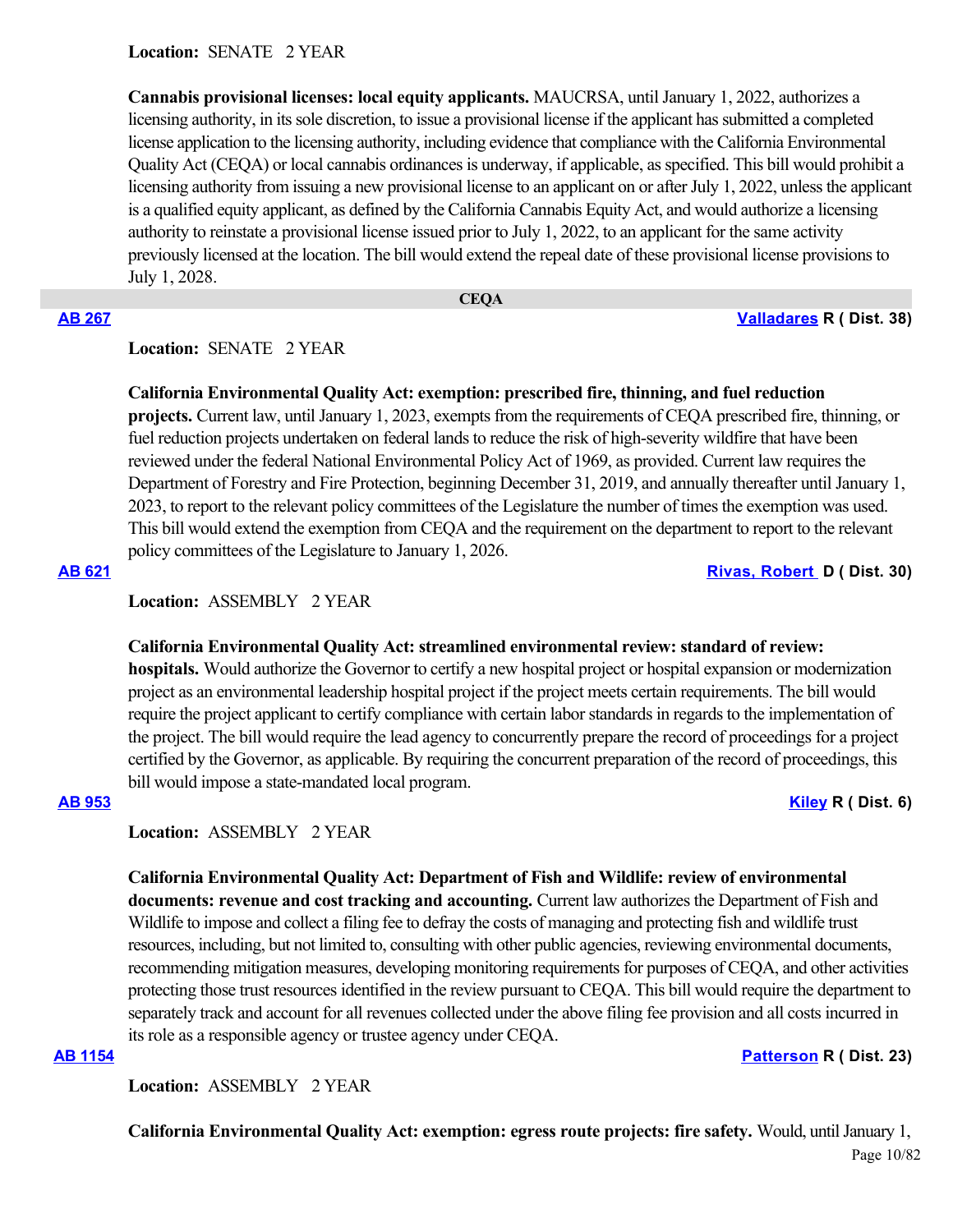2029, exempt from CEQA egress route projects undertaken by a public agency that are specifically recommended by the State Board of Forestry and Fire Protection that improve the fire safety of an existing subdivision if certain conditions are met. The bill would require the lead agency to hold a noticed public meeting to hear and respond to public comments before determining that a project is exempt. The bill would require the lead agency, if it determines that a project is not subject to CEQA and approves or carries out that project, to file a notice of exemption with the Office of Planning and Research and with the clerk of the county in which the project will be located.

**[AB 1260](https://ctweb.capitoltrack.com/public/publishbillinfo.aspx?bi=SRTX5Ak31muoQcxtPr3jql0Ko01jkRJXkViKXJzc7Yqd3%2FPnVEtaZ9HuTiIGk4aa) [Chen](https://ad55.asmrc.org/) R ( Dist. 55)**

# Location: **SENATE** 2 YEAR

**California Environmental Quality Act: exemptions: transportation-related projects.** CEQA includes exemptions from its environmental review requirements for numerous categories of projects, including, among others, projects for the institution or increase of passenger or commuter services on rail or highway rights-of-way already in use and projects by a public transit agency to construct or maintain infrastructure to charge or refuel zeroemission transit buses. This bill would further exempt from the requirements of CEQA projects by a public transit agency to construct or maintain infrastructure to charge or refuel zero-emission trains, provided certain requirements are met, including giving prior notice to the public and holding a noticed public meeting, as provided.

### **[AB 1486](https://ctweb.capitoltrack.com/public/publishbillinfo.aspx?bi=MdnvGyDO9ypd1qm08dJjGNGtiPzmuE3ggJXueVn17Tqk0F%2BImvTcCWLss67UQtyL) [Carrillo](https://a51.asmdc.org/) D ( Dist. 51)**

## **Location:**  ASSEMBLY 2 YEAR

**California Environmental Quality Act: housing.** CEQA establishes a procedure by which a person may seek judicial review of a decision of the lead agency made pursuant to CEQA. If an action or proceeding is brought seeking judicial review, CEQA establishes a procedure for the preparation of the record of proceedings upon the filing of an action or proceeding and requires the lead agency to prepare and certify the record of proceedings, but authorizes the plaintiff or petitioner to elect to prepare the record of proceedings. This bill, in an action or proceeding seeking judicial review under CEQA of certain actions taken by a city with a certain population or by a city and county before January 1, 2025, defined as a "housing element update project," would prohibit a court from enjoining, invalidating, voiding, setting aside, or issuing an order to suspend, invalidate, rescind, void, or set aside the decision for the housing element update project, except to the extent the court finds it necessary to avoid an imminent threat to public health and safety.

### **[SB 37](https://ctweb.capitoltrack.com/public/publishbillinfo.aspx?bi=e6GR7C%2FWKjH9PI%2BKMFfeLfzvWIEVemeF97Sg5XzwtXgHTkr%2BNLxNGc%2BEk%2F%2BKQ9e0) [Cortese](http://sd15.senate.ca.gov/) D ( Dist. 15)**

**Location:**  ASSEMBLY 2 YEAR

**Contaminated Site Cleanup and Safety Act.** Current law requires designated local enforcement agencies to compile and submit to the Department of Resources Recycling and Recovery a list of all solid waste disposal facilities from which there is a known migration of hazardous waste, and requires the department to compile these lists into a statewide list. Current law requires these agencies to update the information as appropriate, but at least annually, and to submit the information to the Secretary for Environmental Protection. Under existing law, the Secretary for Environmental Protection is required to consolidate the information provided by these state agencies and distribute the information in a timely fashion to each city and county in which sites on the lists are located and to any other person upon request. This bill would enact the Contaminated Site Cleanup and Safety Act and would recodify the above-described provisions with certain revisions. The bill would repeal the requirement for the State Department of Health Care Services to compile a list of all public drinking water wells, as described above.

### **[SB 412](https://ctweb.capitoltrack.com/public/publishbillinfo.aspx?bi=%2BEJv9IqldAiMj60ZGuXZNaiY5bPuf8Pfv61NIjVrx3EM0efG4B%2FmCRXkZc55uYX%2F) [Ochoa Bogh](https://ochoa-bogh.cssrc.us/) R ( Dist. 23)**

**Location:**  SENATE 2 YEAR

**California Environmental Quality Act: emergency definition.** Would expand the definition of "emergency" provided in CEQA to include a project jointly identified by a state or local agency and the Department of Forestry and Fire Protection or the State Board of Forestry and Fire Protection, with notice to the Department of Fish and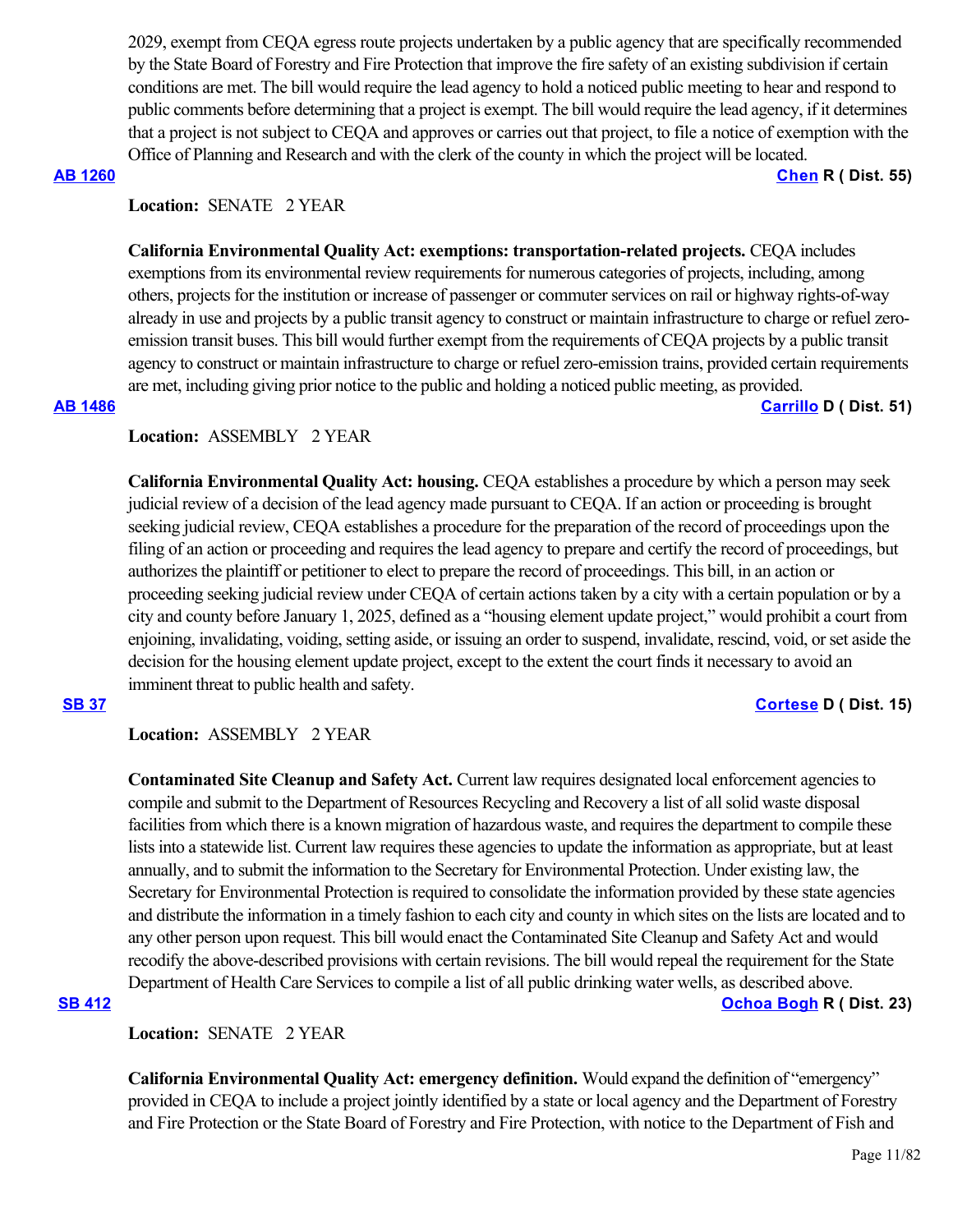Wildlife, as mitigating a high threat to life and safety by preventing, minimizing, or mitigating damage to life, health, property, natural resources, or essential public services, resulting from a catastrophic fire in areas of the state that a lead agency determines, based on substantial evidence, are at a heightened risk of the occurrence of that event. The bill would also specify that "emergency" includes, but is not limited to, man-made or natural occurrences, as specified, and would make other nonsubstantive changes.

**Position: San Bernardino County Sponsor**

 **COVID-19**

**[AB 16](https://ctweb.capitoltrack.com/public/publishbillinfo.aspx?bi=TTxaKr6u1tKTlUPv9M49ePdeIjD2ccoedqLtkjQLAxK%2FwbAGokJqLtni%2BRtjkUBl) [Chiu](https://a17.asmdc.org/) D ( Dist. 17)**

# **Location:**  ASSEMBLY 2 YEAR

**Tenancies: COVID-19 Tenant, Small Landlord, and Affordable Housing Provider Stabilization Act of 2021.** Would establish the Tenant, Small Landlord, and Affordable Housing Provider Stabilization Program. The bill would authorize the Director of Housing and Community Development to direct an existing office or program within the Department of Housing and Community Development to implement the program. The bill would establish in the State Treasury the COVID-19 Tenant, Small Landlord, and Affordable Housing Provider Stabilization Fund, and, upon appropriation by the Legislature, distribute all moneys in the fund to the department to carry out the purposes of the program.

### **[AB 54](https://ctweb.capitoltrack.com/public/publishbillinfo.aspx?bi=9021JKHMtlTxMIObe7amrtFqto5D0p7TzouRVJDvQ%2FLJZlG6rft2i%2BaaEI0Uqviv) [Kiley](https://ad06.asmrc.org/) R ( Dist. 6)**

**Location:**  ASSEMBLY 2 YEAR

**COVID-19 emergency order violation: license revocation.** Would prohibit the Department of Consumer Affairs, a board within the Department of Consumer Affairs, except within the healing arts, and the Department of Alcoholic Beverage Control from revoking a license for failure to comply with any COVID-19 emergency orders unless the board or department can prove that lack of compliance resulted in transmission of COVID-19. **[AB 62](https://ctweb.capitoltrack.com/public/publishbillinfo.aspx?bi=veLfL4P%2F%2FBXtGE1R%2FqH3MsEIey39UEc3e0d6ykwixuMa%2F23V%2BdyQg4Qei%2Bg%2FDJ9T) [Gray](https://a21.asmdc.org/) D ( Dist. 21)**

**Location:**  ASSEMBLY 2 YEAR

**Income taxes: credits: costs to comply with COVID-19 regulations.** The Personal Income Tax Law and the Corporation Tax Law allow various credits against the taxes imposed by those laws. This bill would allow a credit against those taxes for each taxable year beginning on or after January 1, 2021, to a qualified taxpayer, as defined, in an amount equal to the total amount paid or incurred during the taxable year by the qualified taxpayer to comply with the regulations adopted by the Occupational Safety and Health Standards Board on November 19, 2020, relating to COVID-19 prevention and approved by the Office of Administrative Law. The bill also would state the intent of the Legislature to comply with the additional information requirement for any bill authorizing a new income tax credit.

# **[AB 84](https://ctweb.capitoltrack.com/public/publishbillinfo.aspx?bi=B%2FFJylx76BV7l52%2B3XhF6j%2FwR52JBWNxjEXhy3jtbD2GBvwl2cN4wsF%2FNmRfG1Iy) Committee on Budget**

## **Location:**  SENATE 2 YEAR

**Employment: rehiring and retention: displaced workers.** Would, until December 31, 2024, require an employer, as defined, to offer its laid-off employees specified information about job positions that become available for which the laid-off employees are qualified, and to offer positions to those laid-off employees based on a preference system, in accordance with specified timelines and procedures. The bill would define the term "laid-off employee" to mean any employee who was employed by the employer for 6 months or more in the 12 months preceding January 1, 2020, and whose most recent separation from active service was due to a reason related to the COVID-19 pandemic, ncluding a public health directive, government shutdown order, lack of business, a reduction in force, or other economic, nondisciplinary reason related to the COVID-19 pandemic. The bill would require an employer to keep records for 3 years, including records of communications regarding the offers.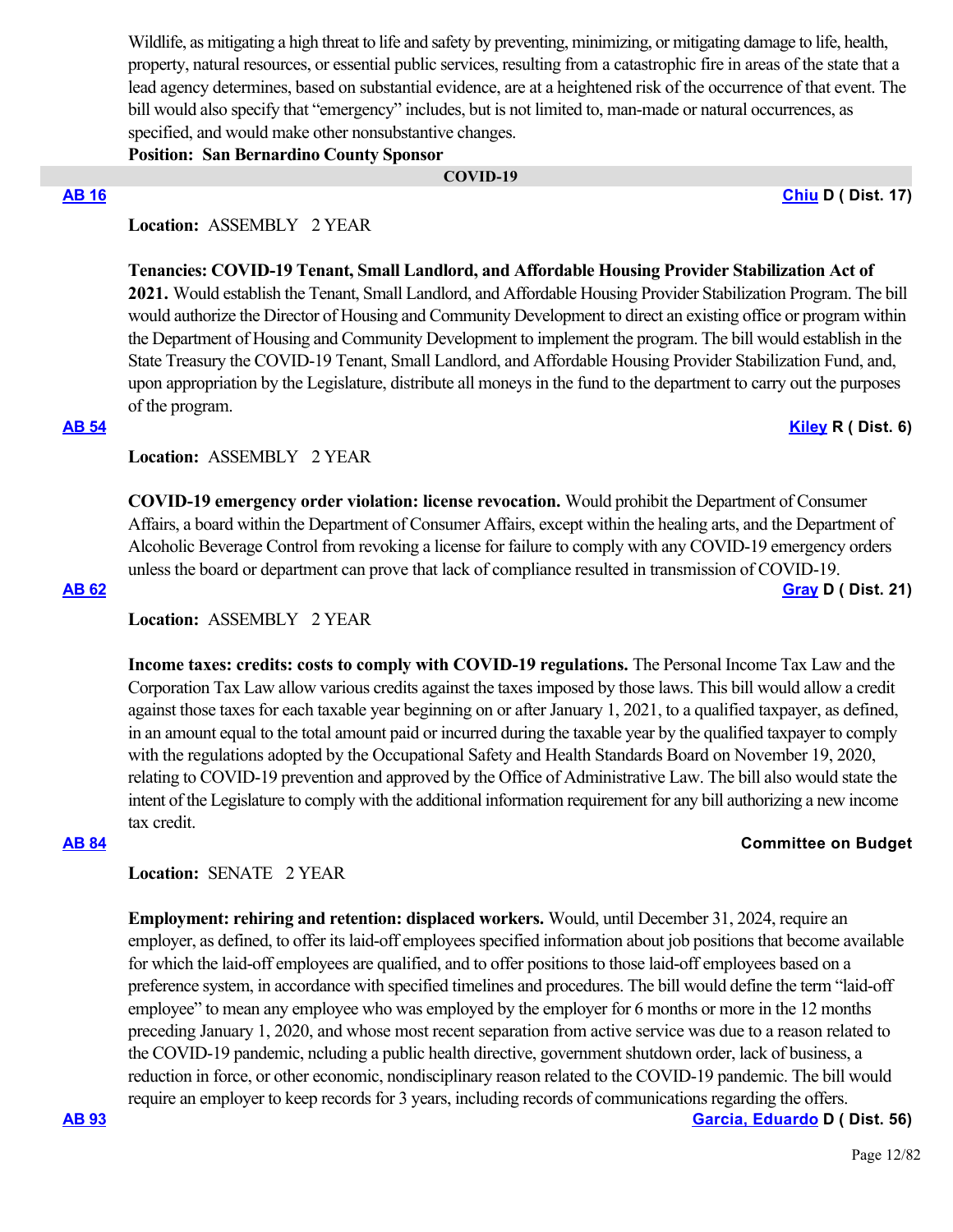**Location:**  ASSEMBLY 2 YEAR

**Pandemic response practices.** Would require the Legislative Analyst's Office to conduct a comprehensive review and analysis of issues related to the state's response to the COVID-19 pandemic, including, among others, whether local public health departments were sufficiently staffed and funded to handle specified pandemic-related responsibilities, and what specific measures of accountability the state applied to monitor and confirm that local public health departments were following state directives related to any dedicated COVID-19 funds allocated to counties. The bill would require the office to report to the Joint Legislative Audit Committee and the health committees of the Legislature by June 30, 2022. This bill contains other related provisions.

**[AB 125](https://ctweb.capitoltrack.com/public/publishbillinfo.aspx?bi=L0n1v1%2BljVvkPcBmA%2BV4TnIwyyzP7Bg5z2kRPfi6DvDHL6JDbnTKEgkFLMuPJFn7) [Rivas, Robert](https://a30.asmdc.org/)  D ( Dist. 30)**

# **Location:**  ASSEMBLY 2 YEAR

**Equitable Economic Recovery, Healthy Food Access, Climate Resilient Farms, and Worker Protection Bond Act of 2022.** Would enact the Equitable Economic Recovery, Healthy Food Access, Climate Resilient Farms, and Worker Protection Bond Act of 2022, which, if approved by the voters, would authorize the issuance of bonds in the amount of \$3,302,000,000 pursuant to the State General Obligation Bond Law, to finance programs related to, among other things, agricultural lands, food and fiber infrastructure, climate resilience, agricultural professionals, including farmers, ranchers, and farmworkers, workforce development and training, air quality, tribes, disadvantaged communities, nutrition, food aid, meat processing facilities, fishing facilities, and fairgrounds.

### **[AB 247](https://ctweb.capitoltrack.com/public/publishbillinfo.aspx?bi=JU6C9noaLfVhdKzzx3PEfr6dGTM2ezfORiXKUJnwS9n6l1dSVmiOokzE4nNdOa7d) [Ramos](https://a40.asmdc.org/) D ( Dist. 40)**

**Location:**  ASSEMBLY 2 YEAR

**COVID-19 emergency: small businesses: nonprofit organizations: immunity from civil liability.** Would exempt a small business or nonprofit organization with 100 or fewer employees from liability for an injury or illness to a consumer, as defined, due to coronavirus (COVID-19) based on a claim that the consumer contracted COVID-19 while at that small business or nonprofit organization, or due to the actions of that small business or nonprofit organization. The bill would require the small business or nonprofit organization, for this exemption to apply, to have implemented and substantially complied with all applicable state and local health laws, regulations, and protocols.

## **[AB 255](https://ctweb.capitoltrack.com/public/publishbillinfo.aspx?bi=YvjKraeUlXOOA253VIoTGZS9W1vHyy101YF4r9MNtUmgANxM0YnI%2BZW0J3Go1iuV) [Muratsuchi](https://a66.asmdc.org/) D ( Dist. 66)**

### **Location:**  ASSEMBLY 2 YEAR

**COVID-19 Emergency Small Business Eviction Relief Act.** Current law provides that a tenant is guilty of unlawful detainer if the tenant continues to possess the property without permission of the landlord in specified circumstances, including when the tenant has violated the lease or rental agreement by defaulting on rent, and requires the tenant be served a 3 days' notice in writing to cure the default, as specified. Current law provides that an unlawful detainer action is subject to the COVID-19 Tenant Relief Act of 2020, which provides tenants with specified temporary protections from eviction, if the default in the payment of rent is based upon COVID-19 rental debt, as defined. This bill, the COVID-19 Emergency Small Business Eviction Relief Act, would, until July 1, 2025, require a landlord, who receives a statement signed by a commercial tenant, as defined, and supported by documentary evidence that evidences that the tenant requests emergency rent relief because the business of the commercial tenant has experienced a decrease in average monthly gross revenue of at least 50%, which is reasonably attributable to public health regulations adopted to address the COVID-19 pandemic, during the qualifying time period, as defined, as compared with the 12 months immediately preceding the qualifying time period, to conduct a good faith negotiation to form a plan to allow the commercial tenant a reasonable opportunity to repay COVID-19 lease debt while minimizing the hardship to the landlord.

## **[AB 327](https://ctweb.capitoltrack.com/public/publishbillinfo.aspx?bi=k0hIKLfZVVm5H%2Ftnkia2tIFnTCvWniKmy%2BKCXs3yvjrm8W7KqWWYSe7Z1BuM4d4s) [Kiley](https://ad06.asmrc.org/) R ( Dist. 6)**

**Location:**  ASSEMBLY 2 YEAR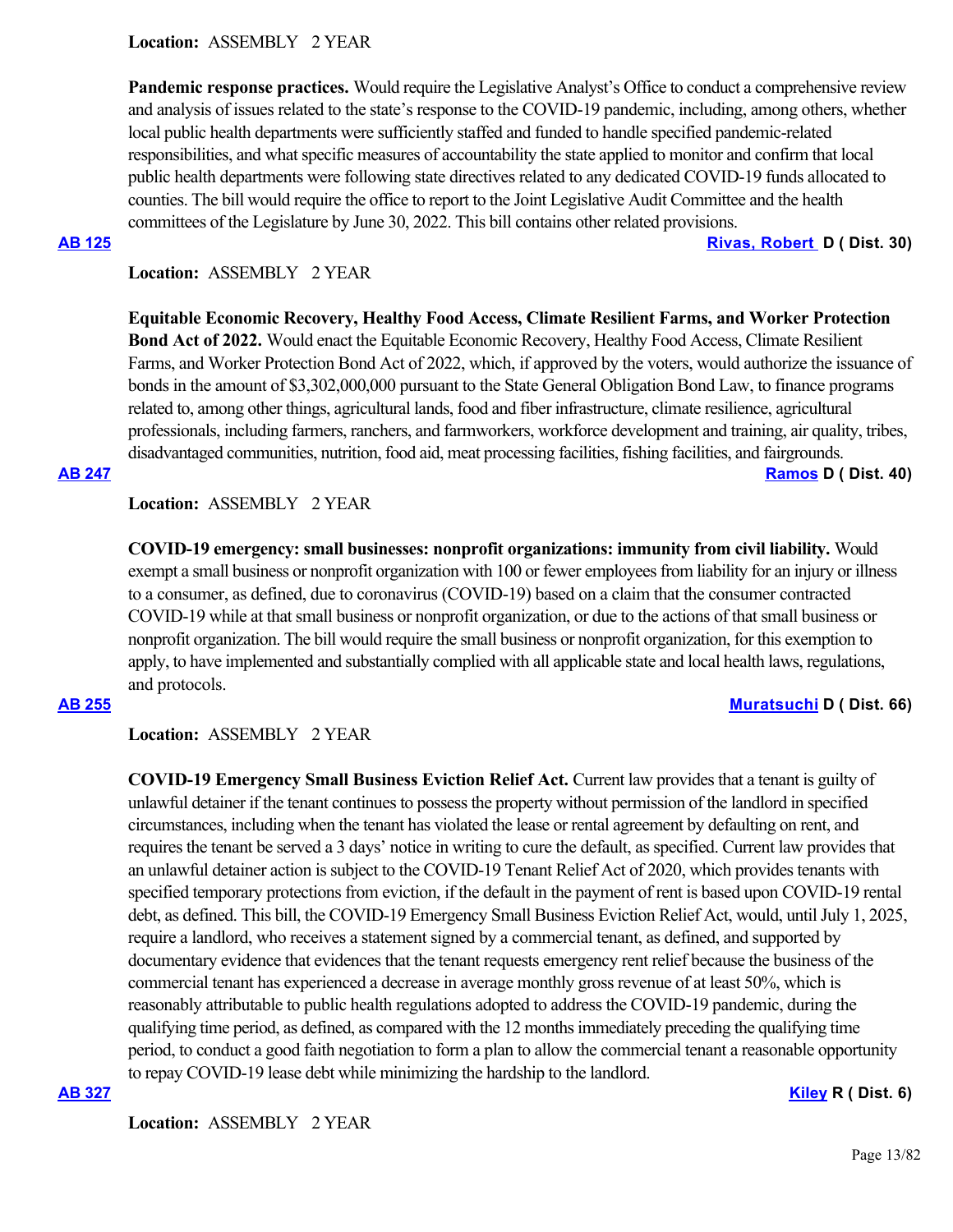**COVID-19 vaccination status: prohibition on required disclosure.** Would prohibit state agencies, local governments, and any other state governmental authority from adopting or enforcing any order, ordinance, policy, regulation, rule, or similar measure that requires an individual to provide, as a condition of receiving any service or entering any place, documentation regarding the individual's vaccination status for any COVID-19 vaccine administered under an emergency use authorization. By prohibiting local governments from adopting or enforcing such measures, this bill would impose a state-mandated local program.

### **[AB 449](https://ctweb.capitoltrack.com/public/publishbillinfo.aspx?bi=DbU3%2FlHWfO9PVwJXbp21eGE3H73nzRF6xGBAB%2BUIH9wJm4crZepCSpWJJlvhpHQc) [Voepel](https://ad71.asmrc.org/) R ( Dist. 71)**

## **Location:**  ASSEMBLY 2 YEAR

**COVID-19: death data: hospital reporting.** Current law requires a health facility, which includes a hospital, to designate an infection control officer who is responsible for implementing testing and reporting of infections and other hospital infection control efforts. Under existing law, a violation of this provision and provisions regulating health facilities is a crime. It is the intent of the Legislature to enact legislation to require hospitals to submit an annual report to the Legislature commencing in 2022 that includes the number of patient deaths from COVID-19 in the hospital, the reimbursement that the hospital has received from treating COVID-19 patients from 2020 to 2021, inclusive, and the gender demographic data for patients who have died due to COVID-19. **[AB 562](https://ctweb.capitoltrack.com/public/publishbillinfo.aspx?bi=0mhpjkHAEcG1jm5Vw8i6jwSxLR%2F%2BNMh0Tavv6YWLyevnje9Nov9EFd1uaN0ONPx4) [Low](https://a28.asmdc.org/) D ( Dist. 28)**

Location: **SENATE** 2 YEAR

**Frontline COVID-19 Provider Mental Health Resiliency Act of 2021: health care providers: mental health services.** Would require the Director of Consumer Affairs to establish a mental health resiliency program, as specified, to provide mental health services to licensed health care providers who provide or have provided consistent in-person healthcare services to COVID-19 patients. The bill would require the relevant boards to notify licensees and solicit applications for access to the program immediately upon the availability of services. The bill would require an applicant to make an attestation that states, among other things, that the applicant is an eligible licensee, as defined. The bill would make an applicant who willfully makes a false statement in their attestation guilty of a misdemeanor. By creating a new crime, this bill would impose a state-mandated local program. The bill would repeal these provisions on January 1, 2025.

# **[AB 650](https://ctweb.capitoltrack.com/public/publishbillinfo.aspx?bi=ZKbqMUO%2BUTsX2iAWItx9ELC8S6PMsIleoV8A%2BYRGoyNg6AL91LQHaHSdpgH64o8k) [Muratsuchi](https://a66.asmdc.org/) D ( Dist. 66)**

**Location:**  ASSEMBLY 2 YEAR

**Location:**  SENATE 2 YEAR

**Employer-provided benefits: health care workers: COVID-19: hazard pay retention bonuses.** The Healthy Workplaces, Healthy Families Act of 2014 requires employers to provide an employee, who works in California for 30 or more days within a year from the commencement of employment, with paid sick days for prescribed purposes, to be accrued at a rate of no less than one hour for every 30 hours worked. Existing law authorizes an employer to limit an employee's use of paid sick days to 24 hours or 3 days in each year of employment. Current law charges the Labor Commissioner, who is the Chief of the Division of Labor Standards Enforcement, with enforcement of various labor laws. This bill, the Health Care Workers Recognition and Retention Act, would require a covered employer, as defined, to pay hazard pay retention bonuses in the prescribed amounts on January 1, 2022, April 1, 2022, July 1, 2022, and October 1, 2022, to each covered health care worker, as defined, that it employs.

# **[AB 814](https://ctweb.capitoltrack.com/public/publishbillinfo.aspx?bi=RnzsWrsse0DSnaOSXa4Kh2CNrwFN%2FNO8Gq6Pi9LVDZqkcFeJE7HApcj87yyTuHGO) [Levine](https://a10.asmdc.org/) D ( Dist. 10)**

**Personal information: contact tracing.** The California Consumer Privacy Act of 2018 (CCPA) grants a consumer various rights with respect to personal information, as defined, that is collected or sold by a business, as defined, including the right to direct a business that sells personal information about the consumer to third parties not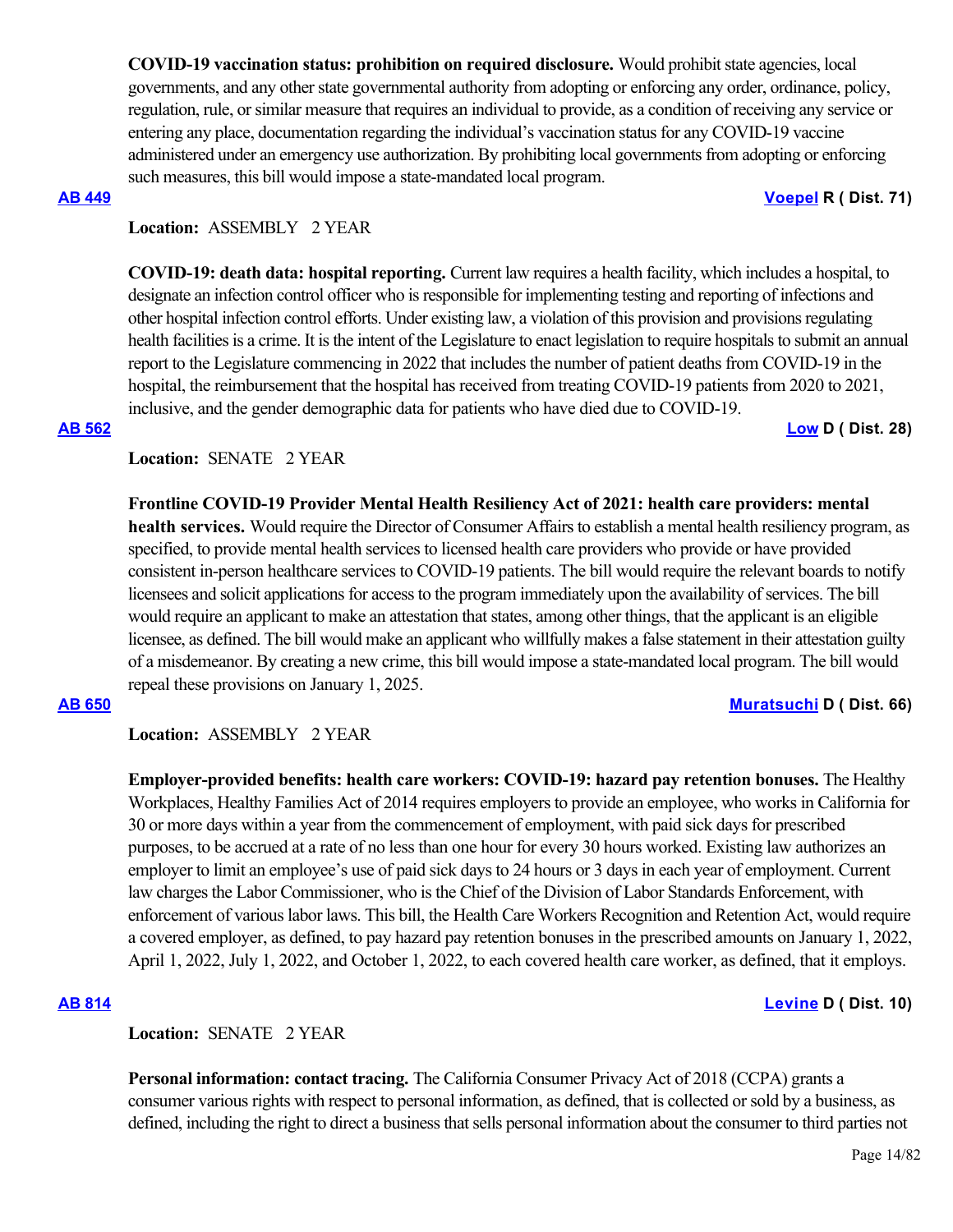to sell the consumer's personal information. This bill would, except as prescribed, prohibit data collected, received, or prepared for purposes of contact tracing from being used, maintained, or disclosed for any purpose other than facilitating contact tracing efforts. The bill would authorize a state or local health department to disclose, to the University of California or a nonprofit education institution conducting scientific research, data collected, received, or prepared for purposes of contact tracing only if certain requirements are met, including that the request for information is approved by the Committee for the Protection of Human Subjects for the California Health and Human Services Agency or an institutional review board.

### **[AB 868](https://ctweb.capitoltrack.com/public/publishbillinfo.aspx?bi=8QmAwJb1BV9eh4AvmBqrTdSnVRBdWnK%2BIjPe8UXKXQLvRsHwgHlSu5jhSWPH3Gcv) [Garcia, Eduardo](https://a56.asmdc.org/) D ( Dist. 56)**

# Location: **SENATE** 2 YEAR

**State of emergency: funeral expense assistance.** This bill would require the State Department of Social Services to provide, to a person that applies for funeral expense assistance, for eligible funeral home contract costs, as defined, incurred by the person for a decedent who died due to COVID-19 on or after March 4, 2020, or who died as a result of an emergency that is the basis of a state of emergency declared by the Governor on or after January 1, 2022, as described. The bill would require a person seeking funeral expense assistance to contact a nonprofit organization selected by the department to complete an application for such assistance. The bill would require a nonprofit organization selected by the department to conduct intake for funeral expense assistance, and to process applications, developed by the department, on a first-come-first-served basis.

### **[AB 1017](https://ctweb.capitoltrack.com/public/publishbillinfo.aspx?bi=JYyt31DOcZMu5clq9Dg25K%2FwlQRmm9Z%2B4UUjhX8nItz1trRK6ZBuw7gaDVRacfEb) [Quirk-Silva](https://a65.asmdc.org/) D ( Dist. 65)**

**Location:**  SENATE 2 YEAR

**Public restrooms: Right to Restrooms Act of 2021.** Would require each local government, as defined, to complete an inventory of public restrooms owned and maintained by the local government, either directly or by contract, that are available to the general population in its jurisdiction. The bill would require local governments to report their findings to the State Department of Public Health, which would be required to compile the information in a report to the Legislature, as provided. The bill would require each local government to make its inventory available to agencies and service providers that work directly with homeless populations within the local government's jurisdiction and to make restroom location data available on its internet website, as specified.

**[AB 1044](https://ctweb.capitoltrack.com/public/publishbillinfo.aspx?bi=4azcB8LG4cSgPewRhayk4Eq8D88B0auTSiWgOFnVA55XZmkkVkLWPu3RNJanuaK1) [Rodriguez](https://a52.asmdc.org/) D ( Dist. 52)**

**Location:**  ASSEMBLY 2 YEAR

**Office of Emergency Services: COVID-19 Pandemic after-action report.** Would require the Office of Emergency Services, on or before September 30, 2021, to review, and make recommendations to the Legislature and the California congressional delegation on, how to enhance the effectiveness of the Strategic National Stockpile, the federal Defense Production Act of 1950, the California stockpile of personal protection equipment, and the procurement of personal protective equipment as part of its COVID-19 Pandemic after- action report.This bill would declare that it is to take effect immediately as an urgency statute.

### **[AB 1105](https://ctweb.capitoltrack.com/public/publishbillinfo.aspx?bi=2Xnp3gCQ3R%2BTr%2F2rMdcDXh44TnBiRcdN2rSBP9FE8Z8ZLIz75E%2Foog7n%2BGhCXw5F) [Rodriguez](https://a52.asmdc.org/) D ( Dist. 52)**

**Location:**  SENATE 2 YEAR

**Hospital workers: COVID-19 testing.** Current law sets forth safety and health requirements for employers and employees. Current law requires a public or private employer of workers in a general acute care hospital, as defined, to supply personal protective equipment, as defined, to employees who provide direct patient care or who provide services that directly support patient care. Current law provides that, except where another penalty is specifically provided, every employer and every officer, management official, or supervisor having direction, management, control, or custody of any employment, place of employment, or of any other employee, who repeatedly violates any standard, order, or special order, or any provision of specified employment safety laws so that such repeated violation creates a real and apparent hazard to employees is guilty of a misdemeanor. This bill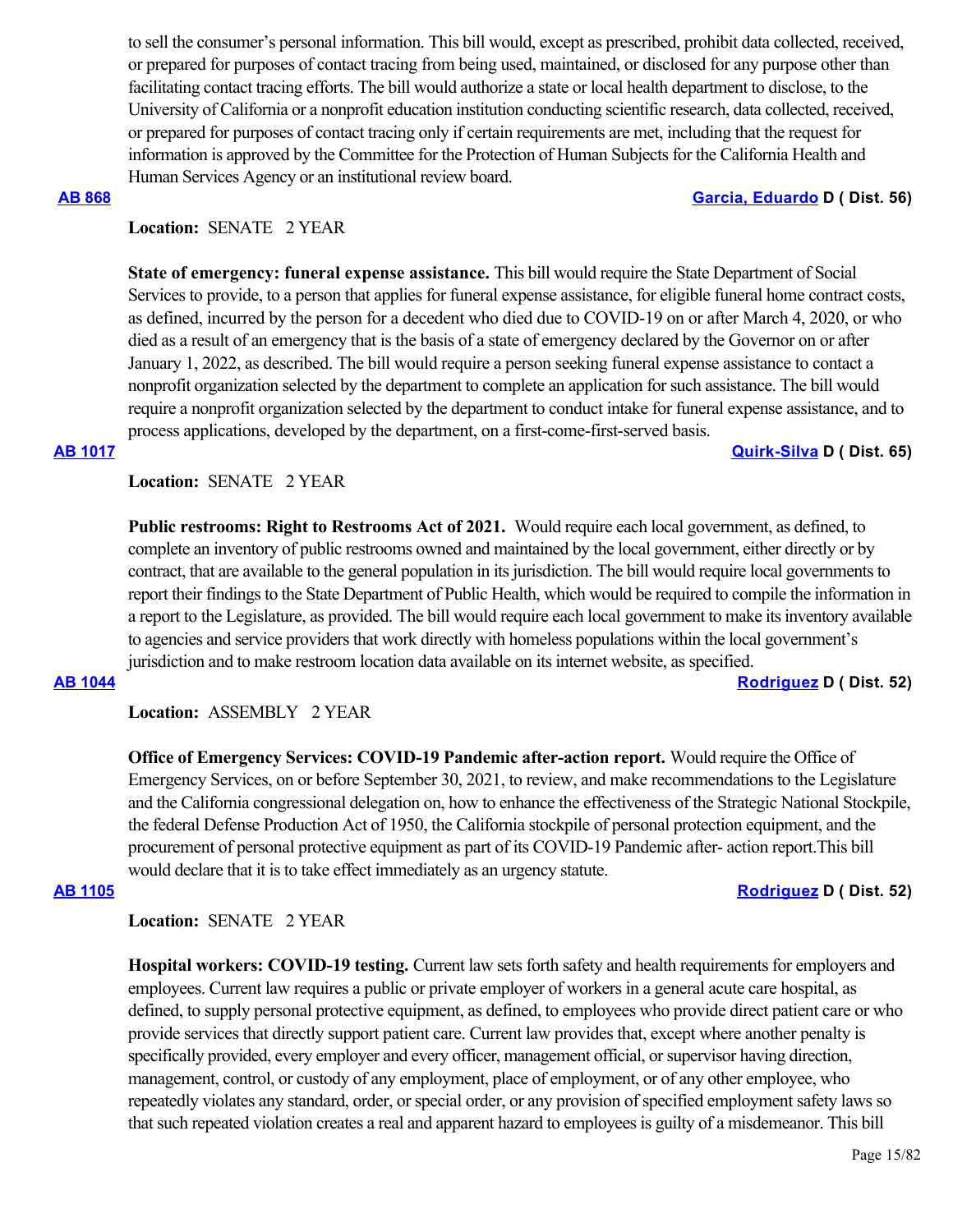would require the employer to supply personal protective equipment to an employee, regardless of whether or not the employee has received a vaccination for COVID-19. This bill would also require a public or private employer of workers in a general acute care hospital to develop and implement a program to offer weekly COVID-19 screening testing for health care personnel, as defined.

## **[AB 1313](https://ctweb.capitoltrack.com/public/publishbillinfo.aspx?bi=2%2FraP3Q%2FMVl4TH8afX0UnkBRrptTHfxfKPScxNbZ2PEMQ5JIbnVWoh4LhHP%2FDvVB) [Bigelow](https://ad05.asmrc.org/) R ( Dist. 5)**

## **Location:**  ASSEMBLY 2 YEAR

**COVID-19: immunity from civil liability.** Would exempt a business, as defined, from liability for an injury or illness to a person due to coronavirus (COVID-19) based on a claim that the person contracted COVID-19 while at that business, or due to the actions of that business, if the business has substantially complied with all applicable state and local health laws, regulations, and protocols. The bill would define a business to include a sole proprietorship, partnership, corporation, association, or other group, including a nonprofit organization, as specified. The bill would not permit this exception to apply if the injury or illness resulted from a grossly negligent act or omission, willful or wanton misconduct, or unlawful discrimination by the business or an employee of the business. The bill would include related legislative findings.

## **[AB 1388](https://ctweb.capitoltrack.com/public/publishbillinfo.aspx?bi=4CzEh%2FG4zjrjnIwLwyyTZCRIkjAByMWUHFXp4U14gObMn93HCHTPg%2BxEFfaTcKvQ) [Low](https://a28.asmdc.org/) D ( Dist. 28)**

# **Location:**  ASSEMBLY 2 YEAR

**COVID-19: death data.** Current law requires the State Department of Public Health to establish a list of reportable communicable and noncommunicable diseases and conditions and to specify the timeliness requirements related to the reporting of each disease and condition, and the mechanisms required for, and the contents to be included in, a report. This bill would require the department to report COVID-19 death data by ZIP Code on its COVID-19 dashboard and to create a uniform dashboard for county health departments to use for the purposes of reporting COVID-19 death data on their public internet websites. The bill would require the data reported to comply with federal and state privacy standards, including the deidentification of protected health information in accordance with the federal Health Insurance Portability and Accountability Act of 1996.

## **[SB 46](https://ctweb.capitoltrack.com/public/publishbillinfo.aspx?bi=BkV6KSfwI6XhTqUe2ryFlCkyyGJ6QJZ1TzbDj7BTO94AouKPiUA4WOHbRexRtEcW) [Stern](http://sd27.senate.ca.gov/) D ( Dist. 27)**

## **Location:**  SENATE 2 YEAR

**American Rescue Plan Act funds: federal recovery funds: funded projects.** Would require, to the extent authorized by federal law, a state agency that receives and disburses ARP funds or other federal recovery funds to consider projects' potential impact on specified goals, including, among other things, restoring frontline communities and rapidly accelerating achievement of environmental justice and climate goals, including, but not limited to, climate, environmental, and biodiversity protection and stimulating growth. The bill would require state agencies to document how proposed projects meet or align with the goals and require the Labor and Workforce Development Agency to establish an internet website where the public can track the expenditure of federal ARP funds by the state and how funded projects meet the goals.

**Location:**  SENATE 2 YEAR

**Income taxes: credits: California Fair Fees Tax Credit.** The Personal Income Tax Law and the Corporation Tax Law allow various credits against the taxes imposed by those laws. This bill would allow a credit against those taxes for each taxable year beginning on or after January 1, 2021, and before January 1, 2026, to a taxpayer that meets certain criteria, including that the taxpayer temporarily ceased business operations for at least 30 consecutive days during the taxable year in response to an emergency order, as defined. The amount of credit would vary based on the number of consecutive days the qualified taxpayer has ceased business operations during the taxable year, with a maximum amount of \$6,000 if the qualified taxpayer has temporarily ceased business operations for at least 180 consecutive days, as provided.

### **[SB 49](https://ctweb.capitoltrack.com/public/publishbillinfo.aspx?bi=LeawU591DHL1YSZO%2BsNmhdeVjWw0K%2FJvFqqITwNu5I86lZCJdIvtneV7Rjwpufoj) [Umberg](https://sd34.senate.ca.gov/) D ( Dist. 34)**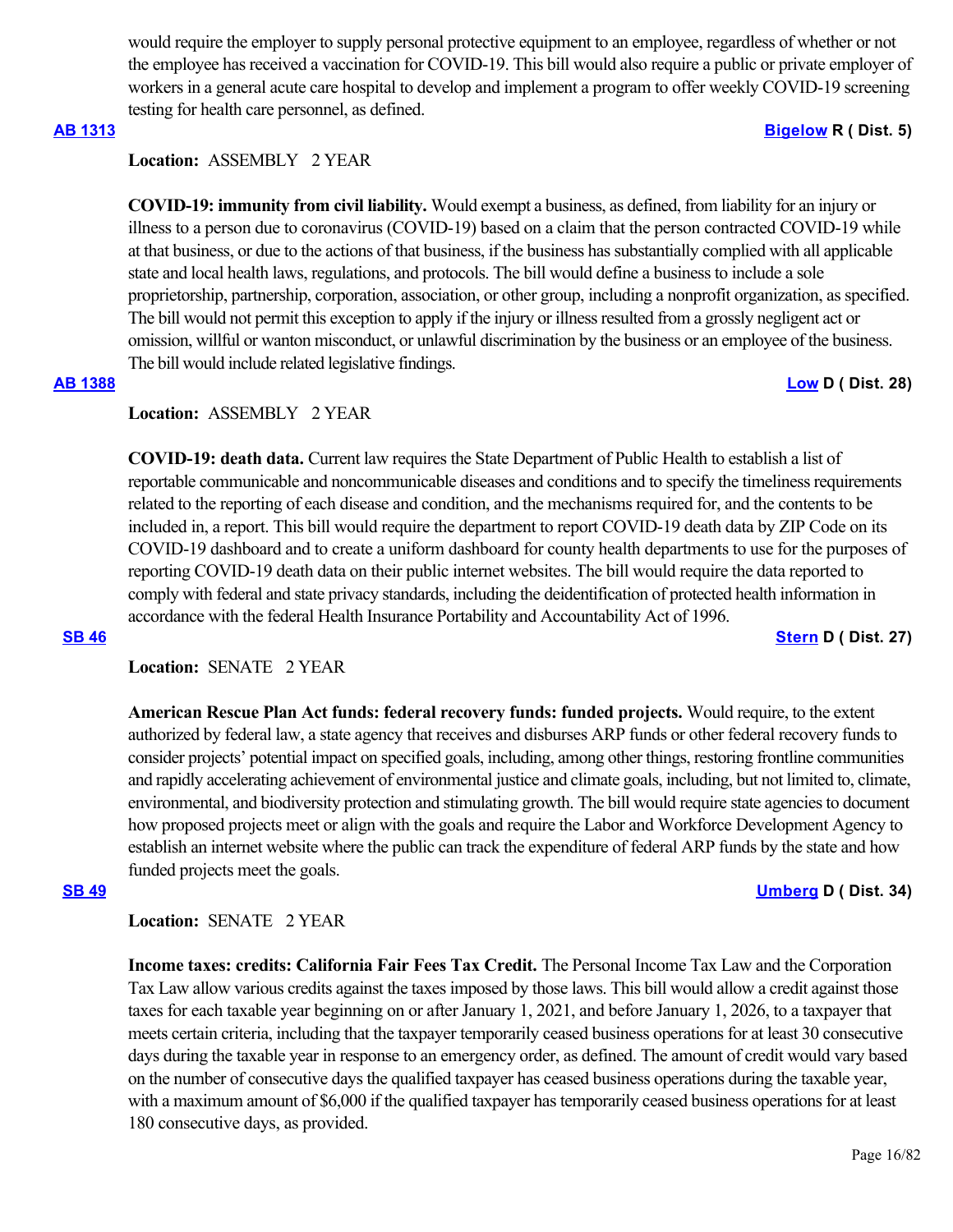Location: **SENATE** 2 YEAR

**Keep California Working Act.** Currentlaw establishes the Office of Small Business Advocate within the Governor's Office of Business and Economic Development for the purpose of advocating for the causes of small business and to provide small businesses with the information they need to survive in the marketplace. This bill, the Keep California Working Act, would establish the Keep California Working Grant Program. The act would require the Small Business Advocate to administer the program and award grants, as specified, to small businesses and nonprofit entities that meet specified criteria, including that the entity has experienced economic hardship resulting from the COVID-19 pandemic

**Position: San Bernardino County Support** [FACT SHEET](https://ctweb.capitoltrack.com/public/publishviewdoc.ashx?di=CoF4r6t49QVQuZOBygZs17UN3Edlai1XH9e%2Ff%2BmfDeg%3D)

**[SB 102](https://ctweb.capitoltrack.com/public/publishbillinfo.aspx?bi=jzQAImRv2m3OF0w%2B%2BDJBc9TeV9Iv0%2B0U1HG5luVclAXPzQSssIIghYEDOaP66Vr5) [Melendez](https://melendez.cssrc.us/) R ( Dist. 28)**

**Location:**  SENATE 2 YEAR

**COVID-19 emergency order violation: license revocation.** Would prohibit the Department of Consumer Affairs, a board within the Departmentof Consumer Affairs that does not regulate healing arts licensees, and the Department of Alcoholic Beverage Control from revoking a license or imposing a fine or penalty for failure to comply with any COVID-19 state of emergency orders or COVID-19 stay-at-home orders, unless the board or department can prove that lack of compliance resulted in transmission of COVID-19. The bill would specify that the provisions do not preclude issuance of fines, penalties, or revoking a license for any action that is not related to the issuance of any COVID-19 state of emergency orders or COVID-19 stay-at-home order.

 **Disaster Preparedness**

**[SB 259](https://ctweb.capitoltrack.com/public/publishbillinfo.aspx?bi=MpAp3wYTY%2FvAbbdwB1nDQ9sw27aTJ69qbiXf2%2F9XQ5cRe%2FoPKKcwNG45%2FCZukFMd) [Wilk](https://wilk.cssrc.us/) R ( Dist. 21)**

**Location:**  SENATE 2 YEAR

**Public Utilities Commission: oversight of electrical corporations.** Would state the intent of the Legislature to enact legislation to strengthen the Public Utilities Commission's oversight of electrical corporations' efforts to reduce their fire risk and use of deenergization events.

**[SB 412](https://ctweb.capitoltrack.com/public/publishbillinfo.aspx?bi=%2BEJv9IqldAiMj60ZGuXZNaiY5bPuf8Pfv61NIjVrx3EM0efG4B%2FmCRXkZc55uYX%2F) [Ochoa Bogh](https://ochoa-bogh.cssrc.us/) R ( Dist. 23)**

**Location:**  SENATE 2 YEAR

**California Environmental Quality Act: emergency definition.** Would expand the definition of "emergency" provided in CEQA to include a project jointly identified by a state or local agency and the Department of Forestry and Fire Protection or the State Board of Forestry and Fire Protection, with notice to the Department of Fish and Wildlife, as mitigating a high threat to life and safety by preventing, minimizing, or mitigating damage to life, health, property, natural resources, or essential public services, resulting from a catastrophic fire in areas of the state that a lead agency determines, based on substantial evidence, are at a heightened risk of the occurrence of that event. The bill would also specify that "emergency" includes, but is not limited to, man-made or natural occurrences, as specified, and would make other nonsubstantive changes.

**Position: San Bernardino County Sponsor**

 **Early Childhood Education**

**[AB 22](https://ctweb.capitoltrack.com/public/publishbillinfo.aspx?bi=wQSdCmcDIfZoiYUfy3sAf5d%2BwMh6ss4wB3L7m6k91poVyzrOjeF4QGrej8GJydem) [McCarty](https://a07.asmdc.org/) D ( Dist. 7)**

**Location:**  SENATE 2 YEAR

**Transitional kindergarten: enrollment: funding: planning workgroups.** Current law establishes a public school financing system that requires state funding for county superintendents of schools, school districts, and charter schools to be calculated pursuant to a local control funding formula, as specified. Current law requires average daily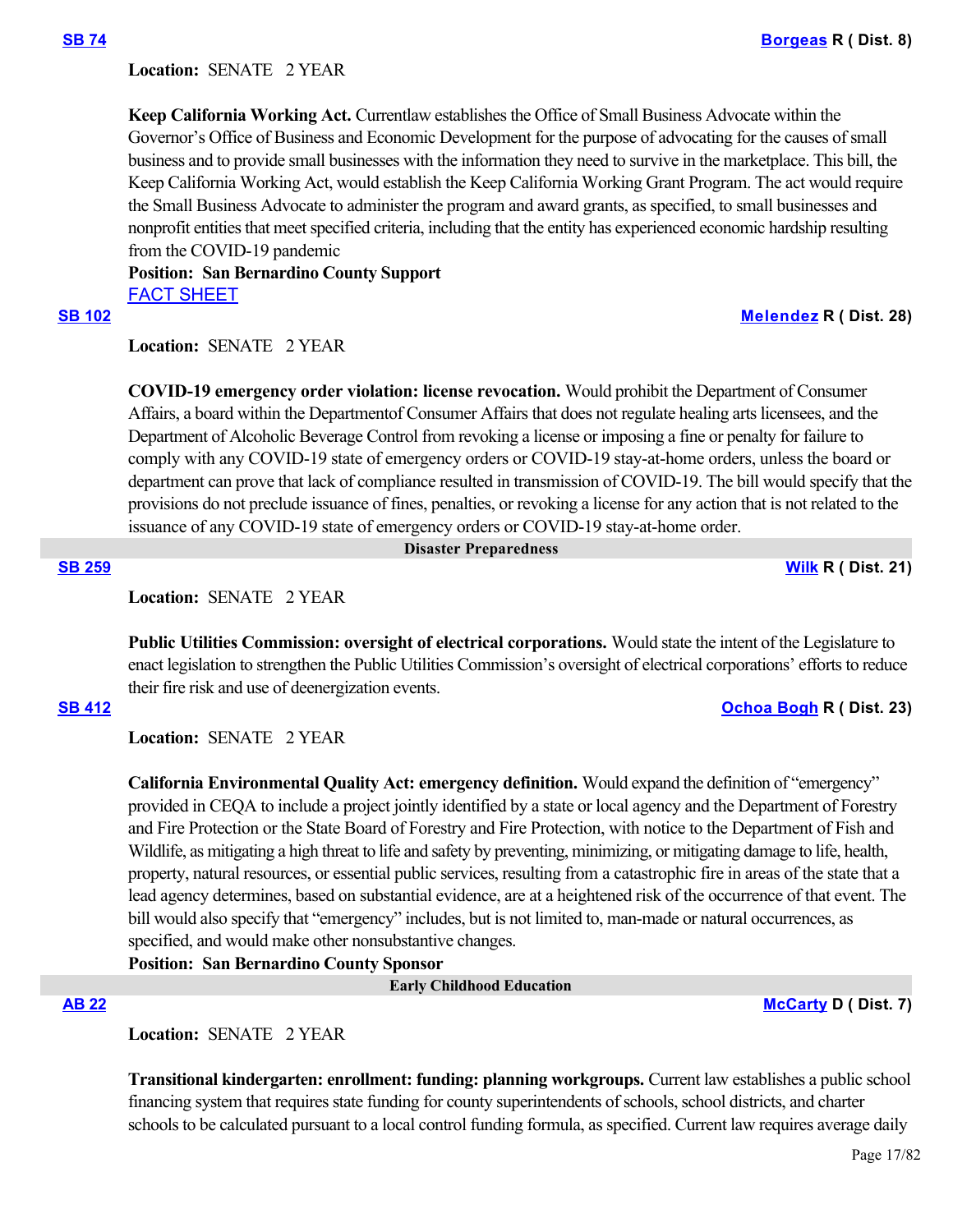attendance generated by certain pupils enrolled in a transitional kindergarten program to be included in the average daily attendance generated by pupils in kindergarten. Current law defines transitional kindergarten as the first year of a 2-year kindergarten program that uses a modified kindergarten curriculum that is age and developmentally appropriate.This bill would, commencing with the 2022–23 fiscal year, require the Superintendent of Public Instruction to compute an additional adjustment to the kindergarten and grades 1 to 3, inclusive, base grant, adjusted as described above, that is equal to 14.2% for each transitional kindergarten pupil who is enrolled in the school district or charter school that meets certain conditions, as specified.

#### **[AB 92](https://ctweb.capitoltrack.com/public/publishbillinfo.aspx?bi=i55u%2Bg%2F1nSmKp3teQk7heGTxplh1jc%2FeBIc3y3hjITJI%2FzqyNTlcGS1vnSFy6BH%2F) [Reyes](https://a47.asmdc.org/) D ( Dist. 47)**

# Location: **SENATE** 2 YEAR

**Preschool and childcare and development services: family fees.** Current law requires the Superintendent of Public Instruction to establish a fee schedule for families using preschool and childcare and development services, as specified, and requires family fees, not to exceed 10% of the family's monthly income, to be assessed at initial enrollment and reassessed at the update of certification or recertification. Current law exempts certain families from those fees. Current law, as of July 1, 2021, transfers those services and responsibility from the State Department of Education to the State Department of Social Services. This bill would, among other things, instead require the family fees to not exceed 1% of the family's monthly income. The bill would require the lead agency to convene a workgroup of, among others, parents, childcare providers, and lead agency staff to develop an equitable fee schedule, as specified.

# **Position: San Bernardino County Support**

**[AB 126](https://ctweb.capitoltrack.com/public/publishbillinfo.aspx?bi=cabNNPfnUEwI3KjZ3ebKiy4waaXjx8oSSUoiKQZJSYxbx%2FHuyi4fZYmng%2BzJXzv6) [Garcia, Eduardo](https://a56.asmdc.org/) D ( Dist. 56)**

**Location:**  SENATE 2 YEAR

**Special education programs: Family Empowerment Centers on Disability.** Current law requires the State Department of Education to award grants for the establishment of Family Empowerment Centers on Disability in 32 regions in the state to provide training and services to children and young adults with disabilities and their families. Current law establishes a minimum base rate of \$150,000 for each center awarded a grant and requires a center that receives a grant to complete specified actions related to providing that training and those services. Current law establishes a Family Empowerment and Disability Council composed of the executive directors of the centers and certain other members, establishes a base amount of \$150,000 to be made available annually to the council, and requires the council to, among other actions, develop a uniform tracking and data collection system to be used by each center. This bill would revise and recast the provisions related to Family Empowerment Centers on Disability, including requiring the department to award grants by March 1, 2022, to applicants in those of the 32 regions in the state that do not have a center and to give priority to certain applicants, increasing the minimum base rate for each center awarded a grant from \$150,000 to \$246,000 commencing on July 1, 2021, and, commencing with the 2022–23 fiscal year, providing for an annual cost-of-living adjustment of the grant amount, as specified. **[AB 393](https://ctweb.capitoltrack.com/public/publishbillinfo.aspx?bi=9m%2FHVU6VzAjrjLVlFvg5NjofCDmTjAPmnii7kNXV%2BJvksk7hTfP6eIV15oe7QUct) [Reyes](https://a47.asmdc.org/) D ( Dist. 47)**

**Location:**  ASSEMBLY 2 YEAR

**Early Childhood Development Act of 2020.** Would make additional legislative findings and declarations regarding childcare supportive services. This bill would require the State Department of Social Services to report on various topics related to early childhood supports in light of the COVID-19 pandemic by October 1, 2021.

## **[AB 791](https://ctweb.capitoltrack.com/public/publishbillinfo.aspx?bi=tQJwX1nEpiUlNZCljWfJKUD4G12MAW2knq8XohBIa7UIqJeT%2F%2F3r46Bbq7gDTn1m) [Aguiar-Curry](https://a04.asmdc.org/) D ( Dist. 4)**

**Location:**  ASSEMBLY 2 YEAR

**Childcare: trauma-informed childcare training.** The California Child Day Care Facilities Act generally requires the State Department of Social Services to license, inspect, and regulate various types of child daycare facilities, defined to include, among others, family daycare homes and daycare centers. The act generally requires licensees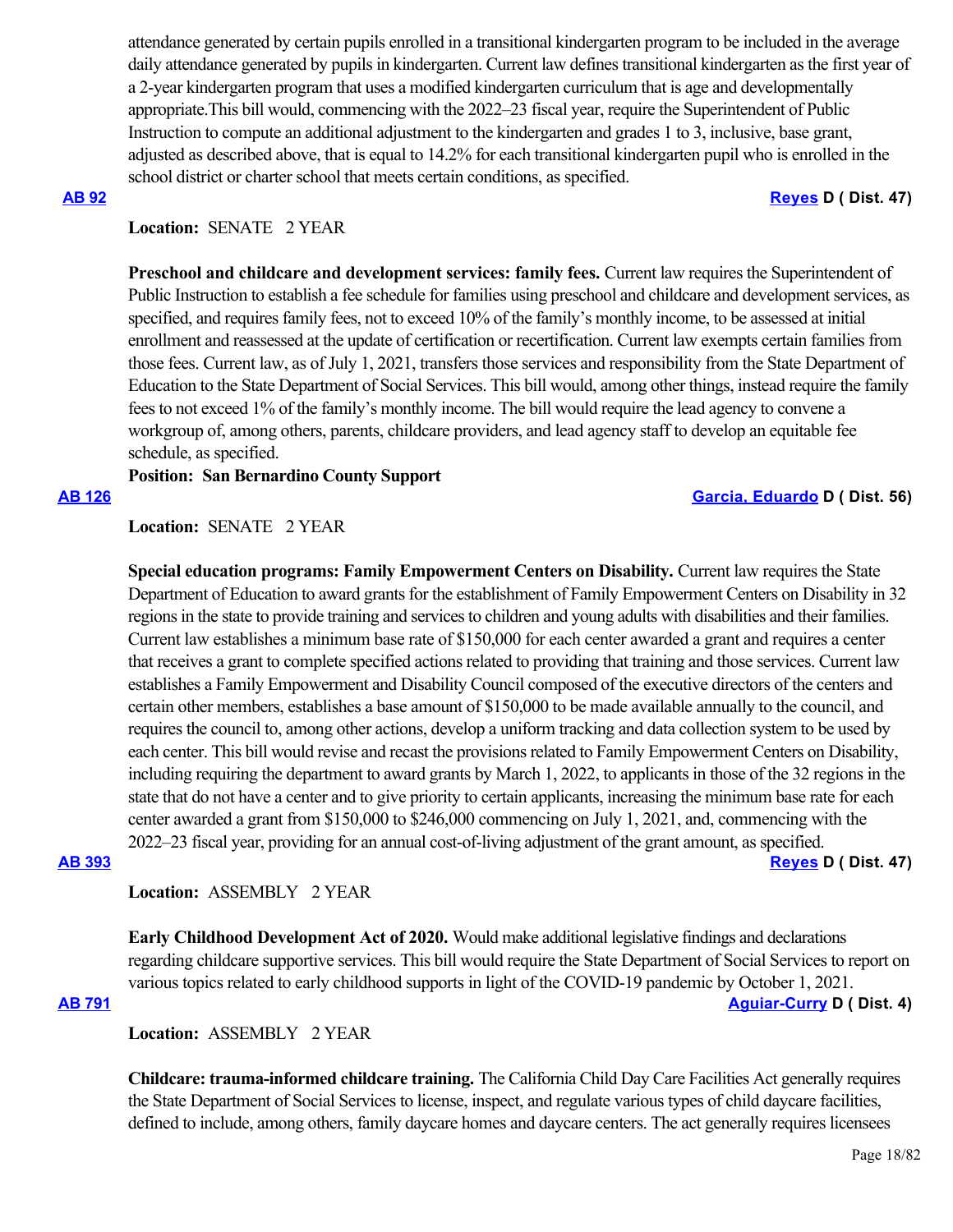and certain employees of licensees to complete specified education and training requirements, including, among others, preventive health practices and pediatric first aid. Willful or repeated violation of the act is a crime. This bill would encourage a licensee under the act and each employee of a licensee to complete trauma-informed childcare training.

## **[AB 966](https://ctweb.capitoltrack.com/public/publishbillinfo.aspx?bi=tOJHo8gl5lgE8BEJqeoE%2FGg6nuxG7eR20DBxbx8RqnQQzidLTj1MdAbpqkiZckZ6) [Burke](https://a62.asmdc.org/) D ( Dist. 62)**

## **Location:**  ASSEMBLY 2 YEAR

**Full-Day Kindergarten Facilities Grant Program: appropriation.** Current law establishes the Full-Day Kindergarten Facilities Grant Program, under the administration of the State Allocation Board, to provide one-time grants to school districts to construct new school facilities or retrofit existing school facilities for the purpose of providing full-day kindergarten classrooms, as specified. Existing law provides that, commencing with the 2019–20 fiscal year, the grant program is contingent upon appropriation by the Legislature. This bill, for the 2021–22 fiscal year, would appropriate \$300,000,000 from the General Fund to the State Allocation Board for allocation for purposes of the grant program.

# **[AB 1117](https://ctweb.capitoltrack.com/public/publishbillinfo.aspx?bi=LNT2jcQ5N7Nuqzv%2B6Z8Xljrm%2BQB3cVuZFOC7z2l%2Bvotz5J4T6LzBtWJtdvEeazNo) [Wicks](https://a15.asmdc.org/) D ( Dist. 15)**

### **Location:**  ASSEMBLY 2 YEAR

**Pupil support services: Healthy Start: Toxic Stress and Trauma Resiliency for Children Program.** Would establish the Healthy Start: Toxic Stress and Trauma Resiliency for Children Program, under which the Superintendent would be required to award grants to qualifying entities, defined to include schools, local educational agencies, and other entities that meet specified criteria, to pay the costs of planning and operating programs that provide support services to pupils and their families, as prescribed. The bill would require grants to be awarded for no more than \$500,000 each and to be matched by the grantee with \$1 for each \$2 awarded, as specified. **[SB 70](https://ctweb.capitoltrack.com/public/publishbillinfo.aspx?bi=y51p%2B%2Bav7%2By2j7KNARv%2FQ65ag6GebJVLhb7tnBcOanuCxmz8ISYhYlV12V5f8M%2FD) [Rubio](http://sd22.senate.ca.gov/) D ( Dist. 22)**

**Location:**  SENATE 2 YEAR

**Elementary education: kindergarten.** Would, beginning with the 2022–23 school year, require a child to have completed one year of kindergarten before that child may be admitted to the first grade at a public elementary school, except for a child who has been lawfully admitted to a public school kindergarten or a private school kindergarten in California, but has not yet completed one school year, and is judged to be ready for first-grade work, as specified, thereby imposing a state-mandated local program.

### **[SB 246](https://ctweb.capitoltrack.com/public/publishbillinfo.aspx?bi=lacCMXDQKxjsfxexm3%2BWQIz5jMLglBCdXbhnz%2F%2BIo7LL4mpPPKWP9MolKBlob9AO) [Leyva](http://sd20.senate.ca.gov/) D ( Dist. 20)**

### **Location:**  ASSEMBLY 2 YEAR

**Early childhood education: reimbursement rates.** The Child Care and Development Services Act establishes a system of childcare and development services for children up to 13 years of age. Current law, until July 1, 2021, requires the Superintendent of Public Instruction to implement a plan establishing assigned reimbursement rates to be paid by the state to provider agencies for the provision of those services. Commencing July 1, 2021, current law transfers specified childcare programs, responsibilities, services, and systems, including those programs and duties described below, from the State Department of Education and the Superintendent to the State Department of Social Services. Current law requires the Superintendent to implement a plan that establishes reasonable standards and assigned reimbursement rates, which vary with the length of the program year and the hours of service. This bill would require the State Department of Social Services to implement a reimbursement system plan that establishes reasonable standards and assigned reimbursement rates that would vary with additional factors, including a quality adjustment factor to address the cost of staffing ratios.

### **[SB 364](https://ctweb.capitoltrack.com/public/publishbillinfo.aspx?bi=0mHb4zDrF90C%2FWHdawzU3%2BolUabuIZVp%2BDCq1FHXHKPWIKqXP9C86BYB5Ga3Jzu5) [Skinner](http://sd09.senate.ca.gov/) D ( Dist. 9)**

Location: **SENATE 2 YEAR**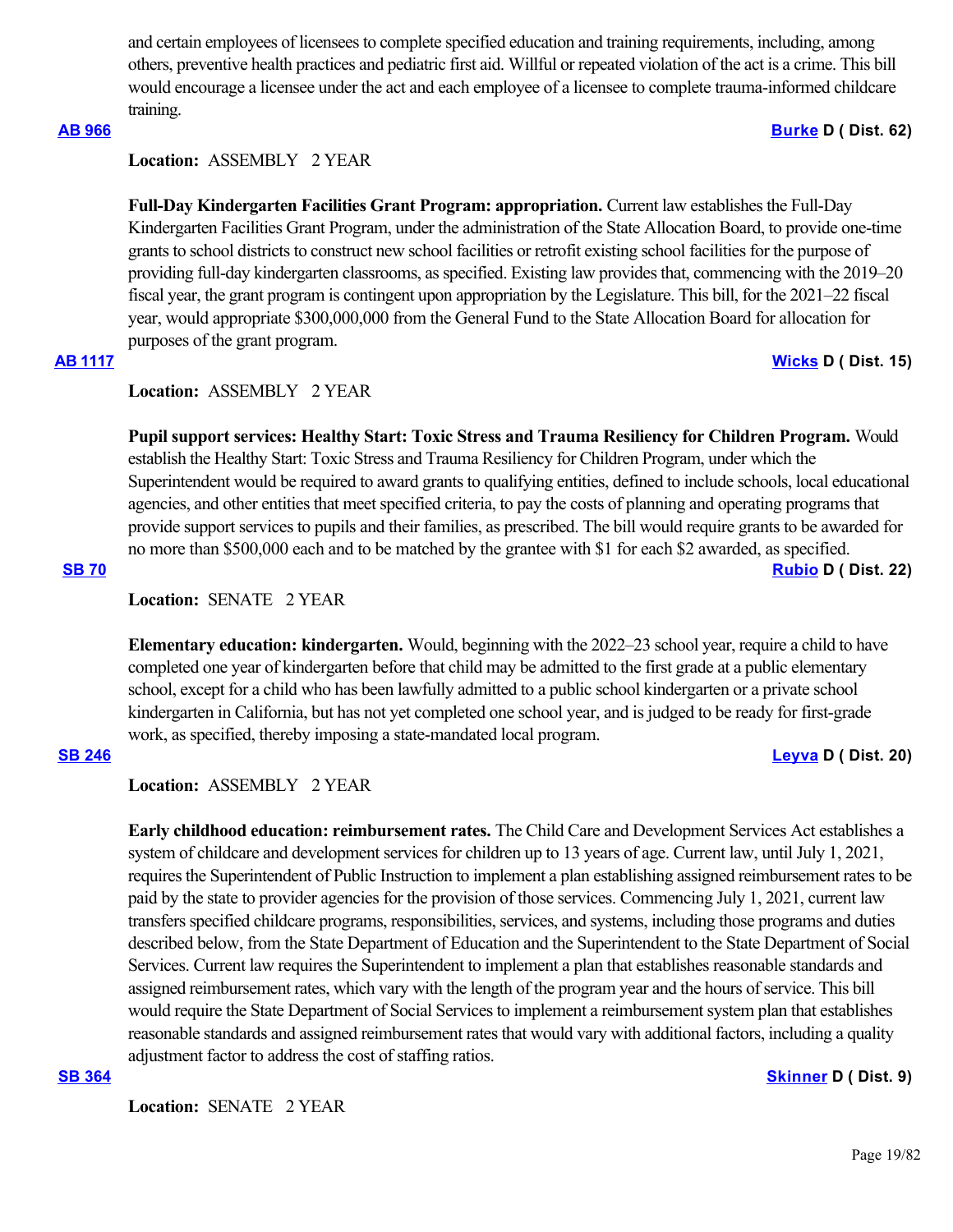**Pupil meals: Free School Meals For All Act of 2021.** Would enact the Free School Meals For All Act of 2021. The bill would express the finding and declaration of the Legislature that no child in California should experience hunger and that every public school pupil should benefit from access to a healthy, locally procured and freshly prepared meal during the schoolday.

### **Economic Development**

## **[AB 106](https://ctweb.capitoltrack.com/public/publishbillinfo.aspx?bi=TSHJENppxbfSG53un6%2BUCngvhXso2lgVZ4pSYQx3GPXcEkM9Nfz4NFNaLhigTmpX) [Salas](https://a32.asmdc.org/) D ( Dist. 32)**

**Location:**  SENATE 2 YEAR

**Regions Rise Grant Program.** Would establish the Regions Rise Grant Program within the Office of Planning and Research for the purpose of supporting inclusive, cross-jurisdictional, and innovative engagement processes that lead to inclusive strategies to address barriers and challenges confronting communities in creating economic prosperity for all. The bill would define "region" as a geographic area composed of one or more counties and cities that form a functional economy.

## **[AB 151](https://ctweb.capitoltrack.com/public/publishbillinfo.aspx?bi=U0qr%2FZVUrLbiyEMHYgcYcJNQ%2FEoPiLKYs8qT3FQRgVS5mO9aZufT%2BPx8NQdMQFn9) Committee on Budget**

**Location:**  SENATE 2 YEAR

**Economic development.** Would revise and recast the California Innovation Hub Program by, among other things, renaming the program as the "California Inclusive Innovation Hub Program," renaming an Innovation Hub as an "Inclusive Innovation Hub," "iHub Squared," or "iHub2," renaming the Innovation Accelerator Account as the "Inclusive Innovation Accelerator Account," and replacing GO-Biz as the government entity directly supervising the program with the Office of the Small Business Advocate (office) within GO-Biz. The bill would also provide that the office limit the iHub2s within the state to stimulating partnerships, economic development, and job creation for underserved geographic areas, industry sectors, and business owners.

**[AB 247](https://ctweb.capitoltrack.com/public/publishbillinfo.aspx?bi=JU6C9noaLfVhdKzzx3PEfr6dGTM2ezfORiXKUJnwS9n6l1dSVmiOokzE4nNdOa7d) [Ramos](https://a40.asmdc.org/) D ( Dist. 40)**

### **Location:**  ASSEMBLY 2 YEAR

**COVID-19 emergency: small businesses: nonprofit organizations: immunity from civil liability.** Would exempt a small business or nonprofit organization with 100 or fewer employees from liability for an injury or illness to a consumer, as defined, due to coronavirus (COVID-19) based on a claim that the consumer contracted COVID-19 while at that small business or nonprofit organization, or due to the actions of that small business or nonprofit organization. The bill would require the small business or nonprofit organization, for this exemption to apply, to have implemented and substantially complied with all applicable state and local health laws, regulations, and protocols.

## **[AB 255](https://ctweb.capitoltrack.com/public/publishbillinfo.aspx?bi=YvjKraeUlXOOA253VIoTGZS9W1vHyy101YF4r9MNtUmgANxM0YnI%2BZW0J3Go1iuV) [Muratsuchi](https://a66.asmdc.org/) D ( Dist. 66)**

**Location:**  ASSEMBLY 2 YEAR

**COVID-19 Emergency Small Business Eviction Relief Act.** Current law provides that a tenant is guilty of unlawful detainer if the tenant continues to possess the property without permission of the landlord in specified circumstances, including when the tenant has violated the lease or rental agreement by defaulting on rent, and requires the tenant be served a 3 days' notice in writing to cure the default, as specified. Current law provides that an unlawful detainer action is subject to the COVID-19 Tenant Relief Act of 2020, which provides tenants with specified temporary protections from eviction, if the default in the payment of rent is based upon COVID-19 rental debt, as defined. This bill, the COVID-19 Emergency Small Business Eviction Relief Act, would, until July 1, 2025, require a landlord, who receives a statement signed by a commercial tenant, as defined, and supported by documentary evidence that evidences that the tenant requests emergency rent relief because the business of the commercial tenant has experienced a decrease in average monthly gross revenue of at least 50%, which is reasonably attributable to public health regulations adopted to address the COVID-19 pandemic, during the qualifying time period, as defined, as compared with the 12 months immediately preceding the qualifying time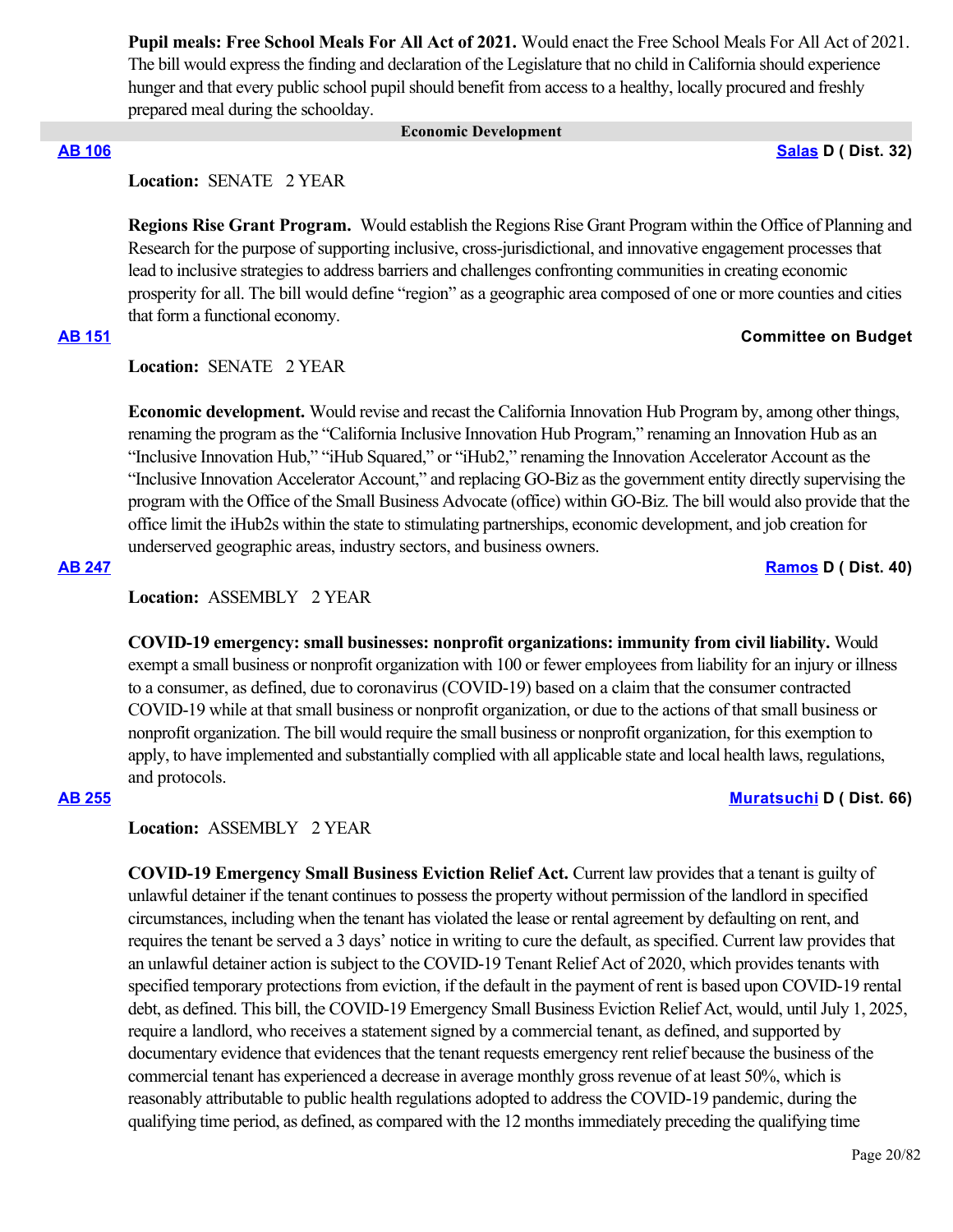period, to conduct a good faith negotiation to form a plan to allow the commercial tenant a reasonable opportunity to repay COVID-19 lease debt while minimizing the hardship to the landlord.

**[AB 349](https://ctweb.capitoltrack.com/public/publishbillinfo.aspx?bi=U8nmvOR631fi48JMAAZe7u%2FsiOgOtxxKCZl6G21Isl4eCS35cRf7Fp%2FbLC21krjt) [Holden](https://a41.asmdc.org/) D ( Dist. 41)**

## **Location:**  SENATE 2 YEAR

**Small businesses: contracting: outreach: underrepresented groups.** The Small Business Procurement and Contract Act requires the Director of General Services and the heads of other state agencies that enter into contracts for the acquisition of goods, services, and information technology and for the construction of state facilities to establish goals for the participation of small businesses and microbusinesses in these contracts, to provide for a small business preference in the award of these contracts, to give special consideration and special assistance to small businesses, and, whenever possible, to make awards to small businesses, as specified. This bill, in order to facilitate the participation of small business, would require the director and the heads of other state agencies that enter such contracts, in addition to any other applicable requirement for public notice of contracts, to publish or otherwise make available information regarding public notice of contracts, as the awarding agency determines to be appropriate, in order to ensure all communities have access to the public notice

### **[AB 475](https://ctweb.capitoltrack.com/public/publishbillinfo.aspx?bi=sC9sURwyoa%2FIh6KhbzDZBcsOM3bo6x%2BEa3TUo5lyZdk1wymUKUjt3LIchRnLQTXT) [Muratsuchi](https://a66.asmdc.org/) D ( Dist. 66)**

### **Location:**  ASSEMBLY 2 YEAR

**GO-Biz: trade and investment desk: Japan.** The Economic Revitalization Act establishes the Governor's Office of Business and Economic Development, also known as "GO-Biz," to, among other duties, serve the Governor as the lead entity for economic strategy and the marketing of California on issues relating to business development, private sector investment, and economic growth. Current law requires the director of GO-Biz to develop an International Trade and Investment Program for the state and authorizes the director to establish and terminate international trade and investment offices outside of the United States as the director determines is appropriate, if specific requirements are met. This bill, no later than January 1, 2024, upon appropriation of sufficient funds for this purpose, would require GO-Biz to establish under its jurisdiction an international trade and investment desk in Tokyo, Japan, and makes related findings and declarations.

### **[AB 630](https://ctweb.capitoltrack.com/public/publishbillinfo.aspx?bi=MGWSuEfMZXh%2B2NTw8bzjI4xEVV%2Bu6%2Foa7td3E1x7%2BfQe2TN4DWvWfljXLr0nymWV) [Arambula](https://a31.asmdc.org/) D ( Dist. 31)**

**Location:**  ASSEMBLY 2 YEAR

**Online Jobs and Economic Support Resource Grant Program.** Would establish the Online Jobs and Economic Support Resource Grant Program within GO-Biz for the purpose of supporting inclusive, cross-jurisdictional, and innovative online platforms that support job and earning opportunities and economic recovery with a strong focus on underserved and economically challenged communities.

### **[AB 1072](https://ctweb.capitoltrack.com/public/publishbillinfo.aspx?bi=%2BmxX%2Fs%2Bw32vV%2FlbWmYi%2FTCYKWQVhgxlVJciVh5jN8KWH8uMHlAf7i2ZogVOnaNbb) [Reyes](https://a47.asmdc.org/) D ( Dist. 47)**

## **Location:**  SENATE 2 YEAR

**Small businesses: technical assistance: public contracts.** Would relocate the Small Business Technical Assistance Expansion Program within the Office of Small Business Advocate, under the direction of the Small Business Advocate. The bill would expand underserved business groups to be prioritized to include disadvantaged business enterprises. The bill would additionally require the use of state funds provided pursuant to the program to support a range of programs and services delivered through one or more small business technical assistance centers, as specified. The bill would also authorize the use of state funds provided pursuant to the program for certain purposes relating to small business technical assistance. The bill would extend the repeal date to January 1, 2026. **[AB 1146](https://ctweb.capitoltrack.com/public/publishbillinfo.aspx?bi=ThcJ5R%2BE5%2BT6ewspBM5gmYroNycR5IRs1VFK7noNLBlKn6%2BfgtZY5fswIbQR8xPG) [Cervantes](https://a60.asmdc.org/) D ( Dist. 60)**

**Location:**  ASSEMBLY 2 YEAR

**California Small Business Rent Relief Act.** Would enact the California Small Business Rent Relief Act, which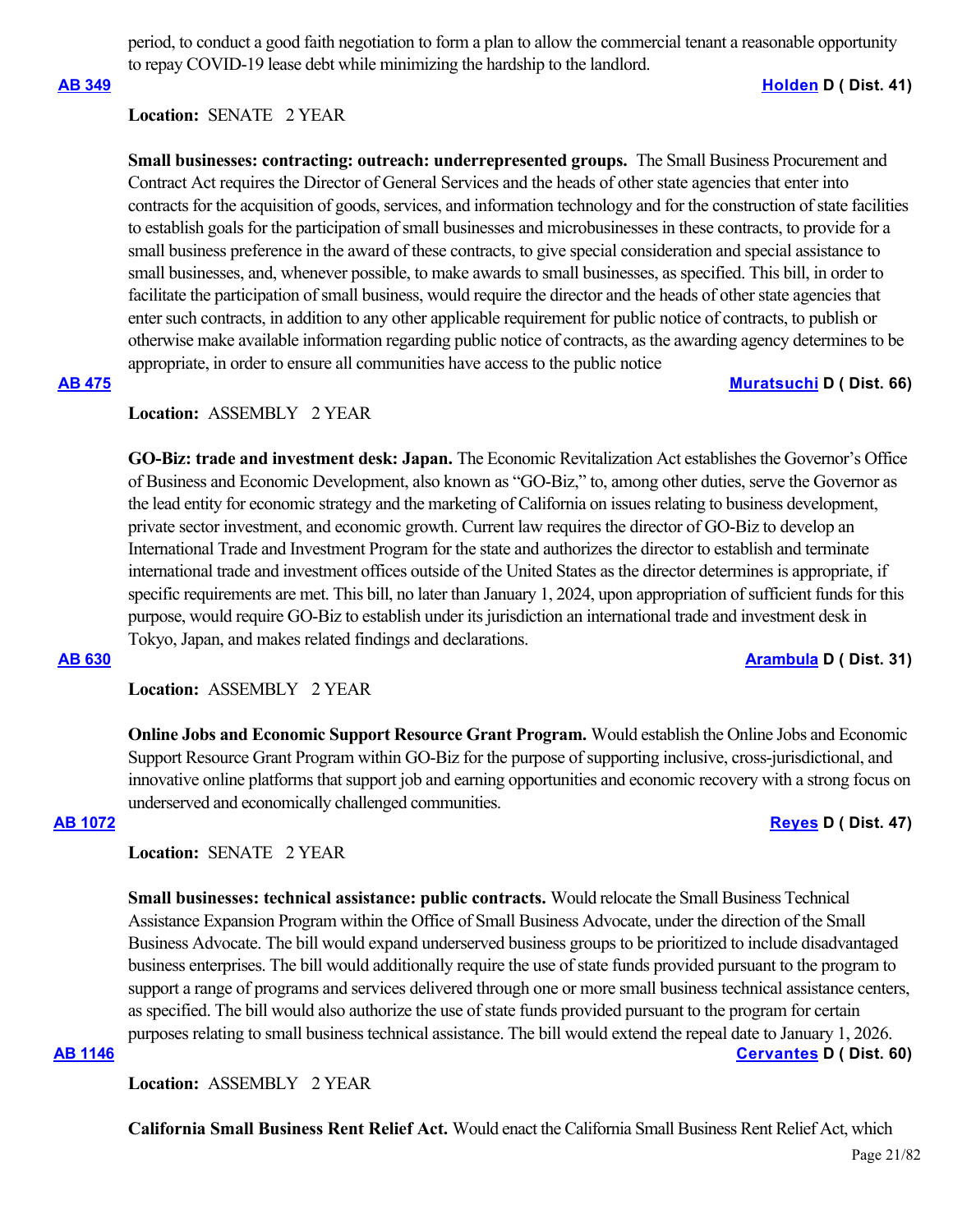would authorize a county to establish a local small business rent forgiveness and tax relief program, as provided, for the purpose of providing credits to qualified taxpayers, as defined, to be used against any tax or fee owed to the county by the qualified taxpayer, and for which the county has authority to collect a credit in lieu of cash. The bill would authorize the bank to establish the California Small Business Rent Forgiveness and Tax Relief Program, as provided, for the purpose of providing grants to qualified counties, as defined, to implement a small business rent forgiveness and tax relief program. The bill would create the Small Business Rent Forgiveness and Tax Relief Account within the California Infrastructure and Economic Development Bank Fund, for the purpose of receiving moneys transferred to the account, and would require all moneys in the account to be available for expenditure, upon appropriation by the Legislature, for the purpose of implementing the California Small Business Rent Forgiveness and Tax Relief Program.

**[AB 1313](https://ctweb.capitoltrack.com/public/publishbillinfo.aspx?bi=2%2FraP3Q%2FMVl4TH8afX0UnkBRrptTHfxfKPScxNbZ2PEMQ5JIbnVWoh4LhHP%2FDvVB) [Bigelow](https://ad05.asmrc.org/) R ( Dist. 5)**

### **Location:**  ASSEMBLY 2 YEAR

**COVID-19: immunity from civil liability.** Would exempt a business, as defined, from liability for an injury or illness to a person due to coronavirus (COVID-19) based on a claim that the person contracted COVID-19 while at that business, or due to the actions of that business, if the business has substantially complied with all applicable state and local health laws, regulations, and protocols. The bill would define a business to include a sole proprietorship, partnership, corporation, association, or other group, including a nonprofit organization, as specified. The bill would not permit this exception to apply if the injury or illness resulted from a grossly negligent act or omission, willful or wanton misconduct, or unlawful discrimination by the business or an employee of the business. The bill would include related legislative findings.

### **[AB 1573](https://ctweb.capitoltrack.com/public/publishbillinfo.aspx?bi=uG4iiSs6cpsdRSxlFFXnkSXLizceI6F6k0IBJ%2FRiu99VjLbV8%2BDACFZsjdZk49B%2F) Committee on Jobs, Economic Development, and the Economy**

## **Location:**  SENATE 2 YEAR

**Small business technical assistance: California Business Retention Program.** Current law, until January 1, 2024, establishes the California Small Business Development Technical Assistance Expansion Program of 2018 within the Governor's Office of Business and Economic Development, also known as GO-Biz, for the purpose of assisting small businesses through free or low-cost one-on-one consulting and low-cost training by entering into grant agreements with one or more federal small business technical assistance centers. This bill, among other things, would add the definition of "small business technical assistance center," which means federal small business technical assistance centers or local governments, or tax exempt nonprofit community-based organizations with a mission that includes economic or business development that operates entrepreneurial or small business development programs that provide free or low-cost services to underserved businesses and entrepreneurs, thereby expanding the scope of those entities eligible for grants under the program.

## **[SB 285](https://ctweb.capitoltrack.com/public/publishbillinfo.aspx?bi=ztCmzb9lMYNSBlHciv6eYOrfg5VehDkMQkEelnZcAmxSp8EsIUfBatzLiKBpdeEO) [McGuire](http://sd02.senate.ca.gov/) D ( Dist. 2)**

## **Location:**  SENATE 2 YEAR

**California Tourism Recovery Act.** The California Tourism and Marketing Act, establishes a nonprofit mutual benefit corporation named the California Travel and Tourism Commission under the direction of a board of commissioners composed of 37 members, including the Director of the Governor's Office of Business and Economic Development. This bill, the California Tourism Recovery Act, would require the commission to, upon a determination by the State Department of Public Health that it is safe to resume travel in California, implement a strategic media and jobs recovery campaign known as the "Calling All Californians" program for the purpose of reversing the impact of the COVID-19 pandemic on the travel and tourism industry in California, as specified. **[SB 424](https://ctweb.capitoltrack.com/public/publishbillinfo.aspx?bi=6gQOf9PLHy7W7z7OrpvoPsaCf6aZr9Xte6V0AUSHuVtHvi4BfpSw5aGk2nrJ4STf) [Durazo](http://sd24.senate.ca.gov/) D ( Dist. 24)**

Location: **SENATE** 2 YEAR

**Tax credits: employment: homelessness.** Would allow a credit under the Personal Income Tax Law and the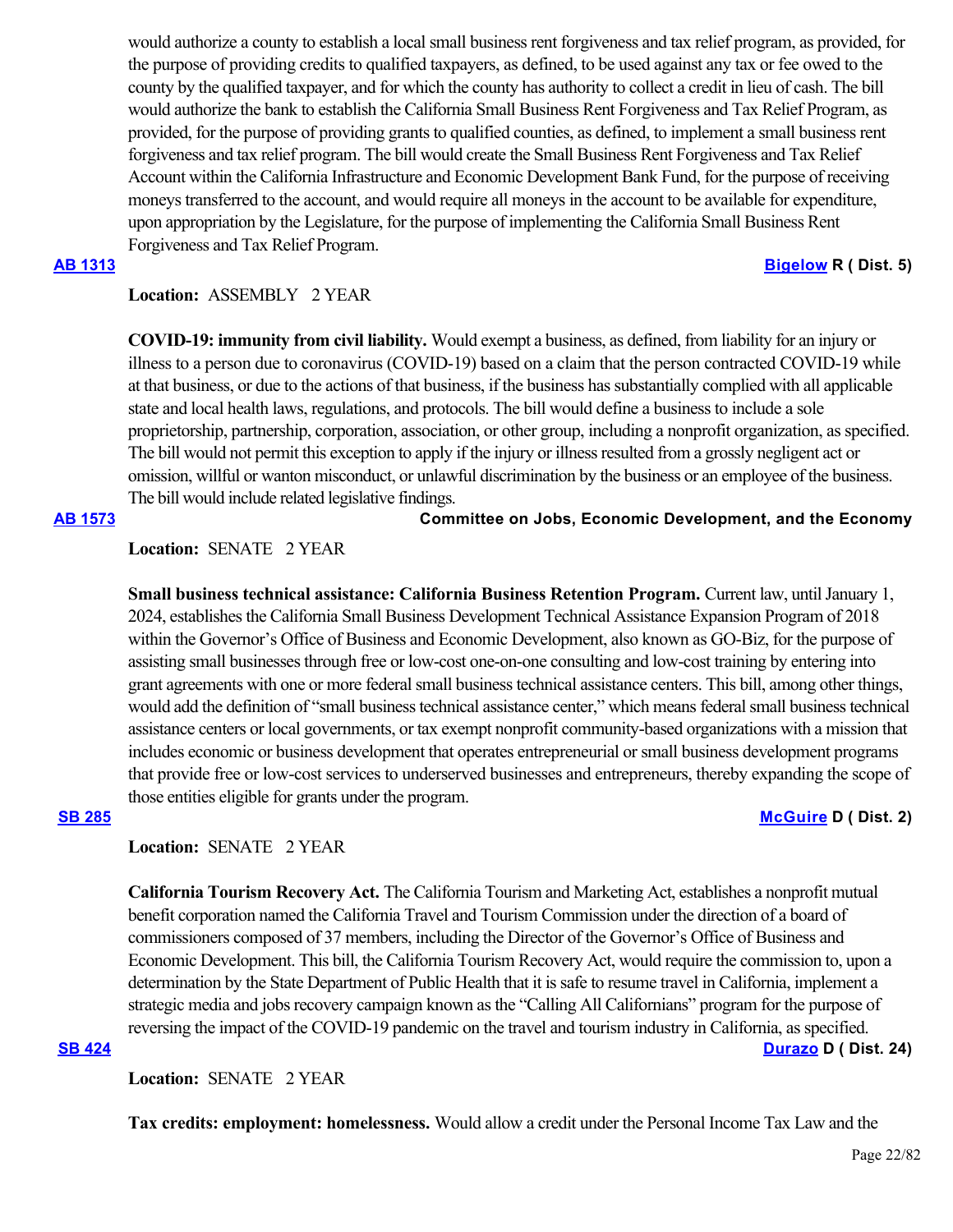Corporation Tax Law for each taxable year beginning on or after January 1, 2022, and before January 1, 2027, to a qualified taxpayer that employs an eligible individual during the taxable year, in an amount between \$2,500 and \$10,000 per eligible individual, not to exceed \$30,000 per taxable year, depending on the amount of hours worked by the eligible individual, and subject to specified conditions and limitations. The bill would require the qualified taxpayer to request a credit reservation from the Franchise Tax Board, as provided, to be eligible for the credit. The bill would limit the total aggregate amount of the credit that may be allowed to all qualified taxpayers under both the Personal Income Tax Law and the Corporation Tax Law to \$30,000,000, plus the unallocated credit amount, if any, from the preceding calendar year. The bill would define various terms for purposes of the credit, including defining "eligible individual" as a person who is homeless.

### **[SB 471](https://ctweb.capitoltrack.com/public/publishbillinfo.aspx?bi=vEu84Yy7oWcMPcUUMs1z4V9at0jwY1QuJR8vFhj5KxMAVnV7yXJB2JZiSPqVUk5l) [Hueso](http://sd40.senate.ca.gov/) D ( Dist. 40)**

# **Location:**  SENATE 2 YEAR

**The Racial and Economic Equity Grant Program.** Would create the Racial and Economic Equity Grant Program, administered by GO-Biz, for the purpose of providing grants to address disproportionate impacts borne from the COVID-19 pandemic, as defined, and the lack of critical physical and social infrastructure, resulting from chronic underinvestment, in key segments of the economy of this state. The bill would appropriate \$3,300,000,000 from the General Fund, to be used to provide grants under the program, and require GO-Biz to allocate those moneys for specified purposes and in accordance with specified objectives. The bill would require GO-Biz to develop guidelines for the distribution of grants under the program, as provided.

### **[SB 555](https://ctweb.capitoltrack.com/public/publishbillinfo.aspx?bi=t8gFkA8BMy0t6f2bRZ8kSp8EPfEC1tXi5Xz2ToWCPSP67Zlb%2FyBWj7cbNkwJuqhB) [McGuire](http://sd02.senate.ca.gov/) D ( Dist. 2)**

## **Location:**  ASSEMBLY 2 YEAR

**Local agencies: transient occupancy taxes: short-term rental facilitator: collection.** Would authorize a local agency, defined to mean a city, county, or city and county, including a charter city, county, or city and county, to enact an ordinance exclusively delegating its authority to collect any transient occupancy tax imposed by that local agency on short-term rentals to the California Department of Tax and Fee Administration and to enter into a contract with the department for purposes of registration, rate posting, collection, and transmission of revenues necessary to collect and administer any transient occupancy tax imposed on a short-term rental as specified in this bill.

# **Position: San Bernardino County Watch** [FACT SHEET](https://ctweb.capitoltrack.com/public/publishviewdoc.ashx?di=i%2BWpOgjBguUiU7ZNORsdINh1Rh8PPysNPwy8Jpu1RVk%3D)

### **[SB 754](https://ctweb.capitoltrack.com/public/publishbillinfo.aspx?bi=PqhtD3E0l7x4ko1S2S4vv7Q02ef%2BotM3ZYkRCVhR8gzAgkxPSRuaSWCuKq5f52BJ) [Hertzberg](https://sd18.senate.ca.gov/) D ( Dist. 18)**

Location: **SENATE** 2 YEAR

**Economic development: low- to moderate-income communities: Equity in Lending and Fair Recovery Act.** Would enact enact the Equity in Lending and Fair Recovery Act to require the California Pollution Control Financing Authority to establish and administer the Equity in Lending and Fair Recovery Program, in accordance with specified requirements, for the purpose of supporting and expanding eligible lender access to lending capital and borrower access to responsible installment loans for low- to moderate-income individuals and communities. The bill would require the program to provide partial loan guarantees and other credit enhancements for eligible lenders, as defined, to access additional capital to expand the availability of eligible loans, as defined.

**[SB 808](https://ctweb.capitoltrack.com/public/publishbillinfo.aspx?bi=3GyKMke5BlTmy5PIltzX9TUa4viu0QUyktofzbF4fgUWcL7zZVt0oHREm%2Bvc3euY) [Roth](http://sd31.senate.ca.gov/)** D ( Dist. 31)

**Location:**  ASSEMBLY 2 YEAR

**GO-Biz: Made in California Program.** Current law establishes the Made in California Program within the Governor's Office of Business and Economic Development for the purposes of encouraging consumer product awareness and fostering purchases of high-quality products made in this state. Current law requires, in order to be eligible under the program, a company to establish that the product is substantially made by an individual located in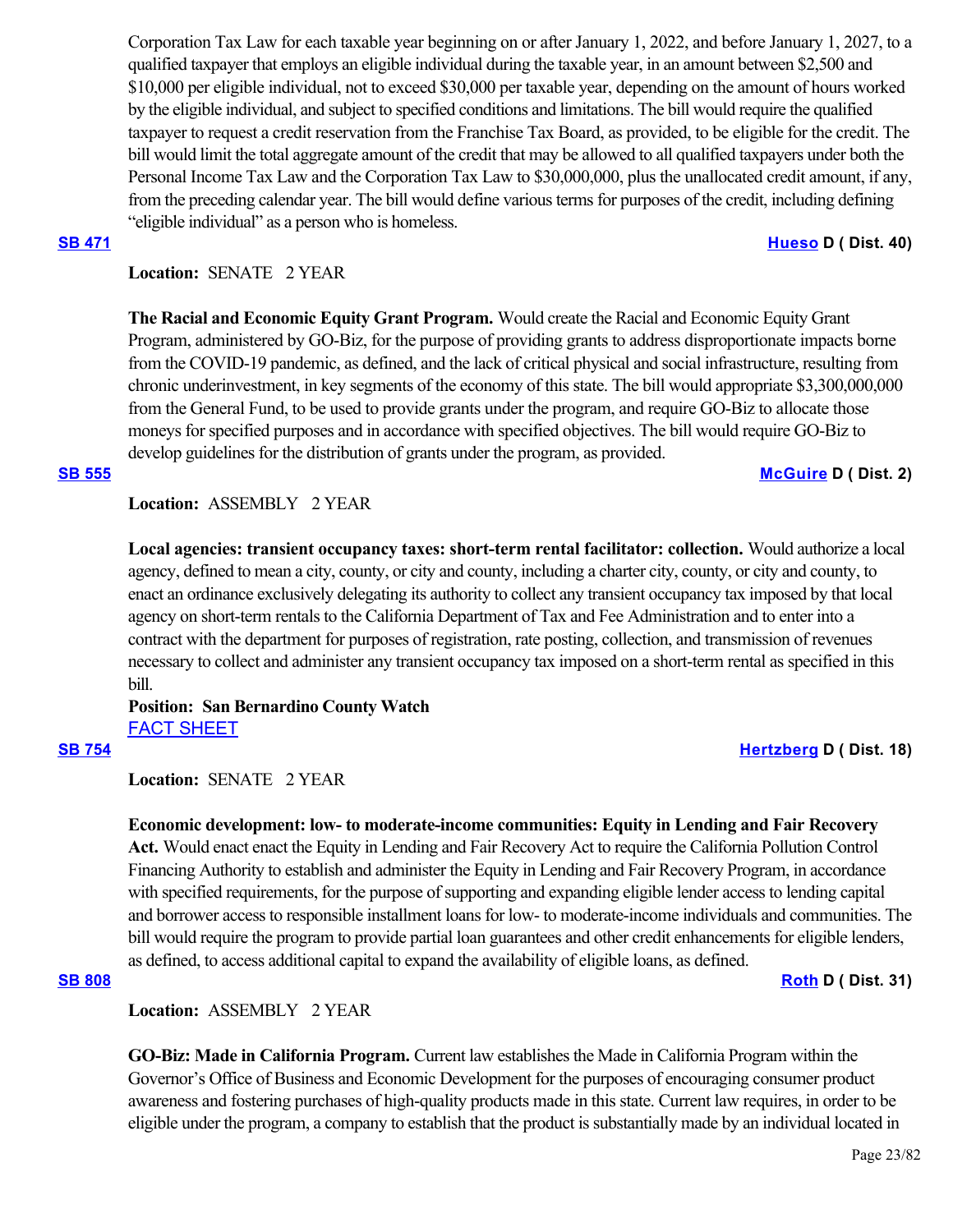the state and that the finished product could lawfully use a "Made in U.S.A." label, as provided. This bill would remove the requirement that a company establish that the finished product could lawfully use a "Made in U.S.A." label in order to be eligible under the program.

#### **Education**

**[AB 10](https://ctweb.capitoltrack.com/public/publishbillinfo.aspx?bi=XTp2oJlkpvDcj707v8GkJiMeguicvKNR3MnF4uEVOwUno%2BnMAmG57hpM4Vk5fZtZ) [Ting](https://a19.asmdc.org/) D ( Dist. 19)**

# **Location:**  ASSEMBLY 2 YEAR

**Pupil instruction: in-person instruction: distance learning.** Current law establishes a system of public elementary and secondary education in this state, and authorizes local educational agencies throughout the state to provide instruction to pupils in kindergarten and grades 1 to 12, inclusive. Current law establishes procedures for the apportionment of state funds to these local educational agencies. Current law, for purposes of calculating apportionments for the 2020–21 fiscal year, requires a local educational agency to offer in-person instruction and authorizes these agencies to offer distance learning, as specified.This bill would specify that the requirement to provide in-person instruction applies when that instruction is allowed under state and local public health orders. **[AB 58](https://ctweb.capitoltrack.com/public/publishbillinfo.aspx?bi=WgrShyLX0MOnEOOovH9DdfcF5bwwiKbfN2AOah4jbt5RSeYbDiX6n8MX0tyiVoj7) [Salas](https://a32.asmdc.org/) D ( Dist. 32)**

## **Location:**  ASSEMBLY 2 YEAR

#### **Pupil health: suicide prevention policies and training: school-based health programs: pilot**

**program.** Would require a local educational agency, on or before June 1,2022, to review and update its policy on pupil suicide prevention, and revise its training materials, to incorporate best practices identified by the department in the department's model policy. The bill would require a local educational agency, commencing with the 2022–23 school year, to provide suicide awareness and prevention training, at the beginning of each school year, to teachers of pupils in all of the grades served by the local educational agency. By imposing additional duties on local educational agencies, the bill would impose a state-mandated local program.

**[AB 76](https://ctweb.capitoltrack.com/public/publishbillinfo.aspx?bi=9G%2BVnW0%2BUtxFigG2R0zSr56FK7XELIcfgfzUK1W8vCitkFZ45KW3goUeyrw4U1LG) [Kiley](https://ad06.asmrc.org/) R ( Dist. 6)**

### **Location:**  ASSEMBLY 2 YEAR

#### **Interdistrict transfer of pupils: prohibition on transfers by a school district of residence: in-person**

**instruction.** Would prohibit a school district of residence from prohibiting the transfer of a pupil who is not receiving in-person instruction to a school district of proposed enrollment that is offering in-person instruction if the school district of proposed enrollment approves the application for transfer. The bill would define "in-person instruction" for its purposes to mean instruction under the immediate physical supervision and control of a certificated employee of the local educational agency while engaged in educational activities required of the pupil and to include both full-time and hybrid instructional models.

# **[AB 99](https://ctweb.capitoltrack.com/public/publishbillinfo.aspx?bi=gm2jgRdveobWf5LybuEXyLjwh4QWhan1fDoAiwXcruBh8Eth5pdMGXsjrNvf1Ffy) [Irwin](https://a44.asmdc.org/) D ( Dist. 44)**

## Location: **SENATE** 2 YEAR

#### **Statewide longitudinal data system: California Cradle-to-Career Data System: governance and**

**support.** Current law establishes the California Cradle-to-Career Data System Workgroup to assess, recommend, and advise about statewide data infrastructure that integrates data from state entities responsible for elementary and secondary education data, entities responsible for early learning data, segments of public higher education, private colleges and universities, state entities responsible for student financial aid, childcare providers, state labor and workforce development agencies, and state departments administering health and human services programs. Current law requires the Office of Planning and Research to contract with entities with expertise in managing data for specified purposes relating to the workgroup's activities. Current law requires those contracted entities to submit reports to the Department of Finance and the Legislature concerning the establishment of the California Cradle-to-Career Data System, as specified. This bill would express the intent of the Legislature in enacting the bill is to codify certain recommendations in the California Cradle-to-Career Data System Legislative Report published in December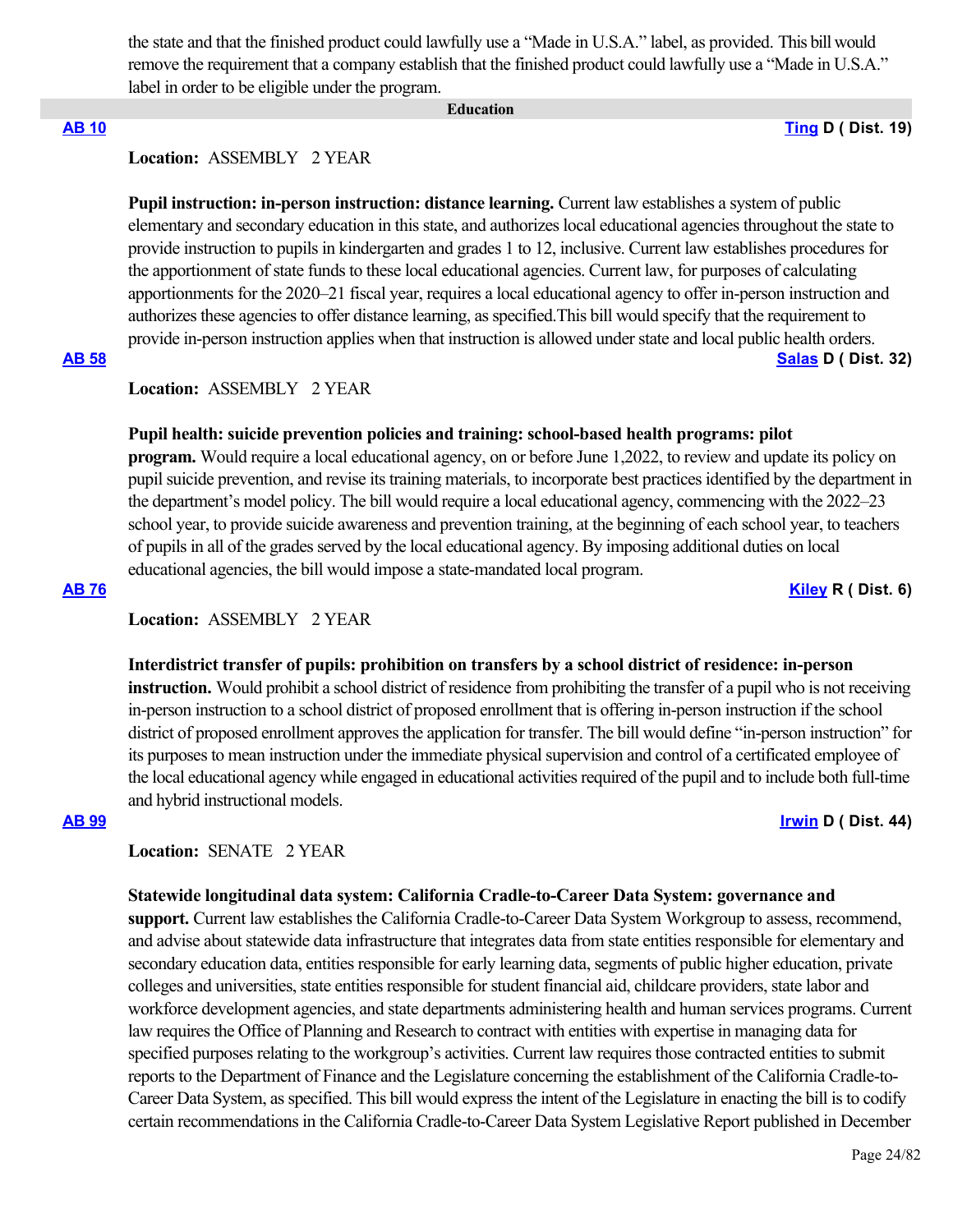2020, which describes the planning process and recommendations for phase one of the Cradle-to-Career Data System.

# **[AB 102](https://ctweb.capitoltrack.com/public/publishbillinfo.aspx?bi=EzRCDedEOHh38kJ0rkoJha3Vgnmie5q7tN3OUA8t3wZye9lIaEPygAZqUv495w9a) [Holden](https://a41.asmdc.org/) D ( Dist. 41)**

# **Location:**  ASSEMBLY 2 YEAR

**College and Career Access Pathways partnerships: county offices of education.** Would specify that "high school," for purposes of a College and Career Access Pathways (CCAP) partnership, includes a community school or juvenile court school. The bill would authorize county offices of education to enter into CCAP partnerships with the governing boards of community college districts in accordance with these provisions. The bill would extend the provisions authorizing CCAP partnerships indefinitely. The bill would also make nonsubstantive conforming changes.

# **[AB 103](https://ctweb.capitoltrack.com/public/publishbillinfo.aspx?bi=pVR4D2pp092ePnzU9CnWnJ6hx4DUrBQWwty86hNvdBYui1xQ5nVHjijJW3hTSuXX) [Holden](https://a41.asmdc.org/) D ( Dist. 41)**

## **Location:**  ASSEMBLY 2 YEAR

**Pupil instruction: College and Career Access Pathways partnerships: county offices of education.** Current law, until January 1, 2027, authorizes the governing board of a community college district to enter into a College and Career Access Pathways (CCAP) partnership with the governing board of a school district or the governing body of a charter school with the goal of developing seamless pathways from high school to community college for career technical education or preparation for transfer, improving high school graduation rates, or helping high school pupils achieve college and career readiness. This bill would specify that "high school," as used in the bill, includes a community school, continuation high school, or juvenile court school.

## **[AB 235](https://ctweb.capitoltrack.com/public/publishbillinfo.aspx?bi=VKTdrOph5lnlEtFWd5JPaZ3yqzUFEVETtwoB%2FndLZv%2BWCQjXFNT00%2BN4opuyCGDC) [Gipson](https://a64.asmdc.org/) D ( Dist. 64)**

## **Location:**  ASSEMBLY 2 YEAR

**California Student Success Coach Grant Program.** Would establish the California Student Success Coach Grant Program to award competitive grants to local- and state-operated AmeriCorps programs to support and expand the presence of student success coaches, as defined, in high-need schools, as defined. The bill would make implementation of the grant program contingent on an appropriation being made for its purposes by the Legislature in the annual Budget Act or another statute.

## **[AB 300](https://ctweb.capitoltrack.com/public/publishbillinfo.aspx?bi=0wu8UbbzlQFEKfCQo9YtKsiEbL6qUpQbbGZsb8RdpX2YTp6yPbexGnsrSHw7loId) [Kiley](https://ad06.asmrc.org/) R ( Dist. 6)**

**Location:**  ASSEMBLY 2 YEAR

**Pupil support programs: Cal Grant K–12.** The Ortiz-Pacheco-Poochigian-Vasconcellos Cal Grant Program, under the administration of the Student Aid Commission, establishes specified grant awards for students of qualifying postsecondary educational institutions, and establishes eligibility requirements and maximum levels for those awards, as provided. This bill would establish a program entitled Cal Grant K–12 under the administration of a scholarshipgranting organization for purposes of receiving donations and granting scholarships to pupils meeting certain requirements, including being in kindergarten or any of grades 1 to 12, inclusive, to be used for qualified educational expenses, as defined, and including certain expenses associated with online learning.

# **[AB 508](https://ctweb.capitoltrack.com/public/publishbillinfo.aspx?bi=i1lr2%2BB4oSei5b1YjN9wlWletx%2FhQgKe43yyFCXhhS3cUmbKhMXsiwKxxq3noxK6) [Rivas, Luz](https://a39.asmdc.org/) D ( Dist. 39)**

## **Location:**  ASSEMBLY 2 YEAR

**Pupil nutrition: reduced-price meals.** Would require a school district or county superintendent of schools maintaining a kindergarten or any of grades 1 to 12, inclusive, to provide a pupil, eligible to receive a reducedpriced meal, that meal free of charge. By creating a new duty on a school district or a county superintendent of schools, the bill would create a state-mandated program. The bill would require the state to provide sufficient funding to school districts and county offices of education to cover the cost of providing meals free of charge to pupils from households that would otherwise be required to provide a copayment for these meals.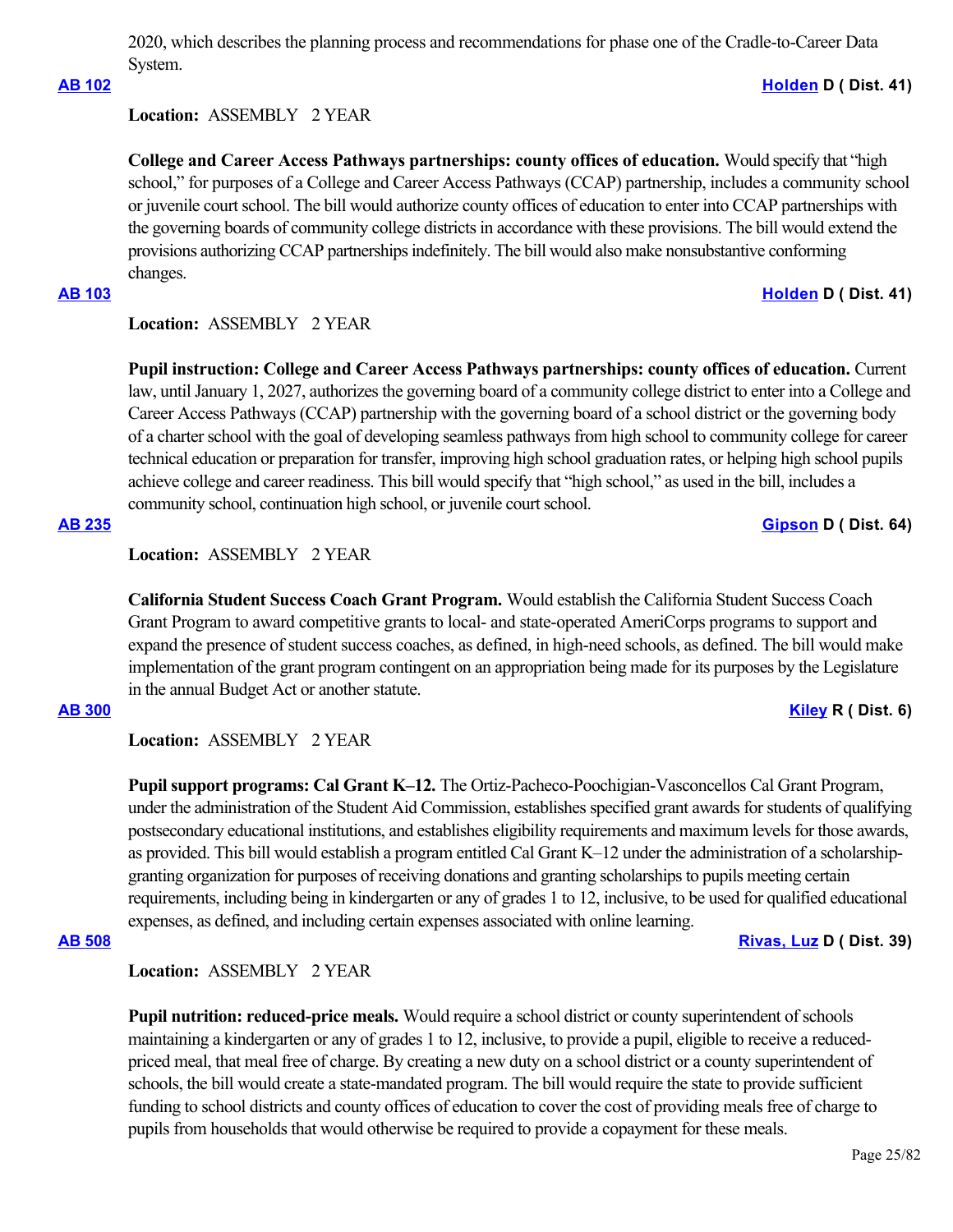### **Location:**  ASSEMBLY 2 YEAR

**Education finance: local control funding formula: supplemental and concentration grants.** Would require each school district, county office of education, and charter school to identify unspent supplemental and concentration grant funds by annually reconciling and reporting to the State Department of Education its estimated and actual spending of those moneys. The bill would require unspent funds identified pursuant to these provisions to continue to be required to be expended to increase and improve services for unduplicated pupils, and would require each local educational agency to report the amounts of unspent funds identified in its local control and accountability plan.

**[AB 552](https://ctweb.capitoltrack.com/public/publishbillinfo.aspx?bi=0B1pP8xZSqmT1PDx5eLChQYAYYE5i75lfquaLpGyuniEx%2FusY9NutFnw5eFM16dd) [Quirk-Silva](https://a65.asmdc.org/) D ( Dist. 65)**

## **Location:**  ASSEMBLY 2 YEAR

**Integrated School-Based Behavioral Health Partnership Program.** Would establish the Integrated School-Based Behavioral Health Partnership Program to provide prevention and early intervention for, and access to, behavioral health services for pupils. The bill would authorize a county behavioral health agency and the governing board or governing body of a local educational agency to agree to collaborate on conducting a needs assessment on the need for school-based mental health and substance use disorder services, and implement an integrated schoolbased behavioral health partnership program, to develop a memorandum of understanding outlining the requirements for the partnership program, and to enter into a contract for mental health or substance use disorder services.

### **[AB 568](https://ctweb.capitoltrack.com/public/publishbillinfo.aspx?bi=sCUxEoYBbxEEzvtPeUCcbzy7H62e%2Fldk4h56rX3BlPdHm%2B9YWFIQ%2BHH3AoJ5TW36) [Rivas, Robert](https://a30.asmdc.org/)  D ( Dist. 30)**

**Location:**  ASSEMBLY 2 YEAR

**Early learning and care.** Would express the intent of the Legislature to enact legislation that, through greater data transparency and accountability, addresses the suspension and expulsion of African American and Hispanic children in early learning and care settings at disproportionate rates and inequitable access to high-quality early learning and care.

### **[AB 586](https://ctweb.capitoltrack.com/public/publishbillinfo.aspx?bi=SHR6zabaLsjdf%2BzCcgiD53IVIwpRXk6kA78OcVCQKjFBxFFWbCgeQdTfug6tFoq0) [O'Donnell](https://a70.asmdc.org/) D ( Dist. 70)**

**Location:**  SENATE 2 YEAR

**Pupil health: health and mental health services: School Health Demonstration Project.** Would establish, within the State Department of Education, the School Health Demonstration Project, a pilot project, to be administered by the department, in consultation with the State Department of Health Care Services, to expand comprehensive health and mental health services to public school pupils by providing training and support services to selected local educational agencies to secure ongoing Medi-Cal funding for those health and mental health services, as provided.

**[AB 877](https://ctweb.capitoltrack.com/public/publishbillinfo.aspx?bi=t8Z%2BU%2FynkRj4b2mbXaQdktl4FfCIc%2F21efXYvi64vput%2BHvE9ztIswzoLMmy9Sag) [Nguyen](https://ad72.asmrc.org/) R ( Dist. 72)**

### **Location:**  ASSEMBLY 2 YEAR

**School district board vacancies: internet website notifications.** If a vacancy on a school district governing board occurs, or if a resignation of a person on the school district governing board is filed with the county superintendent of schools containing a deferred effective date, existing law requires the school district governing board to, within 60 days of the vacancy or the deferred resignation filing, either order an election or make a provisional appointment of a person to fill the vacancy. Current law requires, within 10 days of making a provisional appointment, the school district governing board to post a notice of the actual vacancy or the deferred resignation filing, the provisional appointment, and other specified statements in 3 public places in the school district, and, if a newspaper of general circulation is published in the school district, in that newspaper, as specified. This bill would require a school district governing board to also post the notice on the school district's internet website and would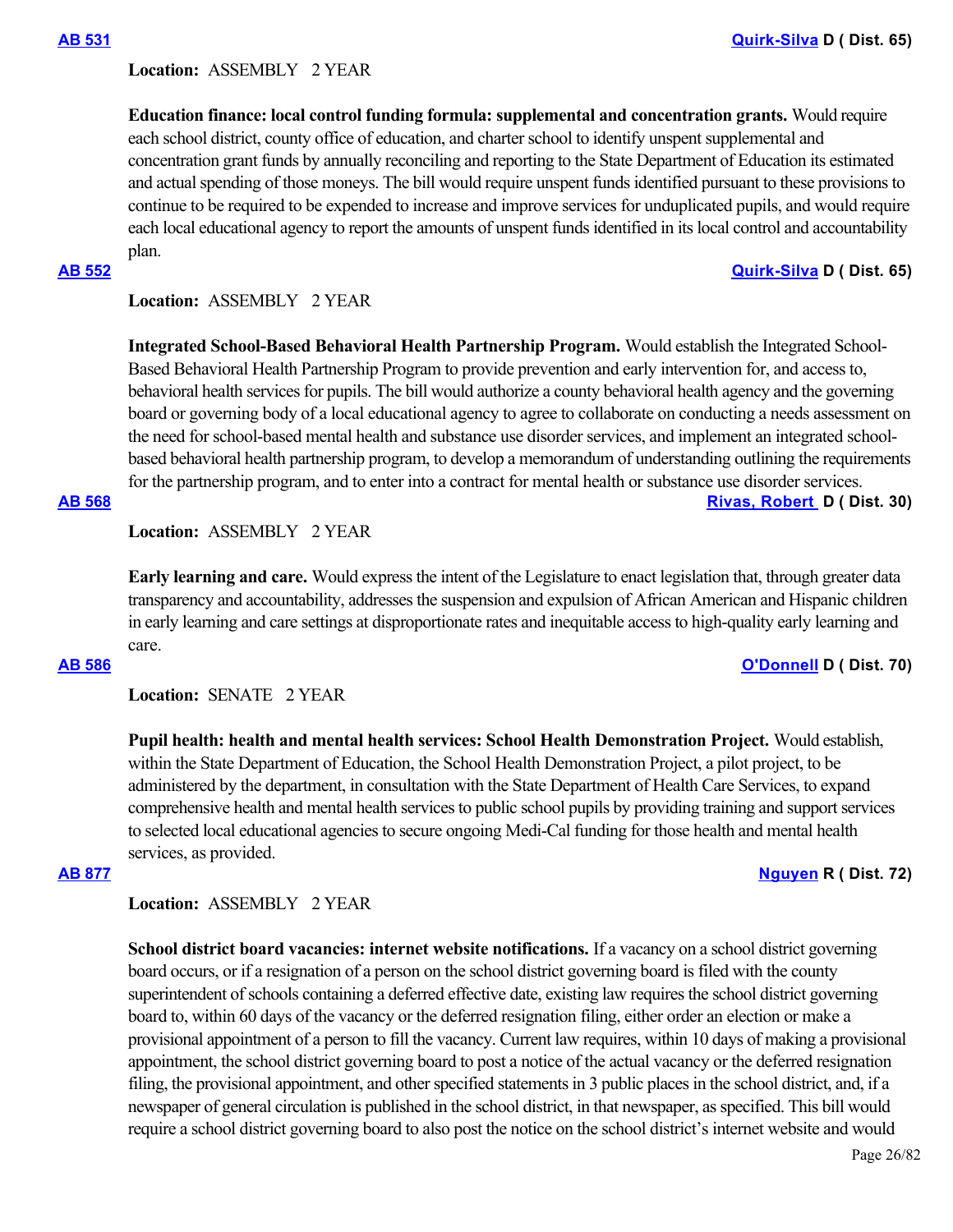make nonsubstantive changes to the notice requirements described above.

## **Location:**  SENATE 2 YEAR

**Education finance: local control and accountability plan portal.** Would require the State Department of Education to develop, on or before January 1, 2022, a local control and accountability plan portal that will allow comprehensive analysis by policymakers of actions, expenditures, and progress on metrics included within local control and accountability plans adopted by local educational agencies. The bill would require the portal to include a tracking mechanism for school districts, county offices of education, and charter schools to use to report the types of services on which they spend their supplemental and concentration grant funds. Commencing July 1, 2022, the bill would require each local educational agency, as a condition of receiving supplemental and concentration grant funds, to annually report to the department the types of services on which it spends its supplemental and concentration grant funds using the portal developed by the department.

# **[SB 205](https://ctweb.capitoltrack.com/public/publishbillinfo.aspx?bi=1xLjqno9pYFABLglEh5lz8pIrpKC9gUrYGf6GuU9EYFWvZi8T4XDPkk%2FgrU9lkqg) [Leyva](http://sd20.senate.ca.gov/) D ( Dist. 20)**

# Location: **SENATE** 2 YEAR

**School and community college employees: absences due to illness or accident.** Would require a certificated or classified school employee, and an academic or classified community college employee, who exhausts all available sick leave and continues to be absent from duties on account of illness or accident for an additional period of 5 months to receive the employee's full salary during those 5 months. The bill would make numerous related conforming and clarifying changes.

# **[SB 228](https://ctweb.capitoltrack.com/public/publishbillinfo.aspx?bi=5W165Yl%2FEXkf%2F4GIJQzdwsadN0wSzVQgVREzoaj3ETZull7RTcUnvLwbhrJ7Ne0R) [Leyva](http://sd20.senate.ca.gov/) D ( Dist. 20)**

**Location:**  SENATE 2 YEAR

**Public postsecondary education: support services for foster youth: Cooperating Agencies Foster Youth Educational Support Program.** Current law requires the California State University and each community college district, and requests the University of California, with respect to each campus in their respective jurisdictions that administers a priority enrollment system, to grant priority in that system to certain foster youth or former foster youth whose dependency was established or continued by the court on or after the youth's 16th birthday and to certain homeless youth and former homeless youth. This bill would extend this requirement and request for enrollment priority for certain foster youth or former foster youth to those whose dependency was established or continued by court of competent jurisdiction, including a tribal court, on or after the youth's 13th birthday. The bill would authorize a representative of a tribe or tribal organization to verify the homeless status of an American Indian student who is a homeless youth or former homeless youth, as specified.

# **[SB 309](https://ctweb.capitoltrack.com/public/publishbillinfo.aspx?bi=rSpanUljIGECicuYY1QxDdrK2c%2BbfD%2FtqWJDtz2lMGdUcQFgsMbVhkXpMqXs2f97) [Leyva](http://sd20.senate.ca.gov/) D ( Dist. 20)**

# **Location:**  ASSEMBLY 2 YEAR

**School finance: college readiness: grants and notification.** Would repeal provisions establishing the College Readiness Block Grant. The bill would establish the A–G Completion Improvement Grant Program, contingent upon an appropriation by the Legislature, to provide additional supports to local educational agencies to help increase the number of California high school pupils, particularly unduplicated pupils, who graduate high school meeting the A–G subject matter requirements for admission to the University of California and the California State University. If sufficient funds have been appropriated for the program, the bill would require the Superintendent to allocate \$200,000,000 for the 2021–22 fiscal year under the program, as A–G Access Grants and A–G Success Grants, to school districts, county offices of education, and charter schools meeting certain requirements to be available for expenditure or encumbrance through the 2025–26 fiscal year. The bill would require those funds to be used for activities that directly support pupil access to, and successful completion of, the A–G subject matter requirements, as prescribed.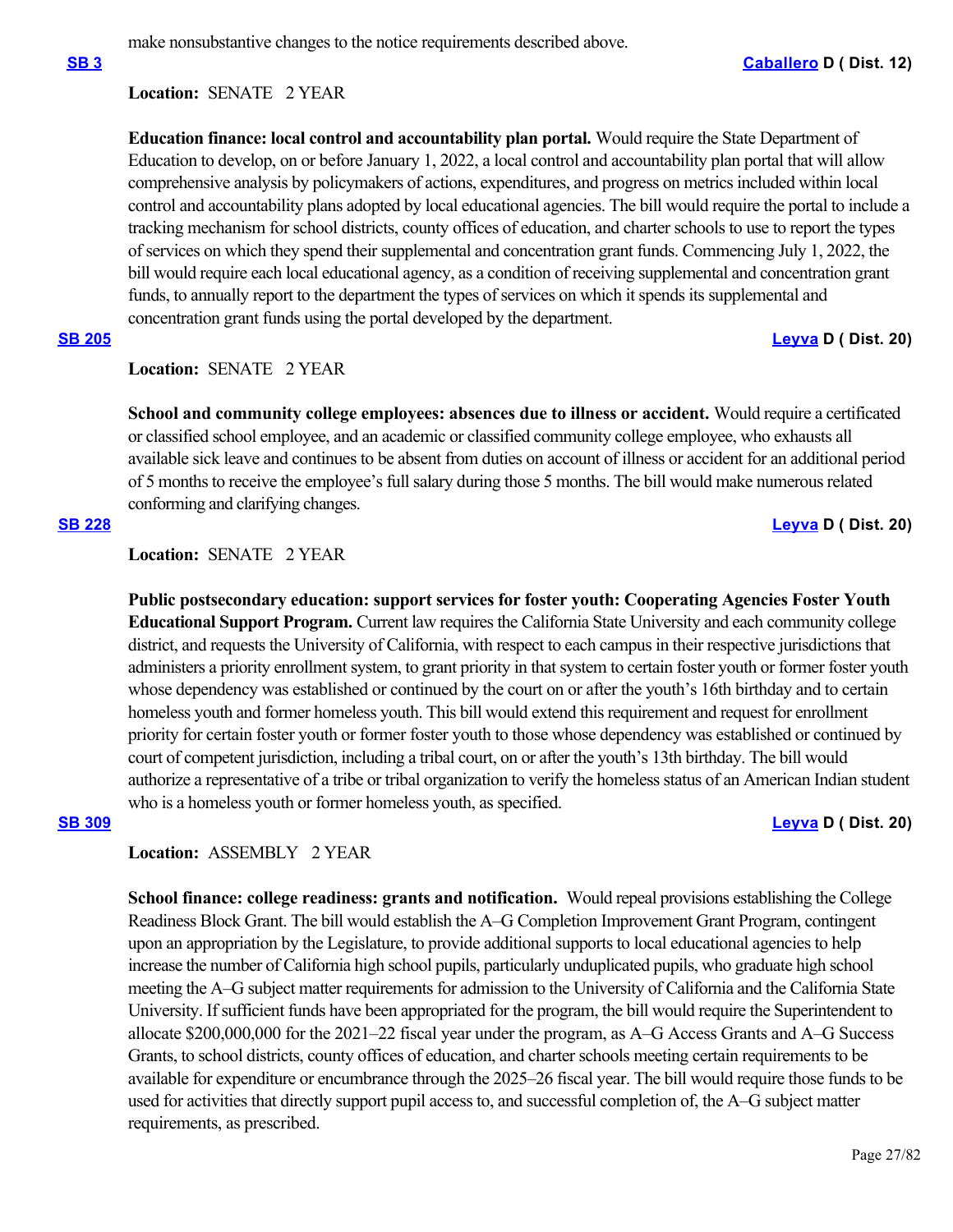### **Location:**  ASSEMBLY 2 YEAR

**Local educational agencies: before and after school programs: middle school and high school start time.** Would require the State Department of Education and the State Department of Social Services to review funding for all after school programs offered in the state under their respective jurisdiction, including, but not limited to, the After School Education and Safety Program and programs supported by federal funding, and to, by regulation, provide flexibility to school districts to use up to 20% of funds provided for after school programs under their respective jurisdiction for before school programs if that flexibility is not prohibited by the After School Education and Safety Program Act of 2002, an initiative statute approved by the voters at the November 5, 2002, statewide general election as Proposition 49, or federal law.

#### **Elections / ROV**

**[AB 20](https://ctweb.capitoltrack.com/public/publishbillinfo.aspx?bi=UiUrH74E%2Fvkdq8KH2XT5jfIHa7Hz34Lv%2Bozka%2BFouEp0JPgm%2F91xV7jg7nq2tLks) [Lee](https://a25.asmdc.org/) D ( Dist. 25)**

# **Location:**  ASSEMBLY 2 YEAR

**Political Reform Act of 1974: campaign contributions: The Corporate-Free Elections Act.** The Political Reform Act of 1974 imposes various limitations on contributions that may be made to, or accepted by, candidates for elective office. A violation of the act's provisions is punishable as a misdemeanor and subject to specified penalties. This bill, the Corporate-Free Elections Act, would prohibit a candidate for elective office from receiving a contribution from a business entity, and a business entity from making a contribution to a candidate for elective office, and would make related findings and declarations.

## **[AB 53](https://ctweb.capitoltrack.com/public/publishbillinfo.aspx?bi=xsccUj3iV6KBz5C8mOOb2d26%2Ba88eJ9R2G99qZ3sRCmScI8HXWX%2FTtOM87UHZEVj) [Low](https://a28.asmdc.org/) D ( Dist. 28)**

## **Location:**  ASSEMBLY 2 YEAR

**Election day holiday.** Current law designates specific days as holidays in this state. Current law designates holidays on which community colleges and public schools are required to close. Current law entitles state employees, with specified exceptions, to be given time off with pay for specified holidays. Current law designates optional bank holidays. This bill would add the day on which a statewide general election is held, which is the first Tuesday after the first Monday in November of any even-numbered year, to these lists of holidays.

## **[AB 152](https://ctweb.capitoltrack.com/public/publishbillinfo.aspx?bi=gRkmMj%2FzHvu7wFu4ZMnzvWacZsqtDpaWT2RGWHEpK2%2Bq8%2FZd2ARoNYqWSZGN2CFo) Committee on Budget**

**Location:**  SENATE 2 YEAR

**Elections.** Current law authorizes counties to start to process vote by mail ballots on the 15th business day before an election. Under existing law, a vote by mail ballot is timely cast if it is postmarked or date stamped on or before election day and is received by the voter's elections official no later than 3 days after election day. This bill would authorize a county that has previously conducted an all-mailed ballot election to conduct an all-mailed ballot election prior to January 1, 2022, if it provides, on the day of the election and the 3 days preceding the election, at least one vote center for every 30,000 registered voters and, beginning 10 days before the election and continuing up to the 4th day before the election, at least one vote center for every 60,000 registered voters. The bill would authorize a county that has not previously conducted an all-mailed ballot election to conduct an all-mailed ballot election using alternative procedures substantially similar to those in effect for the November 3, 2020, statewide general election, as specified.

### **[AB 241](https://ctweb.capitoltrack.com/public/publishbillinfo.aspx?bi=5MCC489LHVV6s1V8Eu7YZlK8MAMNftr%2Fakr4Hi1Ad9PAznYL7Xv1YrA3S17PYqnz) [Bonta](https://a18.asmdc.org/) D ( Dist. 0)**

**Location:**  ASSEMBLY 2 YEAR

**Referendum measures.** Current law specifies the order in which statewide ballot measures are required to appear on the ballot, with referendum measures required to be last after all initiative measures. This bill would instead require initiative and referendum measures to appear in the order in which they qualify for the ballot.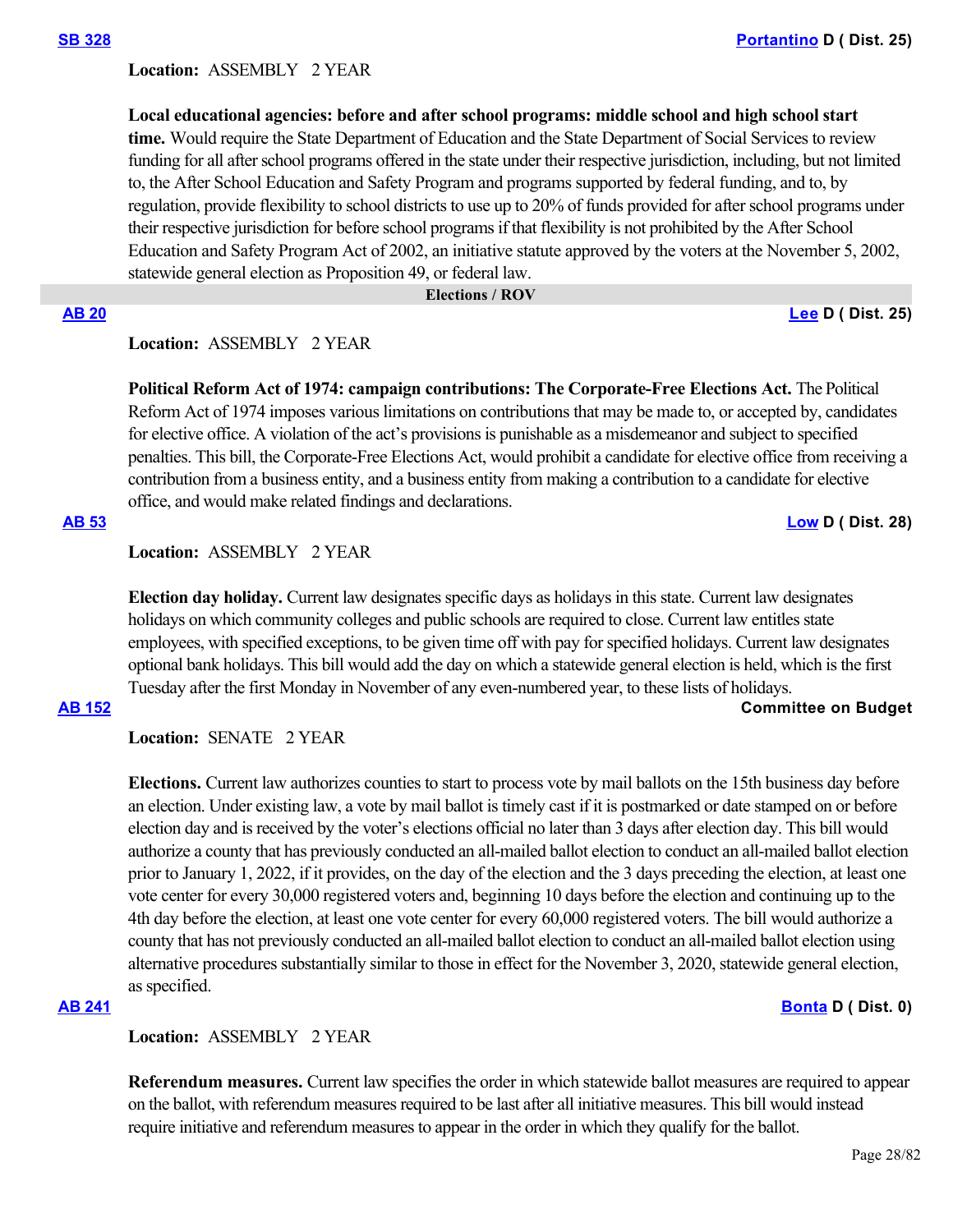### **Location:**  ASSEMBLY 2 YEAR

**Permanent vote by mail: procedures.** Current law allows a voter, at the time of registering to vote, to identify the voter's political party preference or decline to state a party preference. Current law also allows a voter to register as a permanent vote by mail voter. A county elections official is required to mail a specified notice and application to every permanent vote by mail voter who has declined to disclose a party preference.This bill would make nonsubstantive changes to the latter provision.

### **[AB 728](https://ctweb.capitoltrack.com/public/publishbillinfo.aspx?bi=GoLdG72TnQpQRL%2FQqdaoJpijfzmnjdze%2FXbrlBbHxQRMo8Y4%2BWujUX%2BVNVv2s0c5) [Mullin](https://a22.asmdc.org/) D ( Dist. 22)**

# **Location:**  ASSEMBLY 2 YEAR

**Elections: county voter information guides.** Current law generally requires county elections officials to prepare a county voter information guide before each election and to mail the guide to each voter no later than 21 days before the election. For a partisan primary election, current law requires county elections officials to prepare a county voter information guide for each political party and a nonpartisan county voter information guide and to mail the applicable guide to each voter no later than 10 days before the election. This bill would instead require county elections officials to mail a county voter information guide to each voter no later than 29 days before the election. By increasing the duties of county elections officials, this bill would impose a state-mandated local program.

#### **[AB 759](https://ctweb.capitoltrack.com/public/publishbillinfo.aspx?bi=aA90vtH319PBAz%2F6mP7iVn2Ey3W0AKYdpxz2PkqCtbyOJWw7OfERY4Hh%2BfKZUBFv) [McCarty](https://a07.asmdc.org/) D ( Dist. 7)**

# **Location:**  SENATE 2 YEAR

**Elections: county officers.** The California Constitution requires the Legislature to provide for an elected county sheriff, elected district attorney, and elected assessor in each county. Current law also provides that the county treasurer, clerk, auditor, tax collector, recorder, public administrator, and coroner are elective offices unless a county makes them appointive offices, as specified. Current law generally requires the election to select county officers to be held with the statewide primary election at which candidates for Governor are nominated, but if no candidate for a county office receives a majority of the votes cast for that office at the primary election, the 2 candidates who received the most votes advance to the statewide general election at which the Governor is elected.This bill would require the election to select district attorney, sheriff, and assessor to be held with the presidential primary and would require, if no candidate receives a majority of the votes cast for the office at the presidential primary, the 2 candidates who received the most votes to advance to a general election held with the presidential general election. The bill would provide for a 6-year term for a district attorney, sheriff, or assessor elected in 2022, as specified.

# **[AB 1137](https://ctweb.capitoltrack.com/public/publishbillinfo.aspx?bi=PQ2UN9IAlNJFxjb5YT%2FgJ4bkxE9aiGC7PaIOD9LbqXyIHNXL3yT0suFLISgX8PWM) [Mullin](https://a22.asmdc.org/) D ( Dist. 22)**

### **Location:**  SENATE 2 YEAR

**Elections: voter registration agencies.** Would require the Secretary of State, no later than December 31, 2022, to report to the Legislature regarding the process and infrastructure established by each voter registration agency to allow a person who applies online to electronically submit a voter preference form and an affidavit of voter registration and the feasibility of the voter registration agency establishing a process and infrastructure to implement automated voter registration, as specified. The bill would also permit the Secretary of State to update the required report and to provide periodic updates. The bill would require a voter registration agency to provide the Secretary of State with all information that the Secretary of State identifies as necessary to complete the report.

**[AB 1266](https://ctweb.capitoltrack.com/public/publishbillinfo.aspx?bi=BQV%2BONIUAraY4XflsJmo7Kmva3JGjQG6LFIsb9ahbbLjexWsLtdu8vCn2GrQSeBV) [Choi](https://ad68.asmrc.org/) R ( Dist. 68)**

## **Location:**  ASSEMBLY 2 YEAR

**Voting: vote by mail voters.** Current law provides that under specified conditions, vote by mail voters will be issued a provisional ballot if they return to the polling place designated for their home precincts on or before election day, or go to vote centers that meet specified criteria, or go to the office or satellite office of an elections official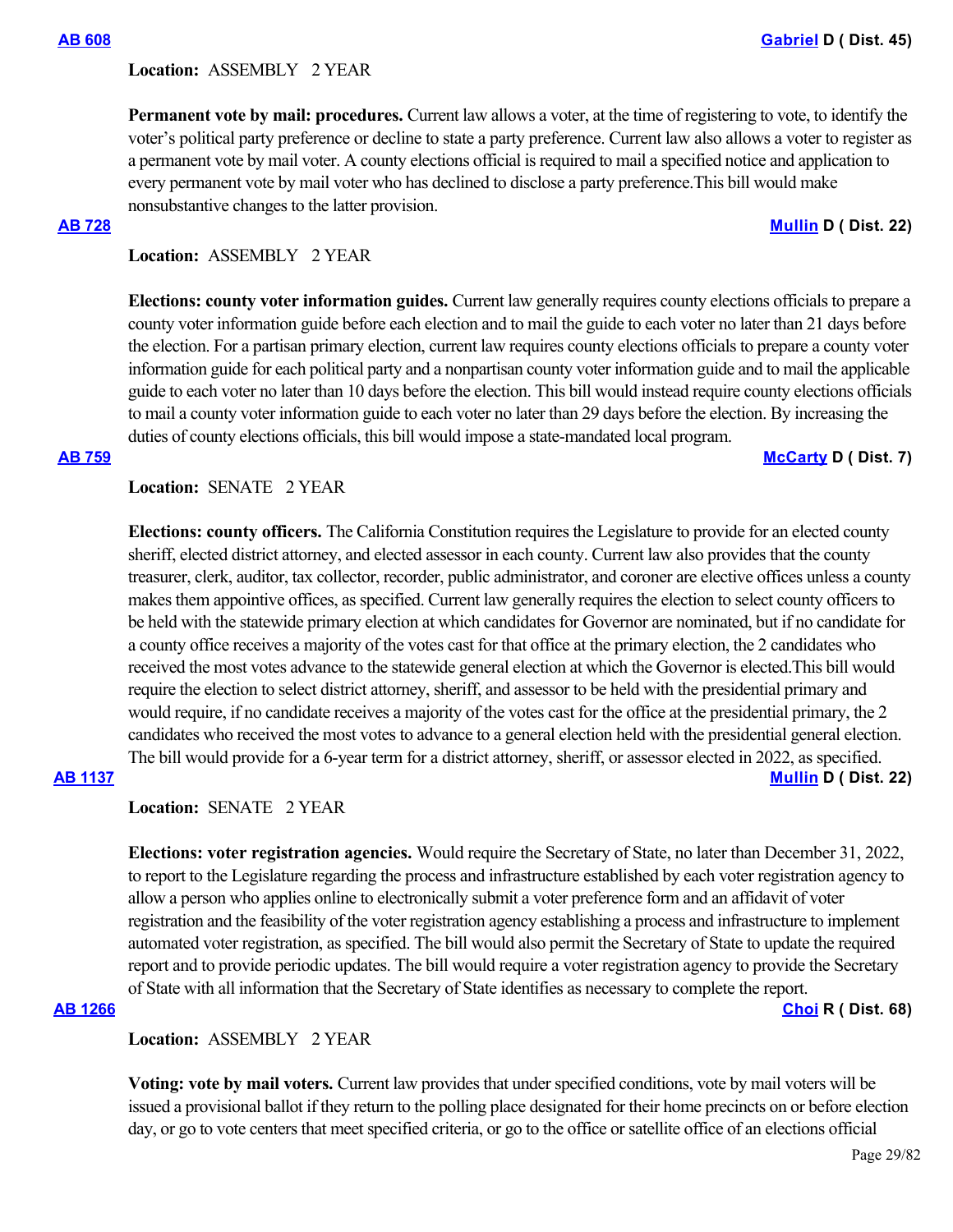where voting is permitted. This bill would make a technical, nonsubstantive change to this provision.

**[SB 286](https://ctweb.capitoltrack.com/public/publishbillinfo.aspx?bi=mZYdmgB2U%2FJLK7XiwhXy8TBexYt4%2Br3nvRDl25P32AH0ys%2BLCkBFgKYSWe5zAja0) [Min](https://sd37.senate.ca.gov/) D ( Dist. 37)**

### **Location:**  SENATE 2 YEAR

**Elections: county officers: consolidation with statewide elections.** Current law requires a candidate for a nonpartisan office who at a primary election receives votes on a majority of all the ballots cast for candidates for that office to be elected to that office. This bill would exempt from that requirement candidates for county nonpartisan offices, including a county office in a charter county, but not including a charter city and county, and would require the candidates who received the highest and second highest number of votes cast for nomination to that office to be placed on the ballot at the ensuing general election. By imposing new duties on counties, including county elections officials, the bill would impose a state-mandated local program.

### **[SB 443](https://ctweb.capitoltrack.com/public/publishbillinfo.aspx?bi=HIojWqTdpascDXzdrowFDmZfMBn6ikUpCG3ceZICtuNK6Drr9Vz38JPGnn2sEp40) [Hertzberg](https://sd18.senate.ca.gov/) D ( Dist. 18)**

## **Location:**  ASSEMBLY 2 YEAR

**Referendum measures.** Current law specifies the order in which statewide ballot measures are required to appear on the ballot, with referendum measures required to be last after all initiative measures. This bill would instead require initiative and referendum measures to appear in the order in which they qualify for the ballot.

# **[SB 504](https://ctweb.capitoltrack.com/public/publishbillinfo.aspx?bi=VK5PXElFKMX63ipoeDnRaJ0FG9klpyiyj9cPSVnLp242P%2Fpeg9GnjaCHyM5zmkgx) [Becker](http://sd13.senate.ca.gov/) D ( Dist. 13)**

**Location:**  ASSEMBLY 2 YEAR

**Elections: voter registration.** Would require a county elections official to make conditional voter registration available to military and overseas voters and voters with disabilities via a certified remote accessible vote by mail system.

 **Emergency Services**

**[AB 261](https://ctweb.capitoltrack.com/public/publishbillinfo.aspx?bi=oEt9A6a5HVAxZ4pUsnesUibV5o%2BjNL6w4GyV1Rg2AwN4mJG8sSe%2FBCiFHrt6dKWG) [Seyarto](https://ad67.asmrc.org/) R ( Dist. 67)**

### **Location:**  ASSEMBLY 2 YEAR

**Authorized emergency vehicles.** Would permit an authorized emergency vehicle to operate on an HOV lane if specified conditions are met, including, among others, that the vehicle is being driven while responding to, or returning from, an urgent or emergency call and the driver of the vehicle determines that the use of the HOV lane will likely improve the arrival time of the authorized emergency vehicle and its delivery of essential public safety services.

**[AB 988](https://ctweb.capitoltrack.com/public/publishbillinfo.aspx?bi=jPjlAAna2I%2BTXPXFt0nZGgjfP4UQuHD0yMrgtf7cg0IF6eh90GIQOatSW9biM2p8) [Bauer-Kahan](https://a16.asmdc.org/) D ( Dist. 16)**

**Location:**  SENATE 2 YEAR

**Mental health: 988 crisis hotline.** Current law, the Warren-911-Emergency Assistance Act, requires every local public agency, as defined, to have an emergency communication system and requires the digits "911" to be the primary emergency telephone number within the system. Current federal law, the National Suicide Hotline Designation Act, designates the 3-digit telephone number "988" as the universal number within the United States for the purpose of the national suicide prevention and mental health crisis hotline system operating through the National Suicide Prevention Lifeline maintained by the Assistant Secretary for Mental Health and Substance Abuse and the Veterans Crisis Line maintained by the Secretary of Veterans Affairs. This bill would require 988 centers, as defined, to, by July 16, 2022, provide a person experiencing a behavioral health crisis access to a trained counselor by call and, by January 1, 2027, provide access to a trained counselor by call, text, and chat.

## **[AB 1044](https://ctweb.capitoltrack.com/public/publishbillinfo.aspx?bi=4azcB8LG4cSgPewRhayk4Eq8D88B0auTSiWgOFnVA55XZmkkVkLWPu3RNJanuaK1) [Rodriguez](https://a52.asmdc.org/) D ( Dist. 52)**

**Location:**  ASSEMBLY 2 YEAR

**Office of Emergency Services: COVID-19 Pandemic after-action report.** Would require the Office of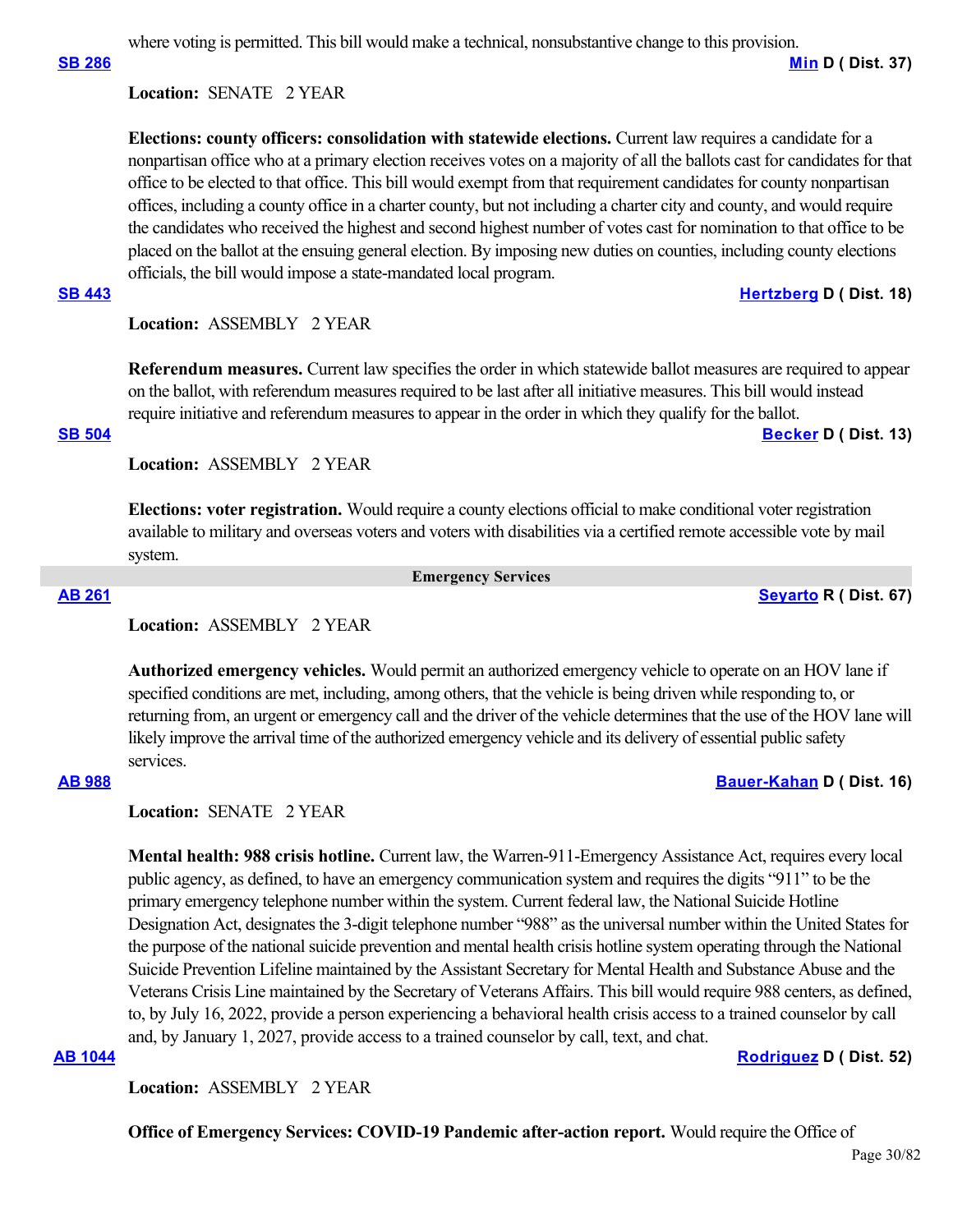Emergency Services, on or before September 30, 2021, to review, and make recommendations to the Legislature and the California congressional delegation on, how to enhance the effectiveness of the Strategic National Stockpile, the federal Defense Production Act of 1950, the California stockpile of personal protection equipment, and the procurement of personal protective equipment as part of its COVID-19 Pandemic after- action report.This bill would declare that it is to take effect immediately as an urgency statute.

### **[AB 1229](https://ctweb.capitoltrack.com/public/publishbillinfo.aspx?bi=qPRxf4gfKcSLLBG7C1mbeEOiGQHMHT10lx0lcVDKuAdodH%2FJSQl4p%2ByBoUfGpbk9) [Rodriguez](https://a52.asmdc.org/) D ( Dist. 52)**

# **Location:**  ASSEMBLY 2 YEAR

**Advisory task force: ambulance services.** Would require the Director of the Emergency Medical Services Authority to appoint and convene an advisory task force, and would further require the director to recommend a project plan for the advisory task force that includes an evaluation relating to ambulance patient offload delays due to the COVID-19 pandemic, as specified, and an evaluation of adopting technologies to allow EMS systems to better manage resources and improve response times. The bill would require the director to transmit the evaluations conducted by the advisory task force to the authority, in a manner that allows for their timely inclusion in an existing reporting requirement from the authority to the Commission on Emergency Medical Services, and to specified legislative committees.

# **[AB 1255](https://ctweb.capitoltrack.com/public/publishbillinfo.aspx?bi=wqst0eph%2Fa3vYkaKworTKFsn3jjZ2XfbgMGo4RJaXhsJZf%2B4cbxaKNlIDOGR7qXW) [Bloom](https://a50.asmdc.org/) D ( Dist. 50)**

# **Location:**  ASSEMBLY 2 YEAR

**Fire prevention: fire risk reduction guidance: local assistance grants.** Would require the Natural Resources Agency, on or before July 1, 2023, and in collaboration with specified state agencies and in consultation with certain other state agencies, to develop a guidance document that describes goals, approaches, opportunities, and best practices in each region of the state for ecologically appropriate, habitat-specific fire risk reduction. The bill would require the guidance document to be developed through a public process, including region-specific public workshops hosted by the agency, and would require the agency to post the document on its internet website.

 **Employee Relations**

### **[AB 84](https://ctweb.capitoltrack.com/public/publishbillinfo.aspx?bi=B%2FFJylx76BV7l52%2B3XhF6j%2FwR52JBWNxjEXhy3jtbD2GBvwl2cN4wsF%2FNmRfG1Iy) Committee on Budget**

# **Location:**  SENATE 2 YEAR

**Employment: rehiring and retention: displaced workers.** Would, until December 31, 2024, require an employer, as defined, to offer its laid-off employees specified information about job positions that become available for which the laid-off employees are qualified, and to offer positions to those laid-off employees based on a preference system, in accordance with specified timelines and procedures. The bill would define the term "laid-off employee" to mean any employee who was employed by the employer for 6 months or more in the 12 months preceding January 1, 2020, and whose most recent separation from active service was due to a reason related to the COVID-19 pandemic, ncluding a public health directive, government shutdown order, lack of business, a reduction in force, or other economic, nondisciplinary reason related to the COVID-19 pandemic. The bill would require an employer to keep records for 3 years, including records of communications regarding the offers.

### **[AB 1028](https://ctweb.capitoltrack.com/public/publishbillinfo.aspx?bi=4P1fdDoYnd6n6f7NWKnor3F0KKowPe153vq%2F0cH%2FmGc09uQQCyJ7rMYesb2w%2BpXi) [Seyarto](https://ad67.asmrc.org/) R ( Dist. 67)**

**Location:**  ASSEMBLY 2 YEAR

**Telework Flexibility Act.** Current law, with various exceptions, generally establishes 8 hours as a day's work and a 40-hour workweek and requires the payment of prescribed overtime compensation for additional hours worked. This bill would permit an individual nonexempt employee to request an employee-selected remote work flexible work schedule providing for workdays up to 10 hours per day within a 40-hour workweek and would allow an employer to implement this schedule without the obligation to pay overtime compensation for those additional hours in a workday, except as specified.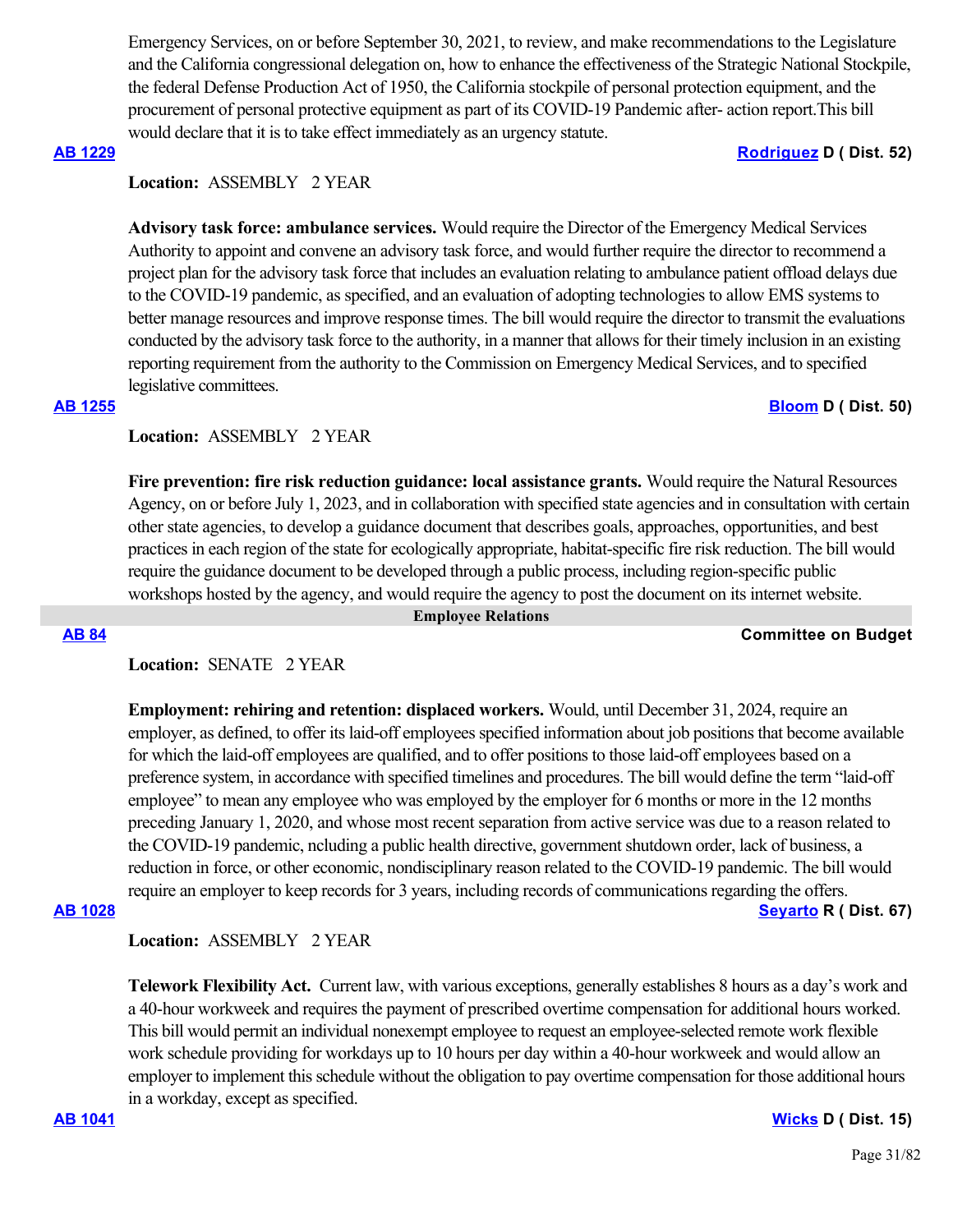**Employment: leave.** Would expand the population that an employee can take leave to care for to include a designated person. The bill would define "designated person" to mean a person identified by the employee at the time the employee requests family care and medical leave. The bill would authorize an employer to limit designation of a person, as prescribed.

 **Environmental Health**

**[AB 441](https://ctweb.capitoltrack.com/public/publishbillinfo.aspx?bi=oqyp6GJ0p0sy9WvFZ2GTH%2FYL4lTm5%2B6CBmHGWmTfS%2FGDq1drB5MKBjVuoTtcFywR) [Mayes](https://www.assembly.ca.gov/assemblymemberchadmayes) I ( Dist. 42)**

# **Location:**  SENATE 2 YEAR

**Recreational water use: wave basins.** Current law provides for the regulation of recreational water use, as specified, including, but not limited to, swimming pools and wave pools. Current law establishes applicable construction and sanitation standards for public swimming pools, and standards pertaining to their operation, maintenance, and use. This bill would similarly establish, under the supervision of the State Department of Public Health, standards for a wave basin, defined as an artificially constructed body of water within an impervious water containment structure incorporating the use of a mechanical device principally designed to generate waves for surfing on a surfboard or analogous surfing device commonly used in the ocean and intended for sport.

 **Equity**

**[AB 125](https://ctweb.capitoltrack.com/public/publishbillinfo.aspx?bi=L0n1v1%2BljVvkPcBmA%2BV4TnIwyyzP7Bg5z2kRPfi6DvDHL6JDbnTKEgkFLMuPJFn7) [Rivas, Robert](https://a30.asmdc.org/)  D ( Dist. 30)**

## **Location:**  ASSEMBLY 2 YEAR

**Equitable Economic Recovery, Healthy Food Access, Climate Resilient Farms, and Worker Protection Bond Act of 2022.** Would enact the Equitable Economic Recovery, Healthy Food Access, Climate Resilient Farms, and Worker Protection Bond Act of 2022, which, if approved by the voters, would authorize the issuance of bonds in the amount of \$3,302,000,000 pursuant to the State General Obligation Bond Law, to finance programs related to, among other things, agricultural lands, food and fiber infrastructure, climate resilience, agricultural professionals, including farmers, ranchers, and farmworkers, workforce development and training, air quality, tribes, disadvantaged communities, nutrition, food aid, meat processing facilities, fishing facilities, and fairgrounds.

**[AB 368](https://ctweb.capitoltrack.com/public/publishbillinfo.aspx?bi=gEn20x98Ixgnc379JS4yBAgSCs%2BKTSATxaaRM7SPL1uIkdFDsqelN6DK1xhXa4kC) [Bonta](https://a18.asmdc.org/) D ( Dist. 0)**

**Location:**  ASSEMBLY 2 YEAR

**Food prescriptions.** Would require the State Department of Health Care Services to establish, no earlier than January 1, 2022, a pilot program for a 2-year period inthe Counties of Alameda, Fresno, and San Bernardino to provide food prescriptions to eligible Medi-Cal beneficiaries, including individuals who have a specified chronic health condition, such as Type 2 diabetes and hypertension, when utilizing evidence-based practices that demonstrate the prevention, treatment, or reversal of those specified diseases. The bill would authorize the department, in consultation with stakeholders, to establish utilization controls, including the limitation on food prescriptions, and to enter into contracts for purposes of implementing the pilot program.

**Position: San Bernardino County Support**

### **[AB 630](https://ctweb.capitoltrack.com/public/publishbillinfo.aspx?bi=MGWSuEfMZXh%2B2NTw8bzjI4xEVV%2Bu6%2Foa7td3E1x7%2BfQe2TN4DWvWfljXLr0nymWV) [Arambula](https://a31.asmdc.org/) D ( Dist. 31)**

**Location:**  ASSEMBLY 2 YEAR

**Online Jobs and Economic Support Resource Grant Program.** Would establish the Online Jobs and Economic Support Resource Grant Program within GO-Biz for the purpose of supporting inclusive, cross-jurisdictional, and innovative online platforms that support job and earning opportunities and economic recovery with a strong focus on underserved and economically challenged communities.

**[AB 1038](https://ctweb.capitoltrack.com/public/publishbillinfo.aspx?bi=IoY8rQUCyOZF5Yc9dfaGuYjz9MtGrCcOJ%2FAMaQRm%2BvFhHTupuZNOKklpgRMr0YdL) [Gipson](https://a64.asmdc.org/) D ( Dist. 64)**

Location: **SENATE 2 YEAR**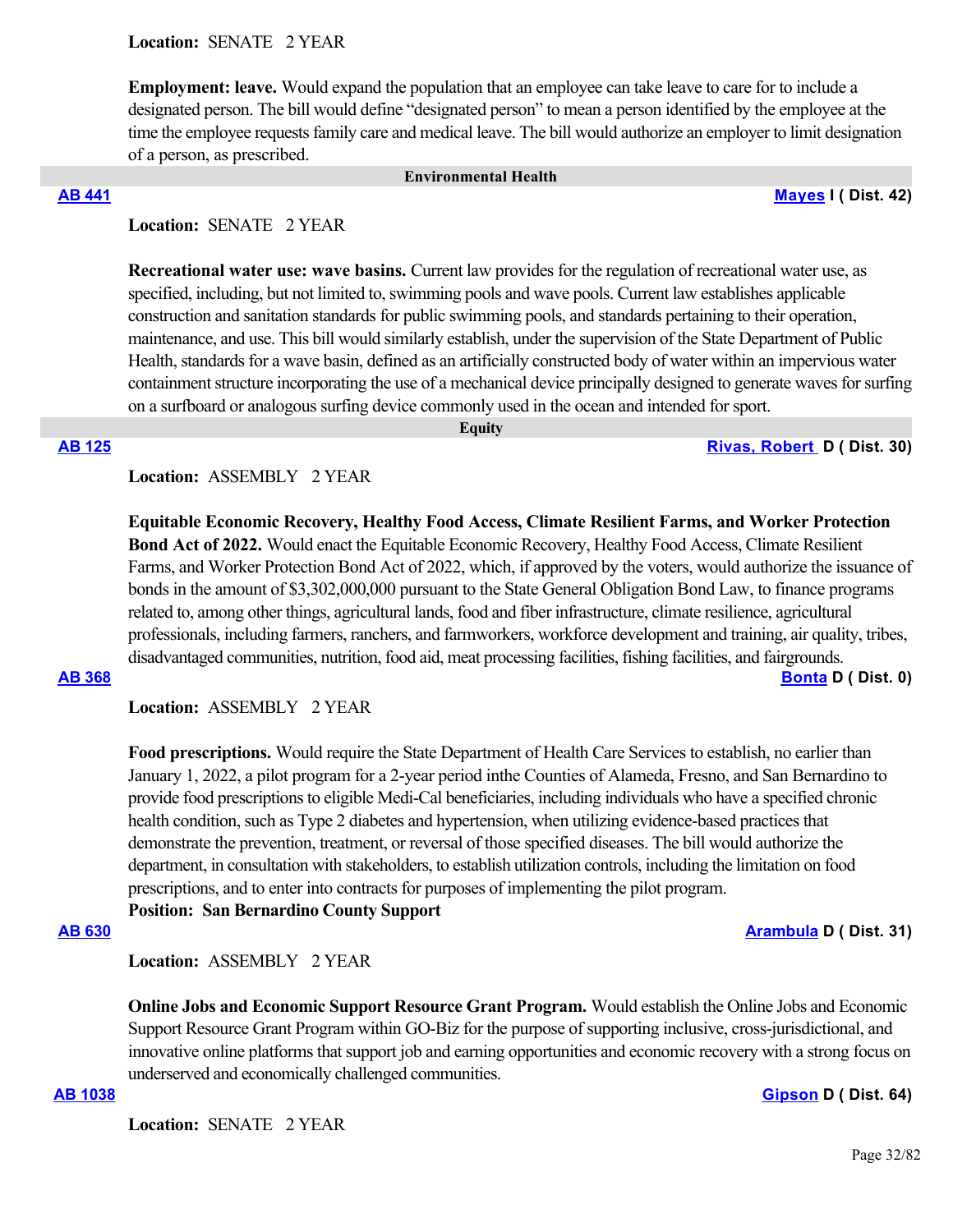**California Health Equity Program.** Would, on July 1, 2022, establish the California Health Equity Program, a competitive grant program administered by the Office of Health Equity to community-based nonprofit organizations, community clinics, local health departments, and tribal organizations to take actions related to health equity. The bill would establish the California Health Equity Fund in the State Treasury and, upon appropriation by the Legislature, would make moneys in the fund available for the purposes of the grant program. The bill would also establish the California Health Equity Fund Oversight and Accountability Committee, 15-member committee with specified membership, to monitor the distribution, implementation, and impact of local and regional grants funded by the California Health Equity Fund and make reports about the status of the program and related recommendations to specified entities, among other duties.

## **[AB 1099](https://ctweb.capitoltrack.com/public/publishbillinfo.aspx?bi=wapPKi0gUzCOlsqCbVTda0na4RFlmhQ%2Fttjz2WSfwTJ8bBEcSA81hP6VGJ8wh3Cu) [Rivas, Robert](https://a30.asmdc.org/)  D ( Dist. 30)**

# **Location:**  ASSEMBLY 2 YEAR

**Environmental equity: principles: bond and fund expenditures.** The State General Obligation Bond Law contains procedures for use in authorizing the issuance, sale, and providing for the repayment of, state general obligation bonds. Current law establishes various funds in the State Treasury for purposes of providing financial incentives to eligible entities for specified purposes. This bill would require the administration of proceeds from the sales of bonds issued under a bond act that is enacted by the Legislature and is approved by the voters on or after January 1, 2022, pursuant to the State General Obligation Bond Law and that addresses environmental issues, and the administration of certain funds established on or after January 1, 2022, that provide financial assistance to eligible entities to incorporate certain principles of environmental equity.

## **[AB 1538](https://ctweb.capitoltrack.com/public/publishbillinfo.aspx?bi=5ouoWAYcHeiCej9dPFU4zbFHnqUWwDbZjeaY3sNq4pnOis4Rx40yAuj6Kw5CXln3) [Quirk](https://a20.asmdc.org/) D ( Dist. 20)**

# **Location:**  ASSEMBLY 2 YEAR

**Tax return information: research: poverty.** Would authorize the Franchise Tax Board to disclose, upon request, anonymized, deidentified data from state returns or return information to a bona fide research body immediately concerned with conducting research relating to poverty, measuring poverty and its effects, and efforts to ameliorate poverty. The bill would authorize information disclosed pursuant to that provision to be used only for conducting and producing research studies relating to poverty, measuring poverty and its effects, and efforts to ameliorate poverty. The bill would prohibit that information from being used to identify any taxpayer and would provide that an unauthorized disclosure or use of the information disclosed pursuant to these provisions by a bona fide research body, or the employees and officers thereof, is a misdemeanor.

# **[SB 17](https://ctweb.capitoltrack.com/public/publishbillinfo.aspx?bi=%2BE4NoDKMLnuTFxzoM1Xo99BcuN4ryD73nF0rJQY%2ByFcnjPHcHP1MVGB5QCwtLcFz) [Pan](http://sd06.senate.ca.gov/) D ( Dist. 6)**

## **Location:**  ASSEMBLY 2 YEAR

**Office of Racial Equity.** Would, until January 1, 2029, would establish in state government an Office of Racial Equity, an independent public entity not affiliated with an agency or department, governed by a Racial Equity Advisory and Accountability Council. The bill would authorize the council to hire an executive director to organize, administer, and manage the operations of the office. The bill would task the office with coordinating, analyzing, developing, evaluating, and recommending strategies for advancing racial equity across state agencies, departments, and the office of the Governor. The bill would require the office, in consultation with state agencies, departments, and public stakeholders, as appropriate, to develop a statewide Racial Equity Framework that includes a strategic plan with policy and inclusive practice recommendations, guidelines, goals, and benchmarks to reduce racial inequities, promote racial equity, and address individual, institutional, and structural racism.

## **[SB 471](https://ctweb.capitoltrack.com/public/publishbillinfo.aspx?bi=vEu84Yy7oWcMPcUUMs1z4V9at0jwY1QuJR8vFhj5KxMAVnV7yXJB2JZiSPqVUk5l) [Hueso](http://sd40.senate.ca.gov/) D ( Dist. 40)**

Location: **SENATE** 2 YEAR

**The Racial and Economic Equity Grant Program.** Would create the Racial and Economic Equity Grant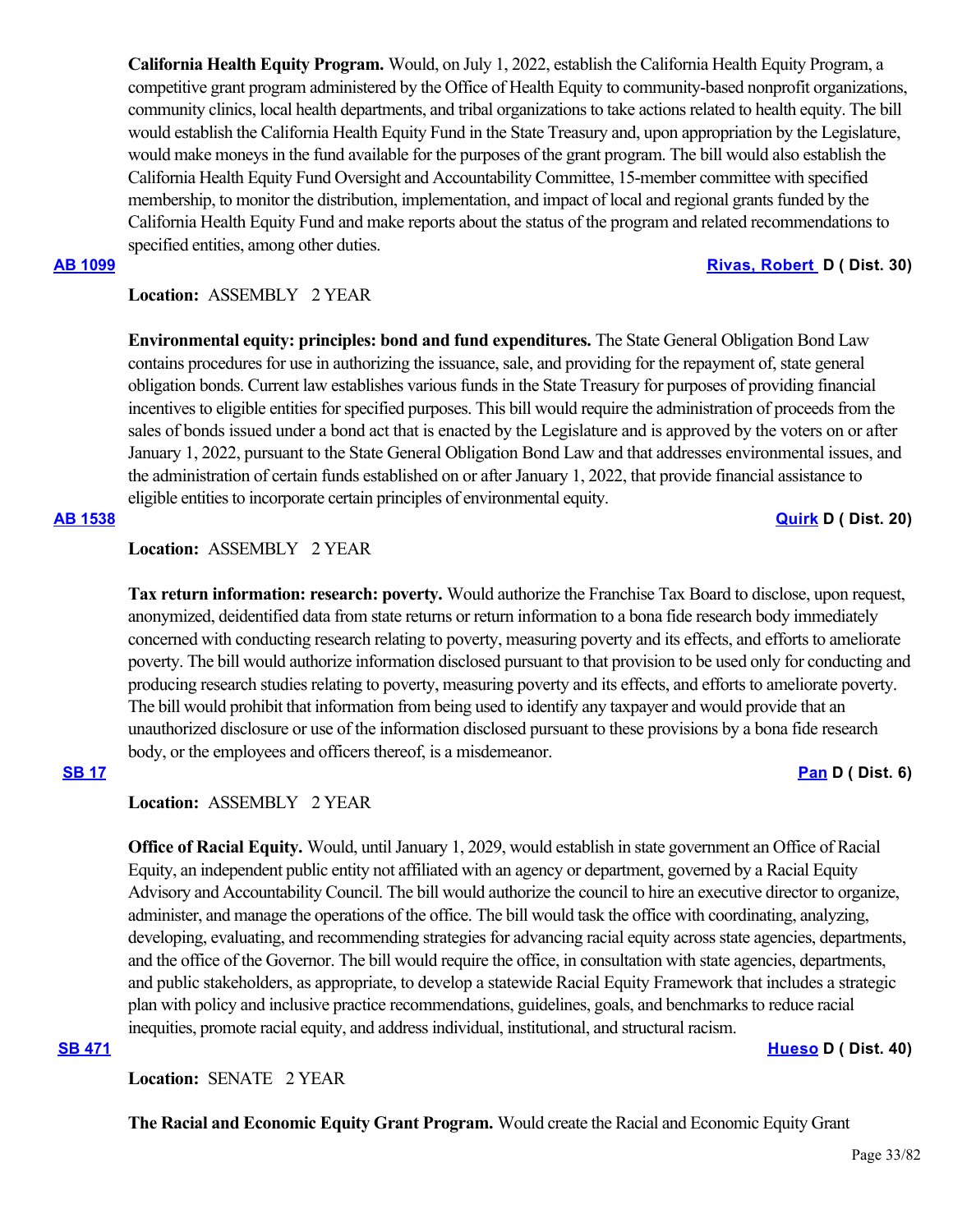Program, administered by GO-Biz, for the purpose of providing grants to address disproportionate impacts borne from the COVID-19 pandemic, as defined, and the lack of critical physical and social infrastructure, resulting from chronic underinvestment, in key segments of the economy of this state. The bill would appropriate \$3,300,000,000 from the General Fund, to be used to provide grants under the program, and require GO-Biz to allocate those moneys for specified purposes and in accordance with specified objectives. The bill would require GO-Biz to develop guidelines for the distribution of grants under the program, as provided.

### **[SB 604](https://ctweb.capitoltrack.com/public/publishbillinfo.aspx?bi=y9TvbFkTbWT3GrwLD8hQj%2BhrTM5s3yfhc3Rm9u2vbgW7MDGggtNpbofypp5hU5wY) [Hueso](http://sd40.senate.ca.gov/) D ( Dist. 40)**

# **Location:**  SENATE 2 YEAR

**Natural resources: the Nature and Parks Career Pathway and Community Resiliency and Equity Act of 2021.** Current law establishes various environmental and economic policies and programs.This bill, upon appropriation by the Legislature, as provided, would establish the Nature and Parks Career Pathway and Community Resiliency and Equity Act of 2021, which would require state conservancies and the Wildlife Conservation Board to establish grant programs to fund climate mitigation, adaptation, or resilience, natural disaster, and other climate emergency projects, as specified.

**[SB 754](https://ctweb.capitoltrack.com/public/publishbillinfo.aspx?bi=PqhtD3E0l7x4ko1S2S4vv7Q02ef%2BotM3ZYkRCVhR8gzAgkxPSRuaSWCuKq5f52BJ) [Hertzberg](https://sd18.senate.ca.gov/) D ( Dist. 18)**

## **Location:**  SENATE 2 YEAR

**Economic development: low- to moderate-income communities: Equity in Lending and Fair Recovery Act.** Would enact enact the Equity in Lending and Fair Recovery Act to require the California Pollution Control Financing Authority to establish and administer the Equity in Lending and Fair Recovery Program, in accordance with specified requirements, for the purpose of supporting and expanding eligible lender access to lending capital and borrower access to responsible installment loans for low- to moderate-income individuals and communities. The bill would require the program to provide partial loan guarantees and other credit enhancements for eligible lenders, as defined, to access additional capital to expand the availability of eligible loans, as defined.

 **Fire Proection / Wildfire**

**[AB 21](https://ctweb.capitoltrack.com/public/publishbillinfo.aspx?bi=O0%2BwFGKfpCxDXCSwf2F4bllmgFxJpFauEq2u9rx3q3XP0GEkxFU326oUQICOZkSe) [Bauer-Kahan](https://a16.asmdc.org/) D ( Dist. 16)**

## **Location:**  ASSEMBLY 2 YEAR

**Forestry: electrical transmission and distribution lines: clearance: penalties.** Current law requires a person that owns, controls, operates, or maintains any electrical transmission or distribution line upon any mountainous land or forest-covered land, brush-covered land, or grass-covered land to maintain around and adjacent to any pole or tower that supports a switch, fuse, transformer, lightning arrester, line junction, or dead-end or corner pole a firebreak, as specified. Current law requires a person that owns, controls, operates, or maintains any electrical transmission or distribution line upon any mountainous land or in forest-covered land, brush-covered land, or grasscovered land to maintain a clearance between all vegetation and all conductors that are carrying electric current, as specified. This bill would impose a civil penalty of up to \$100,000 for each violation of the above-described provisions after the person that owns, controls, operates, or maintains any electrical transmission or distribution line is offered a reasonable opportunity to cure.

# **[AB 267](https://ctweb.capitoltrack.com/public/publishbillinfo.aspx?bi=3SE2825yVeoD%2FVeb1naH%2BjNacVwbKBjyd6shO3zqBpjbBxwZfGAepSO1w%2BhXWhOD) [Valladares](https://ad38.asmrc.org/) R ( Dist. 38)**

## **Location:**  SENATE 2 YEAR

### **California Environmental Quality Act: exemption: prescribed fire, thinning, and fuel reduction**

**projects.** Current law, until January 1, 2023, exempts from the requirements of CEQA prescribed fire, thinning, or fuel reduction projects undertaken on federal lands to reduce the risk of high-severity wildfire that have been reviewed under the federal National Environmental Policy Act of 1969, as provided. Current law requires the Department of Forestry and Fire Protection, beginning December 31, 2019, and annually thereafter until January 1, 2023, to report to the relevant policy committees of the Legislature the number of times the exemption was used.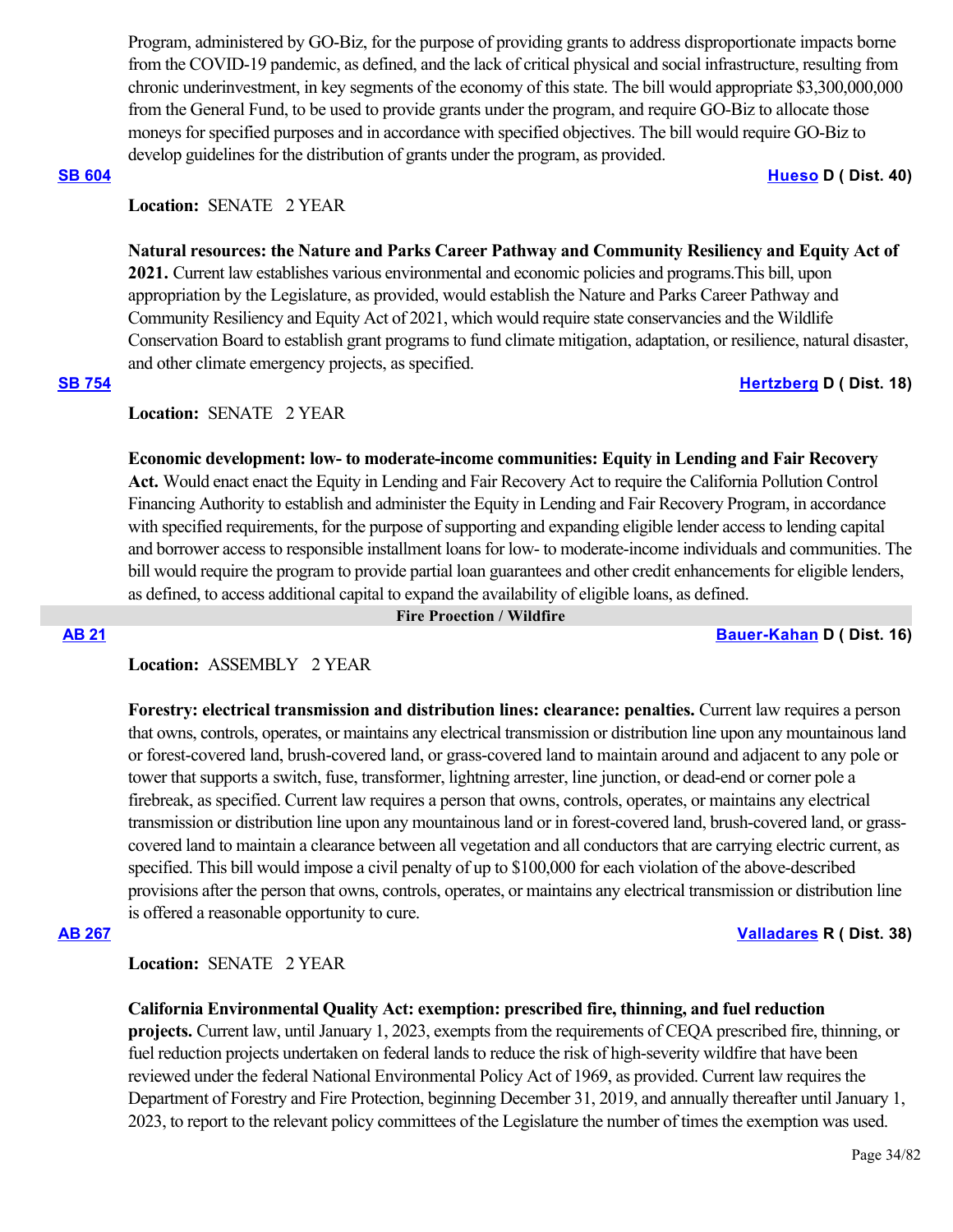This bill would extend the exemption from CEQA and the requirement on the department to report to the relevant policy committees of the Legislature to January 1, 2026.

## **[AB 280](https://ctweb.capitoltrack.com/public/publishbillinfo.aspx?bi=CF3aBg%2F5EW%2B%2BoUS9%2FCgN63FeABGCYxGMfzZDQu7kxdpFsoEbA6JTjlmbDBt%2BrgoU) [Rivas, Robert](https://a30.asmdc.org/) D ( Dist. 30)**

### **Location:**  ASSEMBLY 2 YEAR

**Electrical corporations: wildfire mitigation plans.** Under current law, the Public Utilities Commission has jurisdiction over electrical corporations. Current law requires each electrical corporation to annually prepare and submit a wildfire mitigation plan to the Wildfire Safety Division of the commission for review and approval.This bill would require each electrical corporation to also submit its wildfire mitigation plan to the appropriate policy committees of the Legislature.

#### **[AB 297](https://ctweb.capitoltrack.com/public/publishbillinfo.aspx?bi=dHK4yo0OOLAcJ2%2B%2FZoLsD36LA4EhFMHAuvLNlMa3vNG7tp6oXUC%2FYZ62kGaCPo4I) [Gallagher](http://ad03.asmrc.org/) R ( Dist. 3)**

**Location:**  ASSEMBLY 2 YEAR

**Fire prevention.** Would continuously appropriate \$480,000,000 and \$20,000,000 to the Department of Forestry and Fire Prevention and the California Conservation Corps, respectively, for fire prevention activities, as provided. **[AB 1255](https://ctweb.capitoltrack.com/public/publishbillinfo.aspx?bi=wqst0eph%2Fa3vYkaKworTKFsn3jjZ2XfbgMGo4RJaXhsJZf%2B4cbxaKNlIDOGR7qXW) [Bloom](https://a50.asmdc.org/) D ( Dist. 50)**

**Location:**  ASSEMBLY 2 YEAR

**Fire prevention: fire risk reduction guidance: local assistance grants.** Would require the Natural Resources Agency, on or before July 1, 2023, and in collaboration with specified state agencies and in consultation with certain other state agencies, to develop a guidance document that describes goals, approaches, opportunities, and best practices in each region of the state for ecologically appropriate, habitat-specific fire risk reduction. The bill would require the guidance document to be developed through a public process, including region-specific public workshops hosted by the agency, and would require the agency to post the document on its internet website.

### **[AB 1295](https://ctweb.capitoltrack.com/public/publishbillinfo.aspx?bi=ehuZoxqc4eBFZarwmn8kuIk8sl%2F0HLhkOFQhmFgO2rN2%2BfO%2BjG%2B69iP1bTHF7wMS) [Muratsuchi](https://a66.asmdc.org/) D ( Dist. 66)**

### **Location:**  ASSEMBLY 2 YEAR

**Residential development agreements: very high fire risk areas.** Current law requires the Director of Forestry and Fire Protection to identify areas in the state as very high fire hazard severity zones based on the severity of fire hazard that is expected to prevail in those areas, as specified, and requires each local agency to designate, by ordinance, the very high fire hazard severity zones in its jurisdiction. Current law additionally requires the director to classify lands within state responsibility areas into fire hazard severity zones. This bill, beginning on or after January 1, 2022, would prohibit the legislative body of a city or county from entering into a residential development agreement for property located in a very high fire risk area. The bill would define "very high fire risk area" for these purposes to mean a very high fire hazard severity zone designated by a local agency or a fire hazard severity zone classified by the director.

**[AB 1431](https://ctweb.capitoltrack.com/public/publishbillinfo.aspx?bi=Yq6ghj%2Ftr2poYSBQbPIhqVyClNmo475qyX3stugPUKTdL%2BjDeAT%2FEGG%2B9VwQRGtc) [Frazier](https://a11.asmdc.org/) D ( Dist. 11)**

#### **Location:**  SENATE 2 YEAR

**Forestry: forest carbon and resilience goals.** Current law requires the Department of Forestry and Fire Protection to implement various fire protection programs intended to protect forest resources and prevent uncontrolled wildfires. This bill would establish state goals for fuels treatment, vegetation management, and wildfire risk reduction, including, but not limited to, increasing vegetation management on nonfederal lands and urging the federal government to increase vegetation management on federal lands, as provided, and increasing the pace and scale of home hardening efforts to harden at least 100,000 existing homes per year by 2025. The bill would require that the established vegetation management goals be for activities that improve fire resiliency and reduce fire spread, duration, and intensity, fuel ignitability, or ignition of tree crowns, as applicable, and would require the state to implement, or cause to be implemented, the established vegetation management and home hardening goals in a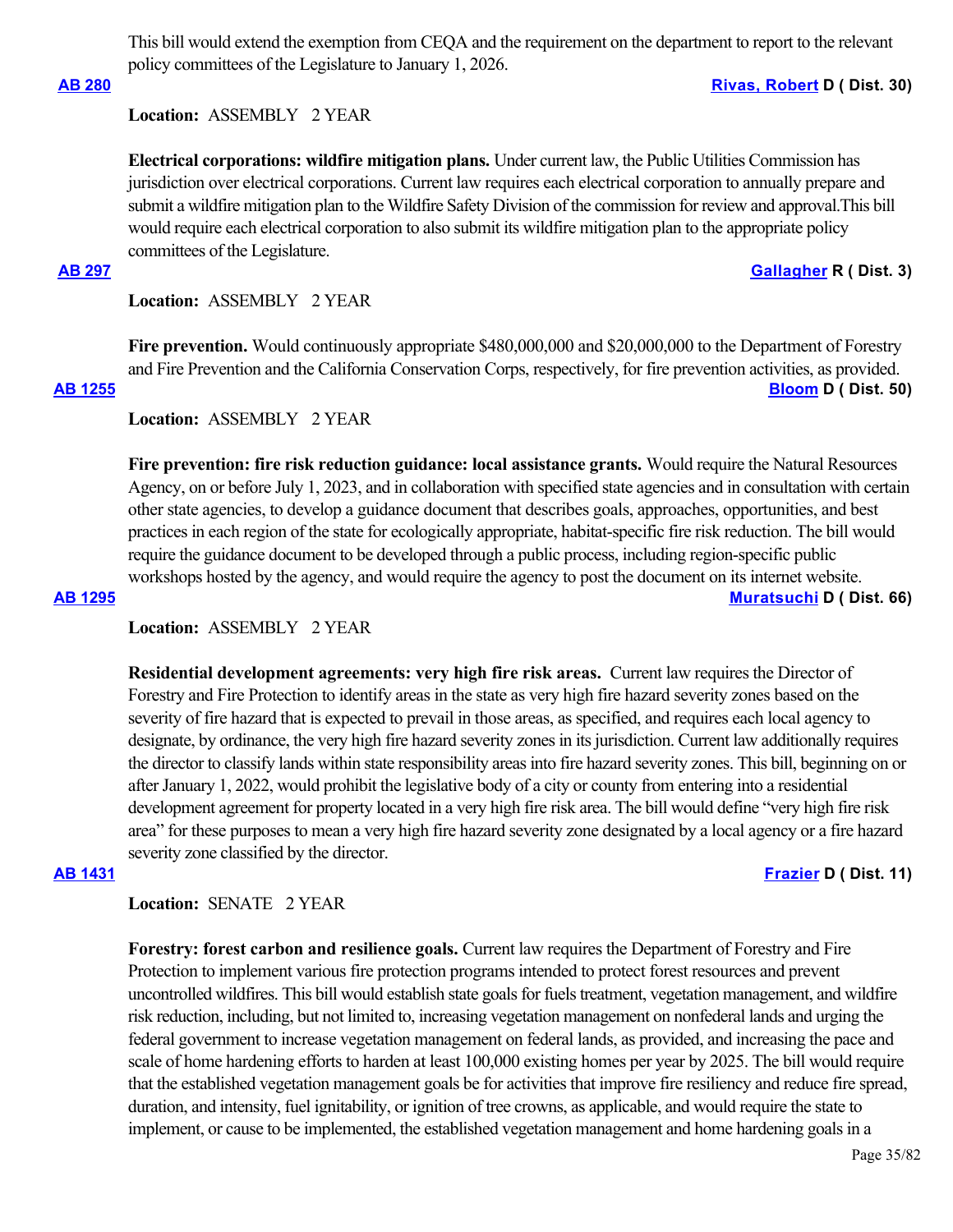specified manner, including prioritizing the implementation of these goals in the most vulnerable communities.

**[SB 12](https://ctweb.capitoltrack.com/public/publishbillinfo.aspx?bi=iH%2F%2FFgFB5uNEO9mn6EmBkyuBjJw94E72dmogINjFfiA5CHBEKXu6y51VY2VvDZAR) [McGuire](http://sd02.senate.ca.gov/) D ( Dist. 2)**

# **Location:**  ASSEMBLY 2 YEAR

**Local government: planning and zoning: wildfires.** Current law requires that the Office of Planning and Research, among other things, coordinate with appropriate entities, including state, regional, or local agencies, to establish a clearinghouse for climate adaptation information for use by state, regional, and local entities, as provided. This bill would require the safety element, upon the next revision of the housing element or the hazard mitigation plan, on or after July 1, 2024, whichever occurs first, to be reviewed and updated as necessary to include a comprehensive retrofit strategy to reduce the risk of property loss and damage during wildfires, as specified, and would require the planning agency to submit the adopted strategy to the Office of Planning and Research for inclusion into the above-described clearinghouse.

# **[SB 45](https://ctweb.capitoltrack.com/public/publishbillinfo.aspx?bi=XDzDifgqVMy0XBOqonq3NDw2YsdmIpuQ1JXO6HXO%2B7sRhXSzmAlyf%2B4AVVWujK32) [Portantino](http://sd25.senate.ca.gov/) D ( Dist. 25)**

# **Location:**  SENATE 2 YEAR

**Wildfire Prevention, Safe Drinking Water, Drought Preparation, and Flood Protection Bond Act of 2022.** Would enact the Wildfire Prevention, Safe Drinking Water, Drought Preparation, and Flood Protection Bond Act of 2022, which, if approved by the voters, would authorize the issuance of bonds in the amount of \$5,595,000,000 pursuant to the State General Obligation Bond Law to finance projects for a wildfire prevention, safe drinking water, drought preparation, and flood protection program.

## **[SB 55](https://ctweb.capitoltrack.com/public/publishbillinfo.aspx?bi=1q0m27JJtkX2fJpt8KZPAlXeBrxgWxQfivTQSfBQDUt7kFffJeAOi7ghohAv%2Fsy%2B) [Stern](http://sd27.senate.ca.gov/) D ( Dist. 27)**

## **Location:**  SENATE 2 YEAR

**Very high fire hazard severity zone: state responsibility area: development prohibition: supplemental height and density bonuses.** Would, in furtherance of specified state housing production, sustainability communities strategies, greenhouse gas reduction, and wildfire mitigation goals, prohibit the creation or approval of a new development, as defined, in a very high fire hazard severity zone or a state responsibility area unless there is substantial evidence that the local agency has adopted a comprehensive, necessary, and appropriate wildfire prevention and community hardening strategy to mitigate significant risks of loss, injury, or death, as specified. By imposing new duties on local governments with respect to the approval of new developments in very high fire hazard severity zones and state responsibility areas, this bill would impose a state-mandated local program.

# **[SB 72](https://ctweb.capitoltrack.com/public/publishbillinfo.aspx?bi=RwmJMe9s2JscBqpxkWuTdtwYUdb4HESgyWyHFmzT%2BLH1Gr8o%2FKmFWJbTi94SjK%2B8) [Rubio](http://sd22.senate.ca.gov/) D ( Dist. 22)**

# **Location:**  ASSEMBLY 2 YEAR

**Property insurance: wildfire risk information reporting.** Current law requires an admitted insurer with written California premiums totaling \$10,000,000 or more, on or before April 1, 2020, and every 2 years thereafter, as specified, to submit a report to the commissioner with specified fire risk information on its residential property policies, and subjects an admitted insurer that willfully fails to submit a report to a prescribed civil penalty. Current law requires the commissioner to post to the department's internet website a report on wildfire risk compiled from the collected fire risk information. Current law establishes in state government the Natural Resources Agency under the supervision of the Secretary of the Natural Resources Agency, consisting of various departments, including the Department of Forestry and Fire Protection, which is responsible for the fire protection, fire prevention, maintenance, and enhancement of the state's forest, range, and brushland resources, among other things. On or before November 1, 2022, and annually thereafter, this bill would require the commissioner to transmit to the secretary of the agency a report that makes geographic recommendations for vegetation management projects based on the commissioner's analysis of specified information, including nonrenewal data on policies of residential property insurance, and to post that report on the Department of Insurance's internet website.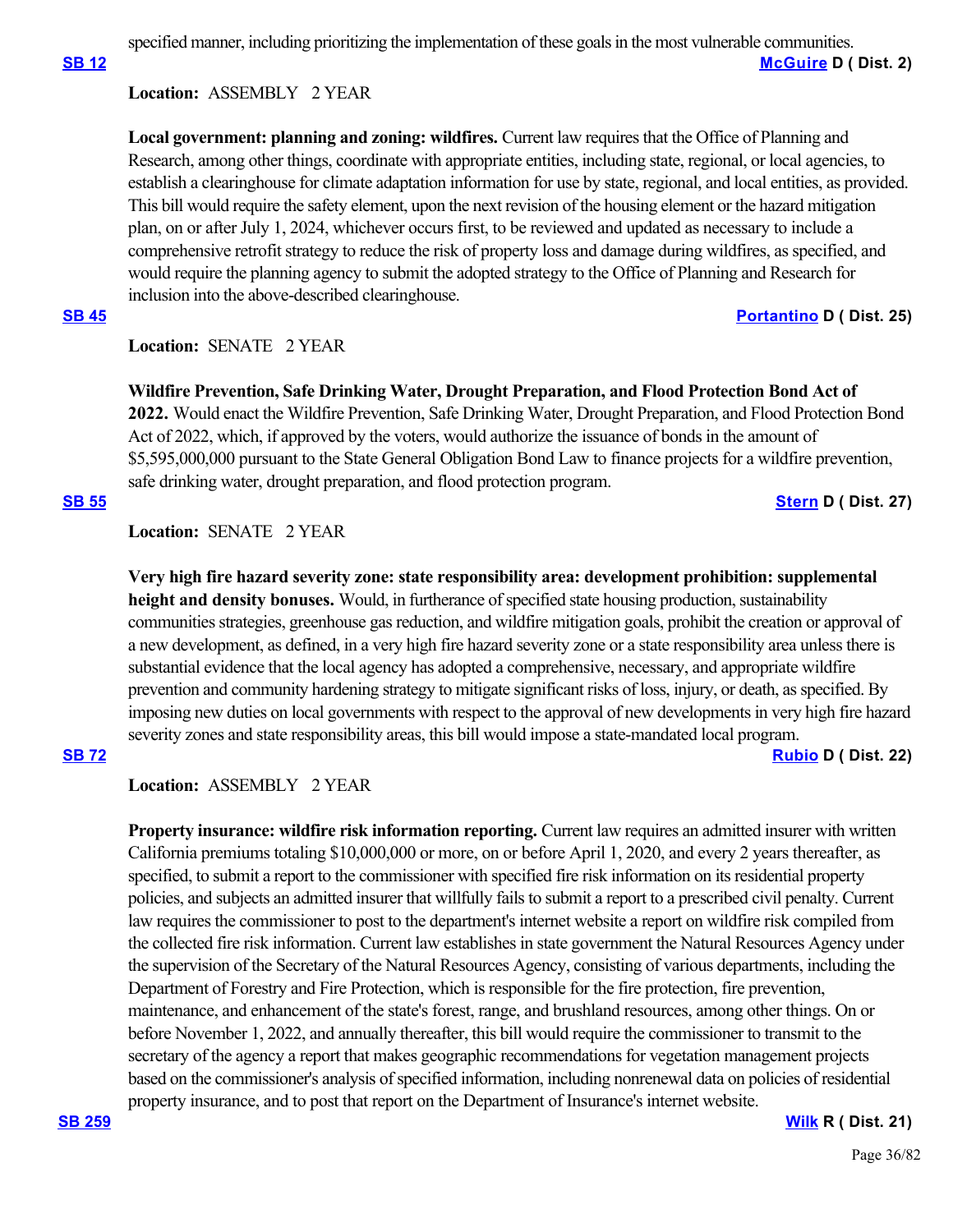**Public Utilities Commission: oversight of electrical corporations.** Would state the intent of the Legislature to enact legislation to strengthen the Public Utilities Commission's oversight of electrical corporations' efforts to reduce their fire risk and use of deenergization events.

### **[SB 412](https://ctweb.capitoltrack.com/public/publishbillinfo.aspx?bi=%2BEJv9IqldAiMj60ZGuXZNaiY5bPuf8Pfv61NIjVrx3EM0efG4B%2FmCRXkZc55uYX%2F) [Ochoa Bogh](https://ochoa-bogh.cssrc.us/) R ( Dist. 23)**

**Location:**  SENATE 2 YEAR

**California Environmental Quality Act: emergency definition.** Would expand the definition of "emergency" provided in CEQA to include a project jointly identified by a state or local agency and the Department of Forestry and Fire Protection or the State Board of Forestry and Fire Protection, with notice to the Department of Fish and Wildlife, as mitigating a high threat to life and safety by preventing, minimizing, or mitigating damage to life, health, property, natural resources, or essential public services, resulting from a catastrophic fire in areas of the state that a lead agency determines, based on substantial evidence, are at a heightened risk of the occurrence of that event. The bill would also specify that "emergency" includes, but is not limited to, man-made or natural occurrences, as specified, and would make other nonsubstantive changes.

**Position: San Bernardino County Sponsor**

### **First Responders**

**[SB 232](https://ctweb.capitoltrack.com/public/publishbillinfo.aspx?bi=HuMeyuzGJk2mqEyG9IeWvXXbdtW4WugJveLkG%2FL2%2BCbfM5Xhex5kekJKG6Vt4LtW) [Nielsen](http://nielsen.cssrc.us/) R ( Dist. 4)**

# **Location:**  ASSEMBLY 2 YEAR

**Employment Development Department: policies and practices.** Current law requires the Employment Development Department to administer a program for the payment of unemployment compensation to the eligible unemployed. Current law requires the department to periodically review policies and practices used to determine eligibility and benefits that result in delayed eligibility unemployment determinations or benefit payments and that fail to identify or prevent fraud. Current law requires the director of the department to report the results of the first review to the Legislature on or before July 1, 2015, and authorizes the submission of subsequent reports. This bill would require the Employment Development Department to take various actions in response to recommendations by the California State Auditor regarding the timely issuance of unemployment insurance benefits and the reduction of fraud associated with the payment of those benefits.

### **[SB 284](https://ctweb.capitoltrack.com/public/publishbillinfo.aspx?bi=pfo59AaC5CcBlbAG1B14p2QyzY9s%2Fy6%2F4GGrAzrDy118E94jS7x9jr06vKUaTB3e) [Stern](http://sd27.senate.ca.gov/) D ( Dist. 27)**

**Location:**  ASSEMBLY 2 YEAR

**Workers' compensation: firefighters and peace officers: post-traumatic stress.** Current law, under the workers' compensation system, provides, only until January 1, 2025, that, for certain state and local firefighting personnel and peace officers, the term "injury" includes post-traumatic stress that develops or manifests during a period in which the injured person is in the service of the department or unit, but applies only to injuries occurring on or after January 1, 2020. Existing law requires the compensation awarded pursuant to this provision to include full hospital, surgical, medical treatment, disability indemnity, and death benefits. This bill would make that provision applicable to active firefighting members of the State Department of State Hospitals, the State Department of Developmental Services, the Military Department, and the Department of Veterans Affairs, and to additional peace officers, including security officers of the Department of Justice when performing assigned duties as security officers and the officers of a state hospital under the jurisdiction of the State Department of State Hospitals or the State Department of Developmental Services, among other officers.

 **Health and Human Services**

**[AB 4](https://ctweb.capitoltrack.com/public/publishbillinfo.aspx?bi=gy7%2B%2F%2FSworWr53yrsQv%2FCEbi4rGhUc9NFdyQ7AMZKsgTYO48XJIEaRFlvfOy8LnY) [Arambula](https://a31.asmdc.org/) D ( Dist. 31)**

Location: **SENATE 2 YEAR**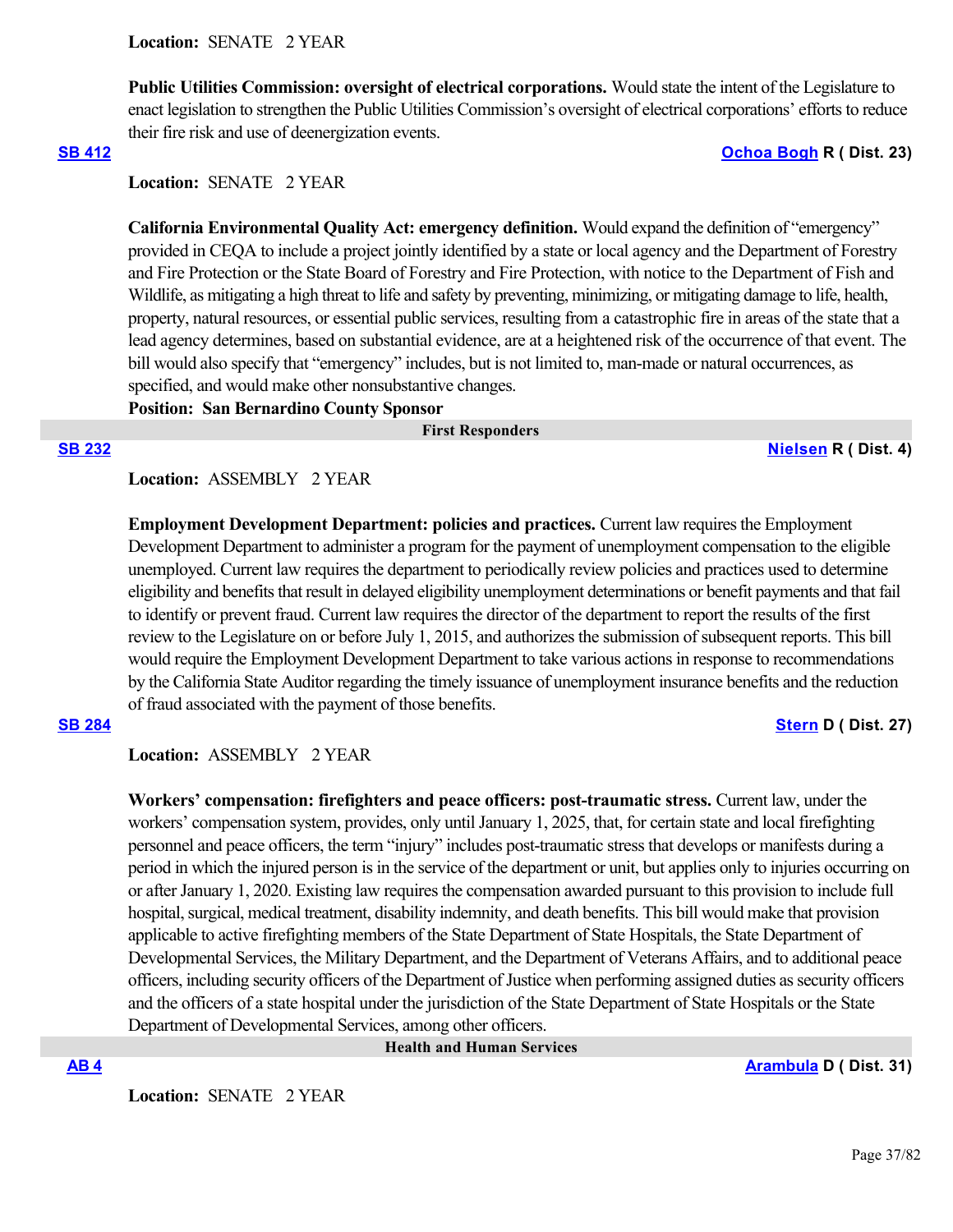**Medi-Cal: eligibility.** Would, effective January 1, 2022, extend eligibility for full scope Medi-Cal benefits to anyone regardless of age, and who is otherwise eligible for those benefits but for their immigration status, pursuant to an eligibility and enrollment plan. The bill would delete the specified provisions regarding individuals who are under 25 years of age or 65 years of age or older and delaying implementation until the director makes the determination described above. The bill would require the eligibility and enrollment plan to ensure that an individual maintains continuity of care with respect to their primary care provider, as prescribed, would provide that an individual is not limited in their ability to select a different health care provider or Medi-Cal managed care health plan, and would require the department to provide monthly updates to the appropriate policy and fiscal committees of the Legislature on the status of the implementation of these provisions

### **[AB 31](https://ctweb.capitoltrack.com/public/publishbillinfo.aspx?bi=4G9AAycz6X9VqK85Cw%2FvMOZotNwdxyFyPeXiWo54mNtEn%2BJJxvAf%2FPGdNYwPcnf1) [Lackey](https://ad36.asmrc.org/) R ( Dist. 36)**

# **Location:**  ASSEMBLY 2 YEAR

**Office of the Child Protection Ombudsperson.** Would establish the Office of the Child Protection Ombudsperson, with the intent to provide all California children with similar protections. The bill would require the State Child Protection Ombudsperson to be appointed by the Governor, subject to confirmation by the Senate, for a term of 2 years. The bill would specify the duties of the office, including investigating specified child deaths caused by abuse or neglect. The bill would also authorize the office to take specified actions, including investigating systemic issues and suggesting corrective action accordingly. The bill would require the Office of the State Child Protection Ombudsperson to report to the Legislature, at the end of each 2-year legislative session, data collected by the office describing the nature of the complaints received and systemic suggestions to improve the child welfare system.

# **[AB 47](https://ctweb.capitoltrack.com/public/publishbillinfo.aspx?bi=%2Fa0YW4RU81u0tfnzXer%2FrpfqAKX00ohuxXYd5d4bDFGEID0ZI8r0U%2BhEEQBazghF) [Reyes](https://a47.asmdc.org/) D ( Dist. 47)**

**Location:**  SENATE 2 YEAR

**Human services: coordinated immigration support services.** Would require the State Department of Social Services to establish a grant program that provides grants to qualified nonprofit organizations, as defined, for the provision of multitiered and coordinated immigration support services in California to undocumented and mixedstatus families who reside in the state and were separated by the federal government. The bill would require those support services to meet specified criteria.

### **[AB 65](https://ctweb.capitoltrack.com/public/publishbillinfo.aspx?bi=gQp1x9kJGNK%2BKP2H8yuZLagzBAomgmdYm9QlhTybI0wHq2uHgOnnnXaNU0QYUWCP) [Low](https://a28.asmdc.org/) D ( Dist. 28)**

**Location:**  ASSEMBLY 2 YEAR

**California Universal Basic Income Program: Personal Income Tax.** Would require the Franchise Tax Board to administer the California Universal Basic Income (CalUBI) Program, under which a California resident who is 18 years of age or older and who meets specified requirements, would receive a universal basic income of \$1,000 per month. The bill would require, among other things, that the resident has lived in the state for at least the last 3 consecutive years and that the resident's income not exceed 200% of the median per capita income for the resident's current county of residence, as determined by the United States Census Bureau. The bill would define universal basic income to mean unconditional cash payments of equal amounts issued monthly to individual residents of California with the intention of ensuring the economic security of recipients. The bill would authorize the Franchise Tax Board to adopt regulations to implement the program.

# **[AB 98](https://ctweb.capitoltrack.com/public/publishbillinfo.aspx?bi=2AP7Z%2BSfWPwTjY7pLpJnVvICIB0PB6RxMicaXIQV4NUvKm9S7g60uYAHDWRfPpxF) [Frazier](https://a11.asmdc.org/) D ( Dist. 11)**

**Location:**  SENATE 2 YEAR

**Health care: medical goods: reuse and redistribution.** Would require the California Department of Aging, upon appropriation by the Legislature, to establish a comprehensive 3-year pilot program in the Counties of Contra Costa, Napa, and Solano to facilitate the reuse and redistribution of durable medical equipment and other home health supplies. The bill would require the department to contract in each county with a local nonprofit agency to oversee the program and would require the contracting nonprofit agency to, at a minimum, develop a computerized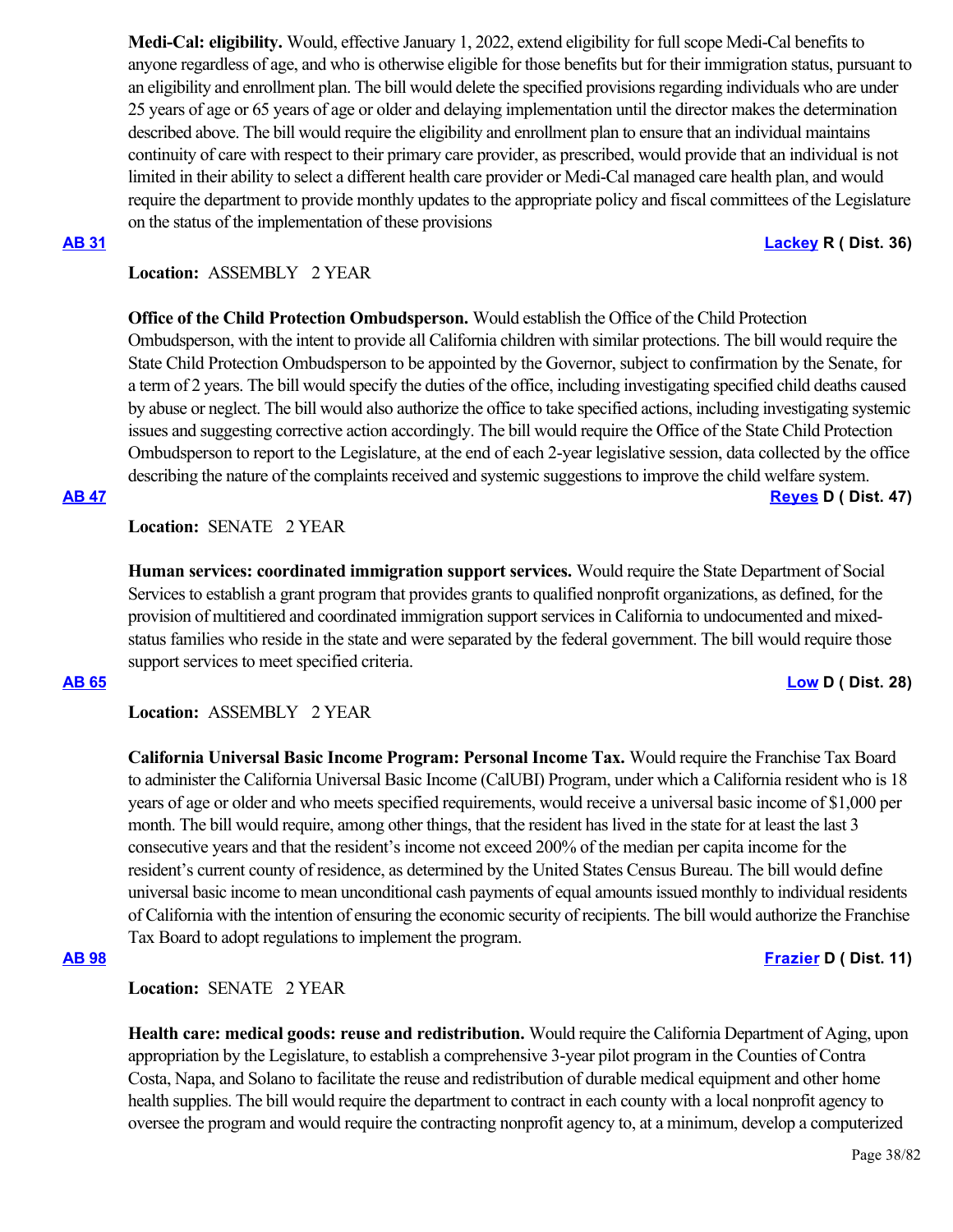system to track the inventory of equipment and supplies available for reuse and redistribution and organize pickup and delivery of equipment and supplies.

### **[AB 112](https://ctweb.capitoltrack.com/public/publishbillinfo.aspx?bi=7bpkj9QnoEJsnmL4gGqn8sme%2FyIoi8Iy9bIpouUpAspOkKittVkQzWs%2BLH%2BYygks) [Holden](https://a41.asmdc.org/) D ( Dist. 41)**

# **Location:**  ASSEMBLY 2 YEAR

**Medi-Cal eligibility.** Current federal law prohibits a state from terminating Medi-Cal eligibility for an eligible juvenile if they are an inmate of a public institution, authorizes the suspension of Medicaid benefits to that eligible juvenile, and requires a state to conduct a redetermination of Medicaid eligibility or process an application for medical assistance under the Medicaid program for an eligible juvenile who is an inmate of a public institution. Under current state law, the suspension of Medi-Cal benefits to an inmate of a public institution who is a juvenile, as defined in federal law, ends when the individual is no longer an eligible juvenile pursuant to federal law or one year from the date the individual becomes an inmate of a public institution, whichever is later. This bill would instead require the suspension of Medi-Cal benefits to an inmate of a public institution who is not a juvenile to end on the date they are no longer an inmate of a public institution or 3 years from the date they become an inmate of a public institution, whichever is sooner.

# **Location:**  SENATE 2 YEAR

**Medi-Cal benefits: rapid Whole Genome Sequencing.** Would expand the Medi-Cal schedule of benefits to include rapid Whole Genome Sequencing, as specified, for any Medi-Cal beneficiary who is one year of age or younger and is receiving inpatient hospital services in an intensive care unit. The bill would authorize the State Department of Health Care Services to implement this provision by various means without taking regulatory action.

# **[AB 221](https://ctweb.capitoltrack.com/public/publishbillinfo.aspx?bi=nUrcgqgFqZ8B1P14cntIk6aXgDF0M7Lp6G4c5Cm30ZOmPImvKDQolwe9YTH%2FLx%2Fb) [Santiago](https://a53.asmdc.org/) D ( Dist. 53)**

# **Location:**  SENATE 2 YEAR

**Emergency food assistance.** Would require the State Department of Social Services to provide a food assistance benefit to low-income California residents, regardless of immigration status, by contracting with nonprofit entities, as defined, to issue the food assistance benefit in the form of prepaid cards. The bill would require the department to procure the prepaid cards to administer the food assistance benefit and to ensure the availability of those prepaid cards to nonprofit entities, as specified. The bill would require participating nonprofit entities to maintain specified records. The bill would require the department and nonprofit entities to distribute all of the food assistance benefits by July 1, 2023. The bill would authorize the department to implement, interpret, or make specific these provisions without taking regulatory action.

# **[AB 265](https://ctweb.capitoltrack.com/public/publishbillinfo.aspx?bi=F8IQCAHGBMgekSOcRE%2BWX9HhLRBbuxYIeEvvZx5wMIUTpy49TnlAXQCmHAp40grF) [Petrie-Norris](https://a74.asmdc.org/) D ( Dist. 74)**

### **Location:**  ASSEMBLY 2 YEAR

**Medi-Cal: reimbursement rates.** Current law requires the State Department of Health Care Services to develop, subject to federal approval, reimbursement rates for clinical or laboratory services according to specified standards, such as requiring that reimbursement to providers for those services not exceed the lowest of enumerated criteria, including 80% of the lowest maximum allowance established by the federal Medicare Program for the same or similar services. This bill would delete provisions relating to the above-specified 80% standard and would make conforming changes.

# **Location:**  ASSEMBLY 2 YEAR

**Medi-Cal: podiatric services.** Current law requires a health care provider applying for enrollment as a Medi-Cal services provider or a current Medi-Cal services provider applying for continuing enrollment, or a current Medi-Cal services provider applying for enrollment at a new location or a change in location, to submit a complete application

# **[AB 114](https://ctweb.capitoltrack.com/public/publishbillinfo.aspx?bi=BKUuzEt%2Fxonhdg%2Bi2T8KyDCF6bz%2BIDuv834ghq13Zdn4cLjhKDnmQtDrecEqAQaS) [Maienschein](https://a77.asmdc.org/) D ( Dist. 77)**

**[AB 278](https://ctweb.capitoltrack.com/public/publishbillinfo.aspx?bi=Lm0aFg3C0gvsoQRQiygm8CDEU5GHvUgeLWMRBbwvWeXn9RHw%2BhsQNiXfLy5ftoAb) [Flora](https://ad12.asmrc.org/) R ( Dist. 12)**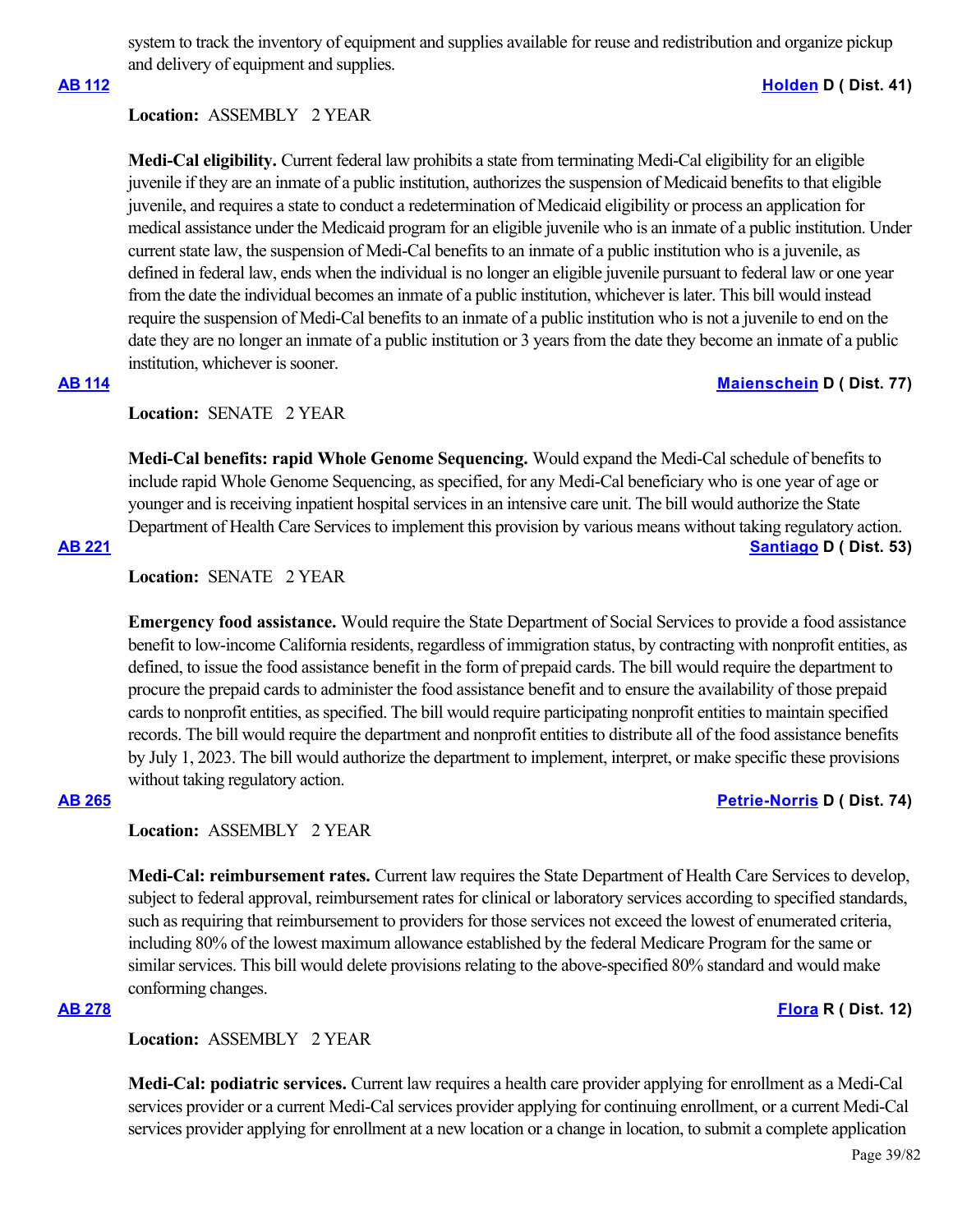package. Under current law, a licensed physician and surgeon practicing as an individual physician practice or a licensed dentist practicing as an individual dentist practice, who is in good standing and enrolled as a Medi-Cal services provider, and who is changing the location of that individual practice within the same county, is eligible to instead file a change of location form in lieu of submitting a complete application package. This bill would make conforming changes to the provisions that govern applying to be a provider in the Medi-Cal program, or for a change of location by an existing provider, to include a doctor of podiatric medicine licensed by the California Board of Podiatric Medicine.

# **Location:**  ASSEMBLY 2 YEAR

**Childcare services: eligibility.** Would authorize a part-day California state preschool program to provide services to 3- and 4-year-old children in families whose income is above the income eligibility threshold if those children come from a family in which the primary home language is a language other than English. The bill would also require that priority be given to a family in which the primary home language is a language other than English be admitted first if there is no family of the same priority with a child with exceptional needs.

**Location:**  SENATE 2 YEAR

**Medi-Cal: eligibility.** Would prohibit the use of resources, including property or other assets, to determine eligibility under the Medi-Cal program to the extent permitted by federal law, and would require the department to seek federal authority to disregard all resources as authorized by the flexibilities provided pursuant to federal law. The bill would authorize the State Department of Health Care Services to implement this prohibition by various means, including provider bulletins, without taking regulatory authority. By January 1, 2023, the bill would require the department to adopt, amend, or repeal regulations on the prohibition, and to update its notices and forms to delete any reference to limitations on resources or assets.

**Location:**  ASSEMBLY 2 YEAR

**Child tax credit.** The Personal Income Tax Law allows various credits against the taxes imposed by that law, including a young child tax credit and a credit, in modified conformity with federal law, for dependent care services. This bill would state the intent of the Legislature to enact legislation that would conform to President Biden's proposal to increase and expand the federal child tax credit and to make that credit refundable.

**[AB 540](https://ctweb.capitoltrack.com/public/publishbillinfo.aspx?bi=AVUJH1BvfBKsx4maUnrxiuqXofDhe1Gp4CX0BmqWXHhCebw395JUgNQ%2FF8Dr7yhH) [Petrie-Norris](https://a74.asmdc.org/) D ( Dist. 74)**

**Location:**  SENATE 2 YEAR

**Program of All-Inclusive Care for the Elderly.** Current state law establishes the California Program of All-Inclusive Care for the Elderly (PACE program) to provide community-based, risk-based, and capitated long-term care services as optional services under the state's Medi-Cal State Plan, as specified. Current law authorizes the State Department of Health Care Services to enter into contracts with various entities for the purpose of implementing the PACE program and fully implementing the single-state agency responsibilities assumed by the department in those contracts, as specified. This bill would exempt a Medi-Cal beneficiary who is enrolled in a PACE organization with a contract with the department from mandatory or passive enrollment in a Medi-Cal managed care plan, and would require persons enrolled in a PACE plan to receive all Medicare and Medi-Cal services from the PACE program.

# **[AB 656](https://ctweb.capitoltrack.com/public/publishbillinfo.aspx?bi=QxBezHDGw7ZSaHMTESEsmw72ZtIRl9z33Lcc2MWB4pzS7ek45ZvlUOwTJUvQab7W) [Carrillo](https://a51.asmdc.org/) D ( Dist. 51)**

**Location:**  ASSEMBLY 2 YEAR

**Child welfare system: racial disparities.** Would, subject to an appropriation in the annual Budget Act, require

# **[AB 321](https://ctweb.capitoltrack.com/public/publishbillinfo.aspx?bi=uxa3GWxRxvJ5orgS27LvFoThnCGCxPyMaWHCZgBo2NVKiGebABGx7cGjx2UQ8GcF) [Valladares](https://ad38.asmrc.org/) R ( Dist. 38)**

**[AB 509](https://ctweb.capitoltrack.com/public/publishbillinfo.aspx?bi=S0E3RdzaBgkeTrLWjVF9BbUvuMY8Mdg5s%2BEcp9yv8MWE6wXFUvaD06ireeDSxnuH) [Nguyen](https://ad72.asmrc.org/) R ( Dist. 72)**

**[AB 470](https://ctweb.capitoltrack.com/public/publishbillinfo.aspx?bi=OEB%2BQhJxARTG49Y5UEsB3vTfYxvcZWAWPRt3OtGUebE%2BpiAXSw248LcoHVxeVTDv) [Carrillo](https://a51.asmdc.org/) D ( Dist. 51)**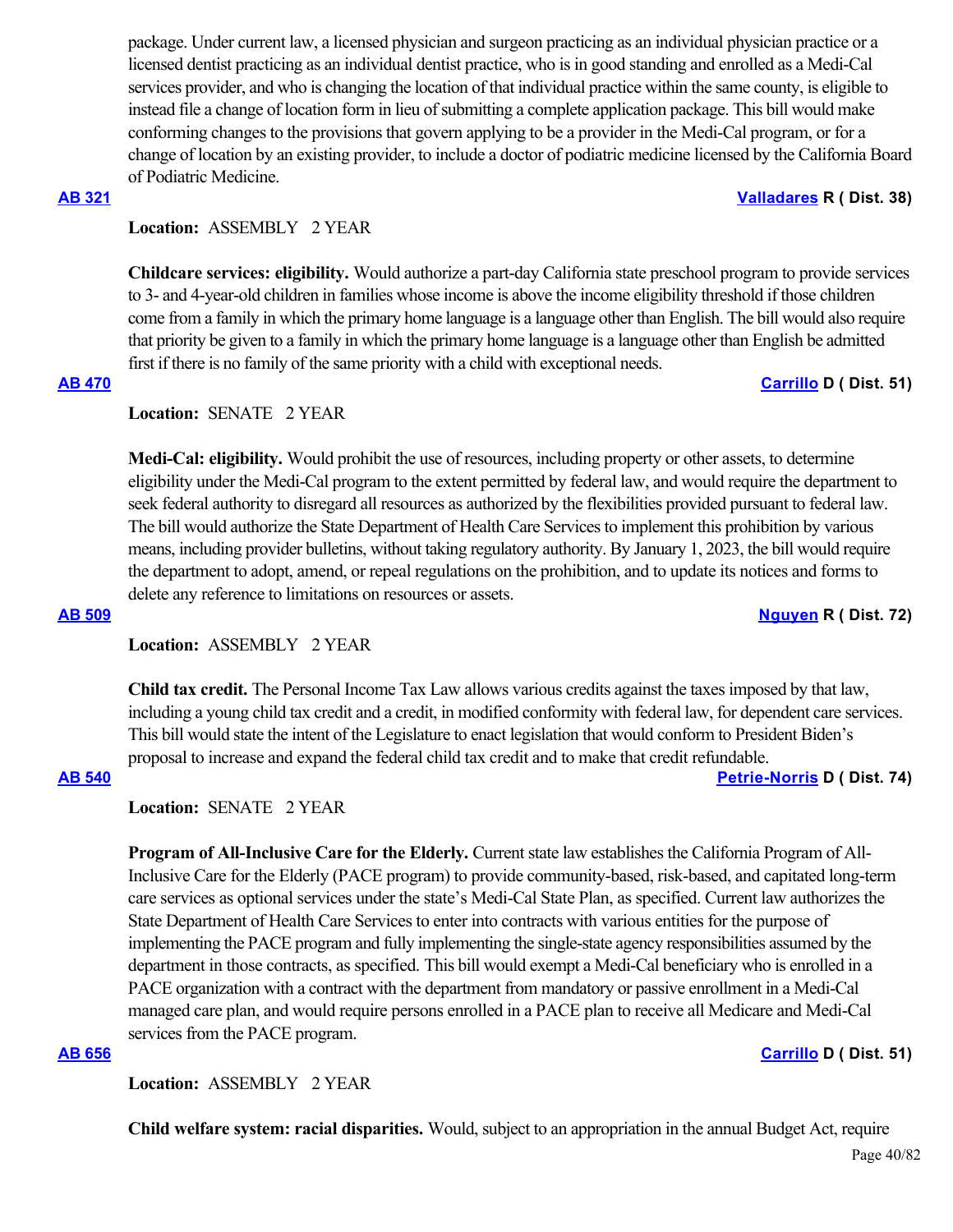the State Department of Social Services to establish a 3-year pilot program for the purpose of addressing racial disparities in the child welfare system in at least 5 counties, which shall be selected to participate on a voluntary basis in the pilot program according to criteria developed by the department. The bill would require a program that receives funding pursuant to these provisions to utilize a blind removal strategy when deciding whether a child should be removed from their parents' home, as specified. The bill would require the department to submit to the Legislature an evaluation of the pilot programs and their impact and effectiveness, including, but not be limited to, monitoring the program's effect on the rate of Black, Native American, and Latinx children who were removed. **[AB 662](https://ctweb.capitoltrack.com/public/publishbillinfo.aspx?bi=erZ6gMT6w26e4Kk5PP9lLG%2FhPNnZuLja8UX%2FXMqjjoDdiOhjbnCJ4LRDSkVsxH95) [Rodriguez](https://a52.asmdc.org/) D ( Dist. 52)**

### **Location:**  ASSEMBLY 2 YEAR

**Mental health: dispatch and response protocols: working group.** Would require the California Health and Human Services Agency to convene a working group, as specified, no later than July 1, 2022, to examine the existing dispatch and response protocols when providing emergency medical services to an individual who may require evaluation and treatment for a mental health disorder. The bill would require the working group to develop recommendations for improvements to those dispatch and response protocols and recommend amendments to existing law, including, but not limited to, the provisions governing involuntarily taking an individual into temporary custody for a mental health evaluation and treatment. The bill would require the working group to submit periodic reports to the Legislature every 6 months to update the Legislature on its progress, and to submit a final report of its recommendations to the Legislature on or before January 1, 2024.

### **[AB 695](https://ctweb.capitoltrack.com/public/publishbillinfo.aspx?bi=a5quxfjYfupuC5UCqqqyg4MBUjRXp3iLFBvDwOfvCJ02lUZTnHFGw211CHA0r28F) [Arambula](https://a31.asmdc.org/) D ( Dist. 31)**

**Location:**  SENATE 2 YEAR

**Elder and dependent adults.** Current law establishes the Home Safe Program, which requires the State Department of Social Services to award grants to counties, tribes, or groups of counties or tribes, that provide services to elder and dependent adults who experience abuse, neglect, and exploitation and otherwise meet the eligibility criteria for adult protective services, for the purpose of providing prescribed housing-related supports to eligible individuals. This bill would expand the list of housing-related supports and services to include services to support housing transitions.

### **[AB 791](https://ctweb.capitoltrack.com/public/publishbillinfo.aspx?bi=tQJwX1nEpiUlNZCljWfJKUD4G12MAW2knq8XohBIa7UIqJeT%2F%2F3r46Bbq7gDTn1m) [Aguiar-Curry](https://a04.asmdc.org/) D ( Dist. 4)**

**Location:**  ASSEMBLY 2 YEAR

**Childcare: trauma-informed childcare training.** The California Child Day Care Facilities Act generally requires the State Department of Social Services to license, inspect, and regulate various types of child daycare facilities, defined to include, among others, family daycare homes and daycare centers. The act generally requires licensees and certain employees of licensees to complete specified education and training requirements, including, among others, preventive health practices and pediatric first aid. Willful or repeated violation of the act is a crime. This bill would encourage a licensee under the act and each employee of a licensee to complete trauma-informed childcare training.

### **Location:**  SENATE 2 YEAR

**Foster youth.** Current law provides for the implementation of the resource family approval process, which replaces the multiple processes for licensing foster family homes, certifying foster homes by foster family agencies, approving relatives and nonrelative extended family members as foster care providers, and approving guardians and adoptive families. Current law imposes various requirements on resource families, including training standards. This bill would require the State Department of Social Services to license specialized foster homes as residential facilities providing board, care, and supervision by a resource parent pursuant to standards developed in consultation with specified entities and persons. The bill would require specialized foster homes to meet prescribed standards, including

### **[AB 808](https://ctweb.capitoltrack.com/public/publishbillinfo.aspx?bi=O4vhqmRfMZ0IxGSDGH%2BhTK0ZEJDFzR4NtgjcE2JbEGFIajvbN4xuym6HsFRi9Ar1) [Stone](https://a29.asmdc.org/) D ( Dist. 29)**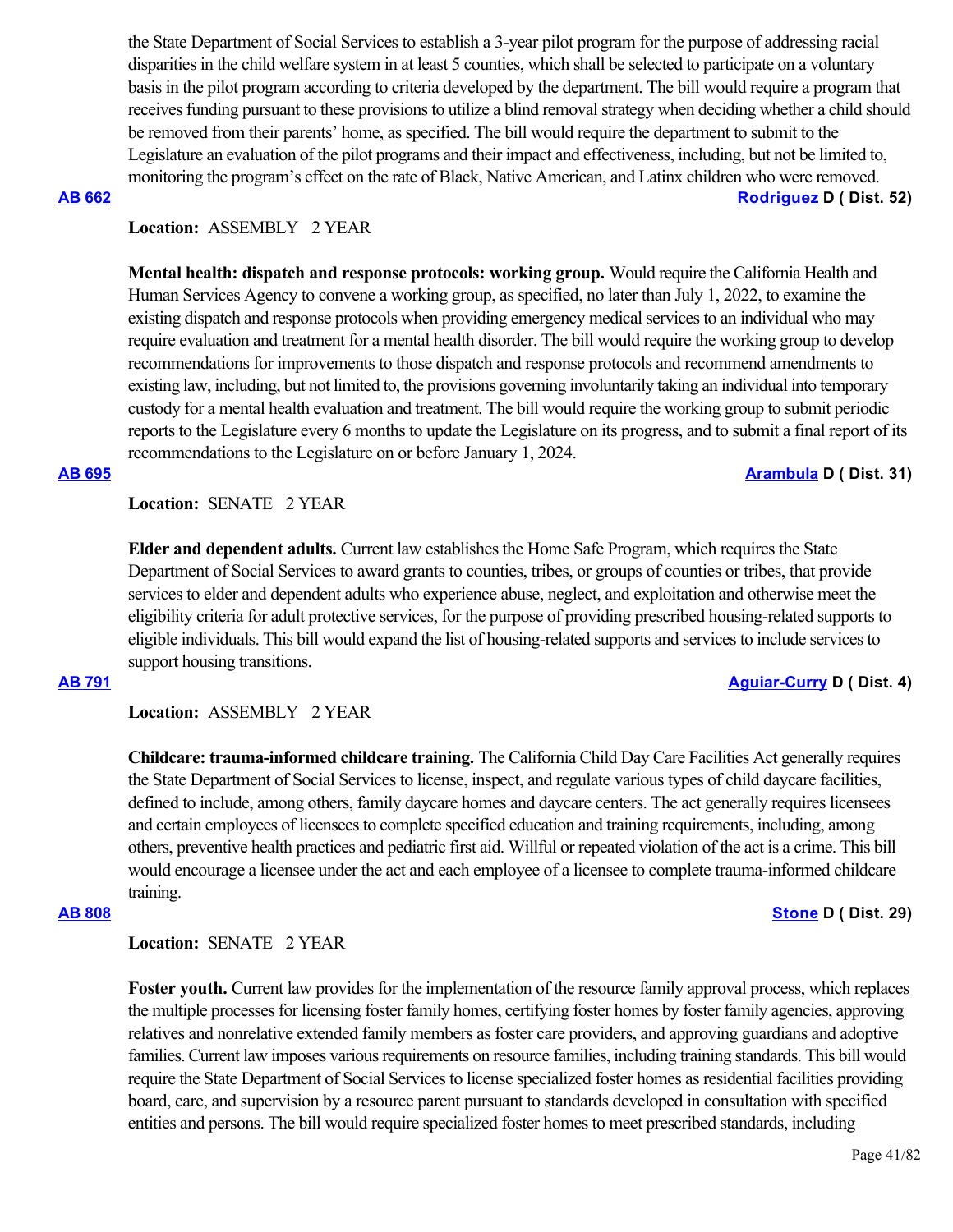training, that apply to resource families, and to complete training as a condition of obtaining and maintaining licensure. The bill would establish rates standards, including regional rate requirements, and, by January 1, 2023, would require the department to adopt regulations and determine appropriate provider rates.

**Position: San Bernardino County Support**

### **[AB 848](https://ctweb.capitoltrack.com/public/publishbillinfo.aspx?bi=9oWgEGo6oJtr7pz6RLug9VKTw%2BooHnDIVUja5pdEMfj%2B5%2FNJiN2xuDwU7MLXJ1ai) [Calderon](https://a57.asmdc.org/) D ( Dist. 57)**

### **Location:**  ASSEMBLY 2 YEAR

**Medi-Cal: monthly maintenance amount: personal and incidental needs.** Current law requires the State Department of Health Care Services to establish income levels for maintenance need at the lowest levels that reasonably permit a medically needy person to meet their basic needs for food, clothing, and shelter, and for which federal financial participation will still be provided under applicable federal law. In calculating the income of a medically needy person in a medical institution or nursing facility, or a person receiving institutional or noninstitutional services from a Program of All-Inclusive Care for the Elderly organization, the required monthly maintenance amount includes an amount providing for personal and incidental needs in the amount of not less than \$35 per month while a patient. Current law authorizes the department to increase, by regulation, this amount as necessitated by increasing costs of personal and incidental needs. This bill would increase the monthly maintenance amount for personal and incidental needs from \$35 to \$80, and would require the department to annually adjust that amount by the same percentage as the Consumer Price Index.

# **[AB 868](https://ctweb.capitoltrack.com/public/publishbillinfo.aspx?bi=8QmAwJb1BV9eh4AvmBqrTdSnVRBdWnK%2BIjPe8UXKXQLvRsHwgHlSu5jhSWPH3Gcv) [Garcia, Eduardo](https://a56.asmdc.org/) D ( Dist. 56)**

**Location:**  SENATE 2 YEAR

**State of emergency: funeral expense assistance.** This bill would require the State Department of Social Services to provide, to a person that applies for funeral expense assistance, for eligible funeral home contract costs, as defined, incurred by the person for a decedent who died due to COVID-19 on or after March 4, 2020, or who died as a result of an emergency that is the basis of a state of emergency declared by the Governor on or after January 1, 2022, as described. The bill would require a person seeking funeral expense assistance to contact a nonprofit organization selected by the department to complete an application for such assistance. The bill would require a nonprofit organization selected by the department to conduct intake for funeral expense assistance, and to process applications, developed by the department, on a first-come-first-served basis.

### **[AB 875](https://ctweb.capitoltrack.com/public/publishbillinfo.aspx?bi=qlWILwXBnqcVBiM09dSeT%2Bkh16bxuBc6YpOUA4A%2FbTOc5jugTNBMLucYEYVYd%2Ft9) [Wood](https://a02.asmdc.org/) D ( Dist. 2)**

**Location:**  ASSEMBLY 2 YEAR

**Medi-Cal: demonstration project.** Current law authorizes the board of supervisors in each county to designate an entity or entities to assist county jail inmates to apply for a health insurance affordability program, as defined, consistent with federal requirements. Commencing January 1, 2023, this bill would instead require the board of supervisors, in consultation with the county sheriff, to designate an entity or entities to assist both county jail inmates and juvenile inmates with the application process. The bill would make conforming changes to provisions relating to the coordination duties of jail administrators. By creating new duties for local officials, including boards of supervisors and jail administrators, the bill would impose a state-mandated local program.

**[AB 1050](https://ctweb.capitoltrack.com/public/publishbillinfo.aspx?bi=y%2BOPh6EtL1TQq%2FDOOLIOgiPyKy71knhCYj1tv28Vx1e5e9ZU98vYbmp7JH6HEyX7) [Gray](https://a21.asmdc.org/) D ( Dist. 21)**

### **Location:**  ASSEMBLY 2 YEAR

**Medi-Cal: application for enrollment: prescription drugs.** The Telephone Consumer Protection Act, among other provisions, prohibits any person within the United States, or any person outside the United States if the recipient is within the United States, from making any call to any telephone number assigned to a paging service, cellular telephone service, specialized mobile radio service, or other radio common carrier service, or any service for which the called party is charged for the call, without the prior express consent of the called party, using any automatic telephone dialing system or an artificial or prerecorded voice. Under current case law, a text message is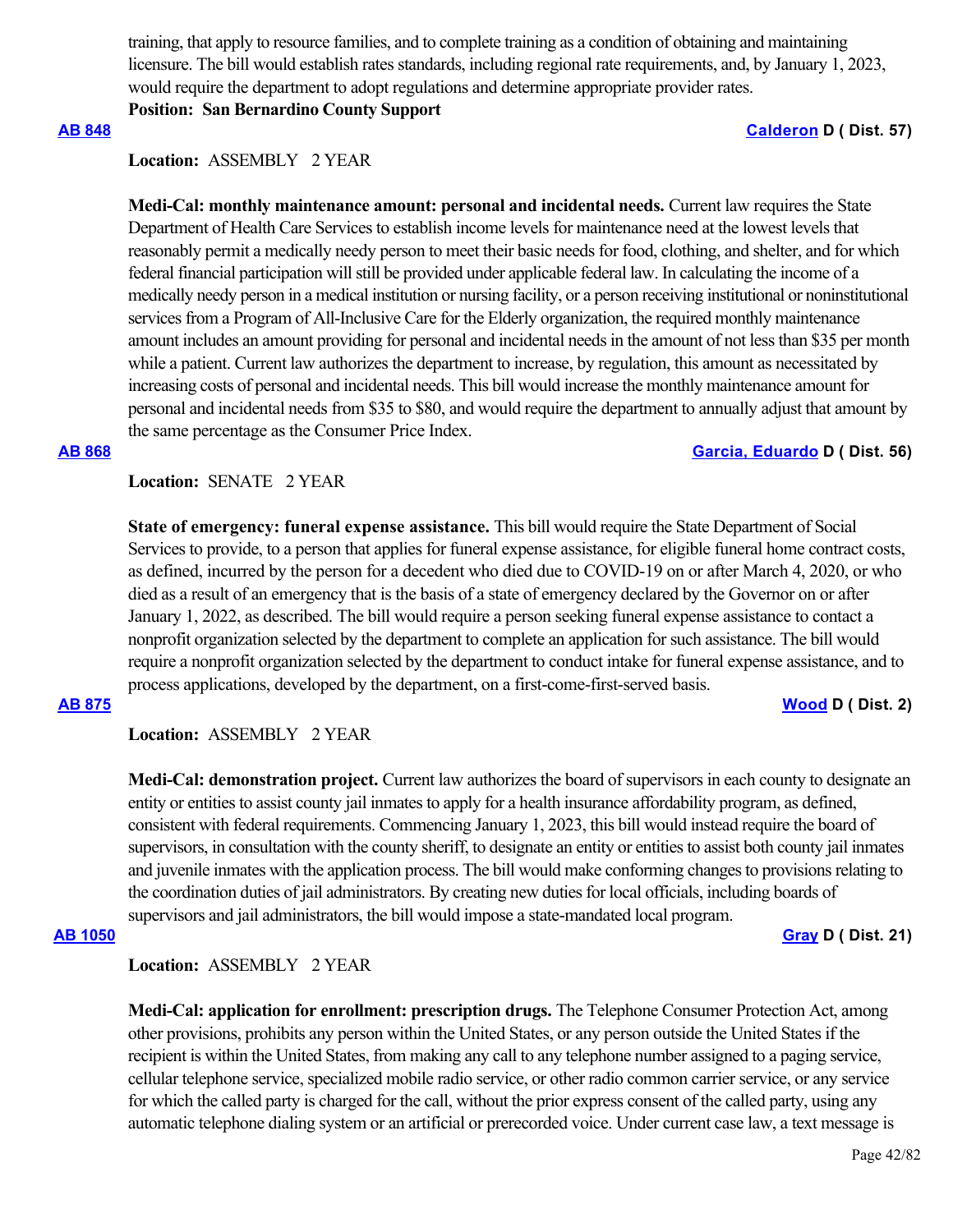considered a call for purposes of those provisions. This bill would require the application for Medi-Cal enrollment to include a statement that if the applicant is approved for Medi-Cal benefits, the applicant agrees that the department, county welfare department, and a managed care organization or health care provider to which the applicant is assigned may communicate with them regarding appointment reminders or outreach efforts at no more than a 6th grade reading level through Free to End User text messaging unless the applicant opts out.

### **[AB 1051](https://ctweb.capitoltrack.com/public/publishbillinfo.aspx?bi=a3w1OkLET76v%2BDCLHEBggLONCLqllIvKabF03mplQ91C6hp%2BtvB%2FWO%2BRGDpYXa3l) [Bennett](https://a37.asmdc.org/) D ( Dist. 37)**

# **Location:**  SENATE 2 YEAR

**Medi-Cal: specialty mental health services: foster youth.** Current law requires the State Department of Health Care Services to issue policy guidance concerning the conditions for, and exceptions to, presumptive transfer of responsibility for providing or arranging for specialty mental health services to a foster youth from the county of original jurisdiction to the county in which the foster youth resides, as prescribed. This bill would make those provisions for presumptive transfer inapplicable to a foster youth or probation-involved youth placed in a community treatment facility, group home, or a short-term residential therapeutic program (STRTP) outside of their county of original jurisdiction, as specified

# **[AB 1062](https://ctweb.capitoltrack.com/public/publishbillinfo.aspx?bi=XuquM%2FvdgMAAi6ING5NRI22vA2vP80IW2jLhdIc1%2F%2FLgRyx%2FFNvOcZYVIWoiRiAK) [Mathis](http://ad26.asmrc.org/) R ( Dist. 26)**

### **Location:**  SENATE 2 YEAR

**Conservators and guardians: disposition of property.** The Guardianship-Conservatorship Law generally establishes the standards and procedures for the appointment and termination of an appointment for a guardian or conservator of a person, an estate, or both. Current law authorizes a guardian or conservator to dispose of or abandon valueless property, and requires a guardian or conservator to sell real or personal property of the estate, except as specified, subject to authorization, confirmation, or direction of the court. The Trust Law requires the appointment of a successor trustee, if required by the trust instrument, pursuant to a specified priority of persons or entities. This bill would authorize a guardian or conservator of the estate to dispose of or abandon valueless property only after providing all persons who received notice of the guardianship or conservatorship petition with 15 days' written notice and providing reasonable access to the valueless property prior to its disposal or abandonment. **[AB 1083](https://ctweb.capitoltrack.com/public/publishbillinfo.aspx?bi=Eb97Khze44FhfnCJmIA%2FxrbWX7XXZA%2FRPNUXwKs6jyvDgrLQc1CuBV57t8hJQ3Z%2F) [Nazarian](https://a46.asmdc.org/) D ( Dist. 46)**

**Location:**  ASSEMBLY 2 YEAR

**Senior affordable housing: nursing pilot program.** Would require the California Department of Aging to establish and administer the Housing Plus Services Nursing Pilot Program in the Counties of Los Angeles, Orange, Riverside, Sacramento, and Sonoma. The program would provide grant funds to qualified nonprofit organizations that specialize in resident services for the purposes of hiring one full-time registered nurse to work at 3 senior citizen housing developments in each county to provide health education, navigation, coaching, and care to residents. The bill would require the department to submit a report to specified legislative committees and state agencies on or before January 1, 2026, and would repeal the program as of January 1, 2027.

### **[AB 1340](https://ctweb.capitoltrack.com/public/publishbillinfo.aspx?bi=nVnu9SAJ7JHo%2BQsJQfOFaeZOwwrJxQt4jdBh%2BXRM2F8rEMA3KxmyBk0kvXtoG9vd) [Santiago](https://a53.asmdc.org/) D ( Dist. 53)**

### **Location:**  ASSEMBLY 2 YEAR

**Mental health services.** The Lanterman-Petris-Short Act authorizes the involuntary commitment and treatment of persons with specified mental health disorders for the protection of the persons so committed. Under the act, if a person, as a result of a mental health disorder, is a danger to others, or to themselves, or is gravely disabled, the person may, upon probable cause, be taken into custody by a peace officer, a member of the attending staff of an evaluation facility, designated members of a mobile crisis team, or another designated professional person, and placed in a facility designated by the county and approved by the State Department of Social Services as a facility for 72-hour treatment and evaluation. This bill would expand the definition of "gravely disabled" for these purposes to also include a condition in which a person, as a result of a mental health disorder, is unable to provide for their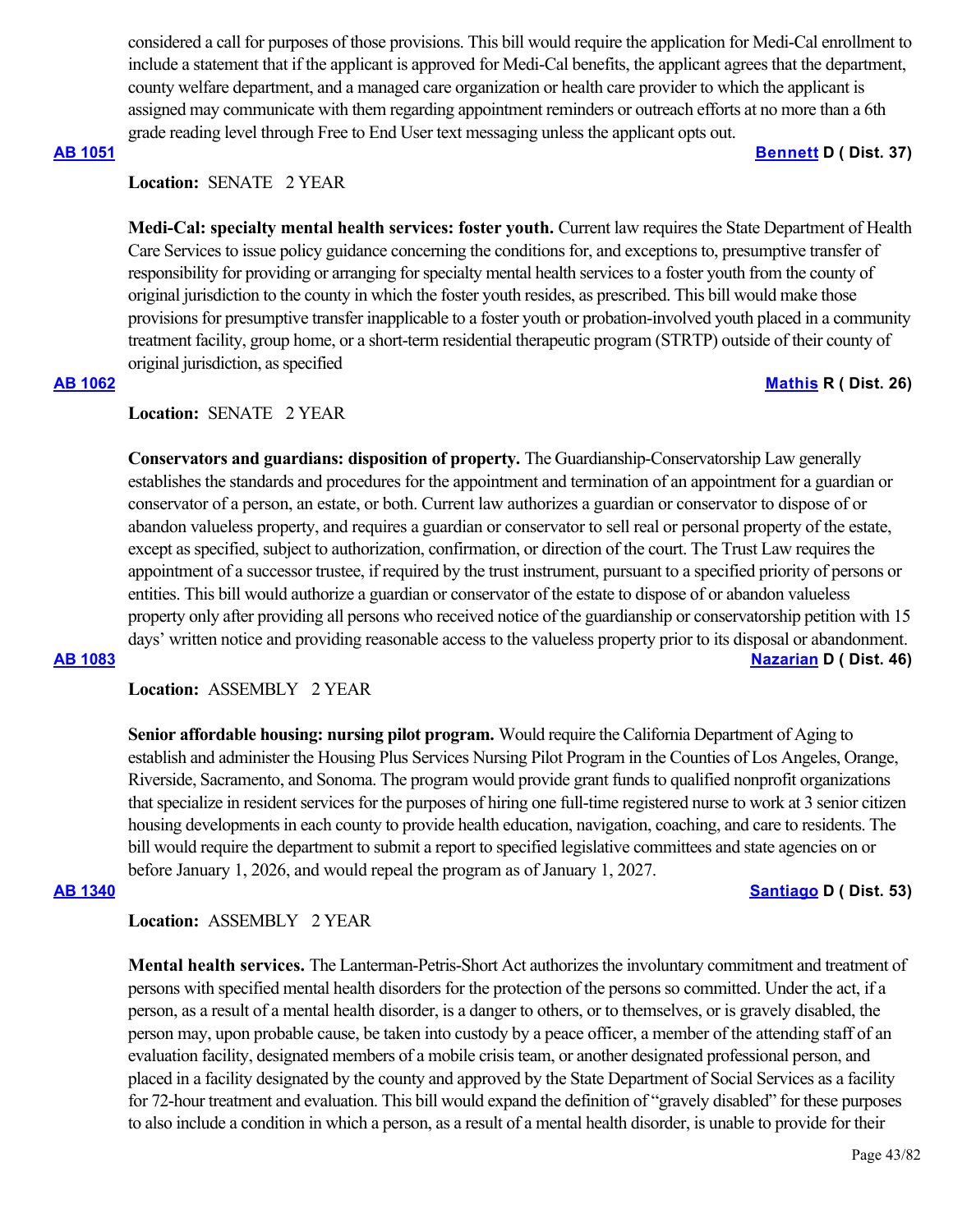basic personal needs for medical treatment, as defined, if the failure to receive medical treatment is either for an existing life-threatening medical condition or the person is in imminent danger of physical injury or life-threatening medical condition and there is a substantial and imminent risk, in either instance, of either death or prolonged hospitalization. **[SB 20](https://ctweb.capitoltrack.com/public/publishbillinfo.aspx?bi=w6X2XeD0mlhhWOsoJxAMz%2FNGms6QgRnRS3qt79AKkaPD81tS23UU65L9cuQrp4p%2B) [Dodd](http://sd03.senate.ca.gov/) D ( Dist. 3)**

### **Location:**  SENATE 2 YEAR

**Student nutrition: eligibility for CalFresh benefits.** Current state law provides that, for the purposes of determining eligibility, certain postsecondary educational programs, as determined by the State Department of Social Services, are considered employment training programs, thereby qualifying a student participating in one of those programs for an exemption, unless prohibited by federal law. Current law expresses legislative intent to clarify educational policies for purposes of improving access for low-income students to the CalFresh program. Current law also requires the Student Aid Commission to provide written notice to recipients of Cal Grant awards who qualify for participation in the CalFresh program under the federal regulation. This bill would additionally require the commission, to the extent that it possesses pertinent information, to provide written notice to students who qualify for a waiver of the community college enrollment fee that they qualify, or may qualify, for benefits under the CalFresh program.

### **[SB 56](https://ctweb.capitoltrack.com/public/publishbillinfo.aspx?bi=V8F%2FN1%2B6be8PTuO0KRgcYcIKP34nEPutT%2BarvGaPQQihj9UBp%2FaVZ2u2Hs6RyYwt) [Durazo](http://sd24.senate.ca.gov/) D ( Dist. 24)**

### **Location:**  ASSEMBLY 2 YEAR

**Medi-Cal: eligibility.** Current law provides that Medi-Cal benefits for individuals who are 65 years of age or older, and who do not have satisfactory immigration statuses or are unable to establish satisfactory immigration statuses, will be prioritized in the Budget Act for the upcoming fiscal year if the Department of Finance projects a positive ending balance in the Special Fund for Economic Uncertainties for the upcoming fiscal year and each of the ensuing 3 fiscal years that exceeds the cost of providing those individuals with full-scope Medi-Cal benefits. This bill would, subject to an appropriation by the Legislature, and effective July 1, 2022, extend eligibility for full-scope Medi-Cal benefits to individuals who are 60 years of age or older, and who are otherwise eligible for those benefits but for their immigration status.

### **[SB 100](https://ctweb.capitoltrack.com/public/publishbillinfo.aspx?bi=1A%2BMpF%2FrAmXEVj5EDpvdnNjfPwYaiRz8%2Fnt4FR%2FuhK8poczNgxO5izI4ftB2YkM8) [Hurtado](https://sd14.senate.ca.gov/) D ( Dist. 14)**

**Location:**  SENATE 2 YEAR

**Extended foster care program working group.** Would require the State Department of Social Services to convene a working group to examine the extended foster care program and make recommendations for improvements to the program. The bill would require the working group to submit a report to the Legislature with the recommendations on or before July 1, 2022. The bill would require the working group to include representatives from specified state agencies and stakeholders. The bill would require the working group to evaluate and provide recommendations on the overall functioning of the extended foster care system, and on other specified components of the foster care system, including higher education opportunities, job training, and employment opportunities for nonminor dependents, housing access, and access to health care and mental health services. The bill would require the recommendations to reflect a consensus of the working group, as specified.

# **[SB 107](https://ctweb.capitoltrack.com/public/publishbillinfo.aspx?bi=eLh66gkgqpf43PmQSyrj6NOg1h3XBxBWX0Ecxr6qH00uvdBTQ5lcwvrD70HbfSYg) [Wiener](http://sd11.senate.ca.gov/) D ( Dist. 11)**

**Location:**  SENATE 2 YEAR

**CalFresh.** Would require the State Department of Social Services, in order to increase client access and retention within CalFresh, to participate in the Elderly Simplified Application Project, a demonstration project operated by the United States Department of Agriculture, Food and Nutrition Service. The bill would require the department, on or before January 1, 2023, to develop a CalFresh user-centered application for seniors 60 years of age or older and for people with disabilities who are eligible to be enrolled in the Elderly Simplified Application Project.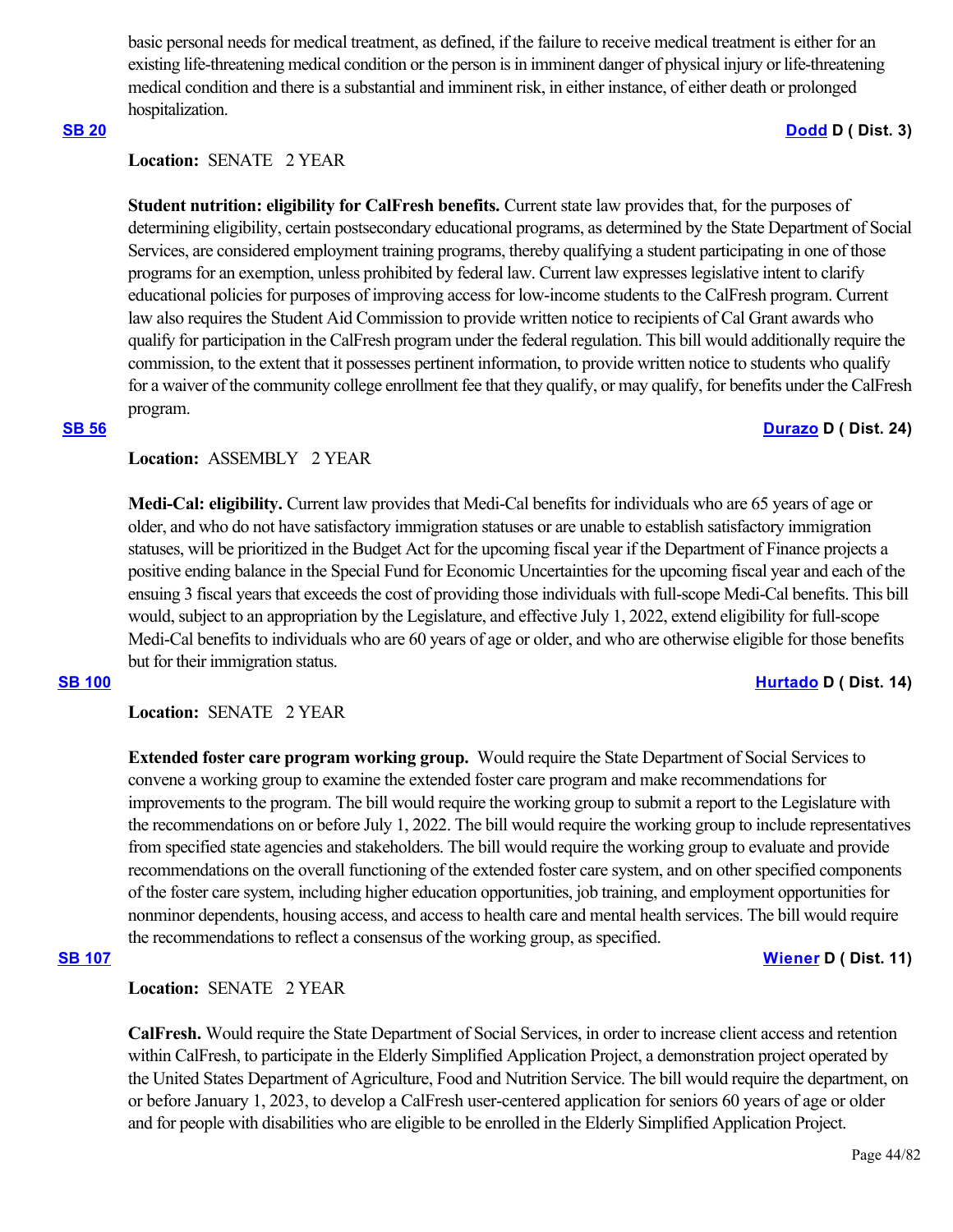Location: **SENATE 2 YEAR** 

**Public postsecondary education: support services for foster youth: Cooperating Agencies Foster Youth Educational Support Program.** Current law requires the California State University and each community college district, and requests the University of California, with respect to each campus in their respective jurisdictions that administers a priority enrollment system, to grant priority in that system to certain foster youth or former foster youth whose dependency was established or continued by the court on or after the youth's 16th birthday and to certain homeless youth and former homeless youth. This bill would extend this requirement and request for enrollment priority for certain foster youth or former foster youth to those whose dependency was established or continued by court of competent jurisdiction, including a tribal court, on or after the youth's 13th birthday. The bill would authorize a representative of a tribe or tribal organization to verify the homeless status of an American Indian student who is a homeless youth or former homeless youth, as specified.

**[SB 234](https://ctweb.capitoltrack.com/public/publishbillinfo.aspx?bi=iEkzZBxvcq1lPQq6DiwmfTIdgclzo2RsnhcsI5AJEKTbdMMKPgS168uGlpL40dJT) [Wiener](http://sd11.senate.ca.gov/) D ( Dist. 11)**

**Location:**  SENATE 2 YEAR

**Transition Aged Youth Housing Program.** Would establish the Transition Aged Youth Housing Program for the purpose of creating housing for transition aged youth under 26 years of age, who have been removed from their homes, are experiencing homelessness unaccompanied by a parent or legal guardian, or are under the jurisdiction of a court, as specified, and would require the council to develop, implement, and administer the program.

### **[SB 256](https://ctweb.capitoltrack.com/public/publishbillinfo.aspx?bi=2NjuuTY%2FCz%2BbV2FCivdwDMFSxte4UkHC0Sg%2Ff9bEvzncgiyT9rOHHRBgcgsXYEkm) [Pan](http://sd06.senate.ca.gov/) D ( Dist. 6)**

# **Location:**  ASSEMBLY 2 YEAR

**California Advancing and Innovating Medi-Cal.** Current federal law authorizes specified managed care entities that participate in a state's Medicaid program to cover, for enrollees, services or settings that are in lieu of services and settings otherwise covered under a state plan. This bill would establish the CalAIM initiative, and would require the implementation of CalAIM to support stated goals of identifying and managing the risk and needs of Medi-Cal beneficiaries, transitioning and transforming the Medi-Cal program to a more consistent and seamless system, and improving quality outcomes. The bill would require the department to seek federal approval for the CalAIM initiative, and would condition its implementation on receipt of any necessary federal approvals and availability of federal financial participation. **[SB 279](https://ctweb.capitoltrack.com/public/publishbillinfo.aspx?bi=ckqO%2FCNgJK4xI3earS4%2Bdgw4dSN%2BokbMmAgR8EMlBat3IRZiicgq35wsSNaMnIkp) [Pan](http://sd06.senate.ca.gov/) D ( Dist. 6)**

**Location:**  SENATE 2 YEAR

**Medi-Cal: delivery systems: services.** Current law authorizes the State Department of Health Care Services to create the Health Home Program for Medi-Cal enrollees with chronic conditions, subject to federal approval and the availability of federal financial participation. Existing law generally conditions the implementation of the program on no additional General Fund moneys being used to fund the administration and costs of services. This bill would authorize, commencing with the 2021–22 state fiscal year, the Health Home Program to be implemented using General Fund moneys upon appropriation by the Legislature. The bill would require the department to cease implementing the Health Home Program on January 1, 2022, or as specified, and would repeal the Health Home Program's provisions on January 1, 2023.

### **[SB 293](https://ctweb.capitoltrack.com/public/publishbillinfo.aspx?bi=mUvfNmpscz%2Fn6%2BS49x%2BVSyD1bPMaRpllCZj7GTDR7ts%2FffO9tJ0wQhEoWSyFW7qH) [Limón](http://sd19.senate.ca.gov/) D ( Dist. 19)**

**Location:**  ASSEMBLY 2 YEAR

**Medi-Cal specialty mental health services.** Current law provides for the Medi-Cal program, which is administered by the State Department of Health Care Services, under which qualified low-income individuals receive health care services, including specialty mental health services, and Early and Periodic Screening,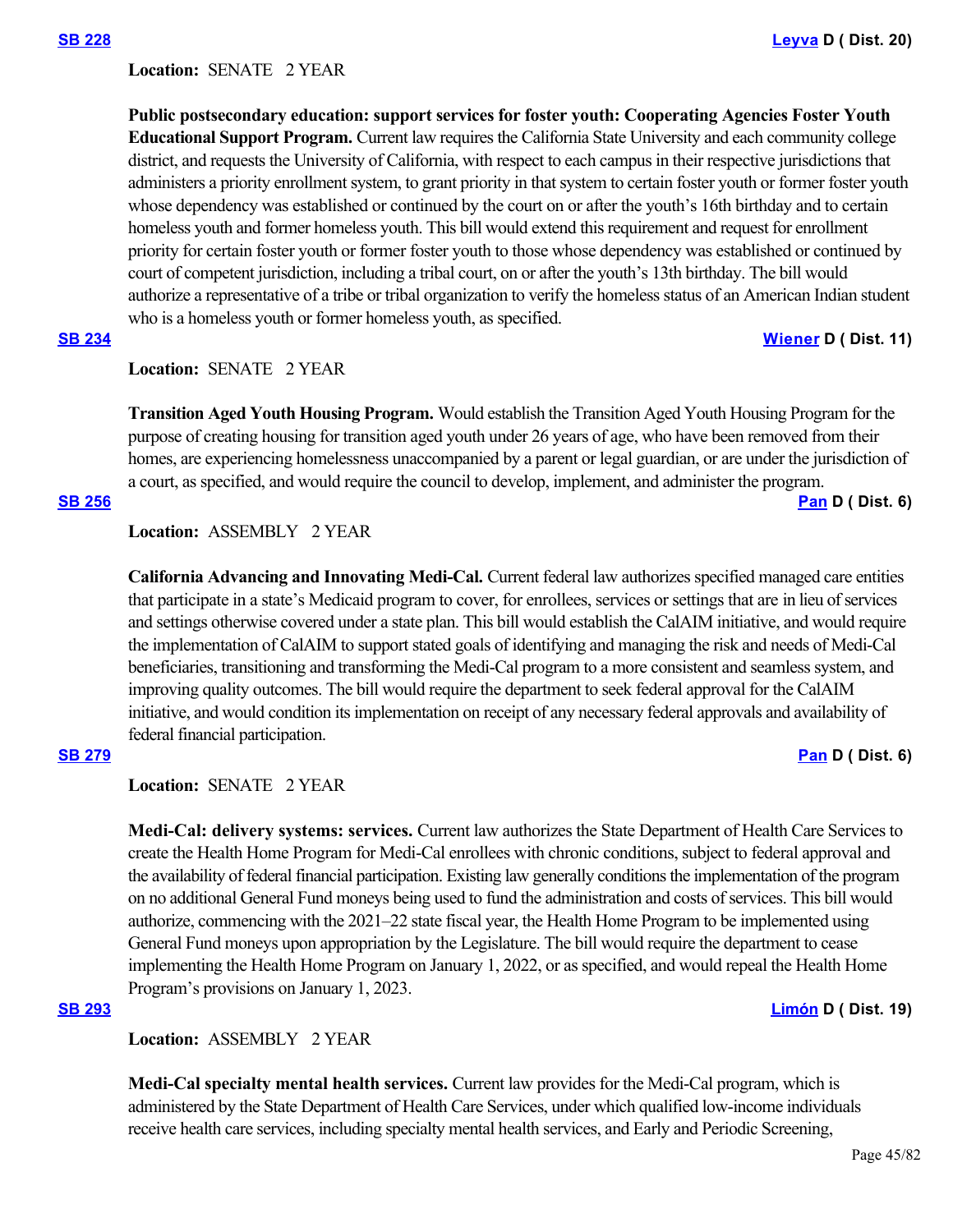Diagnostic, and Treatment services for an individual under 21 years of age. With respect to specialty mental health services provided under the Early and Periodic Screening, Diagnostic, and Treatment Program, on or after January 1, 2022, this bill would require the department to develop standard forms, including intake and assessment forms, relating to medical necessity criteria, mandatory screening and transition of care tools, and documentation requirements pursuant to specified terms and conditions, and, for purposes of implementing these provisions, would require the department to consult with representatives of identified organizations, including the County Behavioral Health Directors Association of California.

### **[SB 454](https://ctweb.capitoltrack.com/public/publishbillinfo.aspx?bi=LV4hR08vJbc%2FajGYXibzZEKGCVI19pgx8urI1YY0aYCP%2BgaFGh%2FC1qBBHbUelDLS) [Bates](https://bates.cssrc.us/) R ( Dist. 36)**

# **Location:**  ASSEMBLY 2 YEAR

**Child support: enforcement.** Current law establishes the statewide uniform guidelines for calculating courtordered child support, based on the income of both parents and the time each parent spends with the child. Existing law authorizes, if a support obligor is delinquent in paying child support and the local child support agency is enforcing a support obligation, a lien for child support against the personal property of the obligor in specified circumstances. Current law defines "support obligor is delinquent in payment of support" to mean that the support obligor has failed to make a payment equal to one month's support obligation. This bill would instead define "support obligor is delinquent in payment of support" to mean that the support obligor is over \$1,000 in arrears on their support obligation or has failed to make payments equal to 3 months of their support obligation, whichever occurs first. The bill would instead authorize a child support agency to record a notice of support judgment when overdue support exceeds \$1,000 or when the support obligor has failed to make payments equal to 3 months of their support obligation, whichever occurs first, regardless of whether the amounts of overdue support have been adjudicated or otherwise determined.

### **[SB 464](https://ctweb.capitoltrack.com/public/publishbillinfo.aspx?bi=YeR2vPSL4pj%2FERBmUjmPXEt83s3oO%2BkrrlLILGYWFZOtrQE4ceP1lB9wg5IltNYo) [Hurtado](https://sd14.senate.ca.gov/) D ( Dist. 14)**

### **Location:**  ASSEMBLY 2 YEAR

**California Food Assistance Program: eligibility and benefits.** Current law requires the State Department of Social Services to establish a food assistance program, known as the California Food Assistance Program (CFAP), to provide assistance to a noncitizen of the United States if the person's immigration status meets the eligibility criteria of SNAP in effect on August 21, 1996, but the person is not eligible for SNAP benefits solely due to their immigration status, as specified. Current law also makes eligible for the program an applicant who is otherwise eligible for the program, but who entered the United States on or after August 22, 1996, if the applicant is sponsored and the applicant meets one of a list of criteria, including that the applicant, after entry into the United States, is a victim of the sponsor or the spouse of the sponsor if the spouse is living with the sponsor. bill instead would require the department to use state funds appropriated for CFAP to provide nutritional benefits to households that are ineligible for CalFresh benefits solely due to their immigration status. The bill would eliminate the distinctions based on when the noncitizen applicant entered the country and would eliminate the sponsorship and other listed criteria requirements for eligibility on a noncitizen who entered the country on or after August 22, 1996.

**[SB 528](https://ctweb.capitoltrack.com/public/publishbillinfo.aspx?bi=%2Bp1SVv8r%2B8m4BUvQhxIFJFUgY7rQ%2Fn1ZUHgdvToxqarY%2BNVzaNCc5waobYT6SzgJ) [Jones](https://jones.cssrc.us/) R ( Dist. 38)**

### **Location:**  ASSEMBLY 2 YEAR

**Juveniles: health information summary: psychotropic medication.** Current law authorizes only a juvenile court judicial officer to make orders regarding the administration of psychotropic medications for a dependent child or a ward who has been removed from the physical custody of their parent. Current law requires that court authorization for the administration of psychotropic medications to a child be based on a request from a physician, indicating the reasons for the request, a description of the child's diagnosis and behavior, the expected results of the medication, and a description of any side effects of the medication, and requires the Judicial Council to develop appropriate forms for the implementation of these provisions. This bill would require the rules of court and forms developed by the Judicial Council for authorization to administer psychotropic drugs to include a requirement that a physician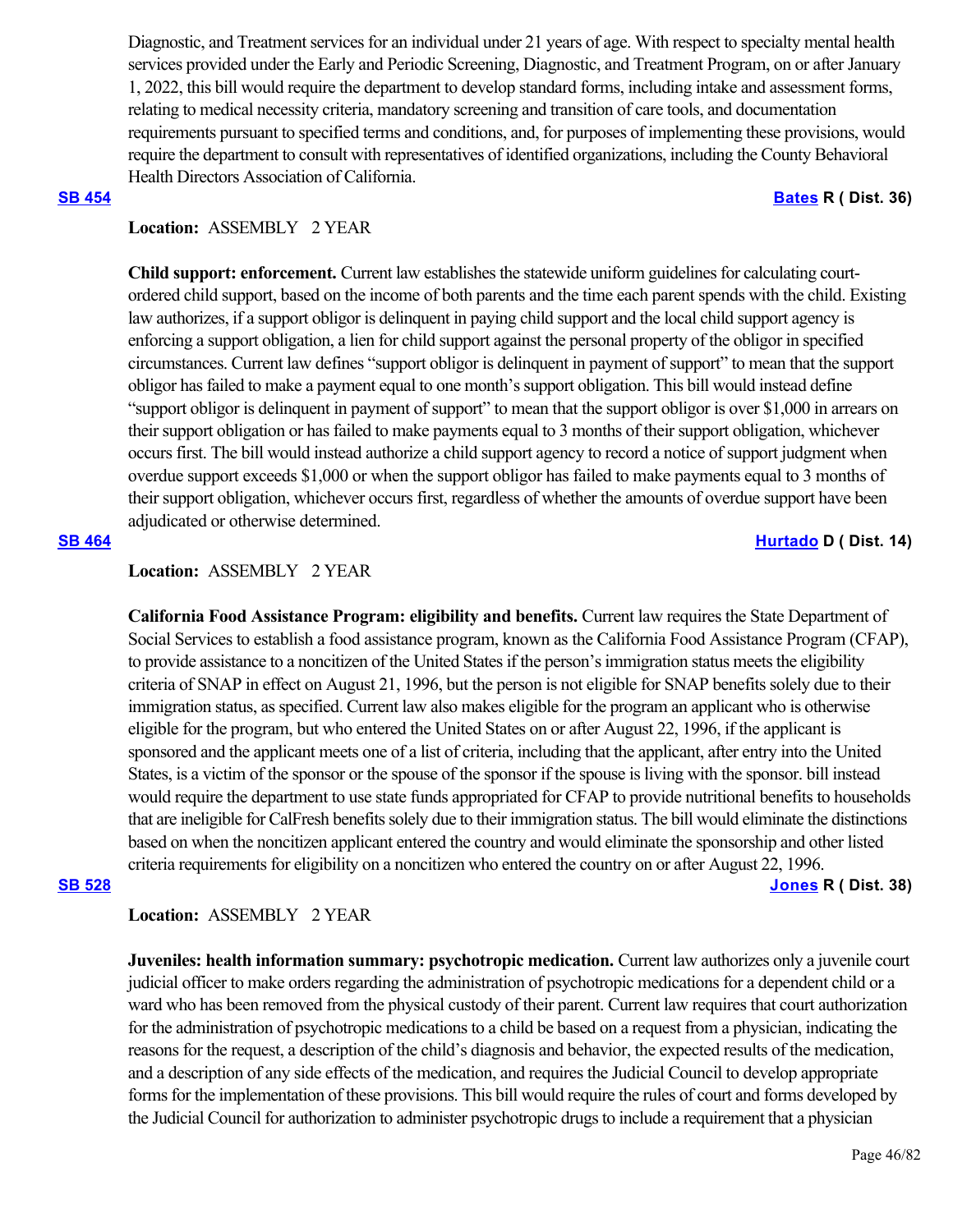authorized to administer psychotropic medication shall provide to the child's caseworker and the foster care public health nurse specified information on the child's diagnoses and treatment, among other things, within 5 business days of the administration of psychotropic medication for the child.

# **Location:**  SENATE 2 YEAR

**Care facilities.** Current law establishes the In-Home Supportive Services (IHSS) program, administered by the State Department of Social Services and counties, under which qualified aged, blind, and disabled persons are provided with services in order to permit them to remain in their own homes. Current law states the intent of the Legislature to authorize an assessment on home care services, including IHSS. This bill would create, to the extent the Legislature makes an appropriation for these provisions, the Enriched Care Adult Residential Facility pilot program, to be administered by the department. The bill would require the department to establish guidelines for the distribution of monthly stipends to facilities that provide residential care to specific types of residents and to distribute those stipends for the pilot program.

# **[SB 768](https://ctweb.capitoltrack.com/public/publishbillinfo.aspx?bi=HRunm91TsMFrrfgX1inq%2BJ4Cb89gFa4MbLfxSDQyaDuO6SKluR5%2Be%2FCnwDfiWnKI) [Glazer](http://sd07.senate.ca.gov/) D ( Dist. 7)**

### **Location:**  ASSEMBLY 2 YEAR

**CalWORKs: postsecondary education.** Current law requires that specified CalWORKs eligible individuals that are participating either full time in an educational activity or part time in an educational activity and meeting the hourly participation rates based on the number of academic units, as specified, at a publicly funded postsecondary educational institution and making satisfactory progress, as specified, receive a standard payment of \$175 to \$500 per semester or quarter, which may be provided, in whole or in part, in the form of a book voucher, or reimbursement for verified actual expenses for the purpose of paying costs associated with attending the postsecondary educational institution. This bill would additionally authorize the CalWORKs eligible individuals who participate in a full time or part time educational activity at a nonprofit postsecondary educational institution to receive those standard payments.

# **Location:**  ASSEMBLY 2 YEAR

**Assisted outpatient treatment programs.** Current law authorizes participating counties to pay for the services provided from moneys distributed to the counties from various continuously appropriated funds, including the Mental Health Services Fund, when included in a county plan, as specified. Current law authorizes a court to order a person who is the subject of a petition filed pursuant to those provisions to obtain assisted outpatient treatment if the court finds, by clear and convincing evidence, that the facts stated in the petition are true and establish that specified criteria are met, including that the person has a history of lack of compliance with treatment for their mental illness, and that there has been a clinical determination that the person is unlikely to survive safely in the community without supervision. Current law authorizes the petition to be filed by the county behavioral health director, or the director's designee, in the superior court in the county in which the person who is the subject of the petition is present or reasonably believed to be present, in accordance with prescribed procedures. This bill would additionally authorize the filing of a petition to obtain assisted outpatient treatment under the existing petition procedures, for a conservatee or former conservatee, as specified, who would benefit from assisted outpatient treatment to reduce the risk of deteriorating mental health while living independently.

 **Health Care**

### **[AB 32](https://ctweb.capitoltrack.com/public/publishbillinfo.aspx?bi=Grhe2F064fXyGGwz2gvvUqCmKwNRB0mErpFgshYyJBq6G%2BlG8lMKS%2FZOlSAKYGj4) [Aguiar-Curry](https://a04.asmdc.org/) D ( Dist. 4)**

# **Location:**  SENATE 2 YEAR

**Telehealth.** Current law requires a health care service plan contract or health insurance policy issued, amended, or renewed on or after January 1, 2021, to specify that coverage is provided for health care services appropriately

# **[SB 648](https://ctweb.capitoltrack.com/public/publishbillinfo.aspx?bi=O4Fp0S6bZuPyE%2Bymi0S%2BTFhR3cosZM4vY6ELCNgMoJaMaLpyTFlBEumxSxS4V0ED) [Hurtado](https://sd14.senate.ca.gov/) D ( Dist. 14)**

**[SB 782](https://ctweb.capitoltrack.com/public/publishbillinfo.aspx?bi=9YH1KYQFgvchoVPb0ttHwMSeA5o5URmXbLoIPFrg%2FeY7%2BY%2Fhb2VkTffiVSLF5N0P) [Glazer](http://sd07.senate.ca.gov/) D ( Dist. 7)**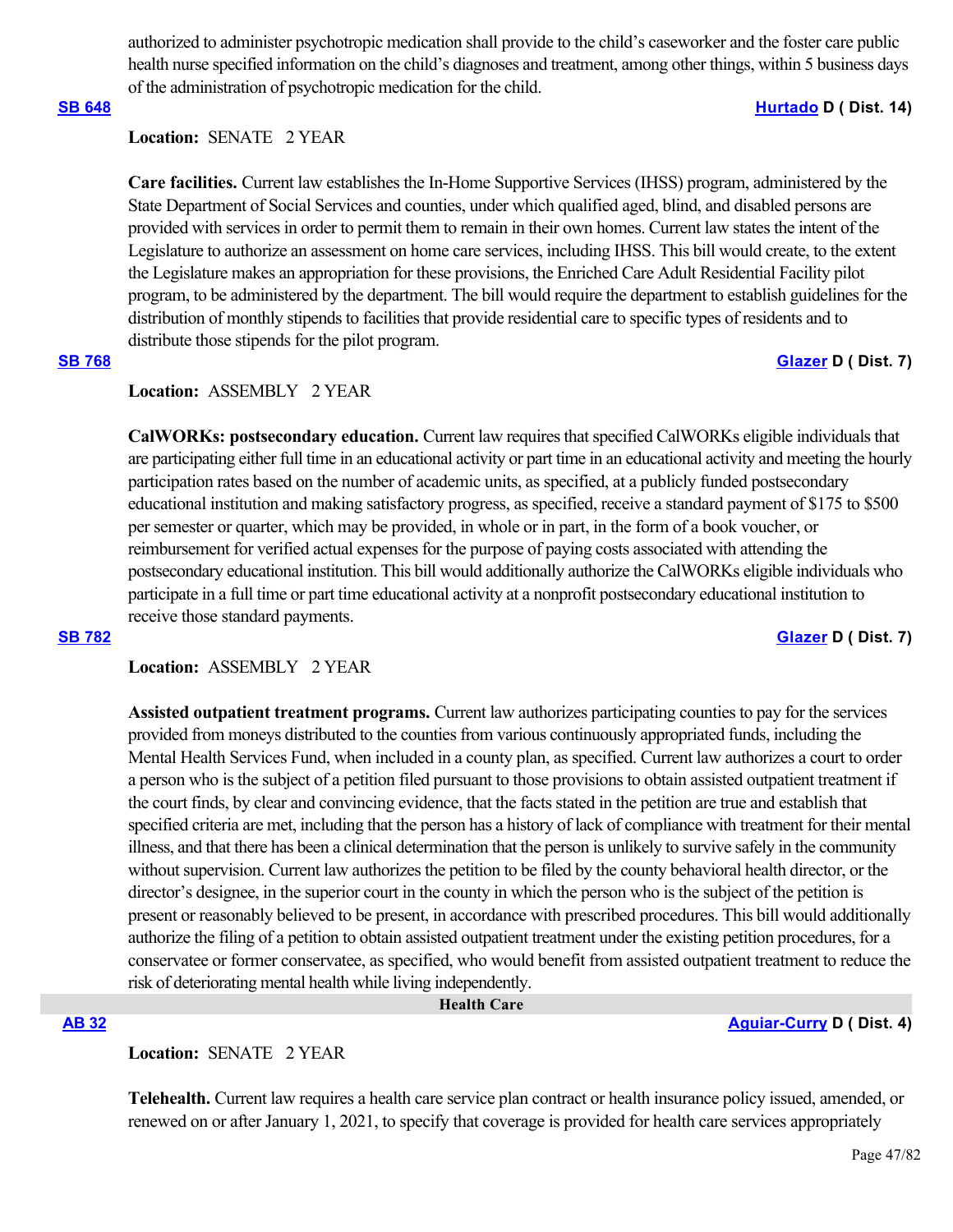delivered through telehealth on the same basis and to the same extent as in-person diagnosis, consultation, or treatment. Current law exempts Medi-Cal managed care plans that contract with the State Department of Health Care Services under the Medi-Cal program from these provisions, and generally exempts county organized health systems that provide services under the Medi-Cal program from Knox-Keene. This bill would delete the abovedescribed references to contracts issued, amended, or renewed on or after January 1, 2021, would require these provisions to apply to the plan or insurer's contracted entity, as specified, and would delete the exemption for Medi-Cal managed care plans.

### **[AB 98](https://ctweb.capitoltrack.com/public/publishbillinfo.aspx?bi=2AP7Z%2BSfWPwTjY7pLpJnVvICIB0PB6RxMicaXIQV4NUvKm9S7g60uYAHDWRfPpxF) [Frazier](https://a11.asmdc.org/) D ( Dist. 11)**

# Location: **SENATE** 2 YEAR

**Health care: medical goods: reuse and redistribution.** Would require the California Department of Aging, upon appropriation by the Legislature, to establish a comprehensive 3-year pilot program in the Counties of Contra Costa, Napa, and Solano to facilitate the reuse and redistribution of durable medical equipment and other home health supplies. The bill would require the department to contract in each county with a local nonprofit agency to oversee the program and would require the contracting nonprofit agency to, at a minimum, develop a computerized system to track the inventory of equipment and supplies available for reuse and redistribution and organize pickup and delivery of equipment and supplies.

### **[AB 114](https://ctweb.capitoltrack.com/public/publishbillinfo.aspx?bi=BKUuzEt%2Fxonhdg%2Bi2T8KyDCF6bz%2BIDuv834ghq13Zdn4cLjhKDnmQtDrecEqAQaS) [Maienschein](https://a77.asmdc.org/) D ( Dist. 77)**

Location: **SENATE** 2 YEAR

**Medi-Cal benefits: rapid Whole Genome Sequencing.** Would expand the Medi-Cal schedule of benefits to include rapid Whole Genome Sequencing, as specified, for any Medi-Cal beneficiary who is one year of age or younger and is receiving inpatient hospital services in an intensive care unit. The bill would authorize the State Department of Health Care Services to implement this provision by various means without taking regulatory action. **[AB 862](https://ctweb.capitoltrack.com/public/publishbillinfo.aspx?bi=lsZKlxoaC%2F0NqJjiyWnyVHabJmkNPsWR1o9rUtxBHpX%2BOuikvifdV7SuzV4jHJri) [Chen](https://ad55.asmrc.org/) R ( Dist. 55)**

**Location:**  ASSEMBLY 2 YEAR

**Medi-Cal: emergency medical transportation services.** The Medi-Cal Emergency Medical Transportation Reimbursement Act, imposes a quality assurance fee for each emergency medical transport provided by an emergency medical transport provider subject to the fee in accordance with a prescribed methodology. Current law exempts an eligible provider from the quality assurance fee and add-on increase for the duration of any Medi-Cal managed care rating during which the program is implemented. Existing law requires each applicable Medi-Cal managed care health plan to satisfy a specified obligation for emergency medical transports and to provide payment to noncontract emergency medical transport providers, and provides that this provision does not apply to an eligible provider who provides noncontract emergency medical transports to an enrollee of a Medi-Cal managed care plan during any Medi-Cal managed care rating period that the program is implemented. The bill would provide that during the entirety of any Medi-Cal managed care rating period for which the program is implemented an eligible provider shall not be an emergency medical transport provider, as defined, who is subject to a quality assurance fee or eligible for the add-on increase, and would provide that the program's provisions do not affect the application of the specified add-on to any payment to a nonpublic emergency medical transport provider.

**[AB 875](https://ctweb.capitoltrack.com/public/publishbillinfo.aspx?bi=qlWILwXBnqcVBiM09dSeT%2Bkh16bxuBc6YpOUA4A%2FbTOc5jugTNBMLucYEYVYd%2Ft9) [Wood](https://a02.asmdc.org/) D ( Dist. 2)**

# **Location:**  ASSEMBLY 2 YEAR

**Medi-Cal: demonstration project.** Current law authorizes the board of supervisors in each county to designate an entity or entities to assist county jail inmates to apply for a health insurance affordability program, as defined, consistent with federal requirements. Commencing January 1, 2023, this bill would instead require the board of supervisors, in consultation with the county sheriff, to designate an entity or entities to assist both county jail inmates and juvenile inmates with the application process. The bill would make conforming changes to provisions relating to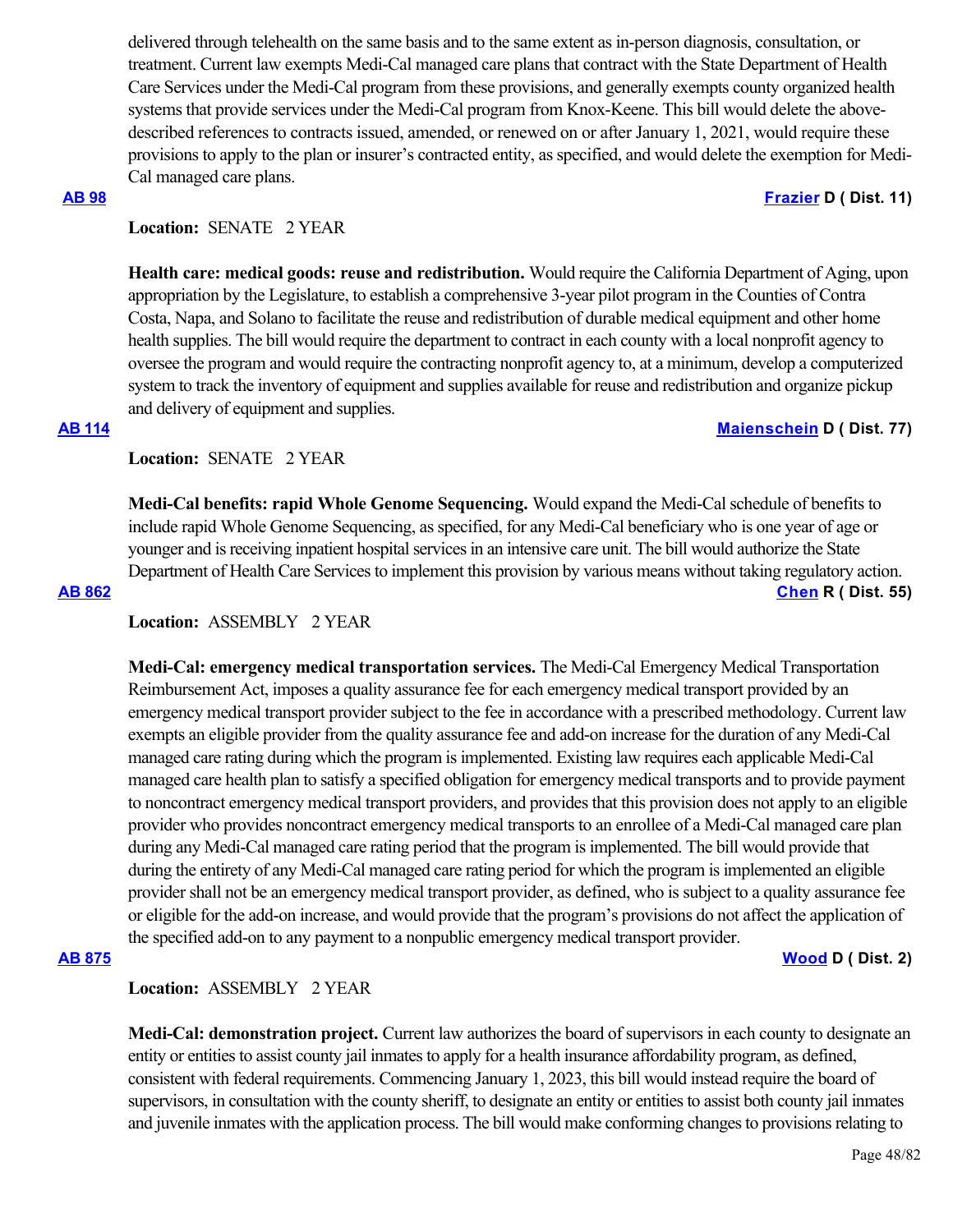the coordination duties of jail administrators. By creating new duties for local officials, including boards of supervisors and jail administrators, the bill would impose a state-mandated local program.

**[AB 935](https://ctweb.capitoltrack.com/public/publishbillinfo.aspx?bi=rVb2Nz3L8RHn744jzRc54zFzyq2XUGq1N5Z2dtyAv1jHvxXihHPf6nQlTDvUXTpn) [Maienschein](https://a77.asmdc.org/) D ( Dist. 77)**

### **Location:**  ASSEMBLY 2 YEAR

**Telehealth: mental health.** Would require health care service plans and health insurers, including Medi-Cal managed care plans, by July 1, 2022, to provide access to a telehealth consultation program that meets specified criteria and provides providers who treat children and pregnant and certain postpartum persons with access to a mental health consultation program, as specified. The bill would require the consultation by a mental health clinician with expertise appropriate for pregnant, postpartum, and pediatric patients to be conducted by telephone or telehealth video, and to include guidance on the range of evidence-based treatment options, screening tools, and referrals.The bill would add mental health consultations through this program to the Medi-Cal schedule of benefits.

# **[AB 1131](https://ctweb.capitoltrack.com/public/publishbillinfo.aspx?bi=EcKB0XH%2B6e8WZ2C7u4AdRJUy1X69wkO8dwdMQMpektXc95Z33dqK2sO2sVAmY619) [Wood](https://a02.asmdc.org/) D ( Dist. 2)**

# **Location:**  ASSEMBLY 2 YEAR

**Health information network.** Would establish the statewide health information network (statewide HIN) governing board, an independent public entity not affiliated with an agency or department with specified membership, to provide the data infrastructure needed to meet California's health care access, equity, affordability, public health, and quality goals, as specified. The bill would require the governing board to issue a request for proposals to select an operating entity with specified minimum capabilities to support the electronic exchange of health information between, and aggregate and integrate data from multiple sources within, the State of California, among other responsibilities. The bill would require the statewide HIN to take specified actions with respect to reporting on, and auditing the security and finances of, the health information network.

### **[AB 1231](https://ctweb.capitoltrack.com/public/publishbillinfo.aspx?bi=qLKdM1zXvuGlwu1KdiWmXSB4UjodRokdH9xn%2FaZD2hbzbHBMMk%2Ffc7I6OD%2Fjpqq7) [Levine](https://a10.asmdc.org/) D ( Dist. 10)**

# **Location:**  ASSEMBLY 2 YEAR

**Health information exchange: demonstration projects.** Current law authorizes the California Health and Human Services Agency, through the Office of Health Information Integrity, to establish and administer demonstration projects to evaluate potential solutions to facilitate health information exchange that promote quality of care, respect the privacy and security of personal health information, and enhance the trust of the stakeholders. Current law specifies potential demonstration project subject areas and criteria for project selection. Current law requires demonstration project participants to submit reports to the office on the outcome of the demonstration projects, as prescribed. This bill would make technical, nonsubstantive changes to those provisions.

### **[AB 1400](https://ctweb.capitoltrack.com/public/publishbillinfo.aspx?bi=AzCo%2BhpxX30I9j%2BM7vz4PPNUsTUsWO9Z23YhB3zmIxqvstAphIb1NQEDc3KNyACk) [Kalra](https://a27.asmdc.org/) D ( Dist. 27)**

**Location:**  ASSEMBLY 2 YEAR

**Guaranteed Health Care for All.** The Knox-Keene Health Care Service Plan Act of 1975, provides for the licensure and regulation of health care service plans by the Department of Managed Health Care. Current law provides for the regulation of health insurers by the Department of Insurance. Current law provides for the Medi-Cal program, which is administered by the State Department of Health Care Services, under which qualified lowincome individuals receive health care services. The Medi-Cal program is, in part, governed and funded by federal Medicaid program provisions. This bill, the California Guaranteed Health Care for All Act, would create the California Guaranteed Health Care for All program, or CalCare, to provide comprehensive universal single-payer health care coverage and a health care cost control system for the benefit of all residents of the state.

**[SB 245](https://ctweb.capitoltrack.com/public/publishbillinfo.aspx?bi=QNtPH5SYxPee8Q29vEv2RScAoZBhmrgRNzQrcsX%2FbDAjwz1eOzrD3F%2F9DElX71LF) [Gonzalez](https://sd33.senate.ca.gov/) D ( Dist. 33)**

**Location:**  ASSEMBLY 2 YEAR

**Health care coverage: abortion services: cost sharing.** Would prohibit a health care service plan or an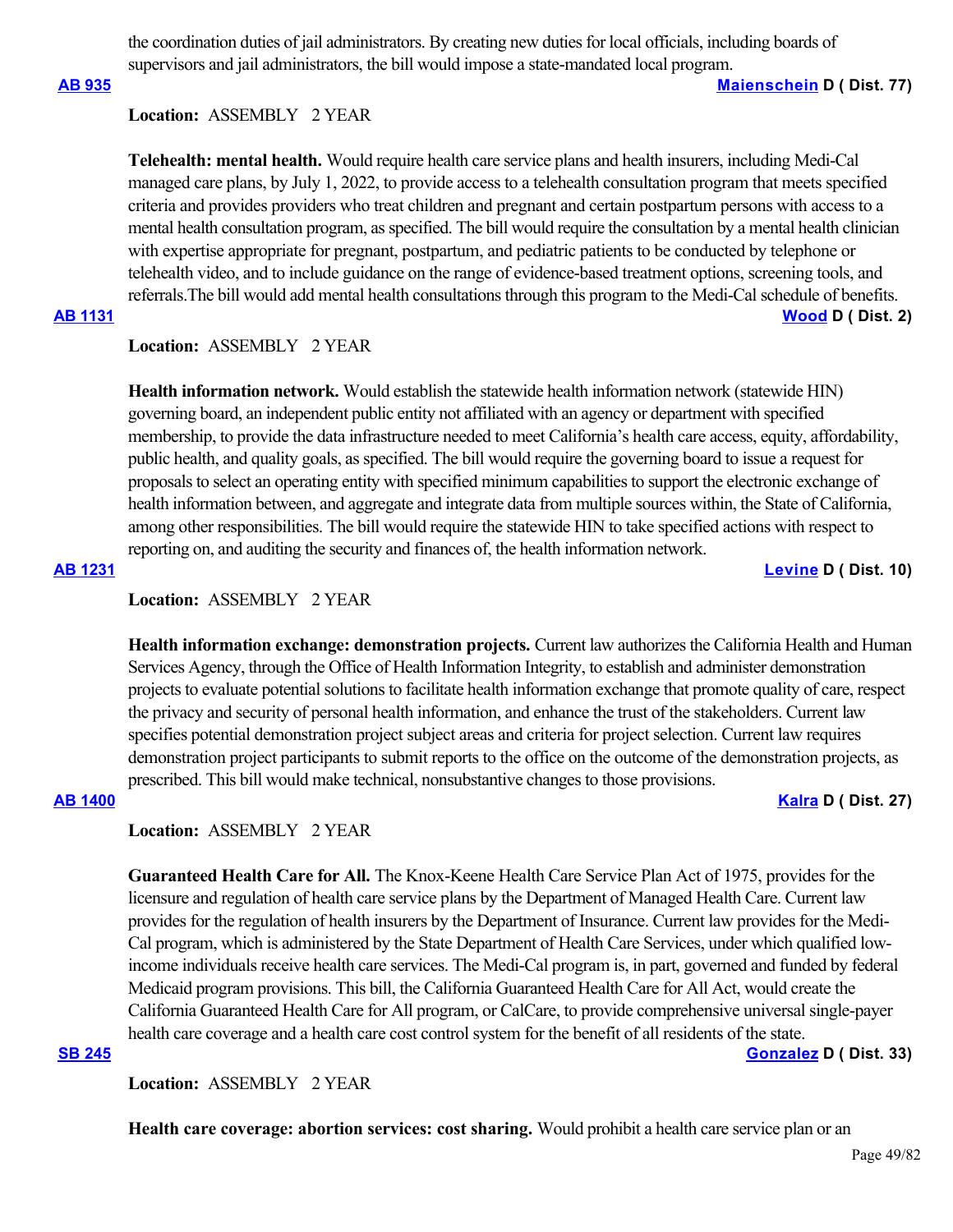individual or group policy of disability insurance that is issued, amended, renewed, or delivered on or after January 1, 2022, from imposing a deductible, coinsurance, copayment, or any other cost-sharing requirement on coverage for all abortion and abortion-related services, as specified.

### **[SB 250](https://ctweb.capitoltrack.com/public/publishbillinfo.aspx?bi=BnCOzpopID6GQoWegGodJxrjMNzo%2BJ3uJ5si6TG77rD6s%2Fx6go67dI1SJw5%2FDCTF) [Pan](http://sd06.senate.ca.gov/) D ( Dist. 6)**

# **Location:**  ASSEMBLY 2 YEAR

**Health care coverage.** Would authorize the Department of Managed Health Care and the Insurance Commissioner, as appropriate, to review a plan's or insurer's clinical criteria, guidelines, and utilization management policies to ensure compliance with existing law. If the criteria and guidelines are not in compliance with existing law, the bill would require the Director of the Department of Managed Health Care or the commissioner to issue a corrective action and send the matter to enforcement, if necessary. The bill would require each department, on or before July 1, 2022, to develop a methodology for a plan or insurer to report the number of prospective utilization review requests it denied in the preceding 12 months, as specified.

### **[SB 256](https://ctweb.capitoltrack.com/public/publishbillinfo.aspx?bi=2NjuuTY%2FCz%2BbV2FCivdwDMFSxte4UkHC0Sg%2Ff9bEvzncgiyT9rOHHRBgcgsXYEkm) [Pan](http://sd06.senate.ca.gov/) D ( Dist. 6)**

# **Location:**  ASSEMBLY 2 YEAR

**California Advancing and Innovating Medi-Cal.** Current federal law authorizes specified managed care entities that participate in a state's Medicaid program to cover, for enrollees, services or settings that are in lieu of services and settings otherwise covered under a state plan. This bill would establish the CalAIM initiative, and would require the implementation of CalAIM to support stated goals of identifying and managing the risk and needs of Medi-Cal beneficiaries, transitioning and transforming the Medi-Cal program to a more consistent and seamless system, and improving quality outcomes. The bill would require the department to seek federal approval for the CalAIM initiative, and would condition its implementation on receipt of any necessary federal approvals and availability of federal financial participation.

### **[SB 316](https://ctweb.capitoltrack.com/public/publishbillinfo.aspx?bi=TlXUrHHOYi53LsvO2HDsX7Wwg%2FygtobVGtTVLua3BEE46gwBtIf4%2BI1KaNI8CMr0) [Eggman](http://sd05.senate.ca.gov/) D ( Dist. 5)**

### **Location:**  ASSEMBLY 2 YEAR

**Medi-Cal: federally qualified health centers and rural health clinics.** Current law provides that FQHC and RHC services are to be reimbursed, to the extent that federal financial participation is obtained, to providers on a per-visit basis. "Visit" is defined as a face-to-face encounter between a patient of an FQHC or RHC and specified health care professionals, including a physician and marriage and family therapist. Under existing law, "physician," for these purposes, includes, but is not limited to, a physician and surgeon, an osteopath, and a podiatrist. This bill would authorize reimbursement for a maximum of 2 visits taking place on the same day at a single location if after the first visit the patient suffers illness or injury requiring additional diagnosis or treatment, or if the patient has a medical visit and a mental health visit or a dental visit, as defined. The bill would authorize an FQHC or RHC that currently includes the cost of a medical visit and a mental health visit that take place on the same day at a single location as a single visit for purposes of establishing the FQHC's or RHC's rate to apply for an adjustment to its per-visit rate, and after the department has approved that rate adjustment, to bill a medical visit and a mental health visit that take place on the same day at a single location as separate visits, in accordance with the bill.

### **Homelessness**

### **[AB 15](https://ctweb.capitoltrack.com/public/publishbillinfo.aspx?bi=IgPbJFOpLHK2wJ6KjIZfvxQpPWExdikqFibWs%2FQrJyvl8dkUCmF%2BXGUVeoFAM2NJ) [Chiu](https://a17.asmdc.org/) D ( Dist. 17)**

### **Location:**  ASSEMBLY 2 YEAR

**COVID-19 relief: tenancy: Tenant Stabilization Act of 2021.** Would extend the definition of "COVID-19 rental debt" as unpaid rent or any other unpaid financial obligation of a tenant that came due between March 1, 2020, and December 31, 2021. The bill would also extend the repeal date of the act to January 1, 2026. The bill would make other conforming changes to align with these extended dates. By extending the repeal date of the act, the bill would expand the crime of perjury and create a state-mandated local program.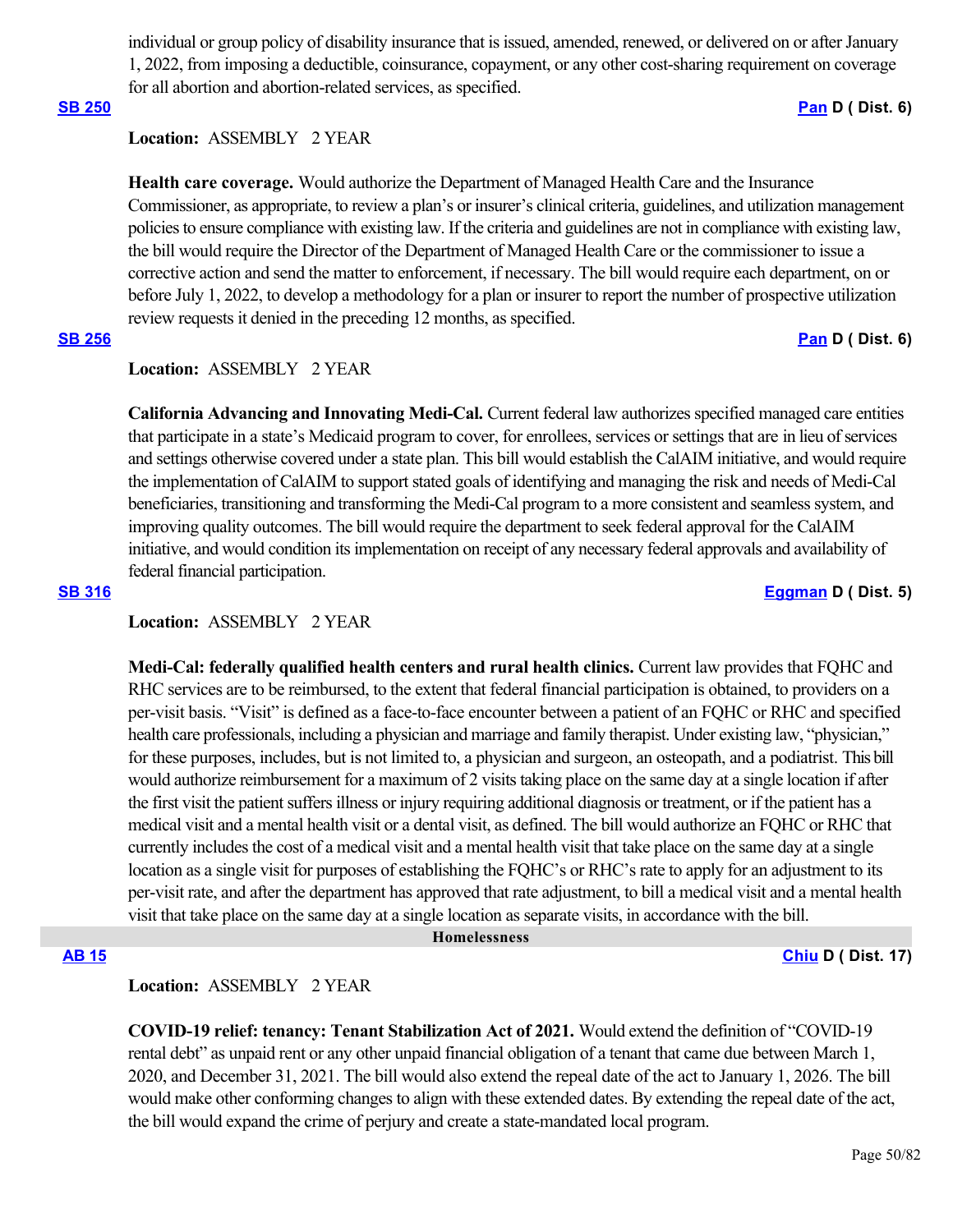### **Location:**  ASSEMBLY 2 YEAR

**Homelessness funding: Bring California Home Act.**  The Personal Income Tax Law, in conformity with federal income tax law, generally defines gross income as income from whatever source derived, except as specifically excluded, and provides various exclusions from gross income. Current federal law, for purposes of determining a taxpayer's gross income for federal income taxation, requires that a person who is a United States shareholder of any controlled foreign corporation to include in their gross income the global intangible low-taxed income for that taxable year, as provided. This bill, for taxable years beginning on or after January 1, 2022, would include a taxpayer's global intangible low-taxed income in their gross income for purposes of the Personal Income Tax Law, in modified conformity with the above-described federal provisions.

**[AB 255](https://ctweb.capitoltrack.com/public/publishbillinfo.aspx?bi=YvjKraeUlXOOA253VIoTGZS9W1vHyy101YF4r9MNtUmgANxM0YnI%2BZW0J3Go1iuV) [Muratsuchi](https://a66.asmdc.org/) D ( Dist. 66)**

# **Location:**  ASSEMBLY 2 YEAR

**COVID-19 Emergency Small Business Eviction Relief Act.** Current law provides that a tenant is guilty of unlawful detainer if the tenant continues to possess the property without permission of the landlord in specified circumstances, including when the tenant has violated the lease or rental agreement by defaulting on rent, and requires the tenant be served a 3 days' notice in writing to cure the default, as specified. Current law provides that an unlawful detainer action is subject to the COVID-19 Tenant Relief Act of 2020, which provides tenants with specified temporary protections from eviction, if the default in the payment of rent is based upon COVID-19 rental debt, as defined. This bill, the COVID-19 Emergency Small Business Eviction Relief Act, would, until July 1, 2025, require a landlord, who receives a statement signed by a commercial tenant, as defined, and supported by documentary evidence that evidences that the tenant requests emergency rent relief because the business of the commercial tenant has experienced a decrease in average monthly gross revenue of at least 50%, which is reasonably attributable to public health regulations adopted to address the COVID-19 pandemic, during the qualifying time period, as defined, as compared with the 12 months immediately preceding the qualifying time period, to conduct a good faith negotiation to form a plan to allow the commercial tenant a reasonable opportunity to repay COVID-19 lease debt while minimizing the hardship to the landlord.

**[AB 328](https://ctweb.capitoltrack.com/public/publishbillinfo.aspx?bi=dev45Q0D1b32CnaaG3bZDkEi%2FMpy5E2Xx8Zu%2FEBULJFmgG%2Fo37d2xCmh9zhXhvZX) [Chiu](https://a17.asmdc.org/) D ( Dist. 17)**

**Location:**  ASSEMBLY 2 YEAR

**Reentry Housing and Workforce Development Program.** Would establish the Reentry Housing and Workforce Development Program. The bill would require the department, on or before July 1, 2022, to take specified actions to, upon appropriation by the Legislature, provide grants to applicants, as defined, for innovative or evidence-based housing, housing-based services, and employment interventions to allow people with recent histories of incarceration to exit homelessness and remain stably housed. The bill would require the department to establish a process, in collaboration with the Department of Corrections and Rehabilitation and with counties in which recipients are operating, for referral of participants, in accordance with certain guidelines and procedures.

**[AB 374](https://ctweb.capitoltrack.com/public/publishbillinfo.aspx?bi=PgPmEp3s1MmutZHRNiX8w%2BrsNi6B0u4hFbByINVy0RVCwGBmTBbPacgDLGFG6hyx) [Seyarto](https://ad67.asmrc.org/) R ( Dist. 67)**

### **Location:**  ASSEMBLY 2 YEAR

**Department of Housing and Community Development: annual report: Homeless Housing, Assistance, and Prevention program.** Current law requires the Department of Housing and Community Development to submit an annual report to the Governor and both houses of the Legislature on the operations and accomplishments during the previous fiscal year of the housing programs administered by the department. Current law requires that the report include, among other things, the number of units assisted by those programs and the number of individuals and households served and their income level. This bill would additionally require that this report include an evaluation of the Homeless Housing, Assistance, and Prevention (HHAP) program.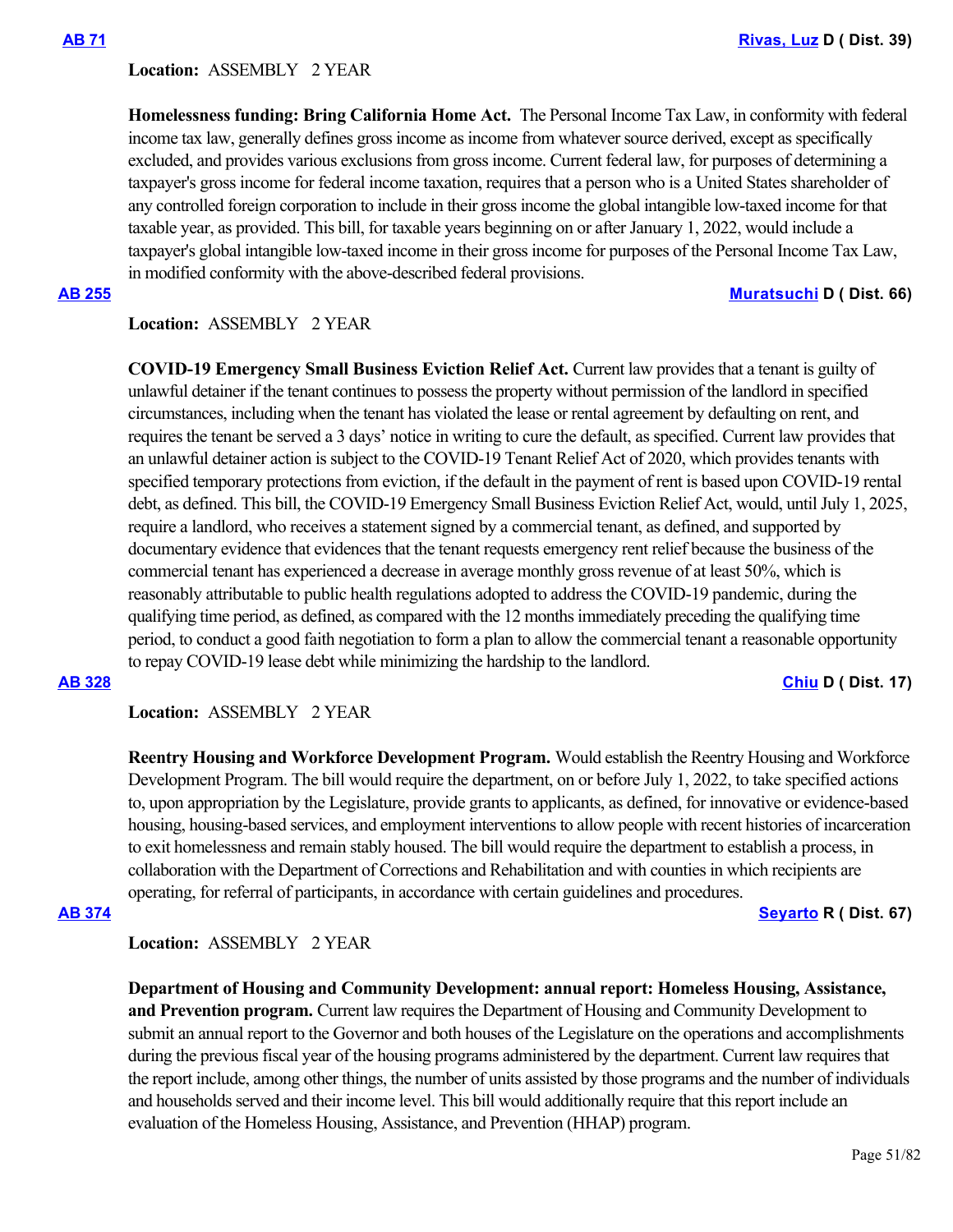### **Location:**  ASSEMBLY 2 YEAR

**Homeless children and youths: reporting.** Would require a local educational agency, as defined to include a school district, county office of education, charter school, or special education local plan area, to establish homeless education program policies that are consistent with specified state laws, and would further require the local educational agency to update these policies at intervals not exceeding 3 years. The bill would require local educational agencies to provide training at least annually on designated subjects to its classified and certificated employees who work with pupils, as specified.

### **[AB 724](https://ctweb.capitoltrack.com/public/publishbillinfo.aspx?bi=LMOdUoa32hAxSp26qrnJOm5JO1hhU0Q5REeL1vNDXHFDTAzyQvaDYDTxRTZWL6o2) [Ward](https://a78.asmdc.org/) D ( Dist. 78)**

**Location:**  ASSEMBLY 2 YEAR

**Homelessness programs: funding.** Would require specified state entities to, not later than January 1, 2023, develop a streamlined funding program that meets specified criteria, to support the state's policy goal of reducing homelessness statewide by providing funding opportunities for local governments, as defined, to increase their capacity to respond to local homelessness needs through providing housing, emergency shelters, or other assistance to homeless individuals and families, or those at risk for homelessness, as defined, designed to reduce homelessness in their local areas. The bill would require, not later than January 1, 2023, the state entities to prepare and submit to the Legislature a report on their proposed programs, as provided.

### **[AB 827](https://ctweb.capitoltrack.com/public/publishbillinfo.aspx?bi=FmXuM1OtvJWWfClC1Ag5DlEDhtgmF2NeSu0U7A7V2bA60cOYODk4pevYkoBGxpUN) [Rivas, Robert](https://a30.asmdc.org/)  D ( Dist. 30)**

**Location:**  ASSEMBLY 2 YEAR

**Homeless Coordinating and Financing Council.** Current law establishes the Homeless Coordinating and Financing Council and specifies various goals for the council, including, among others, creating partnerships with specified entities, including the United States Department of Housing and Urban Development's Continuum of Care Program and identifying resources, benefits, and services that can be accessed to prevent and end homelessness in California. This bill would require the council to develop and publish an action plan to implement those provisions on or before June 1, 2022. The bill would require the council, on an annual basis, to review that action plan and hold a stakeholder meeting to determine whether the action plan's goals are being met.

### **[AB 1017](https://ctweb.capitoltrack.com/public/publishbillinfo.aspx?bi=JYyt31DOcZMu5clq9Dg25K%2FwlQRmm9Z%2B4UUjhX8nItz1trRK6ZBuw7gaDVRacfEb) [Quirk-Silva](https://a65.asmdc.org/) D ( Dist. 65)**

**Location:**  SENATE 2 YEAR

**Public restrooms: Right to Restrooms Act of 2021.** Would require each local government, as defined, to complete an inventory of public restrooms owned and maintained by the local government, either directly or by contract, that are available to the general population in its jurisdiction. The bill would require local governments to report their findings to the State Department of Public Health, which would be required to compile the information in a report to the Legislature, as provided. The bill would require each local government to make its inventory available to agencies and service providers that work directly with homeless populations within the local government's jurisdiction and to make restroom location data available on its internet website, as specified.

**[AB 1360](https://ctweb.capitoltrack.com/public/publishbillinfo.aspx?bi=vI8z1V1Ep8FiEQ0AaaZTSYb8I27XCgI4u8VBhCf3H2oalVkNsspgpQQEb5POIBOU) [Santiago](https://a53.asmdc.org/) D ( Dist. 53)**

**Location:**  ASSEMBLY 2 YEAR

**Project Roomkey.** Current law establishes the Homeless Housing, Assistance, and Prevention program for the purpose of providing jurisdictions, as defined, with one-time grant funds to support regional coordination and expand or develop local capacity to address their immediate homelessness challenges, as specified. In March 2020, the California Department of Social Services established Project Roomkey to coordinate with local agencies and nonprofits to provide shelter options to homeless persons recovering from, or exposed to, COVID-19. This bill would require each city, county, or city and county to make every effort to ensure that individuals housed pursuant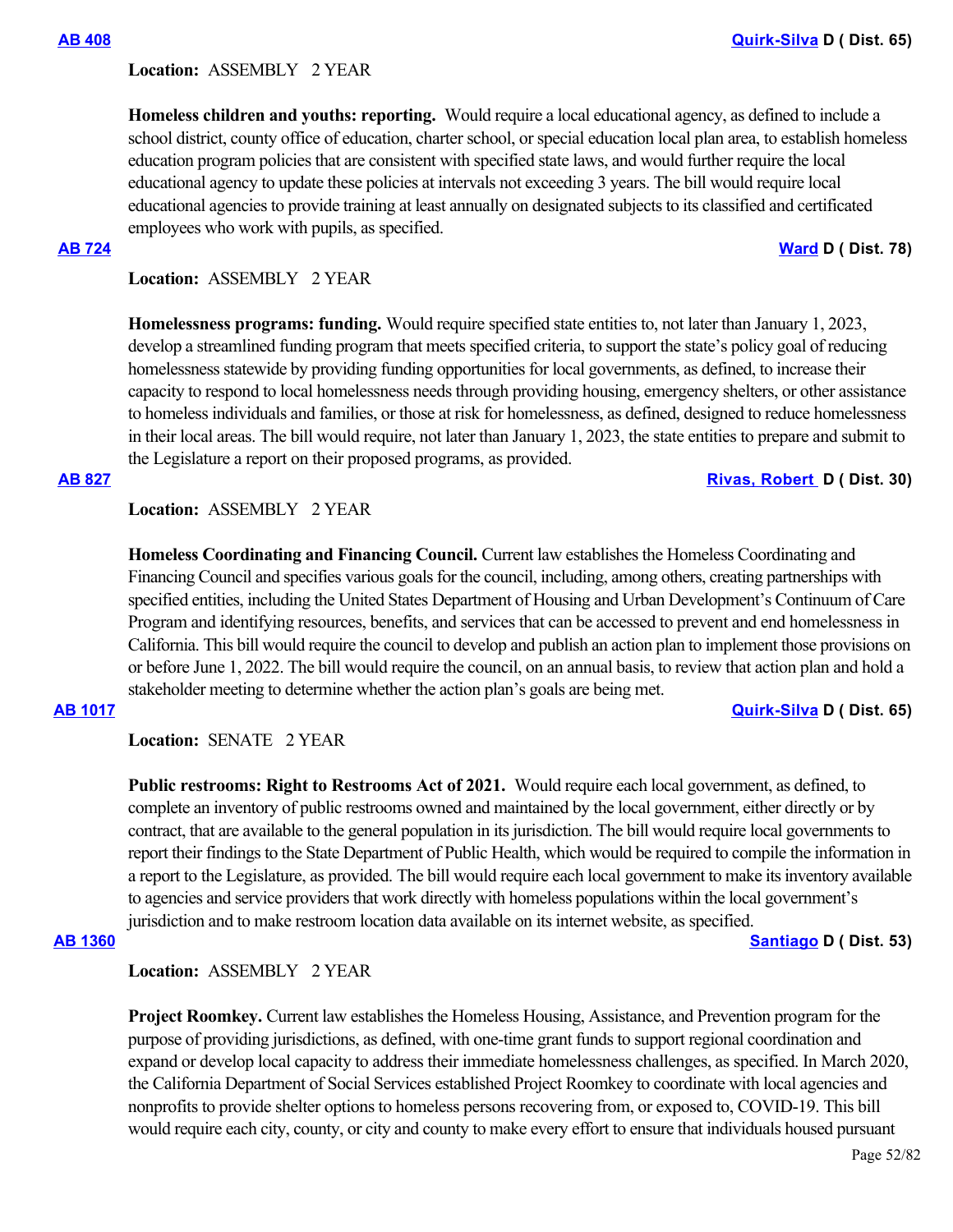to Project Roomkey do not return to homelessness.

### **Location:**  ASSEMBLY 2 YEAR

**Right to temporary shelter.** Would require every city, or every county in the case of unincorporated areas, to provide everyperson who is homeless, as defined, with temporary shelter, mental health treatment, resources for job placement, and job training until the person obtains permanent housing if the person has actively sought temporary shelter in the jurisdiction for at least 3 consecutive days and has been unable to gain entry into all temporary shelters they sought for specified reasons. The bill would require the city or county, as applicable, to provide a rent subsidy, as specified, if it is unable to provide temporary shelter. The bill would authorize a person who is homeless to enforce the bill's provisions by bringing a civil action.

**[AB 1543](https://ctweb.capitoltrack.com/public/publishbillinfo.aspx?bi=z9KyMbCQNworq90IEjL9gtqiF5GMF05PBFofDglkknwKp3R6I9A%2FJfWuQdRf4UTj) [Bloom](https://a50.asmdc.org/) D ( Dist. 50)**

### **Location:**  ASSEMBLY 2 YEAR

**Affordable Housing and Community Development Funding Act.** Current law requires a county auditorcontroller to create within the county treasury a Redevelopment Property Tax Trust Fund, to determine and deposit that fund the amount of property taxes that would have been allocated to each redevelopment agency within the county, and to allocate moneys in that fund for passthrough payments to local agencies and school entities and payments listed on the Recognized Obligation Payment Schedule for each successor agency, as provided. Under current law, on June 1, 2012, and each January 2 and June 1 thereafter, any moneys remaining in the Redevelopment Property Tax Trust Fund after all other authorized payments and transfers are made, other than moneys attributable to certain property tax rates approved by the voters for specified purposes, are distributed to local agencies and school entities, in accordance with specified requirements, including a requirement that property tax shares of local agencies be determined based on the property tax allocation laws in effect on the date of distribution, as provided. This bill would modify the requirement to distribute remaining moneys in the Redevelopment Property Tax Trust Fund, as described above, by requiring, for the period commencing on January 2, 2025, until the successor is dissolved as provided, that 20% of the amount that would otherwise be allocated to local agencies and school entities that exceeds the amount transferred between January 1, 2024, and January 1, 2025, inclusive, be deposited in the Low and Moderate Income Housing Fund if specified conditions are met.

### **[SB 234](https://ctweb.capitoltrack.com/public/publishbillinfo.aspx?bi=iEkzZBxvcq1lPQq6DiwmfTIdgclzo2RsnhcsI5AJEKTbdMMKPgS168uGlpL40dJT) [Wiener](http://sd11.senate.ca.gov/) D ( Dist. 11)**

**Location:**  SENATE 2 YEAR

**Transition Aged Youth Housing Program.** Would establish the Transition Aged Youth Housing Program for the purpose of creating housing for transition aged youth under 26 years of age, who have been removed from their homes, are experiencing homelessness unaccompanied by a parent or legal guardian, or are under the jurisdiction of a court, as specified, and would require the council to develop, implement, and administer the program. **[SB 424](https://ctweb.capitoltrack.com/public/publishbillinfo.aspx?bi=6gQOf9PLHy7W7z7OrpvoPsaCf6aZr9Xte6V0AUSHuVtHvi4BfpSw5aGk2nrJ4STf) [Durazo](http://sd24.senate.ca.gov/) D ( Dist. 24)**

**Location:**  SENATE 2 YEAR

**Tax credits: employment: homelessness.** Would allow a credit under the Personal Income Tax Law and the Corporation Tax Law for each taxable year beginning on or after January 1, 2022, and before January 1, 2027, to a qualified taxpayer that employs an eligible individual during the taxable year, in an amount between \$2,500 and \$10,000 per eligible individual, not to exceed \$30,000 per taxable year, depending on the amount of hours worked by the eligible individual, and subject to specified conditions and limitations. The bill would require the qualified taxpayer to request a credit reservation from the Franchise Tax Board, as provided, to be eligible for the credit. The bill would limit the total aggregate amount of the credit that may be allowed to all qualified taxpayers under both the Personal Income Tax Law and the Corporation Tax Law to \$30,000,000, plus the unallocated credit amount, if any, from the preceding calendar year. The bill would define various terms for purposes of the credit, including defining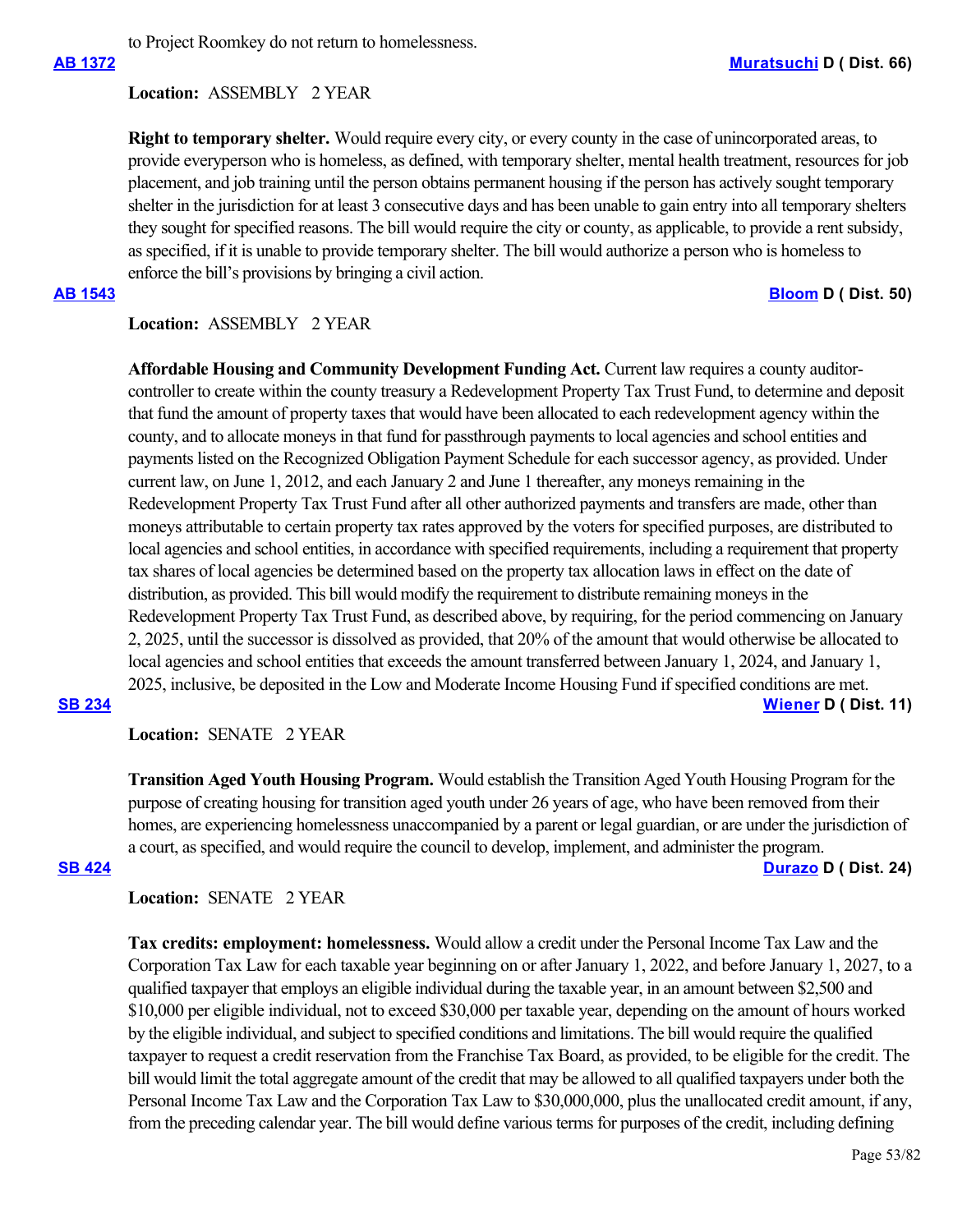"eligible individual" as a person who is homeless.

 **Hospitals**

### **Location:**  ASSEMBLY 2 YEAR

**COVID-19: death data: hospital reporting.** Current law requires a health facility, which includes a hospital, to designate an infection control officer who is responsible for implementing testing and reporting of infections and other hospital infection control efforts. Under existing law, a violation of this provision and provisions regulating health facilities is a crime. It is the intent of the Legislature to enact legislation to require hospitals to submit an annual report to the Legislature commencing in 2022 that includes the number of patient deaths from COVID-19 in the hospital, the reimbursement that the hospital has received from treating COVID-19 patients from 2020 to 2021, inclusive, and the gender demographic data for patients who have died due to COVID-19.

### **[AB 835](https://ctweb.capitoltrack.com/public/publishbillinfo.aspx?bi=2aCiLjbhCP3GuNjWxI7nne8Ypa3W1fu5QHCJohjB9tlXBiqOqjdKFj4o2ETqWh%2BE) [Nazarian](https://a46.asmdc.org/) D ( Dist. 46)**

**Location:**  SENATE 2 YEAR

**Hospital emergency departments: HIV testing.** Would require every patient who is 12 years of age or older and has blood drawn at a hospital emergency department to be offered an HIV test, as specified. The bill would specify the manner in which the results of that test are provided. The bill would state that a hospital emergency department is not required to offer an HIV test to a patient if the department determines that the patient is being treated for a life-threatening emergency, if they determine the person lacks the capacity to consent to an HIV test, if the person was a patient of the hospital emergency department within the previous 12 months, was offered an HIV test, and consented to the test, or if the person is pregnant and has already been tested.

 **Housing**

### **[AB 15](https://ctweb.capitoltrack.com/public/publishbillinfo.aspx?bi=IgPbJFOpLHK2wJ6KjIZfvxQpPWExdikqFibWs%2FQrJyvl8dkUCmF%2BXGUVeoFAM2NJ) [Chiu](https://a17.asmdc.org/) D ( Dist. 17)**

# **Location:**  ASSEMBLY 2 YEAR

**COVID-19 relief: tenancy: Tenant Stabilization Act of 2021.** Would extend the definition of "COVID-19 rental debt" as unpaid rent or any other unpaid financial obligation of a tenant that came due between March 1, 2020, and December 31, 2021. The bill would also extend the repeal date of the act to January 1, 2026. The bill would make other conforming changes to align with these extended dates. By extending the repeal date of the act, the bill would expand the crime of perjury and create a state-mandated local program.

### **[AB 16](https://ctweb.capitoltrack.com/public/publishbillinfo.aspx?bi=TTxaKr6u1tKTlUPv9M49ePdeIjD2ccoedqLtkjQLAxK%2FwbAGokJqLtni%2BRtjkUBl) [Chiu](https://a17.asmdc.org/) D ( Dist. 17)**

**Location:**  ASSEMBLY 2 YEAR

# **Tenancies: COVID-19 Tenant, Small Landlord, and Affordable Housing Provider Stabilization Act of**

**2021.** Would establish the Tenant, Small Landlord, and Affordable Housing Provider Stabilization Program. The bill would authorize the Director of Housing and Community Development to direct an existing office or program within the Department of Housing and Community Development to implement the program. The bill would establish in the State Treasury the COVID-19 Tenant, Small Landlord, and Affordable Housing Provider Stabilization Fund, and, upon appropriation by the Legislature, distribute all moneys in the fund to the department to carry out the purposes of the program.

### **[AB 79](https://ctweb.capitoltrack.com/public/publishbillinfo.aspx?bi=Vq6wUtKCzSJGuRANgm4zTNCM2soxCjkxuajlmV2OgA98nRW4AY0xVXiDJWRmXaB2) Committee on Budget**

# Location: **SENATE 2 YEAR**

**Budget Act of 2020.** The Budget Act of 2020 made appropriations for the support of state government for the 2020-21 fiscal year. This bill would amend the Budget Act of 2020 by amending and adding items of appropriation and making other changes. This bill would declare that it is to take effect immediately as a Budget Bill.

**[AB 357](https://ctweb.capitoltrack.com/public/publishbillinfo.aspx?bi=z5s4GWLbpi0UYNMS2WanHr7cQoP7Ndc42xKl2ndfzn7qChNg0S4fqECPg%2BN90fTB) [Kamlager](https://a54.asmdc.org/) D ( Dist. 0)**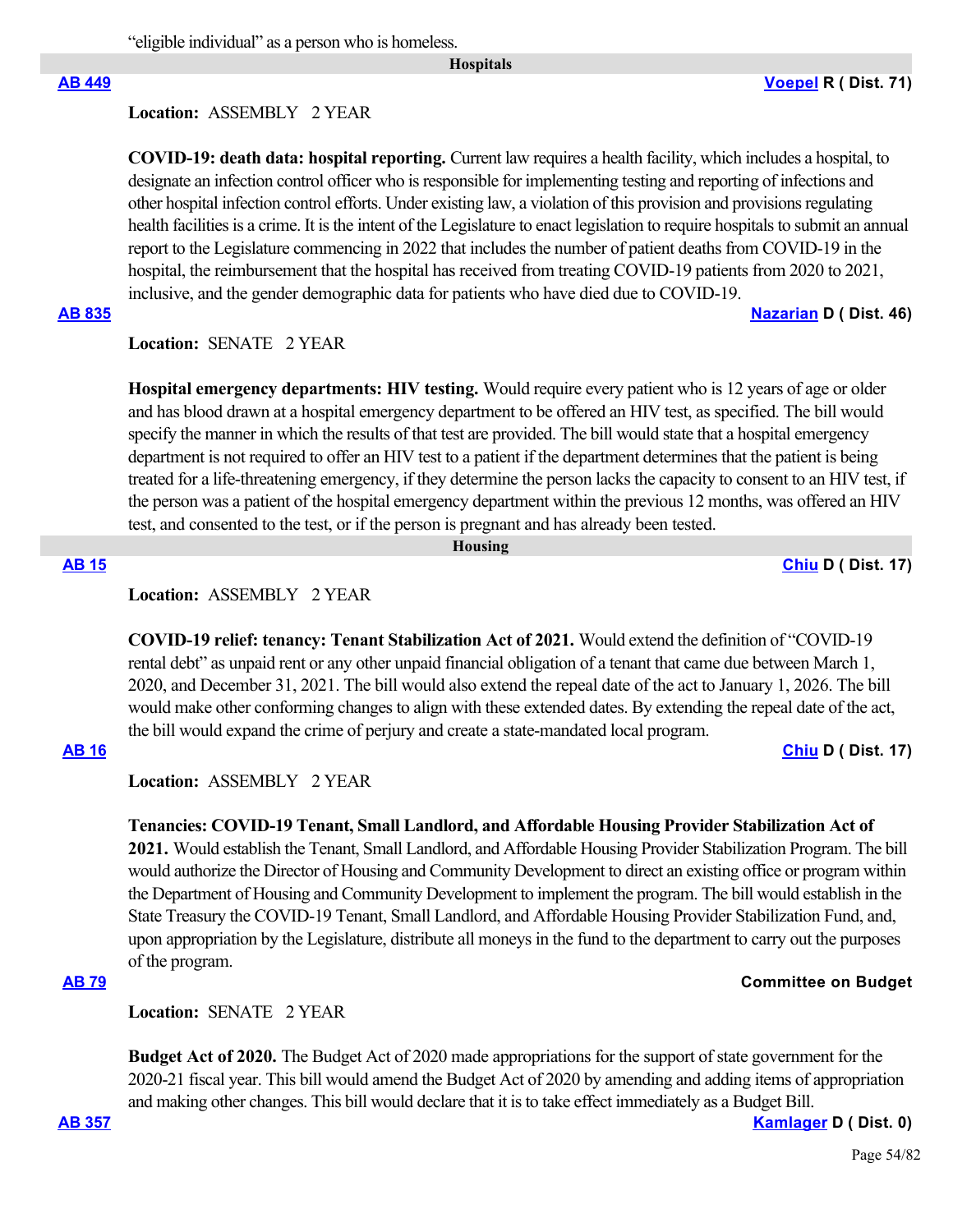**Affordable housing.** Current law, the Planning and Zoning Law, requires each city, county, and city and county to prepare and adopt a general plan that contains certain mandatory elements, including a housing element.This bill would declare the intent of the Legislature to enact legislation that would address the need to build more affordable housing units.

### **[AB 374](https://ctweb.capitoltrack.com/public/publishbillinfo.aspx?bi=PgPmEp3s1MmutZHRNiX8w%2BrsNi6B0u4hFbByINVy0RVCwGBmTBbPacgDLGFG6hyx) [Seyarto](https://ad67.asmrc.org/) R ( Dist. 67)**

# **Location:**  ASSEMBLY 2 YEAR

**Department of Housing and Community Development: annual report: Homeless Housing, Assistance, and Prevention program.** Current law requires the Department of Housing and Community Development to submit an annual report to the Governor and both houses of the Legislature on the operations and accomplishments during the previous fiscal year of the housing programs administered by the department. Current law requires that the report include, among other things, the number of units assisted by those programs and the number of individuals and households served and their income level. This bill would additionally require that this report include an evaluation of the Homeless Housing, Assistance, and Prevention (HHAP) program.

### **[AB 413](https://ctweb.capitoltrack.com/public/publishbillinfo.aspx?bi=slc5M04Azqc5c%2F2VFhRoNu%2FoYfuYjLLSVqnRW%2FvUeGQ3duFf8wGm8mjjMx0m29of) [Ting](https://a19.asmdc.org/) D ( Dist. 19)**

# **Location:**  ASSEMBLY 2 YEAR

**Foster youth: housing.** Current law, subject to an annual appropriation in the annual Budget Act, requires the Department of Housing and Community Development to provide funding to counties for allocation to child welfare services agencies to help young adults who are 18 to 24 years of age secure and maintain housing, with priority given to young adults formerly in the state's foster care or probation systems. Current law suspends this program on December 31, 2021, unless the Department of Finance makes a specified finding. This bill would delete the provisions conditionally suspending that program and subjecting the requirements of the program to an annual appropriation in the Budget Act.

**[AB 482](https://ctweb.capitoltrack.com/public/publishbillinfo.aspx?bi=hF5AUnwqQNk4L4pilnUpeCZoJtb7LrZN%2BWtN0rtmYyFzXQZ0gm%2Frs56xCQ9J%2BNE4) [Ward](https://a78.asmdc.org/) D ( Dist. 78)**

# **Location:**  SENATE 2 YEAR

**Housing authorities: City of San Diego, County of San Bernardino, and County of Santa Clara: middleincome housing projects pilot program.** The Housing Authorities Law authorizes a housing authority of a city or county to, among other things, prepare, carry out, acquire, lease, and operate housing projects and housing developments for persons of low income, as provided. Current law, until January 1, 2022, authorizes a housing authority located in the City of San Diego, the County of San Bernardino, or the County of Santa Clara to implement a pilot program to develop and finance a middle-income housing project, as defined, if the project receives gap financing, as defined. Current law requires any gap financing to be approved by the housing authority's legislative body, as provided. Current law requires the housing authority to provide a report to the Legislature, asspecified, on and before January 1, 2020, and on or before January 1, 2022. This bill would extend the authority of a housing authority located in the City of San Diego, the County of San Bernardino, or the County of Santa Clara to implement the above-described pilot program from January 1, 2022, to January 1, 2026.

**[AB 605](https://ctweb.capitoltrack.com/public/publishbillinfo.aspx?bi=3tMxVgvvh2wYpKvMDa40g6A11FwtgIiS4qqm7odvRVxBxxxv9O4RALyxITy6SPdW) [Villapudua](https://a13.asmdc.org/) D ( Dist. 13)**

# **Location:**  ASSEMBLY 2 YEAR

**Department of Housing and Community Development: program administration: bonus points: housing element.** The Planning and Zoning Law requires each county and city to adopt a comprehensive, long-term general plan for its physical development, and the development of certain lands outside its boundaries, that includes, among other mandatory elements, a housing element. Current law requires that the housing element include, among other things, an inventory of land suitable and available for residential development that identifies sites that can be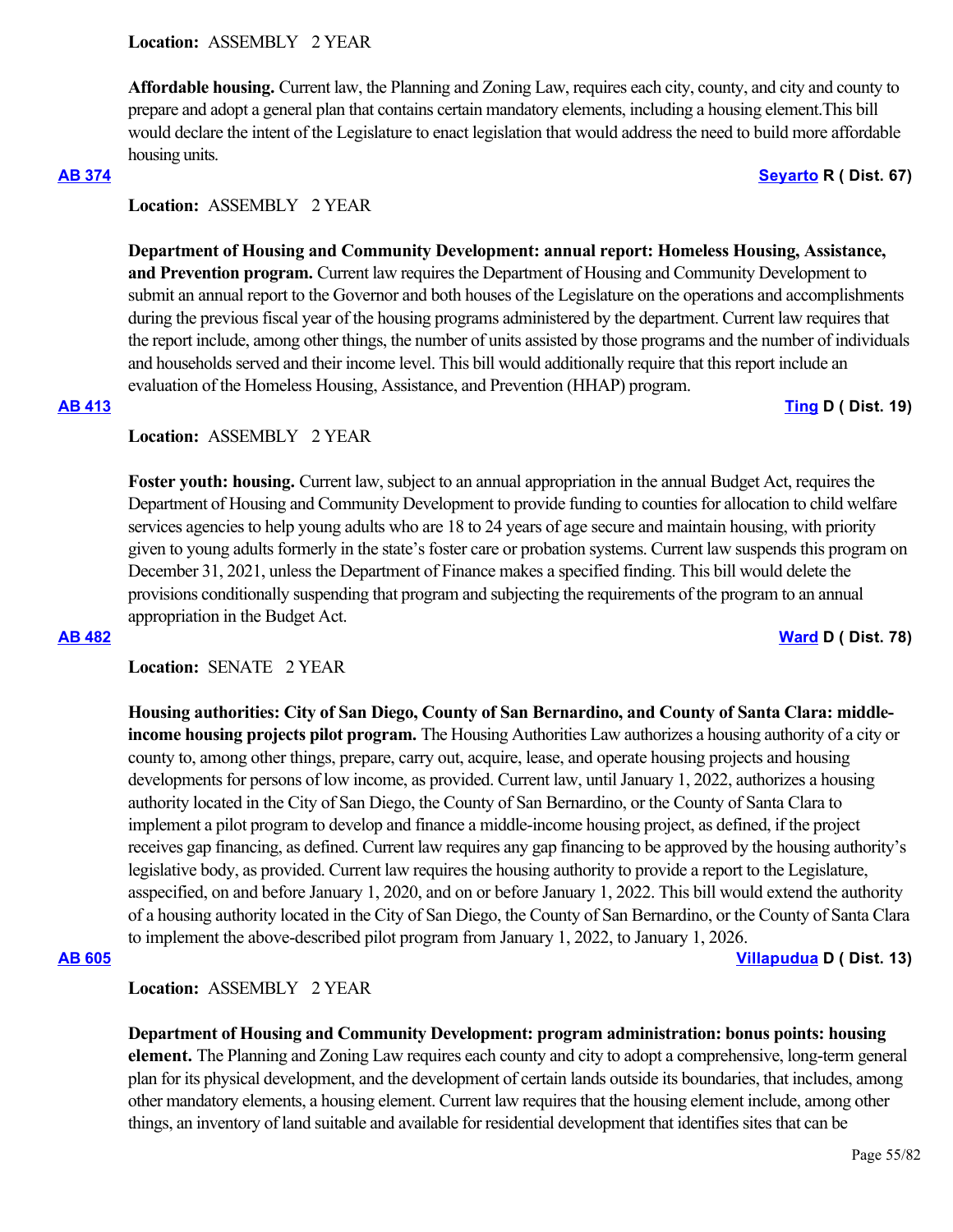developed for housing within the planning period and that are sufficient to provide for the jurisdiction's share of the regional housing need for all income levels, as specified. This bill would require the Department of Housing and Community Development to develop and implement a bonus point system for competitive grant and loan programs that are administered by the department and that facilitate the development of housing.

**[AB 617](https://ctweb.capitoltrack.com/public/publishbillinfo.aspx?bi=vq6AyMyHEYx40EWOyDxbtUSdMQH9ZQaafaRtNAl6SeMPRF1yze4Xm36yD%2BhshsgI) [Davies](http://ad73.asmrc.org/) R ( Dist. 73)**

### **Location:**  ASSEMBLY 2 YEAR

**Planning and zoning: regional housing needs: exchange of allocation.** Would authorize a city or county, by agreement, to transfer all or a portion of its allocation of regional housing need to another city or county. The bill would allow the transferring city to pay the transferee city or county an amount determined by that agreement, as well as a surcharge to offset the impacts and associated costs of the additional housing on the transferee city. The bill would also require the transferring city or county and the transferee city or county to report to the council of governments and the department specified information about the transfer, as provided.

### **[AB 678](https://ctweb.capitoltrack.com/public/publishbillinfo.aspx?bi=9QCoYDOpnw%2F8wvgx5C7idegKwsczraIvMqmazJkhzFPklp2A1qyCEGYRDlVJTgGh) [Grayson](https://a14.asmdc.org/) D ( Dist. 14)**

# **Location:**  ASSEMBLY 2 YEAR

**Housing development projects: fees and exactions cap.** Would prohibit a city or county from imposing a specified fee or exaction if the total dollar amount of the fees and exactions that a city or county would impose on a proposed housing development is greater than 12% of the city's or county's median home price unless approved by the Department of Housing and Community Development. The bill would authorize a city or county to seek approval from the department to impose a fee or an exaction that would result in the total dollar amount of fees and exactions exceeding that limitation by making a specified finding and submitting a completed application for a waiver. The bill would require the department to develop a standard form application for a waiver in conjunction with the Governor's Office of Planning and Research.

**[AB 1016](https://ctweb.capitoltrack.com/public/publishbillinfo.aspx?bi=kut%2BLlUVwDHZ7AWWnVsf%2Fcxm5MwwMZ86kjrJEQfVWhiH46zrNhsD3YXBGZ9gSgd0) [Rivas, Robert](https://a30.asmdc.org/)  D ( Dist. 30)**

### **Location:**  ASSEMBLY 2 YEAR

**Local planning: streamlined housing development: nonprofit corporations.** Would authorize a development proponent to submit for approval, and require a local government to approve, a housing development, as specified, pursuant to a streamlined, ministerial process if it meets certain objective planning standards, including that the development be built or developed by a qualified nonprofit corporation and have 25 or fewer units. The bill would require the development proponent to submit a notice of intent to submit an application to the local government, following which the local government is required to conduct a scoping consultation regarding the proposed development with any California Native American tribe that is traditionally and culturally affiliated with the geographic area, as provided.

# **[AB 1075](https://ctweb.capitoltrack.com/public/publishbillinfo.aspx?bi=45JTLNJQa6udvnVSGHge64FGaPVpzxZjv%2FlI9yvKtb3w9Bt0nJdWk25aAiV7LugA) [Wicks](https://a15.asmdc.org/) D ( Dist. 15)**

### **Location:**  ASSEMBLY 2 YEAR

**Planning and zoning: residential developments.** Would require a local government to deem a residential development compliant with its local zoning requirements if the proposed development is located on a site that meets specified requirements, including that the development is not located within a wetland, as defined, or within a very high fire hazard severity zone, as defined, and that the proposed development is zoned residential. The bill would require the residential development to meet certain requirements, including that the development meets objective design review standards. If the proposed project is subject to an inclusionary housing ordinance when the project application is submitted, the bill would require the project to satisfy the requirements of the inclusionary housing ordinance.

**[AB 1135](https://ctweb.capitoltrack.com/public/publishbillinfo.aspx?bi=nMntNeQopI9wkzMhzo18WQ3Apws1j5V3vRjhG5bU3nsF0XtdJhoPg%2FLGpcM13hY7) [Grayson](https://a14.asmdc.org/) D ( Dist. 14)**

**Location:**  ASSEMBLY 2 YEAR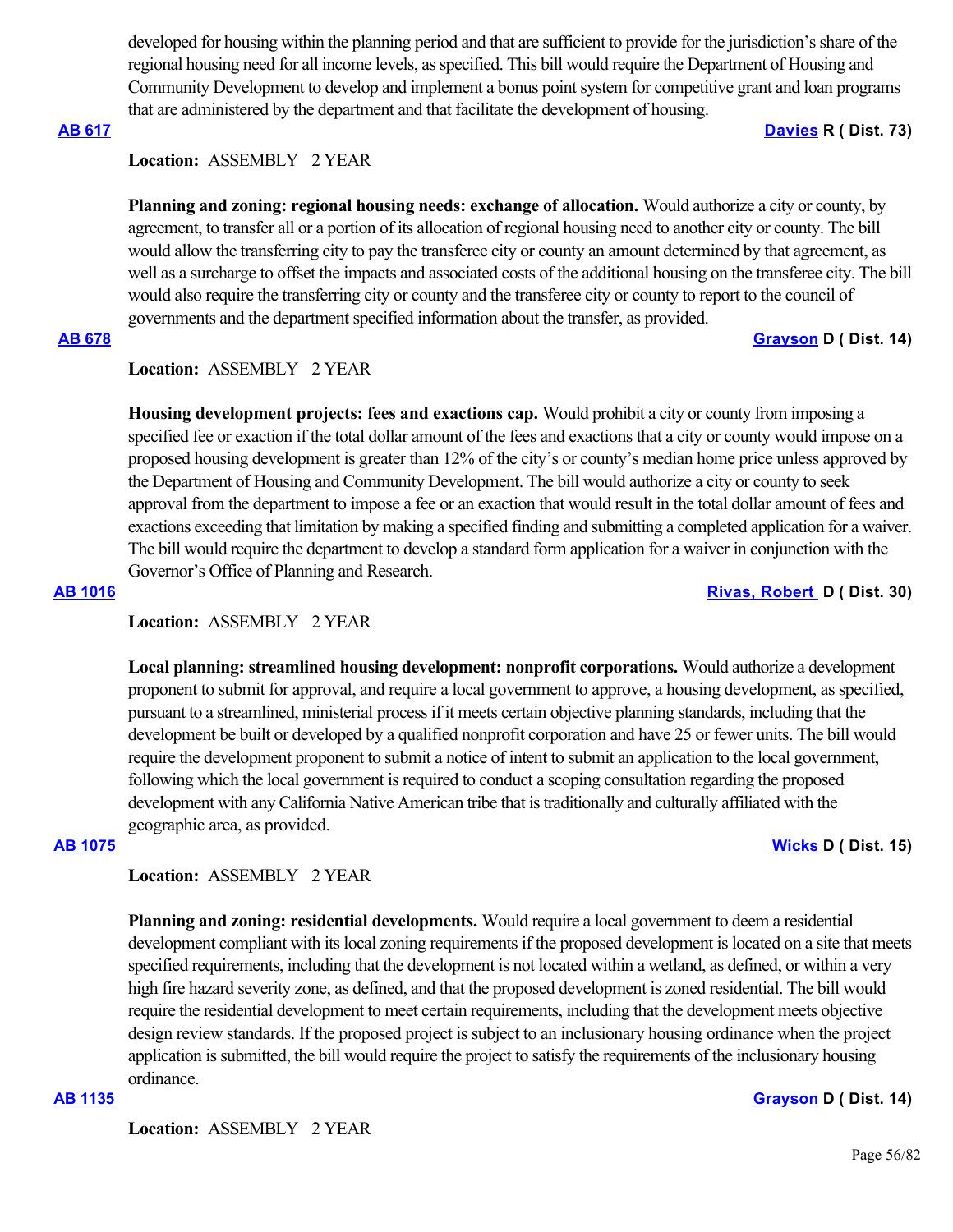**State of California Housing Allocation Act.** Would enact the State of California Housing Allocation Act, which would require the Business, Consumer Services, and Housing Agency, HCD, CalHFA, and CTCAC, no later than January 1, 2023, to jointly establish and operate a single, centralized housing funding allocation committee, which would be within the Business, Consumer Services, and Housing Agency and comprised of representatives of those entities. The bill would require the committee to be responsible for allocating state controlled financing to housing developments and to serve as the point of contact for developers seeking to build affordable housing in California. **[AB 1295](https://ctweb.capitoltrack.com/public/publishbillinfo.aspx?bi=ehuZoxqc4eBFZarwmn8kuIk8sl%2F0HLhkOFQhmFgO2rN2%2BfO%2BjG%2B69iP1bTHF7wMS) [Muratsuchi](https://a66.asmdc.org/) D ( Dist. 66)**

### **Location:**  ASSEMBLY 2 YEAR

**Residential development agreements: very high fire risk areas.** Current law requires the Director of Forestry and Fire Protection to identify areas in the state as very high fire hazard severity zones based on the severity of fire hazard that is expected to prevail in those areas, as specified, and requires each local agency to designate, by ordinance, the very high fire hazard severity zones in its jurisdiction. Current law additionally requires the director to classify lands within state responsibility areas into fire hazard severity zones. This bill, beginning on or after January 1, 2022, would prohibit the legislative body of a city or county from entering into a residential development agreement for property located in a very high fire risk area. The bill would define "very high fire risk area" for these purposes to mean a very high fire hazard severity zone designated by a local agency or a fire hazard severity zone classified by the director.

### **[AB 1360](https://ctweb.capitoltrack.com/public/publishbillinfo.aspx?bi=vI8z1V1Ep8FiEQ0AaaZTSYb8I27XCgI4u8VBhCf3H2oalVkNsspgpQQEb5POIBOU) [Santiago](https://a53.asmdc.org/) D ( Dist. 53)**

**Location:**  ASSEMBLY 2 YEAR

**Project Roomkey.** Current law establishes the Homeless Housing, Assistance, and Prevention program for the purpose of providing jurisdictions, as defined, with one-time grant funds to support regional coordination and expand or develop local capacity to address their immediate homelessness challenges, as specified. In March 2020, the California Department of Social Services established Project Roomkey to coordinate with local agencies and nonprofits to provide shelter options to homeless persons recovering from, or exposed to, COVID-19. This bill would require each city, county, or city and county to make every effort to ensure that individuals housed pursuant to Project Roomkey do not return to homelessness.

### **[AB 1370](https://ctweb.capitoltrack.com/public/publishbillinfo.aspx?bi=OVCIIuN1HMebxRqNoHGmzhphCi9TxA4R7K%2FMTB1sPxhX8Fz4ltFFhAC9p4e5YARw) [Quirk-Silva](https://a65.asmdc.org/) D ( Dist. 65)**

### **Location:**  ASSEMBLY 2 YEAR

**Housing element: annual report: housing units.** The Planning and Zoning Law requires each city, county, and city and county to prepare and adopt a general plan that contains certain mandatory elements, including a housing element. Current law requires the planning agency of a city or county to provide an annual report that includes specified information by April 1 of each year to specified entities, including the Department of Housing and Community Development. Among other things, existing law requires that this report include the progress in meeting the city's or county's share of regional housing needs and local efforts to remove governmental constraints to the maintenance, improvement, and development of housing, as specified. This bill would additionally require that the annual report include the total number of housing units that received a certificate of occupancy in the prior year.

# **[AB 1396](https://ctweb.capitoltrack.com/public/publishbillinfo.aspx?bi=kqwb8c3hhvOZWLSR6gljD2hVXB4hQrnZqIpXMeWOM8XLL5sF%2FeizZJJ92PEimjqC) [Levine](https://a10.asmdc.org/) D ( Dist. 10)**

# **Location:**  ASSEMBLY 2 YEAR

**The Multifamily Housing Program.** Would require the Department of Housing and Community Development to convene a working group to advise it in its administration of the Multifamily Housing Program, as specified. The working group would be tasked with, among other things, developing and proposing consistent program requirements for determining eligibility for awarding financial resources to multifamily projects, and proposing alignment of application deadlines for multifamily housing projects.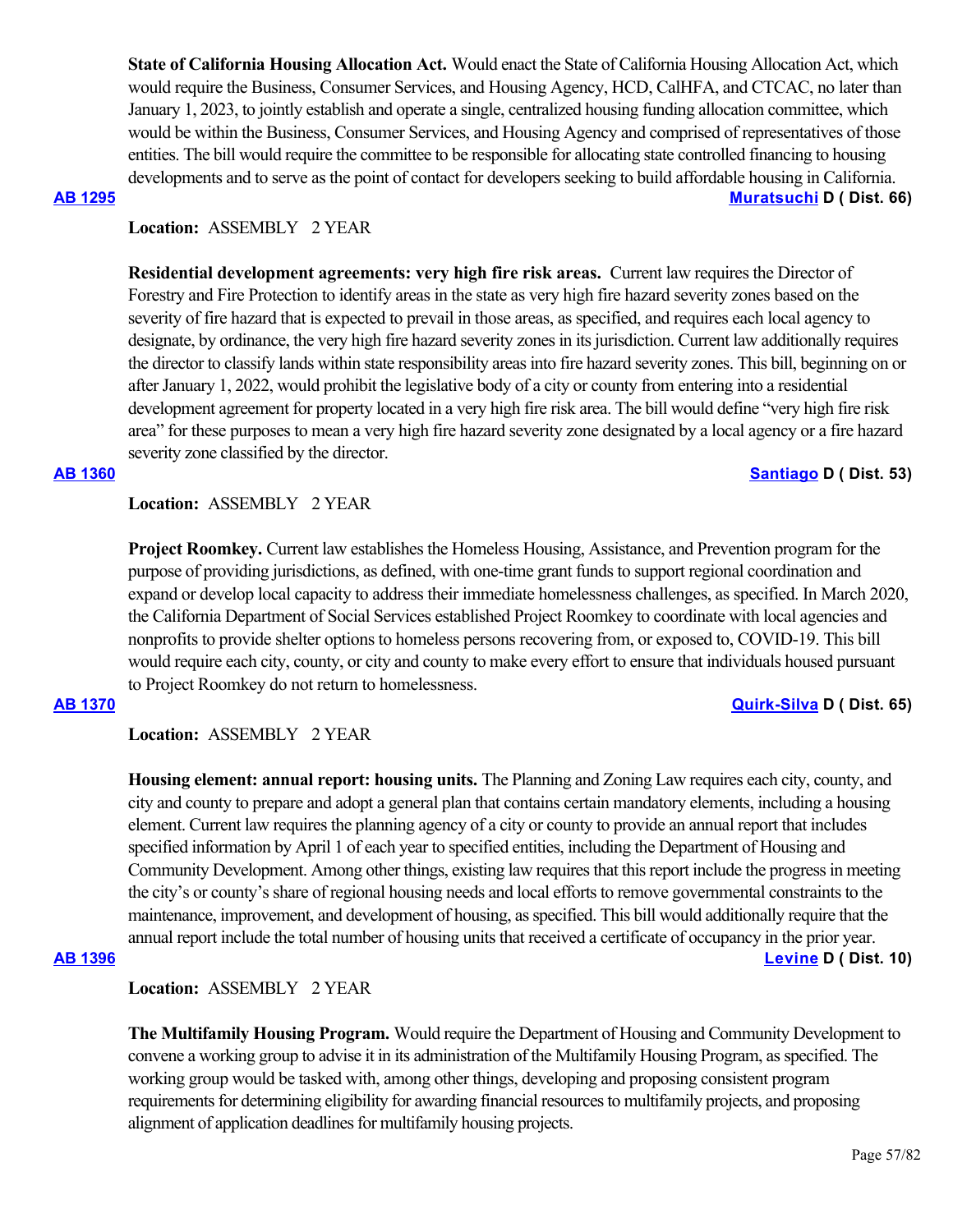### Location: **SENATE 2 YEAR**

### **Residential and commercial development: remodeling, renovations, and additions: parking**

**requirements.** Would prohibit a public agency in a county with a population of 600,000 or more from imposing a minimum automobile parking requirement, or enforcing a minimum automobile parking requirement, on residential, commercial, or other development if the development is located on a parcel that is within1/2 mile, as specified, of public transit, as defined. The bill would prohibit a public agency in a city with of 75,000 or more located in a county with a population of less than 600,000 from imposing a minimum automobile parking requirement, or enforcing a minimum automobile parking requirement, on residential, commercial, or other development if the project is located within 1/4 mile, as specified, of public transit, as defined. The bill would create authorizations in this regard for a city or a county to which these prohibitions do not apply.

### **[AB 1486](https://ctweb.capitoltrack.com/public/publishbillinfo.aspx?bi=MdnvGyDO9ypd1qm08dJjGNGtiPzmuE3ggJXueVn17Tqk0F%2BImvTcCWLss67UQtyL) [Carrillo](https://a51.asmdc.org/) D ( Dist. 51)**

# **Location:**  ASSEMBLY 2 YEAR

**California Environmental Quality Act: housing.** CEQA establishes a procedure by which a person may seek judicial review of a decision of the lead agency made pursuant to CEQA. If an action or proceeding is brought seeking judicial review, CEQA establishes a procedure for the preparation of the record of proceedings upon the filing of an action or proceeding and requires the lead agency to prepare and certify the record of proceedings, but authorizes the plaintiff or petitioner to elect to prepare the record of proceedings. This bill, in an action or proceeding seeking judicial review under CEQA of certain actions taken by a city with a certain population or by a city and county before January 1, 2025, defined as a "housing element update project," would prohibit a court from enjoining, invalidating, voiding, setting aside, or issuing an order to suspend, invalidate, rescind, void, or set aside the decision for the housing element update project, except to the extent the court finds it necessary to avoid an imminent threat to public health and safety.

### **[AB 1501](https://ctweb.capitoltrack.com/public/publishbillinfo.aspx?bi=ITPri85RfE5zFNfS87qn1uPrykuzD9fxsP1M1XtAD3p7Qt61J%2FVOr0L7JEwnbKHc) [Santiago](https://a53.asmdc.org/) D ( Dist. 53)**

### **Location:**  ASSEMBLY 2 YEAR

**Planning and zoning: housing development: very low and lower income households.** Current law requires the Department of Housing and Community Development, in consultation with each council of governments, to determine each region's existing and projected housing need, and requires each council of governments, or the department for cities and counties without a council of governments, to adopt a final regional housing need plan that allocates a share of the regional housing need to each city, county, or city and county, as provided. If the inventory of sites included in a housing element as described above does not identify adequate sites to accommodate the need for groups of all household income levels pursuant to the allocation of regional housing need, current law requires that the local government rezone sites within specified deadlines, as provided. This bill, if specified local governments within the Counties of Imperial, Los Angeles, Orange, Riverside, San Bernardino, and Ventura fail to complete this rezoning to accommodate 100% of the need for housing for very low and lower income households allocated pursuant to Section 65584 within one year of the statutory deadline for that rezoning, would require the department to complete that rezoning on behalf of the local government within one year after the local government becomes subject to these provisions.

### **[AB 1543](https://ctweb.capitoltrack.com/public/publishbillinfo.aspx?bi=z9KyMbCQNworq90IEjL9gtqiF5GMF05PBFofDglkknwKp3R6I9A%2FJfWuQdRf4UTj) [Bloom](https://a50.asmdc.org/) D ( Dist. 50)**

# **Location:**  ASSEMBLY 2 YEAR

**Affordable Housing and Community Development Funding Act.** Current law requires a county auditorcontroller to create within the county treasury a Redevelopment Property Tax Trust Fund, to determine and deposit that fund the amount of property taxes that would have been allocated to each redevelopment agency within the county, and to allocate moneys in that fund for passthrough payments to local agencies and school entities and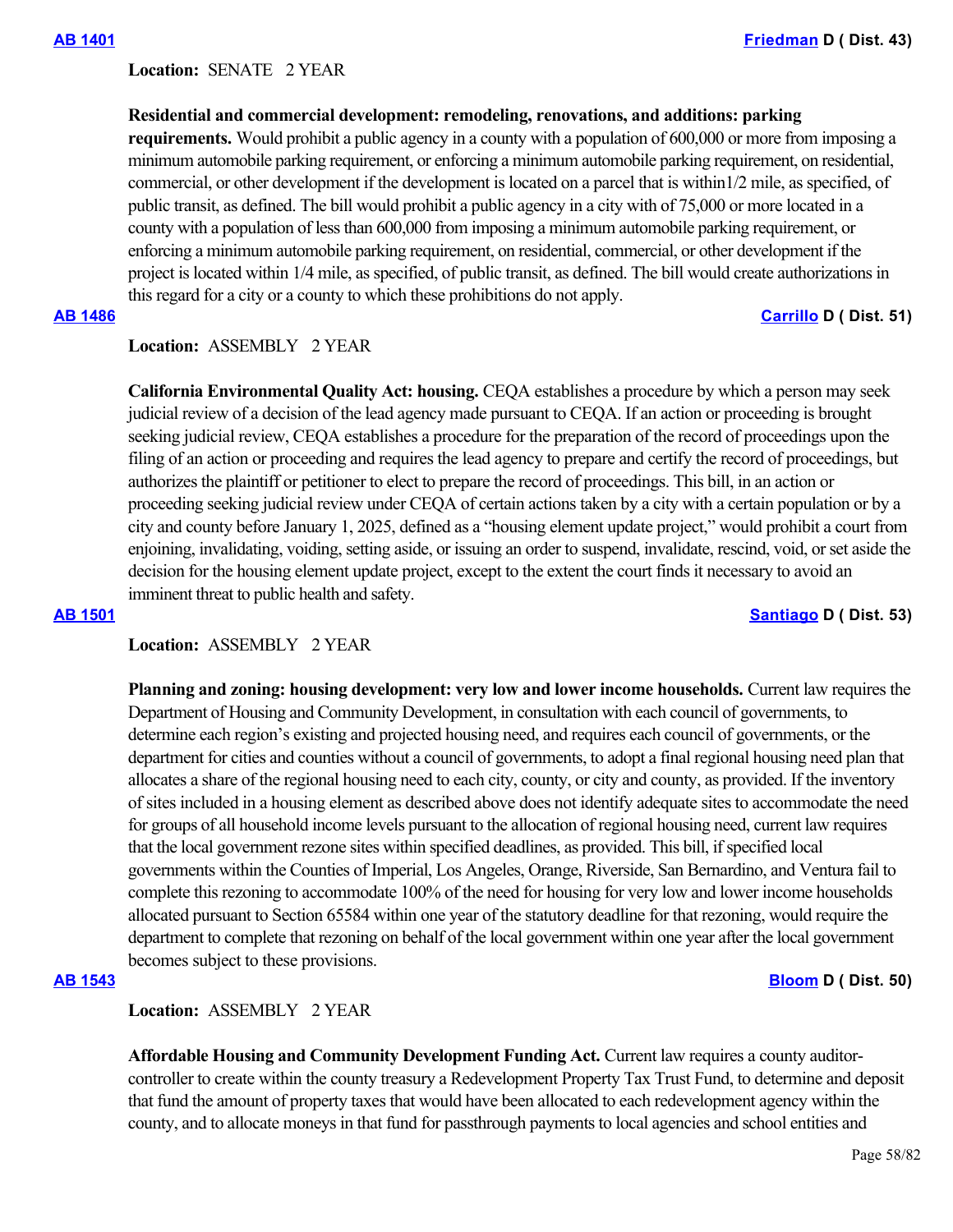payments listed on the Recognized Obligation Payment Schedule for each successor agency, as provided. Under current law, on June 1, 2012, and each January 2 and June 1 thereafter, any moneys remaining in the Redevelopment Property Tax Trust Fund after all other authorized payments and transfers are made, other than moneys attributable to certain property tax rates approved by the voters for specified purposes, are distributed to local agencies and school entities, in accordance with specified requirements, including a requirement that property tax shares of local agencies be determined based on the property tax allocation laws in effect on the date of distribution, as provided. This bill would modify the requirement to distribute remaining moneys in the Redevelopment Property Tax Trust Fund, as described above, by requiring, for the period commencing on January 2, 2025, until the successor is dissolved as provided, that 20% of the amount that would otherwise be allocated to local agencies and school entities that exceeds the amount transferred between January 1, 2024, and January 1, 2025, inclusive, be deposited in the Low and Moderate Income Housing Fund if specified conditions are met.

**[SB 6](https://ctweb.capitoltrack.com/public/publishbillinfo.aspx?bi=oXSFwTOkDelqHhcTo%2B6z6m20UF3xamGd0AcFGP8968UI8lDQe47eNKPzSta6KQu4) [Caballero](https://sd12.senate.ca.gov/) D ( Dist. 12)**

# **Location:**  ASSEMBLY 2 YEAR

**Local planning: housing: commercial zones.** The Planning and Zoning Law requires each county and city to adopt a comprehensive, long-term general plan for its physical development, and the development of certain lands outside its boundaries, that includes, among other mandatory elements, a housing element. This bill, the Neighborhood Homes Act, would deem a housing development project, as defined, an allowable use on a neighborhood lot, which is defined as a parcel within an office or retail commercial zone that is not adjacent to an industrial use. The bill would require the density for a housing development under these provisions to meet or exceed the density deemed appropriate to accommodate housing for lower income households according to the type of local jurisdiction, including a density of at least 20 units per acre for a suburban jurisdiction.

**[SB 55](https://ctweb.capitoltrack.com/public/publishbillinfo.aspx?bi=1q0m27JJtkX2fJpt8KZPAlXeBrxgWxQfivTQSfBQDUt7kFffJeAOi7ghohAv%2Fsy%2B) [Stern](http://sd27.senate.ca.gov/) D ( Dist. 27)**

### **Location:**  SENATE 2 YEAR

**Very high fire hazard severity zone: state responsibility area: development prohibition: supplemental height and density bonuses.** Would, in furtherance of specified state housing production, sustainability communities strategies, greenhouse gas reduction, and wildfire mitigation goals, prohibit the creation or approval of a new development, as defined, in a very high fire hazard severity zone or a state responsibility area unless there is substantial evidence that the local agency has adopted a comprehensive, necessary, and appropriate wildfire prevention and community hardening strategy to mitigate significant risks of loss, injury, or death, as specified. By imposing new duties on local governments with respect to the approval of new developments in very high fire hazard severity zones and state responsibility areas, this bill would impose a state-mandated local program. **[SB 649](https://ctweb.capitoltrack.com/public/publishbillinfo.aspx?bi=%2BbMisuO7rcKbxyWy6iCU8kGnPmfE8KcbemItEMkMnr9tkx0ANrW0qejb0qECcGJH) [Cortese](http://sd15.senate.ca.gov/) D ( Dist. 15)**

# **Location:**  ASSEMBLY 2 YEAR

**Local governments: affordable housing: local tenant preference.** Would establish a state policy supporting local tenant preferences for lower income households, as defined, that are subject to displacement risk, and, further, permit local governments and developers in receipt of local or state funds, federal or state tax credits, or an allocation of tax-exempt private activity bonds designated for affordable rental housing to restrict occupancy by creating a local housing preference for lower income households subject to displacement risk. The bill, subject to certain requirements and limitations, would authorize a local government to allow a local tenant preference in an affordable housing rental development to reduce displacement of lower income households with displacement risk beyond local government boundaries by adopting a program that allows preferences in affordable rental housing acquired, constructed, preserved or funded with state or local funds or tax programs.

**Location:**  SENATE 2 YEAR

### **[SB 765](https://ctweb.capitoltrack.com/public/publishbillinfo.aspx?bi=eGZBs5ig%2Fz5ZJvzfTHvZh5HtMnSSkELm1e1EcMuT2XpBqH%2BWCyrIaR1Td4F28lmT) [Stern](http://sd27.senate.ca.gov/) D ( Dist. 27)**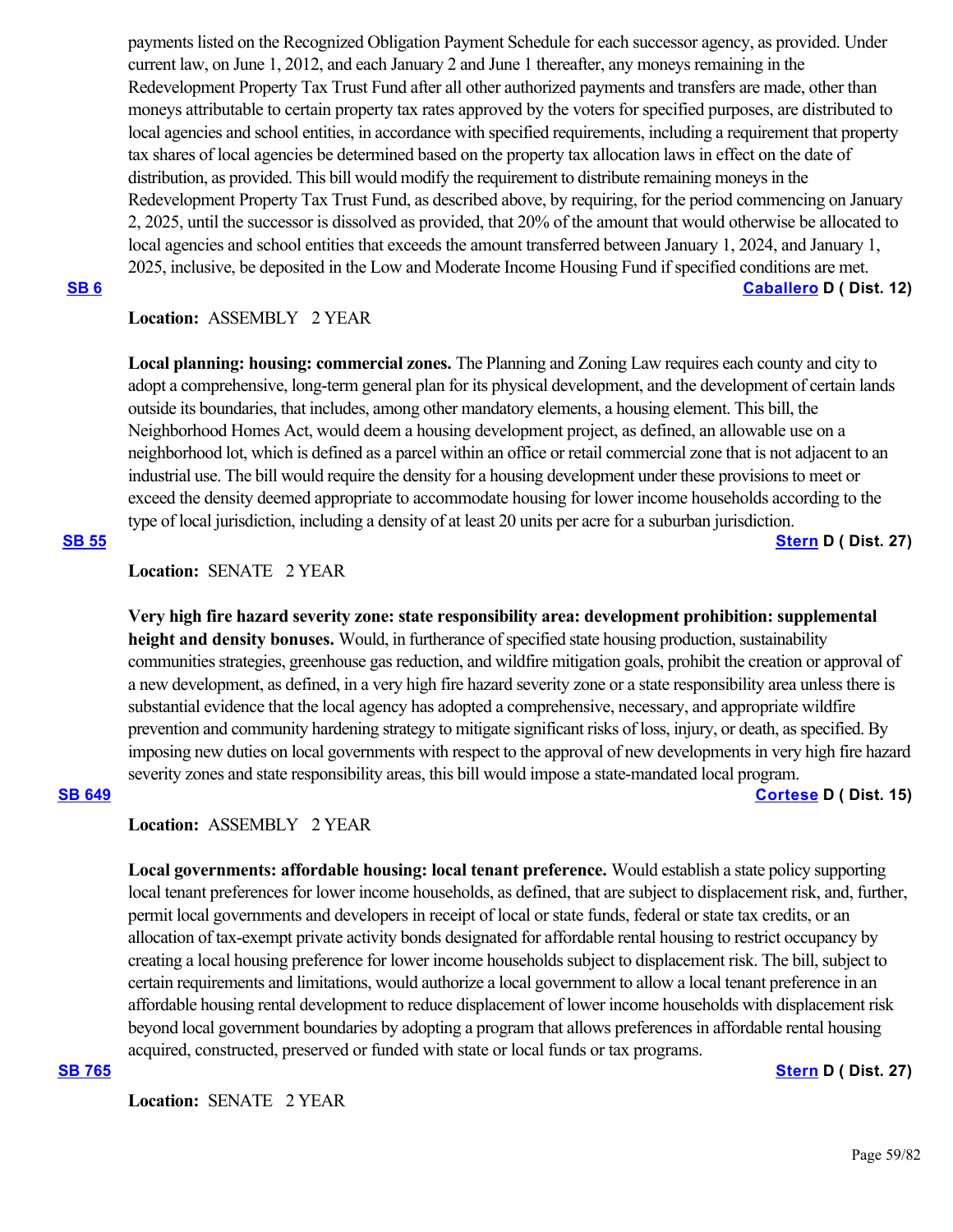**Accessory dwelling units: setbacks.** The Planning and Zoning Law, among other things, provides for the creation of accessory dwelling units by local ordinance, or, if a local agency has not adopted an ordinance, by ministerial approval, in accordance with specified standards and conditions. Current law prohibits a local agency's accessory dwelling unit ordinance from imposing a setback requirement of more than 4 feet from the side and rear lot lines for an accessory dwelling unit that is not converted from an existing structure or a new structure constructed in the same location and to the same dimensions as an existing structure. This bill would remove the above-described prohibition on a local agency's accessory dwelling unit ordinance, and would instead provide that the rear and side yard setback requirements for accessory dwelling units may be set by the local agency. The bill would authorize an accessory dwelling unit applicant to submit a request to the local agency for an alternative rear and side yard setback requirement if the local agency's setback requirements make the building of the accessory dwelling unit infeasible.

# **Location:**  SENATE 2 YEAR

**Multijurisdictional regional agreements: housing element.** Would authorize a city or county to satisfy part of its requirement to identify zones suitable for residential development by adopting and implementing a multijurisdictional regional agreement. The bill would require the multijurisdictional regional agreement to clearly establish the jurisdiction that is contributing suitable land for residential development and the jurisdiction or jurisdictions that are contributing funding for that development. The bill would require that a multijurisdictional regional agreement be between 2 or more cities or counties that are located within the same county or within adjacent counties.This bill would require a jurisdiction that is a party to a multijurisdictional regional agreement under these provisions to provide specified information in its housing element, including how the multijurisdictional regional agreement will satisfy the jurisdiction's housing need for a designated income level.

 **IHSS**

### **[AB 344](https://ctweb.capitoltrack.com/public/publishbillinfo.aspx?bi=tyXO7YAVCHZQM0%2Bi%2FfP2TVzGsStZUvHkoTmvofAYBkQJQhmgmZOpF%2Ffur1ivK2OO) [Flora](https://ad12.asmrc.org/) R ( Dist. 12)**

# **Location:**  ASSEMBLY 2 YEAR

**In-home supportive services: provider orientation.** Current law provides for the In-Home Supportive Services (IHSS) program, under which qualified aged, blind, and disabled persons receive services enabling them to remain in their own homes. Existing law requires prospective providers of in-home supportive services to complete a provider orientation at the time of enrollment and, at the conclusion of the provider orientation, to sign a specified statement. Current law requires the county to retain this statement indefinitely in the provider's file. This bill would instead require the county to retain the statement in the provider's file for a period of 7 years.

### **[SB 648](https://ctweb.capitoltrack.com/public/publishbillinfo.aspx?bi=O4Fp0S6bZuPyE%2Bymi0S%2BTFhR3cosZM4vY6ELCNgMoJaMaLpyTFlBEumxSxS4V0ED) [Hurtado](https://sd14.senate.ca.gov/) D ( Dist. 14)**

**Location:**  SENATE 2 YEAR

**Care facilities.** Current law establishes the In-Home Supportive Services (IHSS) program, administered by the State Department of Social Services and counties, under which qualified aged, blind, and disabled persons are provided with services in order to permit them to remain in their own homes. Current law states the intent of the Legislature to authorize an assessment on home care services, including IHSS. This bill would create, to the extent the Legislature makes an appropriation for these provisions, the Enriched Care Adult Residential Facility pilot program, to be administered by the department. The bill would require the department to establish guidelines for the distribution of monthly stipends to facilities that provide residential care to specific types of residents and to distribute those stipends for the pilot program.

 **Land Use**

**[AB 59](https://ctweb.capitoltrack.com/public/publishbillinfo.aspx?bi=8tOOzv0BDmFHA146Yd4momI2sIbZlUBI6mV04NbzXe931uO%2FXLgnBzCx7JvCUB4z) [Gabriel](https://a45.asmdc.org/) D ( Dist. 45)**

**Location:**  ASSEMBLY 2 YEAR

# **[SB 809](https://ctweb.capitoltrack.com/public/publishbillinfo.aspx?bi=TUS0xG5vY9lcjDtAXFKihGz%2FSlCF45oDOBT8CLEz1JkDEIb4vtACtqSy857axRB0) [Allen](http://sd26.senate.ca.gov/) D ( Dist. 26)**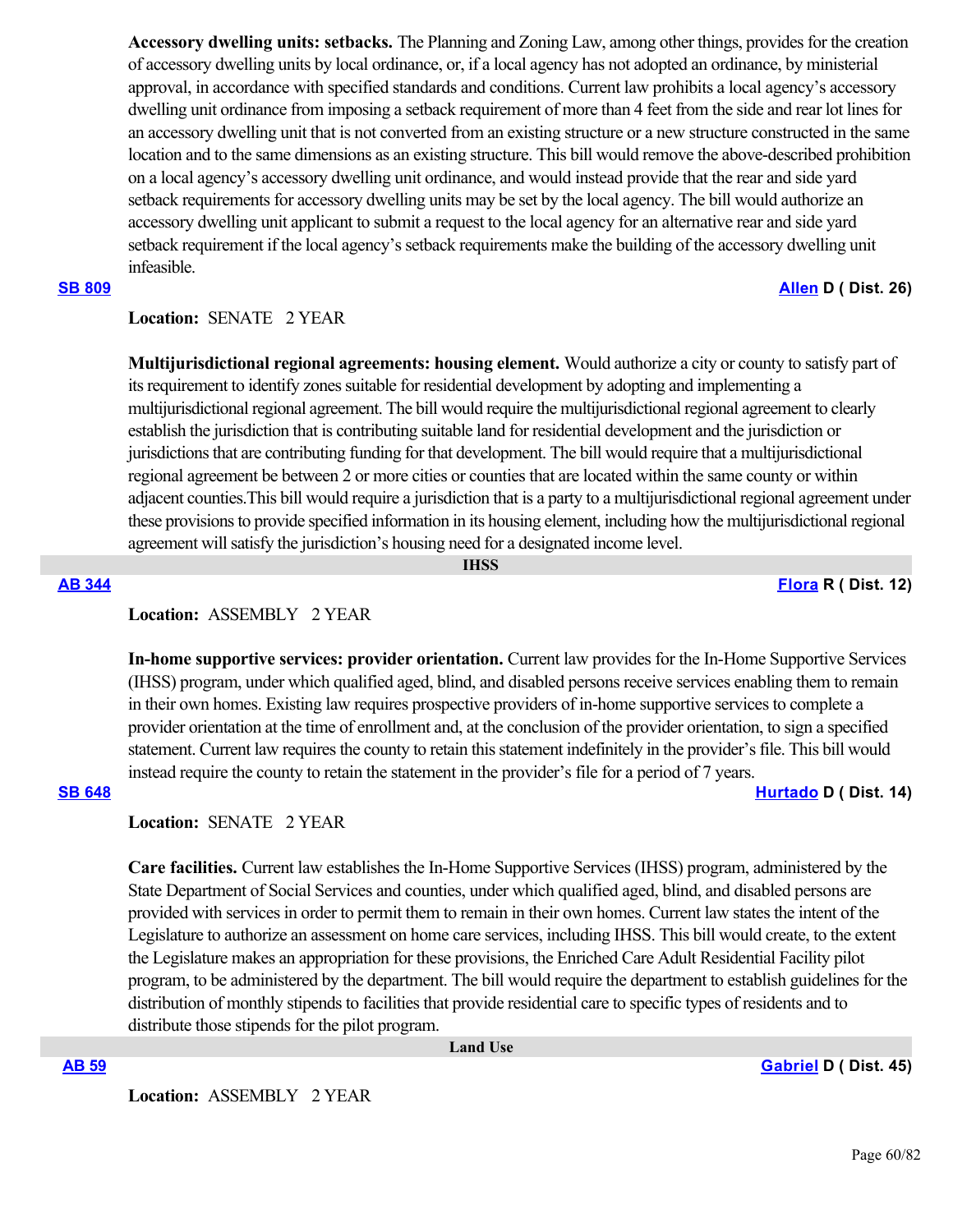**Mitigation Fee Act: fees: notice and timelines.** Current law authorizes any party to protest the imposition of a fee, dedication, reservation, or other exactions imposed on a development project within 90 or 120 days of the imposition of the fee, as applicable, and specifies procedures for those protests and actions. The Mitigation Fee Act imposes the same requirements on a local agency for a new or increased fee for public facilities. Current law, for specified fees, requires any judicial action or proceeding to attack, review, set aside, void, or annul an ordinance, resolution, or motion adopting a new fee or service charge or modifying an existing fee or service charge to be commenced within 120 days of the effective date of the ordinance, resolution, or motion. Current law also provides that, if an ordinance, resolution, or motion provides for an automatic adjustment in a fee or service charge and the adjustment results in an increase in the fee or service charge, that any action to attack, review, set aside, void, or annul the increase to be commenced within 120 days of the increase. This bill would increase, for fees and service charges and for fees for specified public facilities, the time for mailing the notice of the time and place of the meeting to at least 45 days before the meeting.

# **[AB 357](https://ctweb.capitoltrack.com/public/publishbillinfo.aspx?bi=z5s4GWLbpi0UYNMS2WanHr7cQoP7Ndc42xKl2ndfzn7qChNg0S4fqECPg%2BN90fTB) [Kamlager](https://a54.asmdc.org/) D ( Dist. 0)**

### **Location:**  ASSEMBLY 2 YEAR

**Affordable housing.** Current law, the Planning and Zoning Law, requires each city, county, and city and county to prepare and adopt a general plan that contains certain mandatory elements, including a housing element.This bill would declare the intent of the Legislature to enact legislation that would address the need to build more affordable housing units.

### **[AB 617](https://ctweb.capitoltrack.com/public/publishbillinfo.aspx?bi=vq6AyMyHEYx40EWOyDxbtUSdMQH9ZQaafaRtNAl6SeMPRF1yze4Xm36yD%2BhshsgI) [Davies](http://ad73.asmrc.org/) R ( Dist. 73)**

### **Location:**  ASSEMBLY 2 YEAR

**Planning and zoning: regional housing needs: exchange of allocation.** Would authorize a city or county, by agreement, to transfer all or a portion of its allocation of regional housing need to another city or county. The bill would allow the transferring city to pay the transferee city or county an amount determined by that agreement, as well as a surcharge to offset the impacts and associated costs of the additional housing on the transferee city. The bill would also require the transferring city or county and the transferee city or county to report to the council of governments and the department specified information about the transfer, as provided.

### **[AB 989](https://ctweb.capitoltrack.com/public/publishbillinfo.aspx?bi=L84rubdAYJyYAzLAqceJr%2B2%2B2K3ZEc07FjG%2B5pA3sZuYbmqke7buNzumwxqUgUpc) [Gabriel](https://a45.asmdc.org/) D ( Dist. 45)**

**Location:**  SENATE 2 YEAR

**Housing Accountability Act: appeals: Office of Housing Appeals.** The Housing Accountability Act prohibits a local agency from disapproving, or conditioning approval in a manner that renders infeasible, specified housing development projects, including projects for very low, low-, or moderate-income households and projects for emergency shelters that comply with applicable, objective general plan, zoning, and subdivision standards and criteria in effect at the time the application for the project is deemed complete, unless the local agency makes specified written findings based on a preponderance of the evidence in the record. This bill would, until January 1, 2029, establish an Office of Housing Appeals (office) within the department, administered by the director of the department, to review housing development projects that are alleged to have been denied or subject to conditions in violation of the Housing Accountability Act. The bill would establish housing appeals panels, consisting of administrative law judges with specified qualifications, within the office.

# **Position: San Bernardino County Oppose**

# **[AB 1016](https://ctweb.capitoltrack.com/public/publishbillinfo.aspx?bi=kut%2BLlUVwDHZ7AWWnVsf%2Fcxm5MwwMZ86kjrJEQfVWhiH46zrNhsD3YXBGZ9gSgd0) [Rivas, Robert](https://a30.asmdc.org/)  D ( Dist. 30)**

**Location:**  ASSEMBLY 2 YEAR

**Local planning: streamlined housing development: nonprofit corporations.** Would authorize a development proponent to submit for approval, and require a local government to approve, a housing development, as specified, pursuant to a streamlined, ministerial process if it meets certain objective planning standards, including that the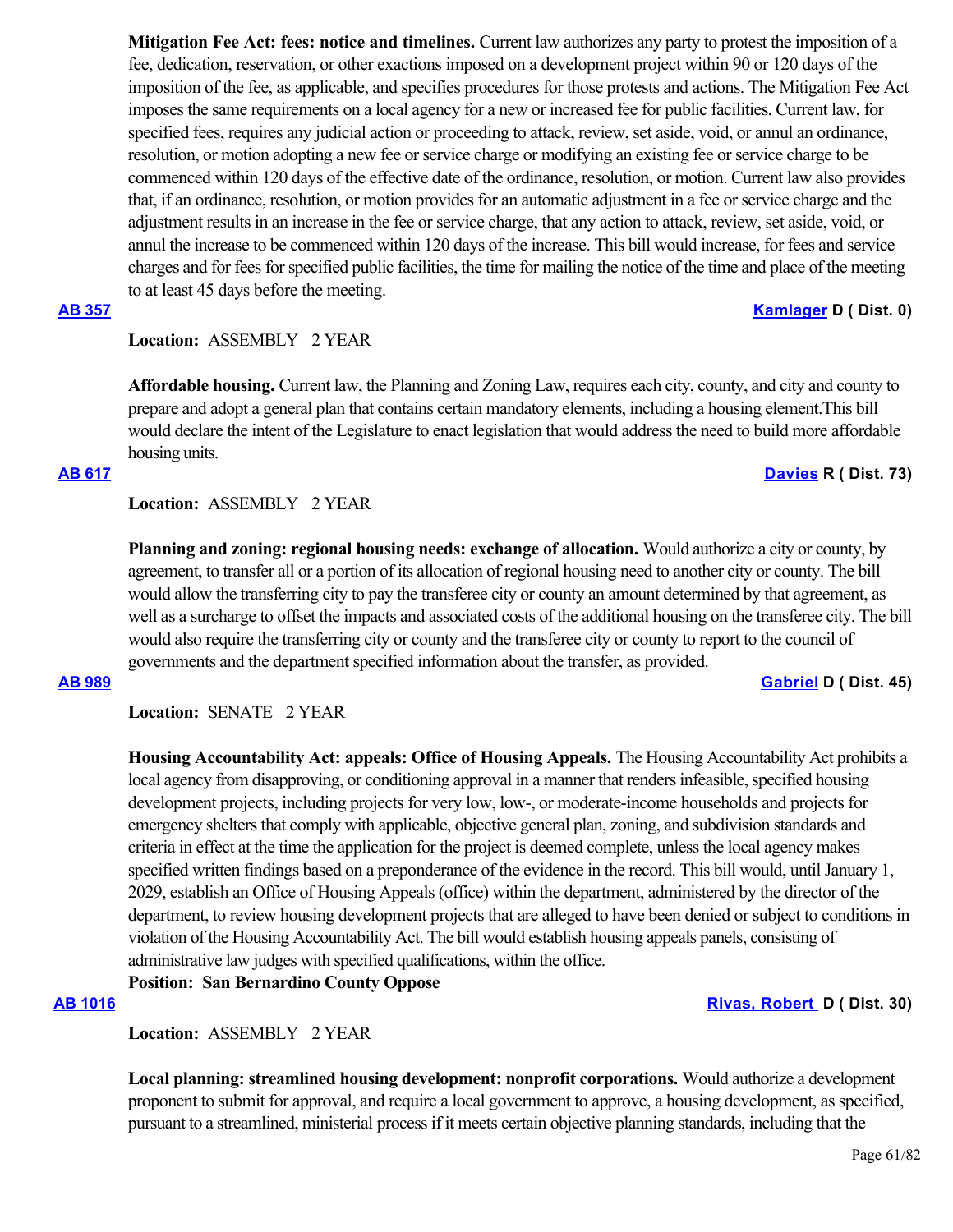development be built or developed by a qualified nonprofit corporation and have 25 or fewer units. The bill would require the development proponent to submit a notice of intent to submit an application to the local government, following which the local government is required to conduct a scoping consultation regarding the proposed development with any California Native American tribe that is traditionally and culturally affiliated with the geographic area, as provided.

# **Location:**  ASSEMBLY 2 YEAR

**Planning and zoning: residential developments.** Would require a local government to deem a residential development compliant with its local zoning requirements if the proposed development is located on a site that meets specified requirements, including that the development is not located within a wetland, as defined, or within a very high fire hazard severity zone, as defined, and that the proposed development is zoned residential. The bill would require the residential development to meet certain requirements, including that the development meets objective design review standards. If the proposed project is subject to an inclusionary housing ordinance when the project application is submitted, the bill would require the project to satisfy the requirements of the inclusionary housing ordinance.

### **[AB 1271](https://ctweb.capitoltrack.com/public/publishbillinfo.aspx?bi=SSY5dxJpwkoYH%2F7ieJ1CI7ZIXfCDI0GVkKhj6cFJ6bPS3doD%2Bnjpq6sOdewTRbpP) [Ting](https://a19.asmdc.org/) D ( Dist. 19)**

# **Location:**  ASSEMBLY 2 YEAR

**Surplus land.** Would add to the definition of "exempt surplus land" a former military base or other planned residential or mixed-use development of adjacent or nonadjacent parcels of greater than 5 total acres, that are subject to a written plan, where at least one of the owners is a local agency and meets other specified criteria. This bill would provide that the surplus land provisions as specified do not preclude a local agency that purchases surplus land from a disposing agency from reconveying the surplus land to a nonprofit or for-profit housing developer for development of low- and moderate-income housing as authorized under other provisions of law. The bill would provide that any local agency disposing of surplus land to a specified entity that intends to use the land for specified purposes, including low- and moderate-income housing purposes, may provide for a payment period of up to 20 years in any contract of sale or sale by trust deed for the land.

**Location:**  SENATE 2 YEAR

### **Residential and commercial development: remodeling, renovations, and additions: parking**

**requirements.** Would prohibit a public agency in a county with a population of 600,000 or more from imposing a minimum automobile parking requirement, or enforcing a minimum automobile parking requirement, on residential, commercial, or other development if the development is located on a parcel that is within1/2 mile, as specified, of public transit, as defined. The bill would prohibit a public agency in a city with of 75,000 or more located in a county with a population of less than 600,000 from imposing a minimum automobile parking requirement, or enforcing a minimum automobile parking requirement, on residential, commercial, or other development if the project is located within 1/4 mile, as specified, of public transit, as defined. The bill would create authorizations in this regard for a city or a county to which these prohibitions do not apply.

# **Location:**  ASSEMBLY 2 YEAR

**California Environmental Quality Act: housing.** CEQA establishes a procedure by which a person may seek judicial review of a decision of the lead agency made pursuant to CEQA. If an action or proceeding is brought seeking judicial review, CEQA establishes a procedure for the preparation of the record of proceedings upon the filing of an action or proceeding and requires the lead agency to prepare and certify the record of proceedings, but authorizes the plaintiff or petitioner to elect to prepare the record of proceedings. This bill, in an action or

### **[AB 1075](https://ctweb.capitoltrack.com/public/publishbillinfo.aspx?bi=45JTLNJQa6udvnVSGHge64FGaPVpzxZjv%2FlI9yvKtb3w9Bt0nJdWk25aAiV7LugA) [Wicks](https://a15.asmdc.org/) D ( Dist. 15)**

# **[AB 1401](https://ctweb.capitoltrack.com/public/publishbillinfo.aspx?bi=fQ56FfKqG7a6sZSjOVyOjXlJ95OI%2FLKyiBiPvRiGpmvkWVikUcdun8b73Dk0GSDa) [Friedman](https://a43.asmdc.org/) D ( Dist. 43)**

**[AB 1486](https://ctweb.capitoltrack.com/public/publishbillinfo.aspx?bi=MdnvGyDO9ypd1qm08dJjGNGtiPzmuE3ggJXueVn17Tqk0F%2BImvTcCWLss67UQtyL) [Carrillo](https://a51.asmdc.org/) D ( Dist. 51)**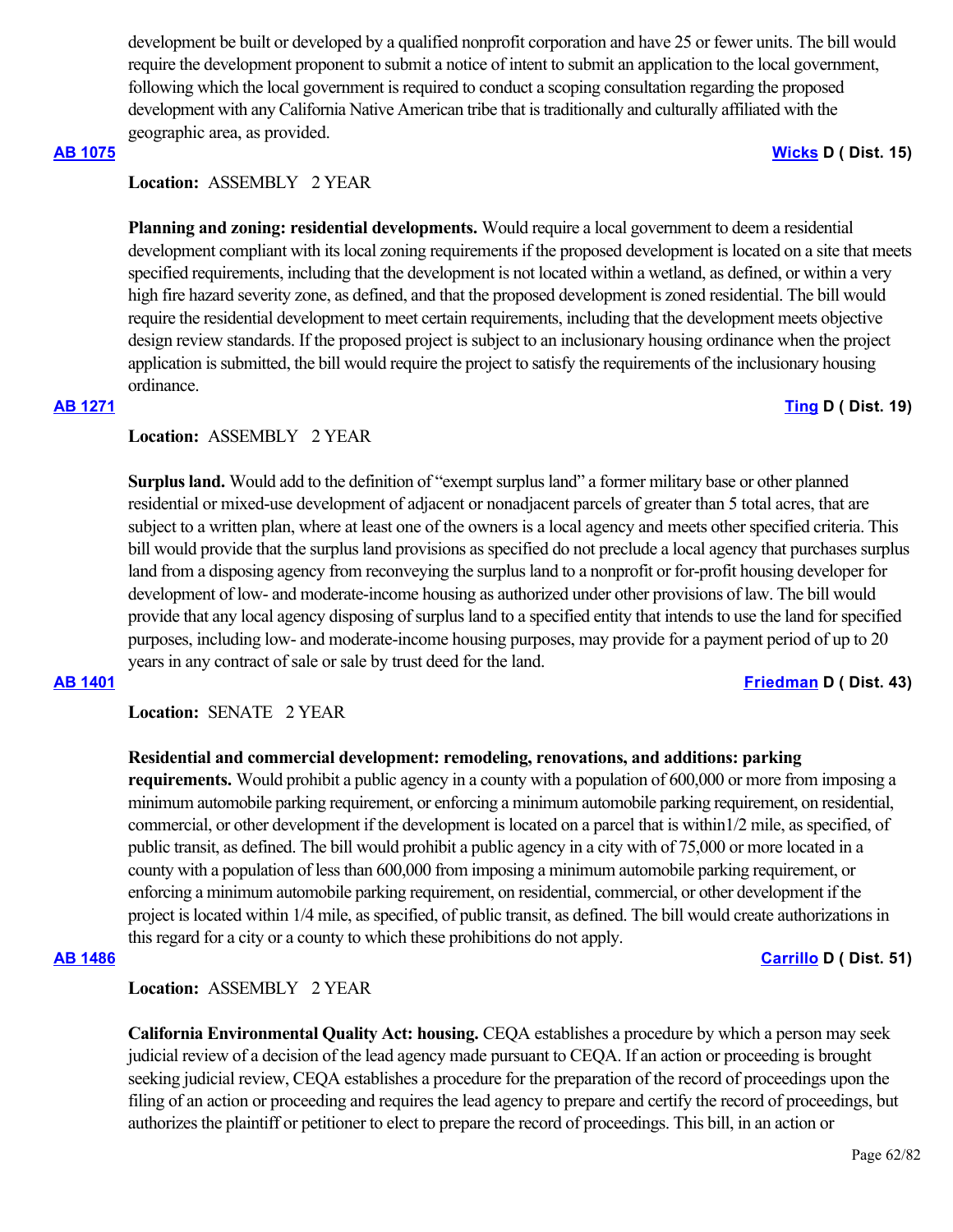proceeding seeking judicial review under CEQA of certain actions taken by a city with a certain population or by a city and county before January 1, 2025, defined as a "housing element update project," would prohibit a court from enjoining, invalidating, voiding, setting aside, or issuing an order to suspend, invalidate, rescind, void, or set aside the decision for the housing element update project, except to the extent the court finds it necessary to avoid an imminent threat to public health and safety.

### **[SB 15](https://ctweb.capitoltrack.com/public/publishbillinfo.aspx?bi=CzBvxEQUwfWMqsZui6iOWnHXa36JrXVg%2FfGJIsWZytbLXyWuIdEN0oJ9SruHYrcW) [Portantino](http://sd25.senate.ca.gov/) D ( Dist. 25)**

# **Location:**  ASSEMBLY 2 YEAR

**Housing development: incentives: rezoning of idle retail sites.** Current law establishes, among other housing programs, the Workforce Housing Reward Program, which requires the Department of Housing and Community Development to make local assistance grants to cities, counties, and cities and counties that provide land use approval to housing developments that are affordable to very low and low-income households. This bill, upon appropriation by the Legislature in the Budget Act or other act, would require the department to administer a program to provide incentives in the form of grants allocated as provided to local governments that rezone idle sites used for a big box retailer or a commercial shopping center to instead allow the development of housing, as defined.

### **[SB 765](https://ctweb.capitoltrack.com/public/publishbillinfo.aspx?bi=eGZBs5ig%2Fz5ZJvzfTHvZh5HtMnSSkELm1e1EcMuT2XpBqH%2BWCyrIaR1Td4F28lmT) [Stern](http://sd27.senate.ca.gov/) D ( Dist. 27)**

### **Location:**  SENATE 2 YEAR

**Accessory dwelling units: setbacks.** The Planning and Zoning Law, among other things, provides for the creation of accessory dwelling units by local ordinance, or, if a local agency has not adopted an ordinance, by ministerial approval, in accordance with specified standards and conditions. Current law prohibits a local agency's accessory dwelling unit ordinance from imposing a setback requirement of more than 4 feet from the side and rear lot lines for an accessory dwelling unit that is not converted from an existing structure or a new structure constructed in the same location and to the same dimensions as an existing structure. This bill would remove the above-described prohibition on a local agency's accessory dwelling unit ordinance, and would instead provide that the rear and side yard setback requirements for accessory dwelling units may be set by the local agency. The bill would authorize an accessory dwelling unit applicant to submit a request to the local agency for an alternative rear and side yard setback requirement if the local agency's setback requirements make the building of the accessory dwelling unit infeasible.

**[SB 809](https://ctweb.capitoltrack.com/public/publishbillinfo.aspx?bi=TUS0xG5vY9lcjDtAXFKihGz%2FSlCF45oDOBT8CLEz1JkDEIb4vtACtqSy857axRB0) [Allen](http://sd26.senate.ca.gov/) D ( Dist. 26)**

**Location:**  SENATE 2 YEAR

**Multijurisdictional regional agreements: housing element.** Would authorize a city or county to satisfy part of its requirement to identify zones suitable for residential development by adopting and implementing a multijurisdictional regional agreement. The bill would require the multijurisdictional regional agreement to clearly establish the jurisdiction that is contributing suitable land for residential development and the jurisdiction or jurisdictions that are contributing funding for that development. The bill would require that a multijurisdictional regional agreement be between 2 or more cities or counties that are located within the same county or within adjacent counties.This bill would require a jurisdiction that is a party to a multijurisdictional regional agreement under these provisions to provide specified information in its housing element, including how the multijurisdictional regional agreement will satisfy the jurisdiction's housing need for a designated income level.

 **Law and Justice / Courts**

### **[AB 87](https://ctweb.capitoltrack.com/public/publishbillinfo.aspx?bi=aP6tBr0AiMKGFAYx2CsdLBAC6h8IlxwJmhePJG5%2BQYnibqIKe%2FksE37RChPbnT8a) Committee on Budget**

**Location:**  SENATE 2 YEAR

**Juvenile Justice.** Current law establishes the Division of Juvenile Justice within the Department of Corrections and Rehabilitation to operate facilities to house specified juvenile offenders. Current law, commencing July 1, 2021,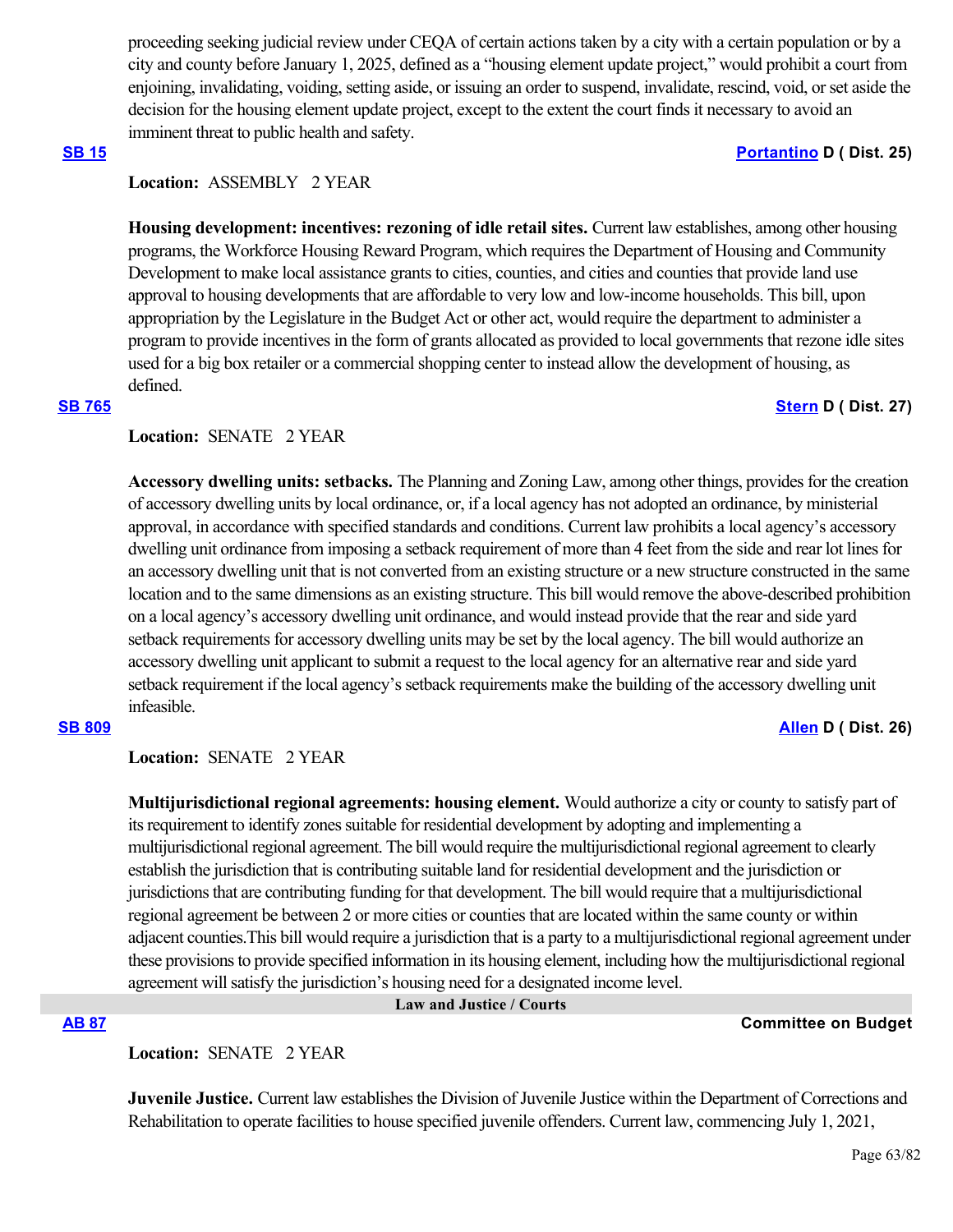prohibits further commitment of wards to the Division of Juvenile Justice unless the ward is otherwise eligible to be committed to the division and a motion was filed to transfer the ward from the juvenile court to a court of criminal jurisdiction. Current law requires that all wards committed to the division prior to July 1, 2021, remain within the custody of the division until the ward is discharged, released, or transferred. This bill would require a court to consider, as an alternative to commitment to the Division of Juvenile Justice, placement in local programs established as a result of the realignment of wards from the Division of Juvenile Justice to county-based custody.

### **[AB 329](https://ctweb.capitoltrack.com/public/publishbillinfo.aspx?bi=G4UTpNFi2VoAhP9jrLh7RwYbDpkmN%2F52wbRAjo0DUEpbMRTxI4NuLlgn1gHQc7UG) [Bonta](https://a18.asmdc.org/) D ( Dist. 0)**

### **Location:**  ASSEMBLY 2 YEAR

**Bail.** Current law provides for the procedure of approving and accepting bail, and issuing an order for the appearance and release of an arrested person. Current law authorizes specified sheriff, police, and court employees to approve and accept bail in the amount fixed by the warrant of arrest, schedule of bail, or order admitting to bail. Current law requires the superior court judges in each county to prepare, adopt, and annually revise a uniform countywide schedule of bail, as specified. This bill would require bail to be set at \$0 for all offenses except, among others, serious or violent felonies, violations of specified protective orders, battery against a spouse, sex offenses, and driving under the influence. The bill would require the Judicial Council to prepare, adopt, and annually revise a bail schedule for the exempt offenses.

### **[AB 503](https://ctweb.capitoltrack.com/public/publishbillinfo.aspx?bi=9q%2Fh7eCb8Mkl5tOrz9wE9YTwaIA0n%2FISK6GlkgeZnKpOvmEJDEoEx89yT8FKoQcn) [Stone](https://a29.asmdc.org/) D ( Dist. 29)**

### Location: **SENATE 2 YEAR**

Wards: probation. Current law subjects a minor between 12 and 17 years of age, inclusive, who violates any federal, state, or local law or ordinance, who persistently or habitually refuses to obey the reasonable and proper orders or directions of the minor's parents, guardian, or custodian, or who is beyond the control of that person, who violates an ordinance establishing a curfew or is truant, and a minor under 12 years of age who is alleged to have committed specified serious offenses to, the jurisdiction of the juvenile court, which may adjudge the minor to be a ward of the court. This bill would limit to 6 months the period of time ward may remain on probation, except that a court may extend the probation period for a period not to exceed increments of 6 months after a noticed hearing and upon proof by a preponderance of the evidence that it is in the ward's best interest. The bill would require the probation agency to submit a report to the court detailing the basis for any request to extend probation at the noticed hearing.

# **[AB 618](https://ctweb.capitoltrack.com/public/publishbillinfo.aspx?bi=DI79FjpZZFMDZiARrnp1iwzk%2FzcAXSqnPotX91tI4w9lypOEm14hCkU6FCpw%2F0nn) [Choi](https://ad68.asmrc.org/) R ( Dist. 68)**

# **Location:**  ASSEMBLY 2 YEAR

**Payment options for criminal fines and fees.** Would require the court to offer a payment plan to a criminal defendant who has been assessed fines, fees, penalties, and assessments in an amount over \$500, other than a restitution order payable to the victim, resulting from a criminal prosecution on or after January 1, 2022, and would authorize the court to offer a payment plan under those circumstances to a defendant who has been assessed fines, fees, penalties, and assessments of \$500 or less. The bill would require the court to allow a defendant to pay those fines, fees, penalties, and assessments with a credit card, as specified. The bill would specify that these provisions do not prohibit a court from converting a fine to jail time or community service, or otherwise limit the court's ability to consider a defendant's ability to pay without undue hardship. The bill would require the Judicial Council to adopt Rules of Court to implement these provisions.

# **[AB 821](https://ctweb.capitoltrack.com/public/publishbillinfo.aspx?bi=TCW%2FEwp5XVIGq%2BhRWtP7HAupcoynUtV4ELeFrws7szKU93neeroKrXkLz6eZYH5Z) [Cooper](https://a09.asmdc.org/) D ( Dist. 9)**

# **Location:**  ASSEMBLY 2 YEAR

**Sexually violent predators: placement outside county of domicile: notice and hearing. Current law requires** a sexually violent predator who is conditionally released to be placed in the county that was the person's county of domicile prior to the person's incarceration, unless extraordinary circumstances exist requiring placement outside the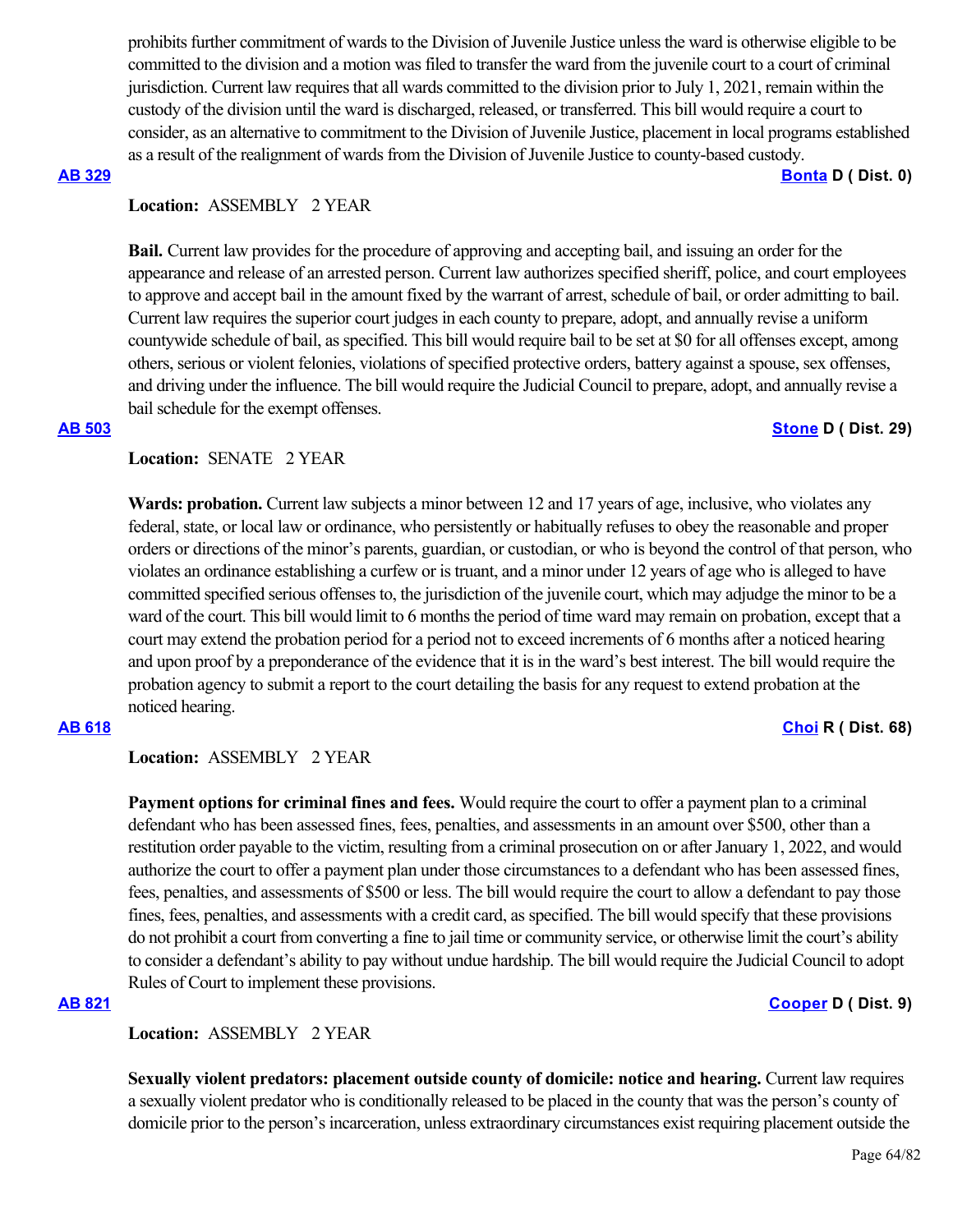county, as specified. This bill would require advance notice, as specified, if a sexually violent predator is to be released to a county other than their county of domicile. The bill would require the local jurisdiction to give public notice of the intended release and allow for public comment, as specified. The bill would require the court to hold an evidentiary hearing to determine if extraordinary circumstances exist.

### **[SB 39](https://ctweb.capitoltrack.com/public/publishbillinfo.aspx?bi=sUKRFgAc2NMvgSBTS%2F1GGVbYKlZ1ETu1WiOud04YN1dK%2BSF7%2BA6eNuD7QMFsqQbv) [Grove](https://grove.cssrc.us/) R ( Dist. 16)**

### **Location:**  ASSEMBLY 2 YEAR

**Fraudulent claims: inmates.** Would require the Department of Corrections and Rehabilitation to provide the names and social security numbers of current inmates to the Employment Development Department for the purposes of preventing payments on fraudulent claims for unemployment compensation benefits. The bill would require the Department of Corrections and Rehabilitation to provide the information to the Employment Development Department at least every 90 calendar days and upon that department's request. Because this bill would expand the group of persons who can be convicted for knowingly furnishing state summary criminal history information to unauthorized persons, it would impose a state-mandated local program.

# **Position: San Bernardino County Support**

**[SB 233](https://ctweb.capitoltrack.com/public/publishbillinfo.aspx?bi=CWBdqm8ay5B25yfeKleer40p3DiOHCQ7El%2BakyFlnYYvTqqJ6C8nkOwv2Y0gyHoF) [Umberg](https://sd34.senate.ca.gov/) D ( Dist. 34)**

# **Location:**  ASSEMBLY 2 YEAR

**Protective proceedings: compromise of minor's disputed claim.** Current law authorizes a minor's parent to compromise, or execute a covenant not to sue or not to enforce a judgment on, a claim on behalf of the minor if the minor has a disputed claim for damages, money, or other property and does not have a guardian of the estate.This bill would require the court to schedule a hearing on a petition to compromise a minor's disputed claim within 30 days from the date of filing and, if the petition is unopposed, would require the court to enter a decision at the conclusion of the hearing.

**[SB 262](https://ctweb.capitoltrack.com/public/publishbillinfo.aspx?bi=Cq2hWoghhvqRl0KBFyLuemjOq0b%2FadyPHaxumjgw5gy2WMntLlC%2FLNLUjv%2BIY%2BY6) [Hertzberg](https://sd18.senate.ca.gov/) D ( Dist. 18)**

### **Location:**  ASSEMBLY 2 YEAR

**Bail.** Current law requires the superior court judges in each county to prepare, adopt, and annually revise a uniform countywide schedule of bail, as specified, and requires the superior court judges, when adopting that schedule, to consider the seriousness of the offense charged and assign an additional amount of required bail for each aggravating or enhancing factor chargeable in the complaint, as specified.This bill would instead require the Judicial Council to, starting January 1, 2023, prepare, adopt, and annually revise a statewide bail schedule. The bill would require the Judicial Council, when adopting that schedule, to consider the seriousness of the offense charged and input from stakeholders, experts, and other interested parties. The bill would require the court, prior to setting bail, to consider whether nonfinancial conditions will reasonably protect the public and the victim and reasonably assure the arrestee's presence at trial.

### **[SB 350](https://ctweb.capitoltrack.com/public/publishbillinfo.aspx?bi=LV8UTl7sqCxQyqSkjln784aEvFmB9BUuuJaIEca4Y%2ByzUcbFBChB5pom43%2Baarjd) [Melendez](https://melendez.cssrc.us/) R ( Dist. 28)**

### **Location:**  SENATE 2 YEAR

**Controlled substances.** Current law makes it a crime to possess for sale or purchase for purpose of sale, transport, sell, furnish, administer, give away, manufacture, compound, convert, produce, derive, process, or prepare various controlled substances, including, among others, fentanyl, peyote, and various other opiates and narcotics. This bill would require a person who is convicted of, or who pleads guilty or no contest to, the above crimes to receive a written advisory of the danger of manufacturing or distribution of controlled substances and that, if a person dies as a result of that action, the manufacturer or distributor can be charged with voluntary manslaughter or murder. The bill would require that the fact the advisory was given be on the record and recorded on the abstract of conviction.

### **Position: San Bernardino County Watch**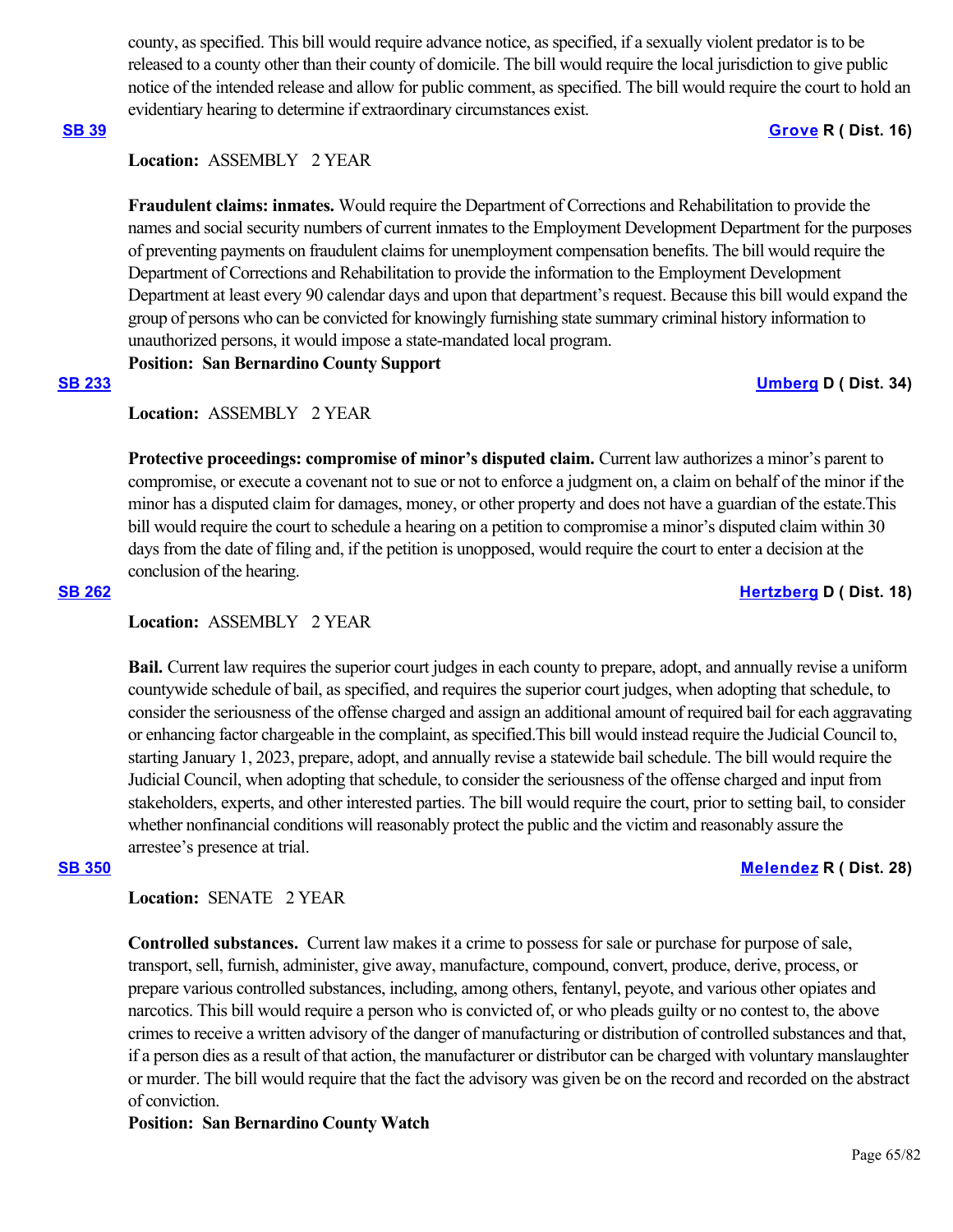### Location: **SENATE 2 YEAR**

**Local government financing: juvenile justice.** Would revise and recast required components of the multiagency juvenile justice plan to, among other things, additionally require a plan to include an assessment of existing community-based youth development services, identification and prioritization of areas of the community that face significant public safety risk from crime, documentation of the effectiveness of the programs funded under these provisions, and a description of the target population funded under these provisions. The bill would require programs and strategies funded under these provisions to, among other things, be modeled on trauma-informed and youth development approaches and in collaboration with community-based organizations.

**[SB 519](https://ctweb.capitoltrack.com/public/publishbillinfo.aspx?bi=S%2Fqdy5QJb97AZhOUGFEgrrOu2893hHPADL3SNrgXeTRpxLo6I80R%2BXvamzjzl7KU) [Wiener](http://sd11.senate.ca.gov/) D ( Dist. 11)**

### **Location:**  ASSEMBLY 2 YEAR

**Controlled substances: decriminalization of certain hallucinogenic substances.** Current law categorizes certain drugs and other substances as controlled substances and prohibits various actions related to those substances, including their manufacture, transportation, sale, possession, and ingestion.This bill would make lawful the possession, obtaining, giving away, or transportation of, specified quantities of psilocybin, psilocyn, dimethyltryptamine (DMT), ibogaine, mescaline, lysergic acid diethylamide (LSD), and 3,4 methylenedioxymethamphetamine (MDMA) for personal use or facilitated or supported use, as defined, by and with persons 21 years of age or older. The bill would provide penalties for possession of these substance on school grounds, or possession by, or sharing with, persons under 21 years of age.

 **Parks**

**[AB 1190](https://ctweb.capitoltrack.com/public/publishbillinfo.aspx?bi=LyTfYYySsuFojf4ZmZJI%2B6dKv0i1XCakYBpGFoDDkutPcKgMru5fZIJE3cRJGZdS) [Mayes](https://www.assembly.ca.gov/assemblymemberchadmayes) I ( Dist. 42)**

**Location:**  SENATE 2 YEAR

**Parks and recreation: County of San Bernardino: Big Morongo Canyon Preserve.** Would authorize the County of San Bernardino to convey fee title in lands within the Big Morongo Canyon Preserve acquired with grant moneys from The Cameron-Unruh Beach, Park, Recreational, and Historical Facilities Bond Act of 1964, the Z'berg-Collier Park Bond Act and the The Safe Neighborhood Parks, Clean Water, Clean Air, and Coastal Protection Bond Act of 2000, as provided, to the United States Bureau of Land Management, as specified. **Position: County Sponsored**

### **Probation**

### **[AB 90](https://ctweb.capitoltrack.com/public/publishbillinfo.aspx?bi=bXiS0Vn2YfjWikuB1GXKVHO2AxEjeUKszBddyCz5%2FQZN0xPmLMQBZ0bz5lLsLDdJ) [Valladares](https://ad38.asmrc.org/) R ( Dist. 38)**

**Location:**  ASSEMBLY 2 YEAR

**Consumer credit reports: security freezes: protected consumers.** Current state law requires a consumer credit reporting agency to place a security freeze on the provision of consumer reports for certain protected consumers, as defined, if specified requirements are met. For these purposes, existing law defines a "protected consumer" as including, among others, an individual under the jurisdiction of a county welfare department or a county probation department who has been placed in foster care and is under 16 years of age at the time the security freeze request is made. This bill would revise the definition of a protected consumer, as described above, to include individuals under the jurisdiction of a county welfare department or a county probation department who have been placed in foster care and are under 18 years of age at the time the security freeze request is made.

### **[AB 503](https://ctweb.capitoltrack.com/public/publishbillinfo.aspx?bi=9q%2Fh7eCb8Mkl5tOrz9wE9YTwaIA0n%2FISK6GlkgeZnKpOvmEJDEoEx89yT8FKoQcn) [Stone](https://a29.asmdc.org/) D ( Dist. 29)**

**Location:**  SENATE 2 YEAR

Wards: probation. Current law subjects a minor between 12 and 17 years of age, inclusive, who violates any federal, state, or local law or ordinance, who persistently or habitually refuses to obey the reasonable and proper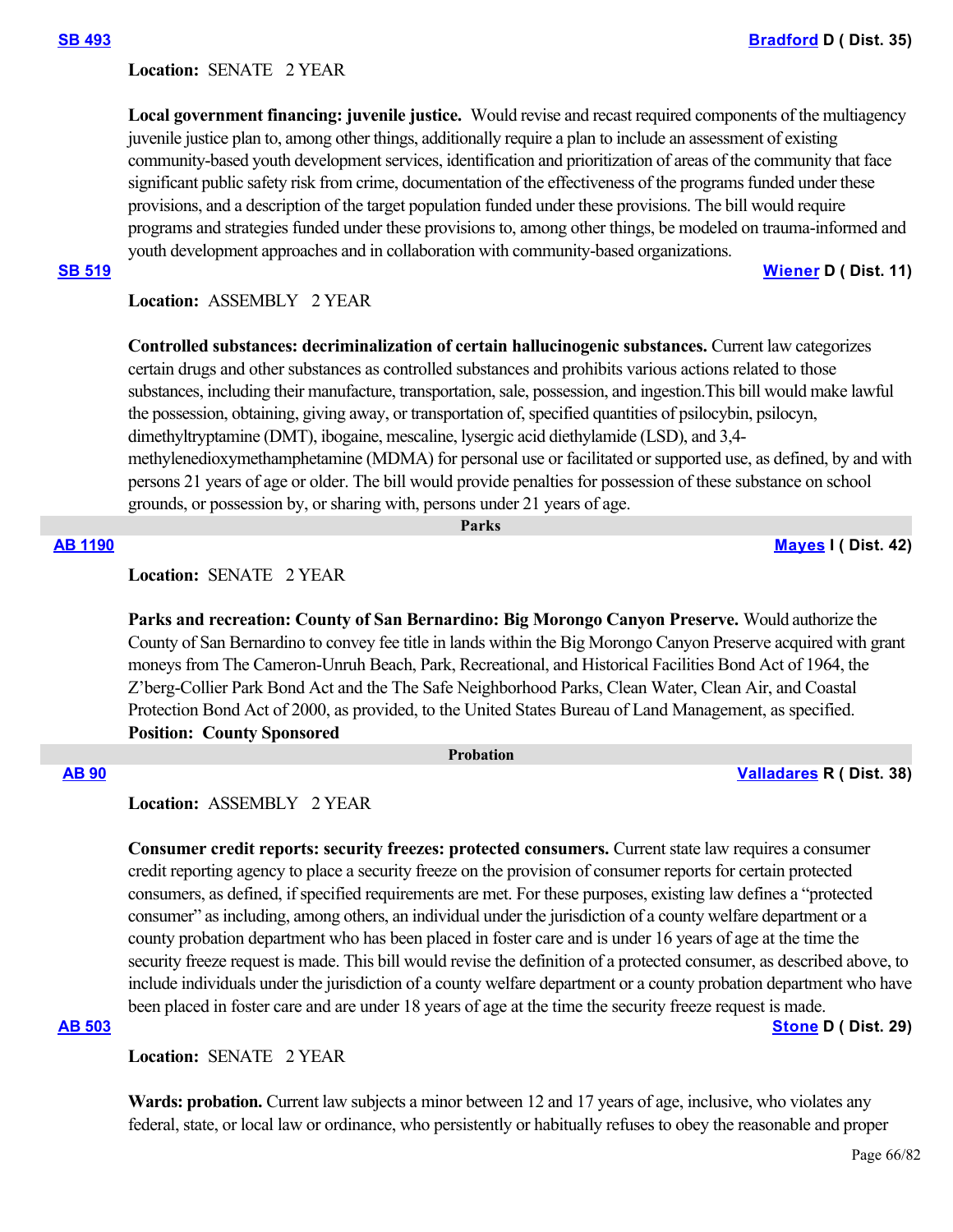orders or directions of the minor's parents, guardian, or custodian, or who is beyond the control of that person, who violates an ordinance establishing a curfew or is truant, and a minor under 12 years of age who is alleged to have committed specified serious offenses to, the jurisdiction of the juvenile court, which may adjudge the minor to be a ward of the court. This bill would limit to 6 months the period of time ward may remain on probation, except that a court may extend the probation period for a period not to exceed increments of 6 months after a noticed hearing and upon proof by a preponderance of the evidence that it is in the ward's best interest. The bill would require the probation agency to submit a report to the court detailing the basis for any request to extend probation at the noticed hearing.

### **Public Health**

**[AB 6](https://ctweb.capitoltrack.com/public/publishbillinfo.aspx?bi=e9VJBaXeZr5GaFo3s%2BL%2F32PwHK0v42cRsPQc0wqK%2FfCP9Lf95vW7nWL0Mo2M6iO%2F) [Levine](https://a10.asmdc.org/) D ( Dist. 10)**

# **Location:**  ASSEMBLY 2 YEAR

**Health facilities: pandemics and emergencies: best practices.** Would require, by July 1, 2022, the State Department of Public Health and the State Department of Social Services to collaborate to create health and safety guidelines and a description of best practices for use by skilled nursing facilities, intermediate care facilities, and congregate living health facilities that are providing post-acute care during a pandemic, public health crisis, or other emergency.

### **[AB 58](https://ctweb.capitoltrack.com/public/publishbillinfo.aspx?bi=WgrShyLX0MOnEOOovH9DdfcF5bwwiKbfN2AOah4jbt5RSeYbDiX6n8MX0tyiVoj7) [Salas](https://a32.asmdc.org/) D ( Dist. 32)**

### **Location:**  ASSEMBLY 2 YEAR

### **Pupil health: suicide prevention policies and training: school-based health programs: pilot**

**program.** Would require a local educational agency, on or before June 1,2022, to review and update its policy on pupil suicide prevention, and revise its training materials, to incorporate best practices identified by the department in the department's model policy. The bill would require a local educational agency, commencing with the 2022–23 school year, to provide suicide awareness and prevention training, at the beginning of each school year, to teachers of pupils in all of the grades served by the local educational agency. By imposing additional duties on local educational agencies, the bill would impose a state-mandated local program.

### **[AB 234](https://ctweb.capitoltrack.com/public/publishbillinfo.aspx?bi=xvEeHhw0PP9IsqlpzIwCsR7i3HwJls8QrN7sIMuUXJCMNg1DbVZcdOti230bDrCu) [Ramos](https://a40.asmdc.org/) D ( Dist. 40)**

**Location:**  ASSEMBLY 2 YEAR

**Office of Suicide Prevention** Current law authorizes the State Department of Public Health to establish the Office of Suicide Prevention within the department, and requires the office to perform specified duties, including providing information and technical assistance to statewide and regional partners regarding best practices on suicide prevention policies and programs and reporting on progress to reduce rates of suicide, and authorize the office to apply for and use federal, state, and foundation grants. This bill would remove the limitation that, should the office be established, all duties and responsibilities of the office be carried out using existing staff and resources.

**[AB 240](https://ctweb.capitoltrack.com/public/publishbillinfo.aspx?bi=34k50L13At79nUHUwlOPcRPd8koc9n7B4WWvbeedGXktY%2BNkrNYRxMRLiKQ3Ql9y) [Rodriguez](https://a52.asmdc.org/) D ( Dist. 52)**

### **Location:**  SENATE 2 YEAR

**Local health department workforce assessment.** This bill would require the State Department of Public Health to contract with an appropriate and qualified entity to conduct an evaluation of the adequacy of the local health department infrastructure and to make recommendations for future staffing, workforce needs, and resources, in order to accurately and adequately fund local public health. The bill would exempt the department from specific provisions relating to public contracting with regard to this requirement. The bill would require the department to report the findings and recommendations of the evaluation to the appropriate policy and fiscal committees of the Legislature on or before July 1, 2024. The bill would also require the department to convene an advisory group, composed of representatives from public, private, and tribal entities, as specified, to provide input on the selection of the entity that would conduct the evaluation.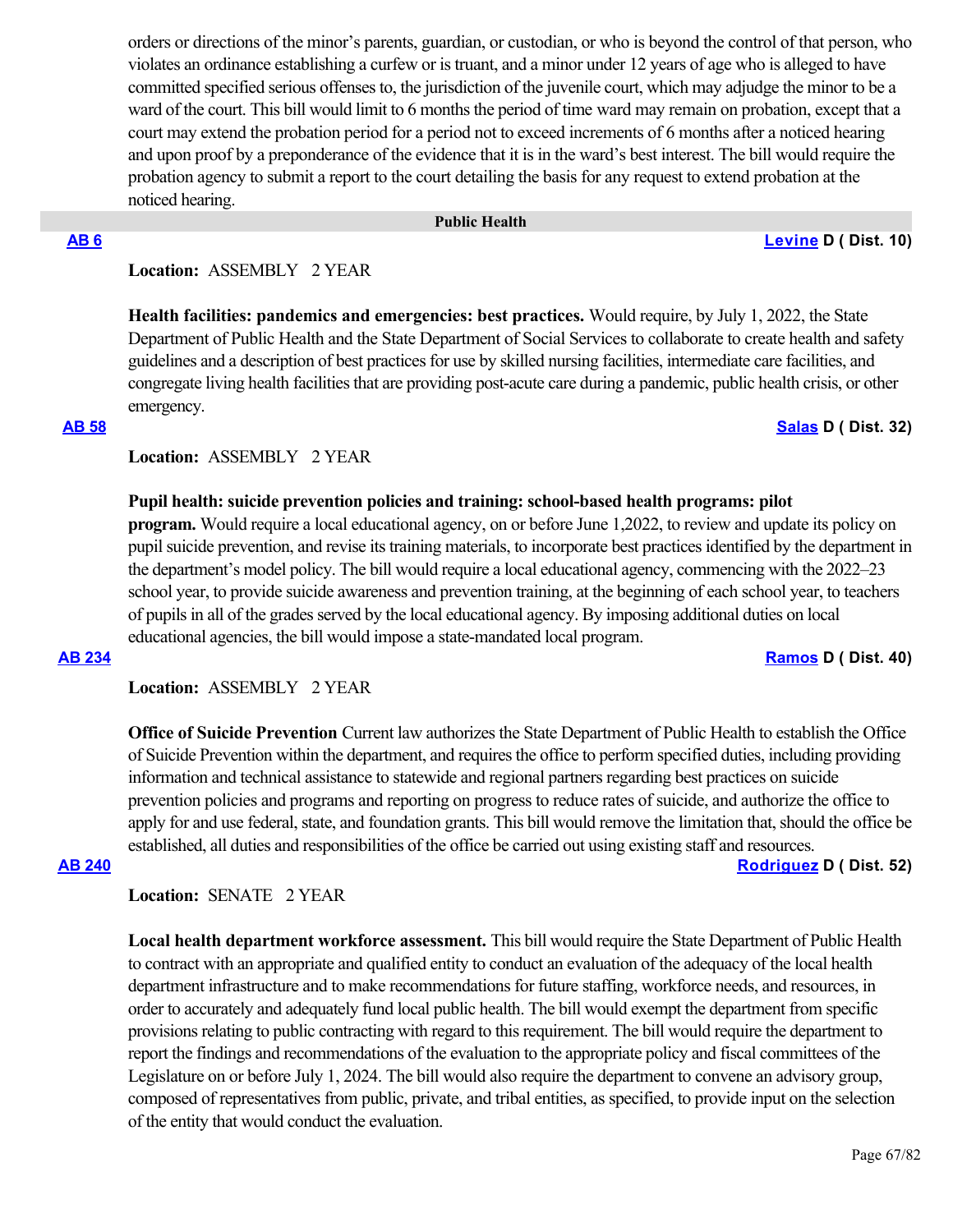# **Position: San Bernardino County Support**

### **Location:**  ASSEMBLY 2 YEAR

**Food prescriptions.** Would require the State Department of Health Care Services to establish, no earlier than January 1, 2022, a pilot program for a 2-year period inthe Counties of Alameda, Fresno, and San Bernardino to provide food prescriptions to eligible Medi-Cal beneficiaries, including individuals who have a specified chronic health condition, such as Type 2 diabetes and hypertension, when utilizing evidence-based practices that demonstrate the prevention, treatment, or reversal of those specified diseases. The bill would authorize the department, in consultation with stakeholders, to establish utilization controls, including the limitation on food prescriptions, and to enter into contracts for purposes of implementing the pilot program.

**Position: San Bernardino County Support**

### **[AB 420](https://ctweb.capitoltrack.com/public/publishbillinfo.aspx?bi=KTCD9cdnFRMLT5ibUT9cYjlLwOohhLWsKVqfinUvEJQictS%2BnSrGrHBsdrmd0Jap) [Quirk-Silva](https://a65.asmdc.org/) D ( Dist. 65)**

# **Location:**  ASSEMBLY 2 YEAR

**Public health: amusement parks and COVID-19.** On August 28, 2020, the executive branch implemented a 4 tier "Blueprint for a Safer Economy," which identifies a county's COVID-19 risk level for business operations on a scale from widespread risk to minimal risk. On October 20, 2020, the State Department of Public Health and the Division of Occupational Safety and Health issued a guidance document, "COVID-19 INDUSTRY GUIDANCE: Amusement Parks and Theme Parks," which authorizes a small amusement park to operate at limited capacity when its county is in the moderate tier, and authorizes any other amusement park to operate at 25% capacity when its county is in the minimal tier. This bill would express the intent of the Legislature that the executive branch adjust the "COVID-19 INDUSTRY GUIDANCE: Amusement Parks and Theme Parks" document and place all amusement parks, regardless of size, within the moderate risk tier, rather than the minimal risk tier.

**[AB 422](https://ctweb.capitoltrack.com/public/publishbillinfo.aspx?bi=IoqIZmjRJZHZ2uaXSci4Icd2kfwv4TvSiXGj3%2FawC%2FnyxTNKZ%2BZX4vqw5tL%2FEpri) [Friedman](https://a43.asmdc.org/) D ( Dist. 43)**

# **Location:**  ASSEMBLY 2 YEAR

**Tobacco products: individuals under 21 years of age.** Would expressly authorize a city, county, or city and county to adopt an ordinance prohibiting a person under 21 years of age from possessing any tobacco cigarette or other tobacco product. The penalty under the ordinance would be the issuance of an administrative citation requiring the person to participate in an antismoking educational program. The bill would additionally authorize the ordinance to require the confiscation of a tobacco product from a person under 18 years of age, as specified. The bill's prohibitions would not apply with respect to active duty military personnel who are 18 years of age or older.

### **[AB 738](https://ctweb.capitoltrack.com/public/publishbillinfo.aspx?bi=F3lx9WErQEm3KL1VPAPxdSJrbizxQUh3reTgFEKrlGytkpaSKVXfgAWcuaZ%2FH5pz) [Nguyen](https://ad72.asmrc.org/) R ( Dist. 72)**

# **Location:**  ASSEMBLY 2 YEAR

**Community mental health services: mental health boards.** The Bronzan-McCorquodale Act governs the organization and financing of community mental health services for persons with mental disorders in every county through locally administered and locally controlled community mental health programs. Current law generally requires each community mental health service to have a mental health board consisting of 10 to 15 members who are appointed by the governing body, and encourages counties to appoint individuals who have experience with and knowledge of the mental health system. Current law specifies the duties of mental health boards, including acting in an advisory role to the governing body. This bill would instead require the board to have 10 to 17 members.

# **[AB 835](https://ctweb.capitoltrack.com/public/publishbillinfo.aspx?bi=2aCiLjbhCP3GuNjWxI7nne8Ypa3W1fu5QHCJohjB9tlXBiqOqjdKFj4o2ETqWh%2BE) [Nazarian](https://a46.asmdc.org/) D ( Dist. 46)**

**Location:**  SENATE 2 YEAR

**Hospital emergency departments: HIV testing.** Would require every patient who is 12 years of age or older and has blood drawn at a hospital emergency department to be offered an HIV test, as specified. The bill would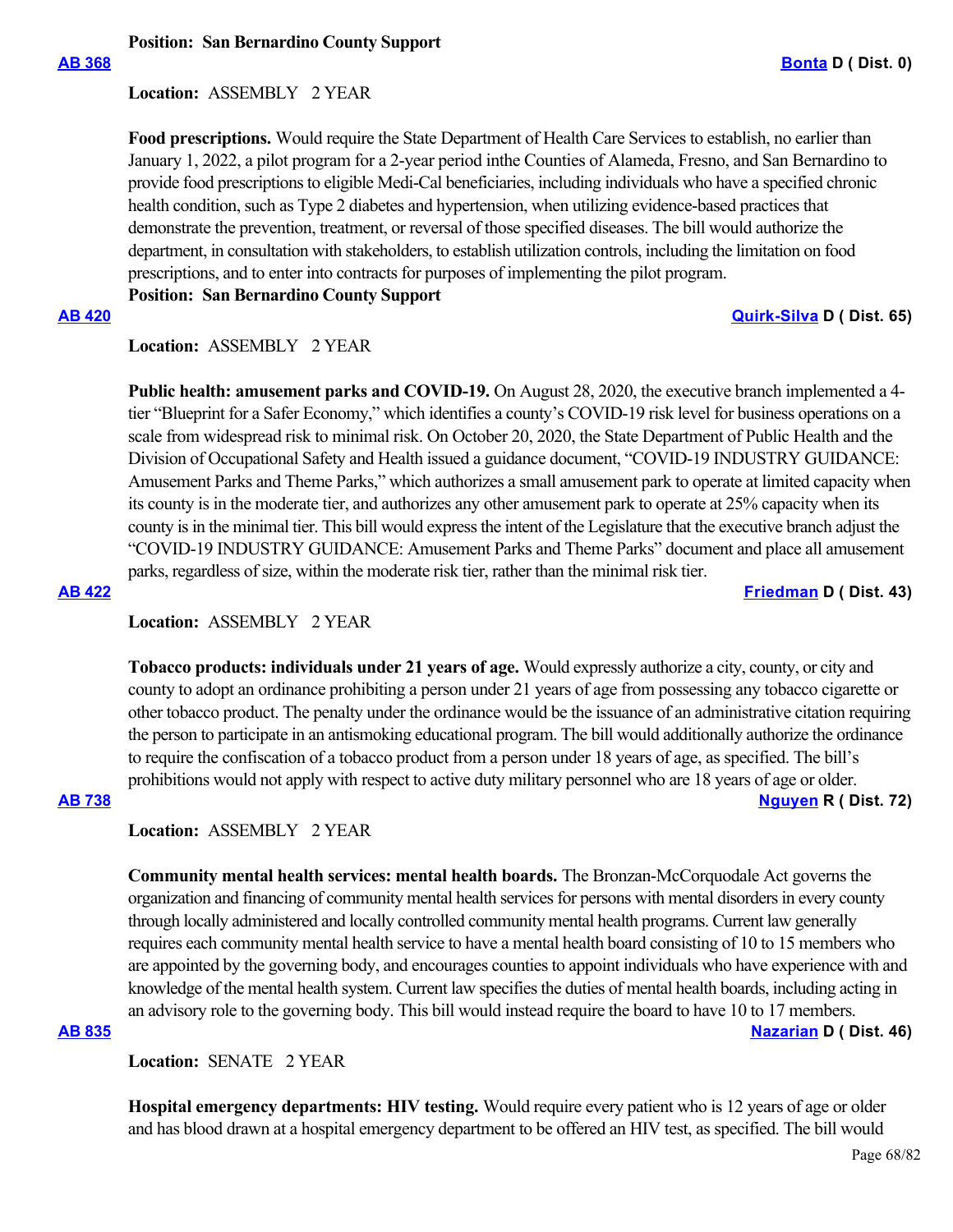specify the manner in which the results of that test are provided. The bill would state that a hospital emergency department is not required to offer an HIV test to a patient if the department determines that the patient is being treated for a life-threatening emergency, if they determine the person lacks the capacity to consent to an HIV test, if the person was a patient of the hospital emergency department within the previous 12 months, was offered an HIV test, and consented to the test, or if the person is pregnant and has already been tested.

### **[AB 1181](https://ctweb.capitoltrack.com/public/publishbillinfo.aspx?bi=hJLE75G3rYLpZOZ66EURhAyhQc5b%2FSFHaG%2BKPR1vE4V8NuSnGsuJlzRYBqYoGhOm) [Nguyen](https://ad72.asmrc.org/) R ( Dist. 72)**

# **Location:**  ASSEMBLY 2 YEAR

**Fees: business licenses: alcoholic beverages: health permits.** Would prohibit cities and counties, including charter cities and counties, from imposing or collecting license fees from restaurants from January 1, 2020, to December 31, 2021, as provided, and would require the city or county to refund to a restaurant any license fees collected during that period. By imposing new duties on cities and counties with respect to imposing or collecting specified license fees, and by requiring that the fees be refunded, this bill would impose a state-mandated local program.

# **Position: San Bernardino County Oppose**

### **[SB 17](https://ctweb.capitoltrack.com/public/publishbillinfo.aspx?bi=%2BE4NoDKMLnuTFxzoM1Xo99BcuN4ryD73nF0rJQY%2ByFcnjPHcHP1MVGB5QCwtLcFz) [Pan](http://sd06.senate.ca.gov/) D ( Dist. 6)**

# **Location:**  ASSEMBLY 2 YEAR

**Office of Racial Equity.** Would, until January 1, 2029, would establish in state government an Office of Racial Equity, an independent public entity not affiliated with an agency or department, governed by a Racial Equity Advisory and Accountability Council. The bill would authorize the council to hire an executive director to organize, administer, and manage the operations of the office. The bill would task the office with coordinating, analyzing, developing, evaluating, and recommending strategies for advancing racial equity across state agencies, departments, and the office of the Governor. The bill would require the office, in consultation with state agencies, departments, and public stakeholders, as appropriate, to develop a statewide Racial Equity Framework that includes a strategic plan with policy and inclusive practice recommendations, guidelines, goals, and benchmarks to reduce racial inequities, promote racial equity, and address individual, institutional, and structural racism. **[SB 57](https://ctweb.capitoltrack.com/public/publishbillinfo.aspx?bi=Lv7Elqqc41mLJLH2Zgldd2ENbBe%2F2AACEFAp57qr3o%2FEEJPqJsnF7dAV%2BDMNNJpC) [Wiener](http://sd11.senate.ca.gov/) D ( Dist. 11)**

**Location:**  ASSEMBLY 2 YEAR

**Controlled substances: overdose prevention program.** Would, until January 1, 2027, authorize the City and County of San Francisco, the County of Los Angeles, the City of Los Angeles, and the City of Oakland to approve entities to operate overdose prevention programs for persons that satisfy specified requirements, including, among other things, providing a hygienic space supervised by trained staff where people who use drugs can consume preobtained drugs, providing sterile consumption supplies, providing access or referrals to substance use disorder treatment, and that program staff be authorized and trained to provide emergency administration of an opioid antagonist, as defined by existing law.

### **[SB 75](https://ctweb.capitoltrack.com/public/publishbillinfo.aspx?bi=lySpRCXAtWFK79Ah5HnT6EfvkUIe6Ys1ulxaYkMnUGFbho%2BbidnpRvhJjodKv2PX) [Bates](https://bates.cssrc.us/) R ( Dist. 36)**

Location: **SENATE** 2 YEAR

**Controlled substances: fentanyl.** Current law classifies controlled substances into 5 schedules and places the greatest restrictions and penalties on the use of those substances placed in Schedule I. Current law classifies the drug fentanyl in Schedule II. Current law prohibits a person from possessing for sale, or purchasing for purposes of sale, specified controlled substances, including fentanyl, and provides for imprisonment in a county jail for 2, 3, or 4 years for a violation of this provision. Current law also imposes an additional term, and authorizes a trial court to impose a specified fine, upon a person who is convicted of a violation of, or of a conspiracy to violate, specified provisions of law with respect to a substance containing heroin, cocaine base, and cocaine, if the substance exceeds a specified weight. This bill would impose that additional term upon, and authorize a fine against, a defendant who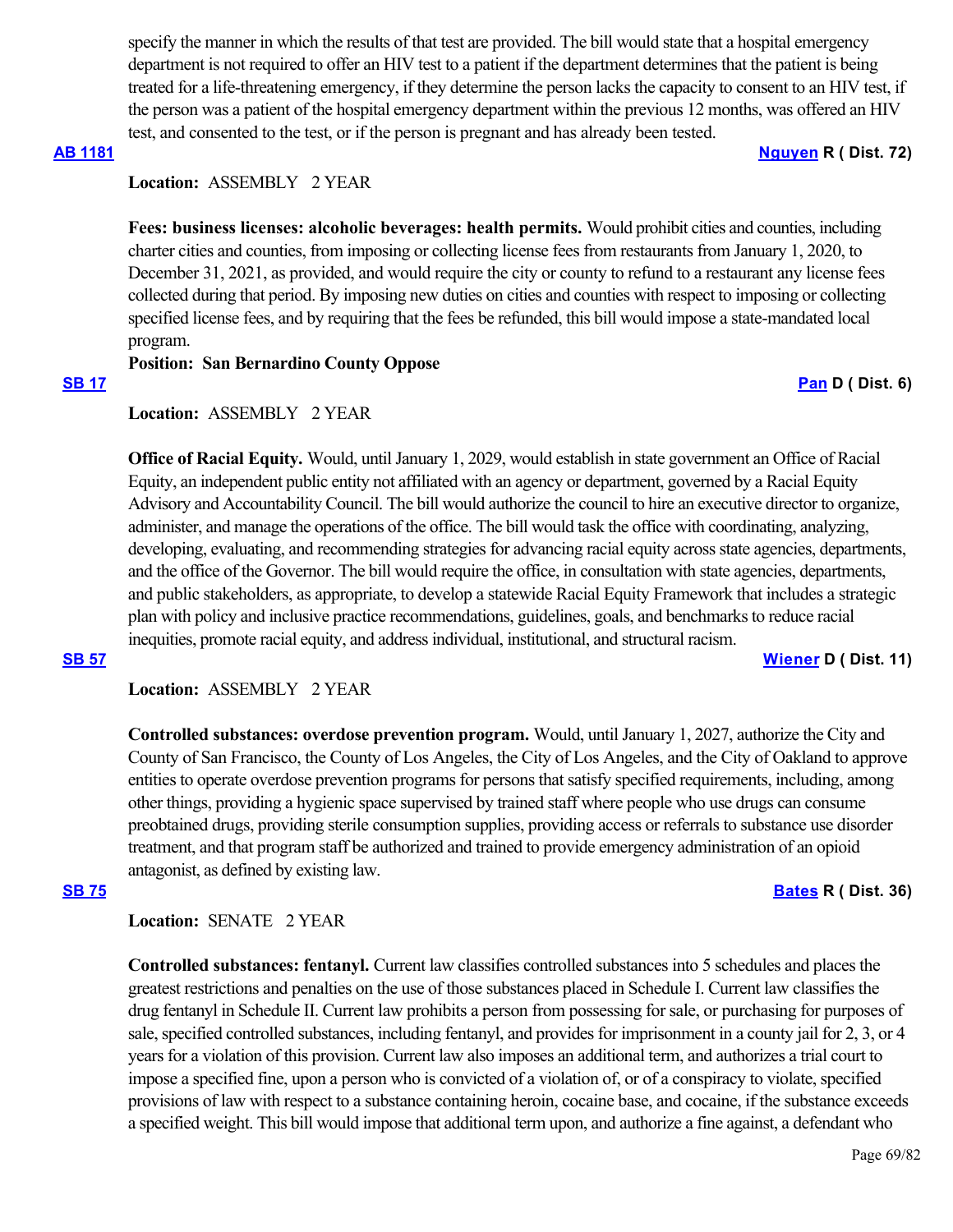violates those laws with respect to a substance containing fentanyl.

# **Location:**  ASSEMBLY 2 YEAR

**State Healthy Food Access Policy.** Would declare that it is the established policy of the state that every human being has the right to access sufficient affordable and healthy food. The bill would require all relevant state agencies, including the State Department of Social Services, the Department of Food and Agriculture, and the State Department of Public Health, to consider this state policy when revising, adopting, or establishing policies, regulations, and grant criteria when those policies, regulations, and grant criteria are pertinent to the distribution of food and nutrition assistance. The bill would also require, by January 1, 2023, the State Department of Social Services, in consultation with the Department of Food and Agriculture and the Department of Conservation, to submit a report to the Legislature relating to food access and recommendations to increase the availability of sufficient affordable and healthy food.

### **[SB 340](https://ctweb.capitoltrack.com/public/publishbillinfo.aspx?bi=o7c4xnROQN3yzqqUUsr3HDvHSt5jsU2jMveJJkW5YKoG0bJsOECHrt2wV%2Fr7HQpj) [Stern](http://sd27.senate.ca.gov/) D ( Dist. 27)**

# **Location:**  ASSEMBLY 2 YEAR

**Lanterman-Petris-Short Act: hearings.** Current law, the Lanterman-Petris-Short Act, authorizes the involuntary commitment and treatment of persons with specified mental health disorders for the protection of the persons so committed. Under the act, if a person, as a result of a mental health disorder, is a danger to others, or to themselves, or is gravely disabled, the person may, upon probable cause, be taken into custody and placed in a facility designated by the county and approved by the State Department of Social Services as a facility for 72-hour treatment and evaluation. Existing law provides for judicial review of the involuntary commitment and requires reasonable attempts to be made by the mental health facility to notify family members or any other person designated by the patient of the time and place of judicial review. This bill would authorize a family member, friend, or acquaintance with personal knowledge of the person receiving treatment to make a request to testify in the judicial review proceedings, in writing, to the counsel of a party to the judicial review

**[SB 519](https://ctweb.capitoltrack.com/public/publishbillinfo.aspx?bi=S%2Fqdy5QJb97AZhOUGFEgrrOu2893hHPADL3SNrgXeTRpxLo6I80R%2BXvamzjzl7KU) [Wiener](http://sd11.senate.ca.gov/) D ( Dist. 11)**

# **Location:**  ASSEMBLY 2 YEAR

**Controlled substances: decriminalization of certain hallucinogenic substances.** Current law categorizes certain drugs and other substances as controlled substances and prohibits various actions related to those substances, including their manufacture, transportation, sale, possession, and ingestion.This bill would make lawful the possession, obtaining, giving away, or transportation of, specified quantities of psilocybin, psilocyn, dimethyltryptamine (DMT), ibogaine, mescaline, lysergic acid diethylamide (LSD), and 3,4 methylenedioxymethamphetamine (MDMA) for personal use or facilitated or supported use, as defined, by and with persons 21 years of age or older. The bill would provide penalties for possession of these substance on school grounds, or possession by, or sharing with, persons under 21 years of age.

# **[SB 744](https://ctweb.capitoltrack.com/public/publishbillinfo.aspx?bi=JIZZ3Wleqhe2Afu8aSlx2KX18JyZA8Rq1KFFiRORfqV64KqI99E5CRWoF%2Fb%2B7Mzo) [Glazer](http://sd07.senate.ca.gov/) D ( Dist. 7)**

**Location:**  ASSEMBLY 2 YEAR

**Communicable diseases: respiratory disease information.** Would require the State Department of Public Health to create a program to provide expedited release, during a declared public health emergency, of specified health care data to researchers at a bona fide research institution of higher education, as defined. The bill would require the department to make the specified data available promptly, and on an ongoing basis, to qualified researchers who sign a memorandum of understanding with the department agreeing to use the data only for public health research purposes, to not disclose it to any other party, and to keep all personal information confidential.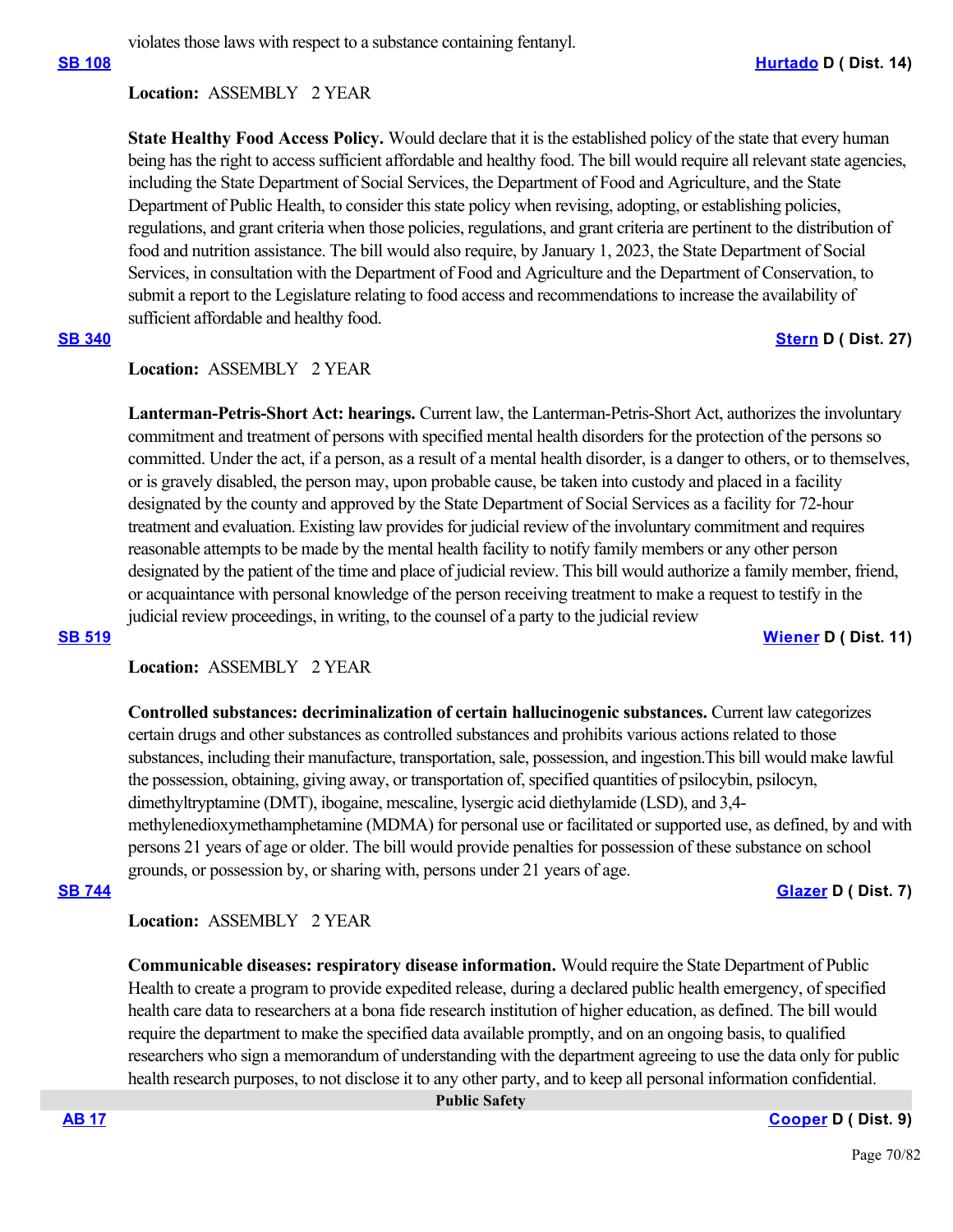**Peace officers: disqualification from employment.** Would disqualify a person from being a peace officer if the person has been discharged from the military for committing an offense that would have been a felony if committed in California or if the person has been certified as a peace officer and has had that certification revoked by the Commission on Peace Officer Standards and Training.

**[AB 60](https://ctweb.capitoltrack.com/public/publishbillinfo.aspx?bi=Ie8%2FaD5%2FWnu20zg3cNaRtvjSwwgEj6ev14ojqYd5pyBgDeKMxWrRdsqhEtdW1oZA) [Salas](https://a32.asmdc.org/) D ( Dist. 32)**

# **Location:**  ASSEMBLY 2 YEAR

Law enforcement. Would disqualify a person from being employed as a peace officer if that person has been convicted of, or has been adjudicated by a military tribunal as having committed an offense that would have been a felony if committed in this state. The bill would also disqualify any person who has been certified as a peace officer by the Commission on Peace Officer Standards and Training and has had that certification revoked by the commission.

# **[AB 87](https://ctweb.capitoltrack.com/public/publishbillinfo.aspx?bi=aP6tBr0AiMKGFAYx2CsdLBAC6h8IlxwJmhePJG5%2BQYnibqIKe%2FksE37RChPbnT8a) Committee on Budget**

# Location: **SENATE** 2 YEAR

**Juvenile Justice.** Current law establishes the Division of Juvenile Justice within the Department of Corrections and Rehabilitation to operate facilities to house specified juvenile offenders. Current law, commencing July 1, 2021, prohibits further commitment of wards to the Division of Juvenile Justice unless the ward is otherwise eligible to be committed to the division and a motion was filed to transfer the ward from the juvenile court to a court of criminal jurisdiction. Current law requires that all wards committed to the division prior to July 1, 2021, remain within the custody of the division until the ward is discharged, released, or transferred. This bill would require a court to consider, as an alternative to commitment to the Division of Juvenile Justice, placement in local programs established as a result of the realignment of wards from the Division of Juvenile Justice to county-based custody.

**[AB 94](https://ctweb.capitoltrack.com/public/publishbillinfo.aspx?bi=EAd9bw1m8WG3H4Hrr6E5EmLOiqmJxLfi0KpO4uLIFBhTEwKO9HTY42g%2BwS1BIrez) [Jones-Sawyer](https://a59.asmdc.org/) D ( Dist. 59)**

# **Location:**  ASSEMBLY 2 YEAR

**Correctional officers.** Would require a correctional officer employed by the Department of Corrections and Rehabilitation to undergo a confidential mental health evaluation every calendar year to determine whether the individual has an emotional or mental condition that might adversely affect their exercise of the duties and powers of a correctional officer. The bill would specify the training and experience required for those conducting the evaluations. If a mental health evaluator determines that the individual has a condition that might adversely affect their exercise of the duties and powers of a correctional officer, the bill would require the evaluator to notify the correctional officer of that determination. The bill would prohibit the evaluation from being shared with the Department of Human Resources without the affirmative and informed written consent of the correctional officer. **[AB 256](https://ctweb.capitoltrack.com/public/publishbillinfo.aspx?bi=rQtYJcf4dXrzHn9e1RwZjOpgoG8pIdmaYjYZUZRFGTfIJrIITioAhm9HEAySE%2FU5) [Kalra](https://a27.asmdc.org/) D ( Dist. 27)**

# **Location:**  SENATE 2 YEAR

**Criminal procedure: discrimination.** Current law prohibits the state from seeking a criminal conviction or sentence on the basis of race, ethnicity, or national origin, as specified, and, in a case in which judgment has not been entered prior to January 1, 2021, allows a petition to be filed alleging a violation of that prohibition. Current law authorizes a court that finds a violation of that prohibition to impose specified remedies, including, among other things, vacating the conviction or sentence and ordering new proceedings.This bill would authorize that petition to be filed for cases in which a judgment was entered prior to January 1, 2021, as specified. The bill would, if a motion under these provisions is based on the conduct or statements by the judge, require the judge to disqualify themselves from those proceedings. The bill would additionally make other technical changes.

### **[AB 261](https://ctweb.capitoltrack.com/public/publishbillinfo.aspx?bi=oEt9A6a5HVAxZ4pUsnesUibV5o%2BjNL6w4GyV1Rg2AwN4mJG8sSe%2FBCiFHrt6dKWG) [Seyarto](https://ad67.asmrc.org/) R ( Dist. 67)**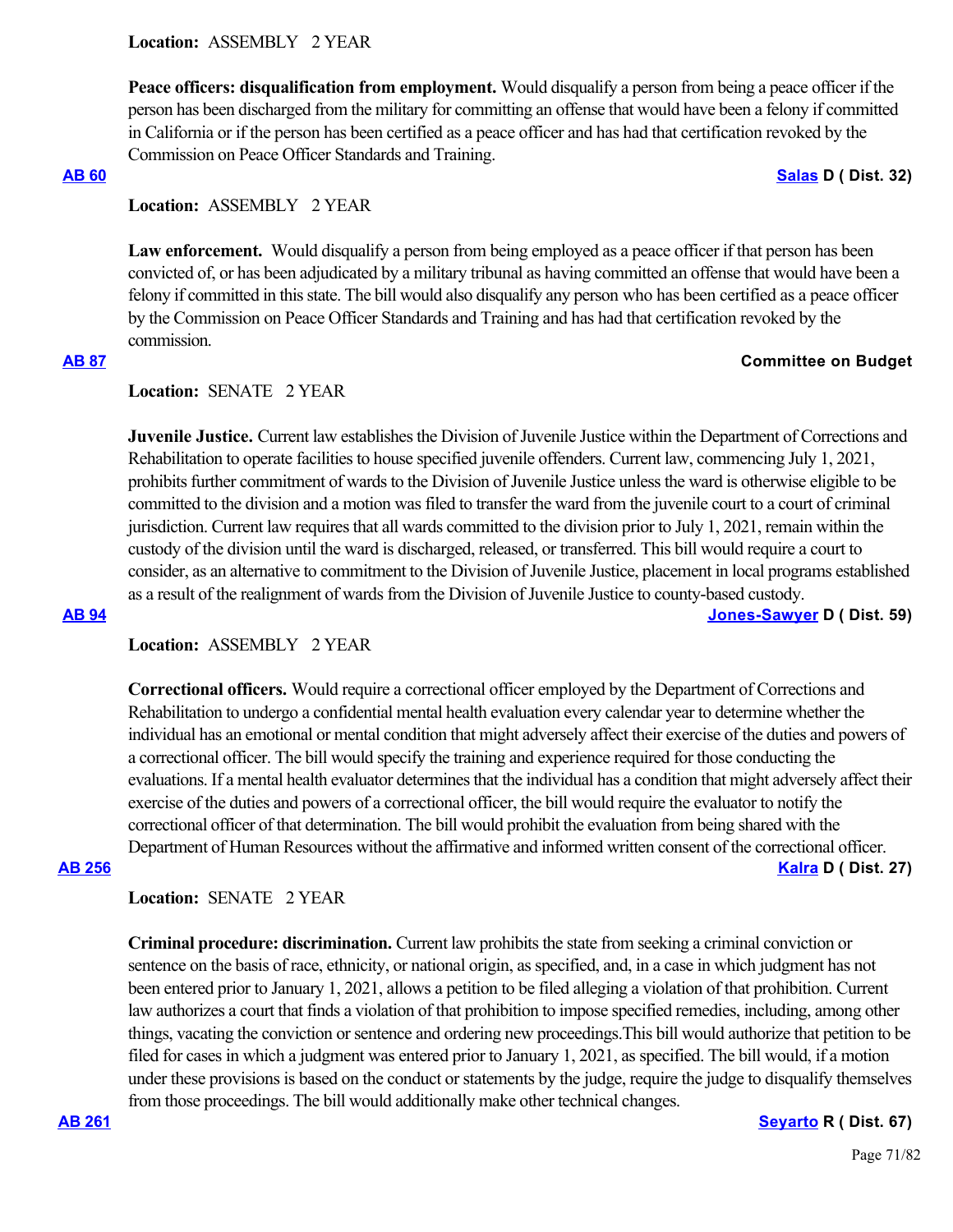**Authorized emergency vehicles.** Would permit an authorized emergency vehicle to operate on an HOV lane if specified conditions are met, including, among others, that the vehicle is being driven while responding to, or returning from, an urgent or emergency call and the driver of the vehicle determines that the use of the HOV lane will likely improve the arrival time of the authorized emergency vehicle and its delivery of essential public safety services.

# **[AB 294](https://ctweb.capitoltrack.com/public/publishbillinfo.aspx?bi=KYUofjSOiZMf9EQhyVwipmENINZp7aEdlaKda8uJjCr3J0fQXbKZFVX0p3tFD3Hr) [Santiago](https://a53.asmdc.org/) D ( Dist. 53)**

# **Location:**  ASSEMBLY 2 YEAR

**Vehicle Tow and Storage Act.** Would establish the Vehicle Towing and Storage Board in the Department of Consumer Affairs and would empower the board to, among other things, regulate and resolve disputes involving vehicle towing businesses. The bill would require the board to maintain a public database on its internet website on vehicle towing businesses. The bill would require a business to obtain a Vehicle Tow and Storage Permit and pay an annual fee before operating a tow truck or tow vehicle in California. The bill would establish various penalties for violations of these provisions. The bill also would require a permit applicant or permitholder to submit specified information to the board under penalty of perjury.

### **[AB 308](https://ctweb.capitoltrack.com/public/publishbillinfo.aspx?bi=WNoFuOCI55uRSKQHjmHz0DBzqjpLZf8CGlKBbd47uDZ4XtbuO%2BNbEwUPh810Arhe) [Chen](https://ad55.asmrc.org/) R ( Dist. 55)**

# **Location:**  ASSEMBLY 2 YEAR

**Law enforcement: vehicle burglary and theft task forces.** Would require the Board of State and Community Corrections to administer grants to law enforcement agencies that participate in regional vehicle burglary and theft reduction joint task forces. The bill would make law enforcement agencies in specified counties eligible to participate in the regional task forces. The bill would require participating law enforcement agencies in each region to form a joint task force coordination council consisting of a representative of the Department of the California Highway Patrol and the sheriff or chief of police, or their representatives, of each participating law enforcement agency. **[AB 311](https://ctweb.capitoltrack.com/public/publishbillinfo.aspx?bi=SNO%2BHariG%2BkgeEhTD4fCLqvFFjZwhpQz8nJXYw5wFDTg2yoIh%2B2U3yJWRZX1AMx%2B) [Ward](https://a78.asmdc.org/) D ( Dist. 78)**

# **Location:**  ASSEMBLY 2 YEAR

**Firearms: gun shows.** Would prohibit a vendor at a gun show or event from possessing, displaying, offering to sell, selling, or transferring any firearm precursor parts. The bill would make a violation of these provisions a misdemeanor punishable by a fine not to exceed \$2,000. The bill would prohibit a vendor who has been convicted of a violation of those provisions from participating in any gun show or event in this state for one year after the date of the conviction. The bill would make a violation of that prohibition on participating in any gun show or event a misdemeanor punishable by a fine not to exceed \$5,000 and a 5-year prohibition on participating in any gun show or event in the state. The bill would, if a person violates that 5-year prohibition, make that violation grounds for the revocation of any firearm, ammunition, or firearm precursor part vendor license the person holds. **[AB 312](https://ctweb.capitoltrack.com/public/publishbillinfo.aspx?bi=FjKfgcY2mt3SCkTyoI4d1HrD7k2BCbgXSe6glqFxCKT8Np9N41GlfHYkFpdL%2BXFi) [Seyarto](https://ad67.asmrc.org/) R ( Dist. 67)**

**Location:**  SENATE 2 YEAR

**Teacher credentialing: basic skills proficiency test: exemption.** Currentlaw requires the Commission on Teacher Credentialing, among other duties, to establish standards and procedures for the issuance and renewal of credentials, certificates, and permits. Existing law prohibits the commission from issuing initially a credential, permit, certificate, or renewal of an emergency credential to a person to serve in the public schools unless the person has demonstrated proficiency in basic reading, writing, and mathematics skills in the English language by passing the state basic skills proficiency test. This bill would exempt from the basic skills proficiency test requirement an applicant who earns at least a letter grade of B in qualifying coursework, as defined, determined by a credential preparation program or the commission, as specified, to sufficiently serve as an alternative indicator of proficiency in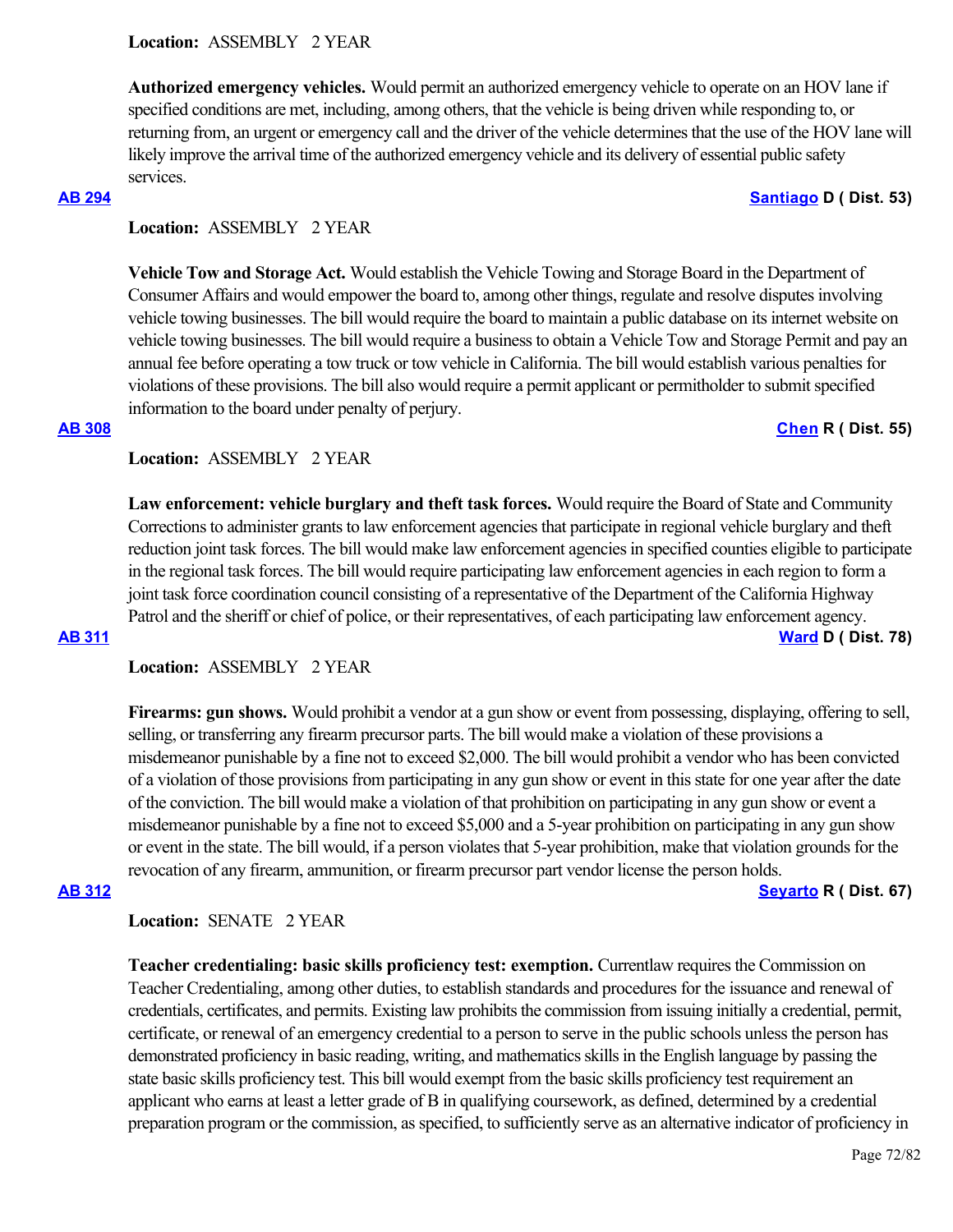basic reading, writing, and mathematics skills in the English language. The bill would also exempt an applicant who has demonstrated proficiency in the basic skills through a combination of qualifying coursework, passage of components of the state basic skills proficiency test, and scores on the writing, reading, and mathematics sections of the College Board SAT Reasoning Test, the enhanced ACT English and mathematics tests, or the California State University Early Assessment Program that are sufficient to waive the English placement test and the entry level mathematics examination administered by the California State University.

### **[AB 785](https://ctweb.capitoltrack.com/public/publishbillinfo.aspx?bi=nE4FEohI9Eu4OlsXMSil6vti6wPU6KKTv7pbVWCld4aBVn7eB8aIsnswYcewJ4FJ) [Rivas, Robert](https://a30.asmdc.org/)  D ( Dist. 30)**

# **Location:**  ASSEMBLY 2 YEAR

**Mental health.** Would, upon appropriation, establish the Mental Health Response and Treatment Challenge Grant Pilot Program. The bill would provide that the purpose of the pilot program is to provide a statewide investment program to provide funds and flexibility to cities, counties, cities and counties, or other local governmental agencies that interact with the criminal justice system to develop programs that seek to improve services in 3 areas, as specified. The bill would require the Board of State and Community Corrections to administer the pilot program and award grants on a competitive basis.

# **[AB 821](https://ctweb.capitoltrack.com/public/publishbillinfo.aspx?bi=TCW%2FEwp5XVIGq%2BhRWtP7HAupcoynUtV4ELeFrws7szKU93neeroKrXkLz6eZYH5Z) [Cooper](https://a09.asmdc.org/) D ( Dist. 9)**

### **Location:**  ASSEMBLY 2 YEAR

**Sexually violent predators: placement outside county of domicile: notice and hearing. Current law requires** a sexually violent predator who is conditionally released to be placed in the county that was the person's county of domicile prior to the person's incarceration, unless extraordinary circumstances exist requiring placement outside the county, as specified. This bill would require advance notice, as specified, if a sexually violent predator is to be released to a county other than their county of domicile. The bill would require the local jurisdiction to give public notice of the intended release and allow for public comment, as specified. The bill would require the court to hold an evidentiary hearing to determine if extraordinary circumstances exist.

**[AB 926](https://ctweb.capitoltrack.com/public/publishbillinfo.aspx?bi=Th0uX5vCkxdBKDneFaOrCN5M161%2Bayhvf56xEMJmANMzKcX9QOwihTYO%2F%2FpKS2WA) [Mathis](http://ad26.asmrc.org/) R ( Dist. 26)**

# **Location:**  ASSEMBLY 2 YEAR

**Fire prevention: local assistance grant program: projects: report.** Current law requires the Department of Forestry and Fire Protection to establish a local assistance grant program for fire prevention activities, as defined, in the state. This bill would expand the definition of "fire prevention activities" to include the removal of hazardous dead trees, creation of fuel breaks and community defensible spaces, and creation of ingress and egress corridors. The bill would also require the department to prioritize projects that have a completed, or nearly completed, environmental review document, as provided. The bill would authorize the department to consider and evaluate the wildfire risk within the proposed project area, as well as the socioeconomic characteristics of communities that the various education and mitigation projects are intended to protect, when awarding local assistance grants. **[AB 960](https://ctweb.capitoltrack.com/public/publishbillinfo.aspx?bi=nPmUazv3CfGl4xs3NkwU9nY63ELfjp3XK9ko1a9L7kUQUkufO7KEB3%2FCGttkDq5y) [Ting](https://a19.asmdc.org/) D ( Dist. 19)**

**Location:**  SENATE 2 YEAR

**Medical parole.** The Victim's Bill of Rights Act of 2008 (Marsy's Law) added by Proposition 9 at the November 4, 2008, statewide general election, establishes the Board of Parole Hearings as the state's parole authority and requires the board to be responsible for protecting victims' rights in the parole process. The act allows these duties to be assumed by a successor in interest. This bill would create a medical parole panel, comprised of a department psychologist, a primary care provider, and a representative from California Correctional Health Care Services, at each institution to act as the state's parole authority for the purpose of medical parole decisions. The bill would require the panel to protect victims' rights in the medical parole process. The bill would expand the qualifying criteria for medical parole and establish a new medical parole consideration process, as specified.

### **[SB 39](https://ctweb.capitoltrack.com/public/publishbillinfo.aspx?bi=sUKRFgAc2NMvgSBTS%2F1GGVbYKlZ1ETu1WiOud04YN1dK%2BSF7%2BA6eNuD7QMFsqQbv) [Grove](https://grove.cssrc.us/) R ( Dist. 16)**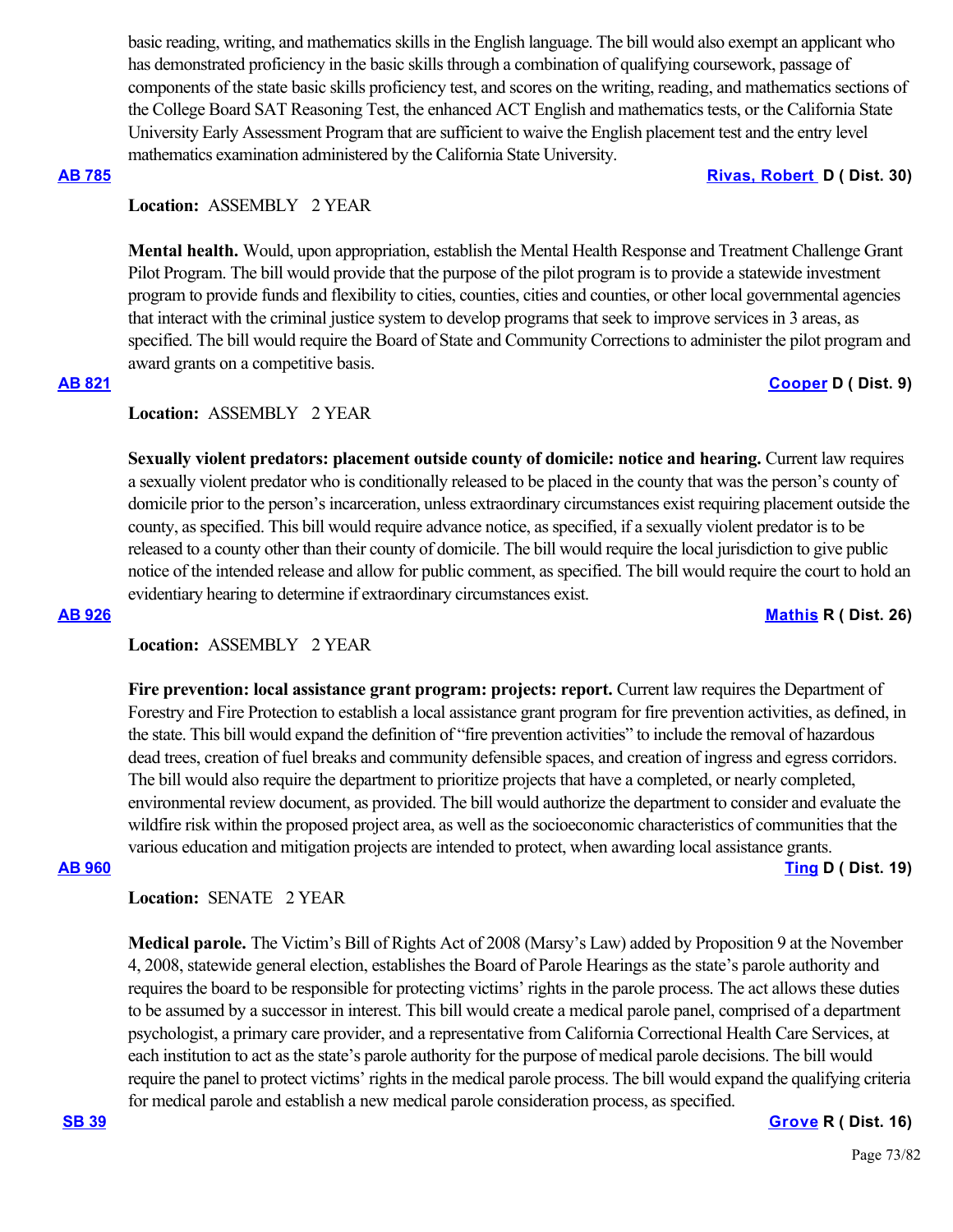**Location:**  ASSEMBLY 2 YEAR

**Fraudulent claims: inmates.** Would require the Department of Corrections and Rehabilitation to provide the names and social security numbers of current inmates to the Employment Development Department for the purposes of preventing payments on fraudulent claims for unemployment compensation benefits. The bill would require the Department of Corrections and Rehabilitation to provide the information to the Employment Development Department at least every 90 calendar days and upon that department's request. Because this bill would expand the group of persons who can be convicted for knowingly furnishing state summary criminal history information to unauthorized persons, it would impose a state-mandated local program.

**Position: San Bernardino County Support**

**[SB 75](https://ctweb.capitoltrack.com/public/publishbillinfo.aspx?bi=lySpRCXAtWFK79Ah5HnT6EfvkUIe6Ys1ulxaYkMnUGFbho%2BbidnpRvhJjodKv2PX) [Bates](https://bates.cssrc.us/) R ( Dist. 36)**

Location: **SENATE** 2 YEAR

**Controlled substances: fentanyl.** Current law classifies controlled substances into 5 schedules and places the greatest restrictions and penalties on the use of those substances placed in Schedule I. Current law classifies the drug fentanyl in Schedule II. Current law prohibits a person from possessing for sale, or purchasing for purposes of sale, specified controlled substances, including fentanyl, and provides for imprisonment in a county jail for 2, 3, or 4 years for a violation of this provision. Current law also imposes an additional term, and authorizes a trial court to impose a specified fine, upon a person who is convicted of a violation of, or of a conspiracy to violate, specified provisions of law with respect to a substance containing heroin, cocaine base, and cocaine, if the substance exceeds a specified weight. This bill would impose that additional term upon, and authorize a fine against, a defendant who violates those laws with respect to a substance containing fentanyl.

## **[SB 101](https://ctweb.capitoltrack.com/public/publishbillinfo.aspx?bi=PqG94B5vRaSGS7OJERfy0qBL2x0AJLELFxi4A9TlbQrwqNml08NG2XRQK2eveJmW) [Nielsen](http://nielsen.cssrc.us/) R ( Dist. 4)**

**Location:**  SENATE 2 YEAR

**Department of Motor Vehicles: records: confidentiality.** Would extend that prohibition, subject to those same exceptions, to the disclosure of the home addresses of code enforcement officers and parking control officers, as defined. The bill would also require Department of Motor Vehicles to charge a fee sufficient to cover the reasonable costs for this service commencing with requests for confidentiality made on or after January 1, 2022.

This bill contains other related provisions and other existing laws.

# **[SB 112](https://ctweb.capitoltrack.com/public/publishbillinfo.aspx?bi=DjmYG7bz92XDaVvNv%2B4%2FAty59QmYz%2BP7w6YJ8k%2BFc8ofXa00AMpDRC7netTvQRps) [Skinner](http://sd09.senate.ca.gov/) D ( Dist. 9)**

Location: **SENATE** 2 YEAR

**Budget Act of 2021.** This bill would make appropriations for the support of state government for the 2021–22 fiscal year.

## **[SB 210](https://ctweb.capitoltrack.com/public/publishbillinfo.aspx?bi=fePHxTh5GH9DlGUNrawymqA9S7Z%2F3%2FqcgLZJ8wEIimG0Oe%2BsLjIiUTrxd52u%2Fwny) [Wiener](http://sd11.senate.ca.gov/) D ( Dist. 11)**

**Location:**  SENATE 2 YEAR

**Automated license plate recognition systems: use of data.** Current law authorizes the Department of the California Highway Patrol to retain license plate data captured by license plate reader technology, also referred to as an automated license plate recognition (ALPR) system, for not more than 60 days unless the data is being used as evidence or for the investigation of felonies. Current law authorizes the department to share that data with law enforcement agencies for specified purposes and requires both an ALPR operator and an ALPR end-user, as those terms are defined, to implement a usage and privacy policy regarding that ALPR information, as specified. Current law requires that the usage and privacy policy implemented by an ALPR operator or an ALPR end-user include the length of time ALPR information will be retained and the process the ALPR operator and ALPR end-user will utilize Page 74/82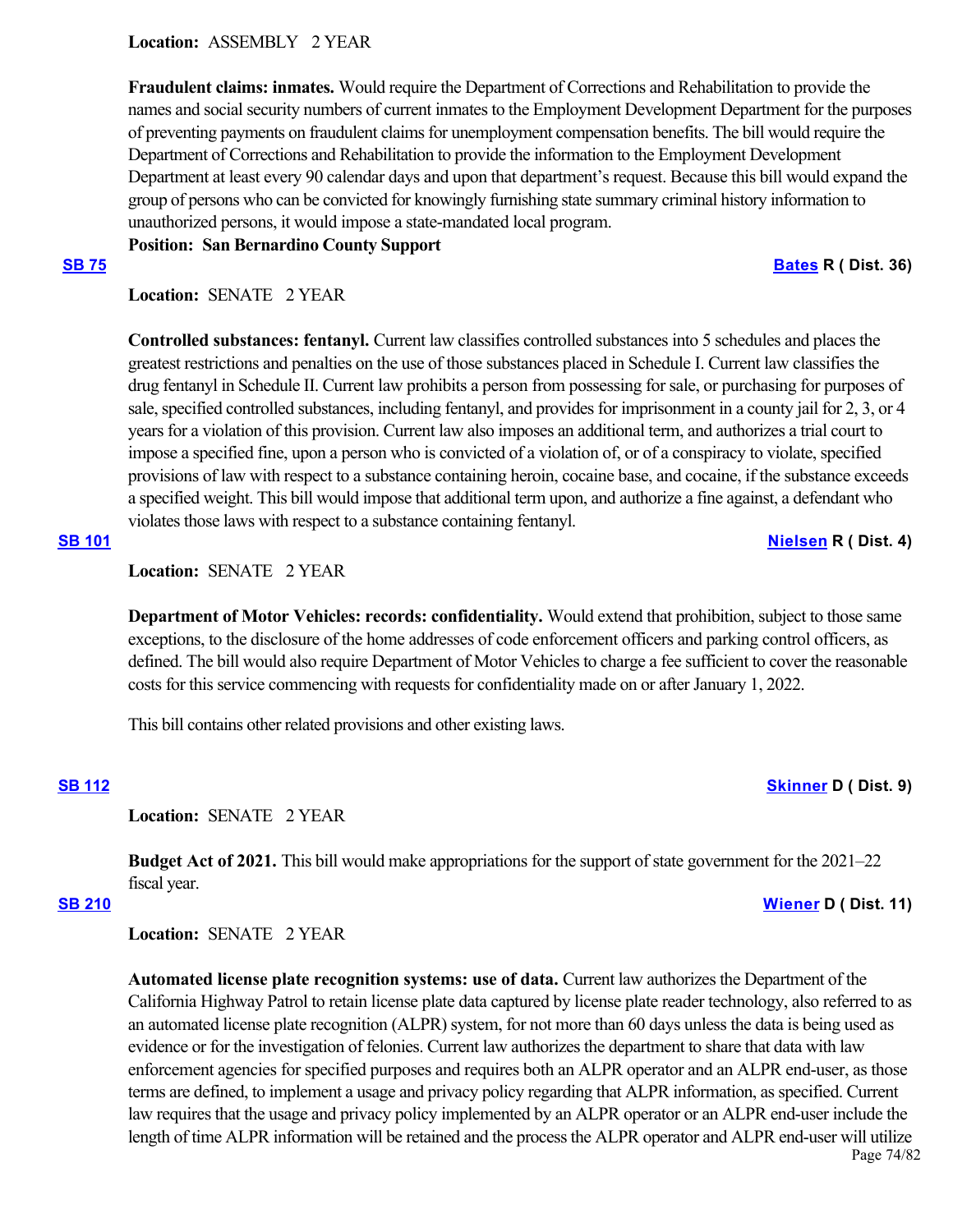to determine if and when to destroy retained ALPR information. This bill would include in those usage and privacy policies a requirement that, if the ALPR operator or ALPR end-user is a public agency and not an airport authority, ALPR data that does not match a hot list be destroyed within 24 hours.

### **[SB 271](https://ctweb.capitoltrack.com/public/publishbillinfo.aspx?bi=YS5yJcytcA423yIyUJEWN490ezcLJVWtQx%2Bovcc2oLORpyvlhhKv5cHmRVxBlOwU) [Wiener](http://sd11.senate.ca.gov/) D ( Dist. 11)**

# **Location:**  SENATE 2 YEAR

**County sheriffs: eligibility requirements.** The California Constitution requires the Legislature to provide for an elected county sheriff in each county. Current statutory law specifies that a person is not eligible to become a candidate for the office of sheriff in a county unless the person has an advanced certificate issued by the Commission on Peace Officer Standards and Training or meets a combination of certain educational degree and full-time, salaried law enforcement experience requirements, as specified. Current law deems a person holding the office of sheriff on January 1, 1989, to have met those qualifications. This bill would repeal those eligibility provisions, and would make other conforming changes.

### **[SB 284](https://ctweb.capitoltrack.com/public/publishbillinfo.aspx?bi=pfo59AaC5CcBlbAG1B14p2QyzY9s%2Fy6%2F4GGrAzrDy118E94jS7x9jr06vKUaTB3e) [Stern](http://sd27.senate.ca.gov/) D ( Dist. 27)**

# **Location:**  ASSEMBLY 2 YEAR

**Workers' compensation: firefighters and peace officers: post-traumatic stress.** Current law, under the workers' compensation system, provides, only until January 1, 2025, that, for certain state and local firefighting personnel and peace officers, the term "injury" includes post-traumatic stress that develops or manifests during a period in which the injured person is in the service of the department or unit, but applies only to injuries occurring on or after January 1, 2020. Existing law requires the compensation awarded pursuant to this provision to include full hospital, surgical, medical treatment, disability indemnity, and death benefits. This bill would make that provision applicable to active firefighting members of the State Department of State Hospitals, the State Department of Developmental Services, the Military Department, and the Department of Veterans Affairs, and to additional peace officers, including security officers of the Department of Justice when performing assigned duties as security officers and the officers of a state hospital under the jurisdiction of the State Department of State Hospitals or the State Department of Developmental Services, among other officers.

# **[SB 350](https://ctweb.capitoltrack.com/public/publishbillinfo.aspx?bi=LV8UTl7sqCxQyqSkjln784aEvFmB9BUuuJaIEca4Y%2ByzUcbFBChB5pom43%2Baarjd) [Melendez](https://melendez.cssrc.us/) R ( Dist. 28)**

# **Location:**  SENATE 2 YEAR

**Controlled substances.** Current law makes it a crime to possess for sale or purchase for purpose of sale, transport, sell, furnish, administer, give away, manufacture, compound, convert, produce, derive, process, or prepare various controlled substances, including, among others, fentanyl, peyote, and various other opiates and narcotics. This bill would require a person who is convicted of, or who pleads guilty or no contest to, the above crimes to receive a written advisory of the danger of manufacturing or distribution of controlled substances and that, if a person dies as a result of that action, the manufacturer or distributor can be charged with voluntary manslaughter or murder. The bill would require that the fact the advisory was given be on the record and recorded on the abstract of conviction.

# **Position: San Bernardino County Watch**

### **Public Utilities**

**[AB 280](https://ctweb.capitoltrack.com/public/publishbillinfo.aspx?bi=CF3aBg%2F5EW%2B%2BoUS9%2FCgN63FeABGCYxGMfzZDQu7kxdpFsoEbA6JTjlmbDBt%2BrgoU) [Rivas, Robert](https://a30.asmdc.org/) D ( Dist. 30)**

# **Location:**  ASSEMBLY 2 YEAR

**Electrical corporations: wildfire mitigation plans.** Under current law, the Public Utilities Commission has jurisdiction over electrical corporations. Current law requires each electrical corporation to annually prepare and submit a wildfire mitigation plan to the Wildfire Safety Division of the commission for review and approval.This bill would require each electrical corporation to also submit its wildfire mitigation plan to the appropriate policy committees of the Legislature.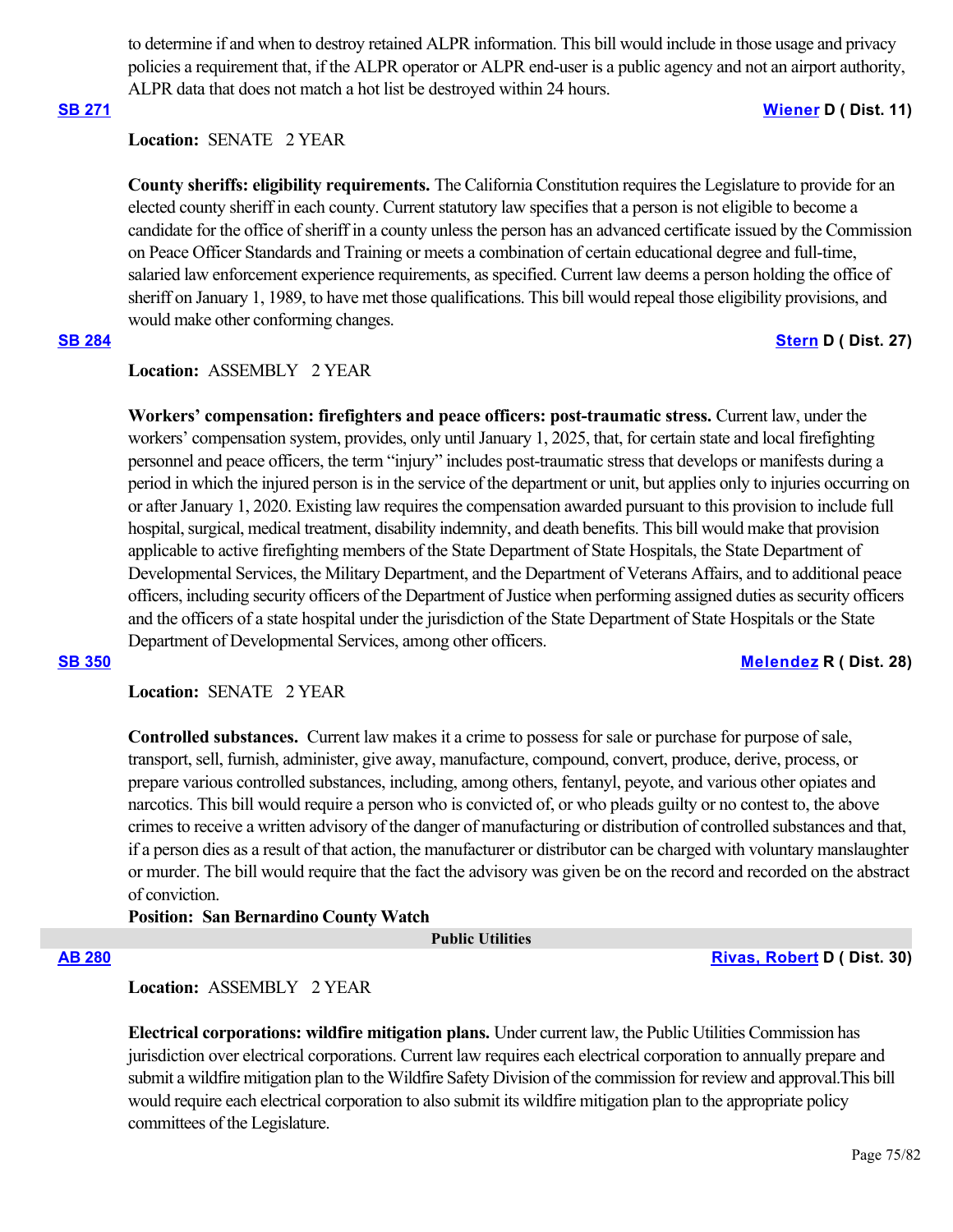Location: **SENATE 2 YEAR** 

**Public Utilities Commission: oversight of electrical corporations.** Would state the intent of the Legislature to enact legislation to strengthen the Public Utilities Commission's oversight of electrical corporations' efforts to reduce their fire risk and use of deenergization events.

### **Public Works**

**[AB 377](https://ctweb.capitoltrack.com/public/publishbillinfo.aspx?bi=QEAvUfo6evokACv3TccwZ1ucj8cFUibwrenQRa%2B9WfA5l16b2I%2F3Y1fa6Hj1%2BmTZ) [Rivas, Robert](https://a30.asmdc.org/)  D ( Dist. 30)**

# **Location:**  ASSEMBLY 2 YEAR

**Water quality: impaired waters.** Would require, by January 1, 2023, the State Water Resources Control Board and regional boards to prioritize enforcement of all water quality standard violations that are causing or contributing to an exceedance of a water quality standard in a surface water of the state. The bill would require the state board and regional boards, by January 1, 2025, to evaluate impaired state surface waters and report to the Legislature a plan to bring all water segments into attainment by January 1, 2050. The bill would require the state board and regional boards to update the report with a progress summary to the Legislature every 5 years. The bill would create the Waterway Recovery Account in the Waste Discharge Permit Fund and would make moneys in the Waterway Recovery Account available for the state board to expend, upon appropriation by the Legislature, to bring impaired water segments into attainment in accordance with the plan.

**Position: San Bernardino County Oppose**

## **[SB 412](https://ctweb.capitoltrack.com/public/publishbillinfo.aspx?bi=%2BEJv9IqldAiMj60ZGuXZNaiY5bPuf8Pfv61NIjVrx3EM0efG4B%2FmCRXkZc55uYX%2F) [Ochoa Bogh](https://ochoa-bogh.cssrc.us/) R ( Dist. 23)**

**Location:**  SENATE 2 YEAR

**California Environmental Quality Act: emergency definition.** Would expand the definition of "emergency" provided in CEQA to include a project jointly identified by a state or local agency and the Department of Forestry and Fire Protection or the State Board of Forestry and Fire Protection, with notice to the Department of Fish and Wildlife, as mitigating a high threat to life and safety by preventing, minimizing, or mitigating damage to life, health, property, natural resources, or essential public services, resulting from a catastrophic fire in areas of the state that a lead agency determines, based on substantial evidence, are at a heightened risk of the occurrence of that event. The bill would also specify that "emergency" includes, but is not limited to, man-made or natural occurrences, as specified, and would make other nonsubstantive changes.

**Position: San Bernardino County Sponsor**

### **[SB 683](https://ctweb.capitoltrack.com/public/publishbillinfo.aspx?bi=EI%2BbD68y85%2FaBrTJCoxMyciCkoYKI3BXN693ctDohHNMcOUUC1qGQE5AyQCp2c6o) [Ochoa Bogh](https://ochoa-bogh.cssrc.us/) R ( Dist. 23)**

**Location:**  SENATE 2 YEAR

**Water quality: regional municipal separate storm sewer system permits.** Would require, to the extent permitted by federal law, a regional board that issues a municipal separate storm sewer system permit pursuant to the federal national pollutant discharge elimination system (NPDES) permit program to a region rather than to an individual discharger to include specified elements in the permit and to meet and collaborate with the permittees before or during the permit writing process.

**Position: San Bernardino County Sponsor**

 **Redistricting**

## **[SB 443](https://ctweb.capitoltrack.com/public/publishbillinfo.aspx?bi=HIojWqTdpascDXzdrowFDmZfMBn6ikUpCG3ceZICtuNK6Drr9Vz38JPGnn2sEp40) [Hertzberg](https://sd18.senate.ca.gov/) D ( Dist. 18)**

**Location:**  ASSEMBLY 2 YEAR

**Referendum measures.** Current law specifies the order in which statewide ballot measures are required to appear on the ballot, with referendum measures required to be last after all initiative measures. This bill would instead require initiative and referendum measures to appear in the order in which they qualify for the ballot.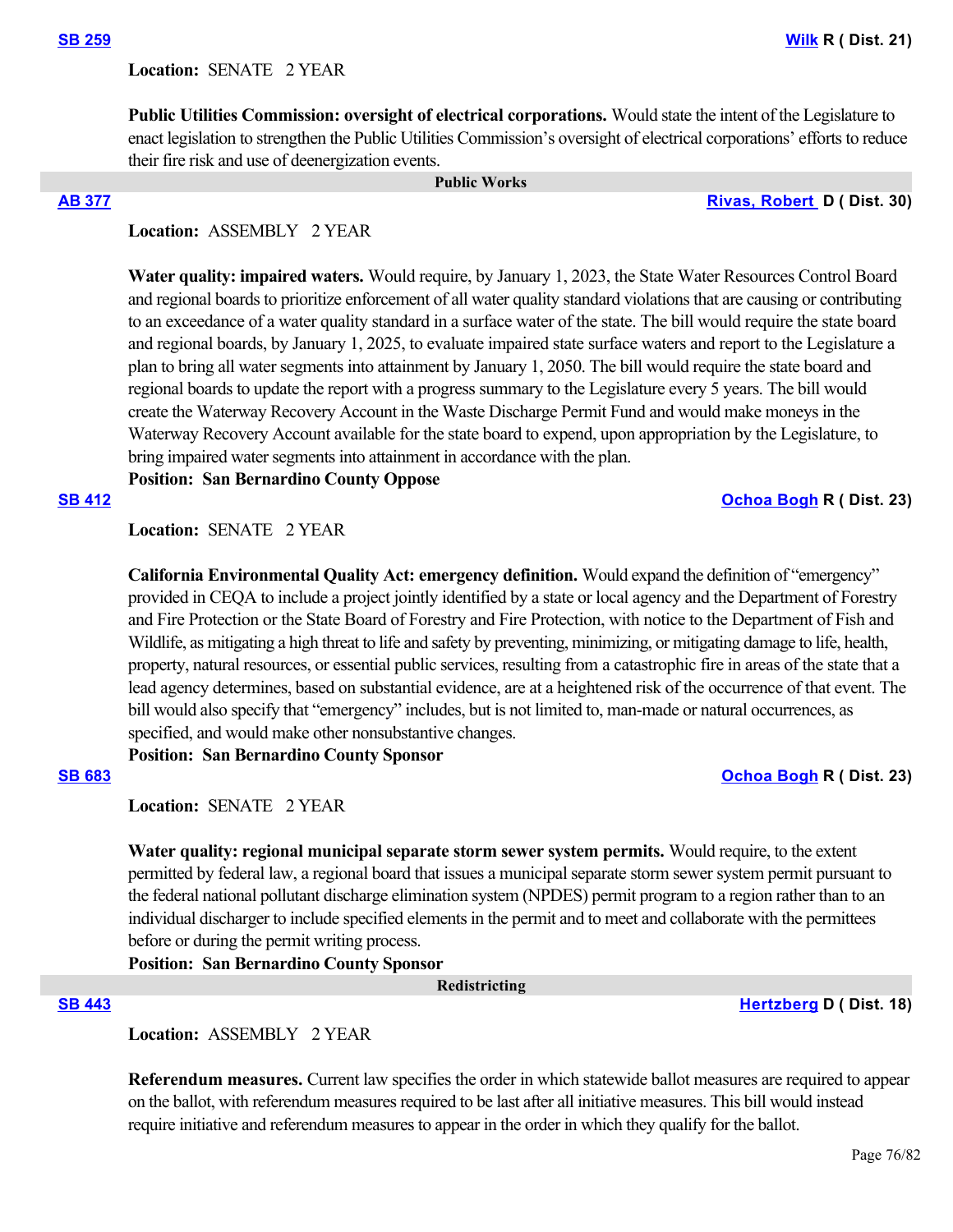# **Location:**  ASSEMBLY 2 YEAR

**Homeless children and youths: reporting.** Would require a local educational agency, as defined to include a school district, county office of education, charter school, or special education local plan area, to establish homeless education program policies that are consistent with specified state laws, and would further require the local educational agency to update these policies at intervals not exceeding 3 years. The bill would require local educational agencies to provide training at least annually on designated subjects to its classified and certificated employees who work with pupils, as specified.

# **Location:**  ASSEMBLY 2 YEAR

**Pupil instruction: financial literacy.** Would require the State Department of Education to implement, commencing with the 2022–23 school year, a financial literacy pilot program. The bill, under the pilot program, would authorize a school district or charter school to voluntarily incorporate a financial literacy program into a course, for pupils in grade 11 or 12, offered by the local educational agency. The bill would require the department to submit a report with findings on the pilot program to the Legislature on or before January 1, 2026.

### **[SB 111](https://ctweb.capitoltrack.com/public/publishbillinfo.aspx?bi=0LJ7xNe1POZibo7Ueo4mMFjPoIAkZnYXhZfIcXfVhJ7%2FnCOYkx7kW%2BH%2BHiDjSBJk) [Newman](https://sd29.senate.ca.gov/) D ( Dist. 29)**

## **Location:**  SENATE 2 YEAR

**Schoolbuses: stop requirements.** Current law requires the driver of any vehicle, upon meeting or overtaking any schoolbus equipped with required signs that is stopped for the purpose of loading or unloading any schoolchildren and displaying a flashing red light signal and stop signal arm, if equipped with a stop signal arm, to bring the vehicle to a stop immediately before passing the schoolbus and to not proceed past the schoolbus until the flashing red light signal and stop signal arm cease operation. This bill would authorize a school district to install and operate an automated video traffic enforcement system, as defined, for the purpose of enforcing the prohibition described above. The bill would allow school districts to contract with private vendors for the equipment, operation, and maintenance of an automated video traffic enforcement system, under certain circumstances, and create working agreements with local jurisdictions and local law enforcement.

### **[SB 229](https://ctweb.capitoltrack.com/public/publishbillinfo.aspx?bi=OSGxVphyAjG4JxSNgb5ZoamIdQvP1l7DIcC2wm7c7Syb8dlCjL%2BSsrAI8FFDDMr3) [Dahle](https://dahle.cssrc.us/) R ( Dist. 1)**

**Location:**  SENATE 2 YEAR

**Pupil health: mental health services: grants.** Would require the State Department of Education, upon appropriation by the Legislature, to provide up to \$500,000,000 in grants each year for the purpose of providing mental health services for all pupils, including those affected by school closures and distance learning requirements resulting from the COVID-19 pandemic. The bill would require the department to allocate those grants to local educational agencies, as specified. The bill would be implemented only to the extent that funds for its purposes are appropriated by the Legislature in the annual Budget Act, and would authorize that appropriation to come from any available state and federal funds.

 **Transportation**

# **Location:**  ASSEMBLY 2 YEAR

**Authorized emergency vehicles.** Would permit an authorized emergency vehicle to operate on an HOV lane if specified conditions are met, including, among others, that the vehicle is being driven while responding to, or returning from, an urgent or emergency call and the driver of the vehicle determines that the use of the HOV lane will likely improve the arrival time of the authorized emergency vehicle and its delivery of essential public safety

## **[AB 408](https://ctweb.capitoltrack.com/public/publishbillinfo.aspx?bi=m3m8rEkAcDZBKMwu3d7LNwvEQkFtgVtPg5HZ0KUQxJdi%2FpPLe0OhkVrxV0vi59Zr) [Quirk-Silva](https://a65.asmdc.org/) D ( Dist. 65)**

### **Schools**

# **[AB 423](https://ctweb.capitoltrack.com/public/publishbillinfo.aspx?bi=tYJG6QSDqWm8Ct%2BgtE%2FHDHUzXs243hboX3zhpqQYlRGWW%2F0S6gfc8vcylwIFoNzk) [Voepel](https://ad71.asmrc.org/) R ( Dist. 71)**

# **[AB 261](https://ctweb.capitoltrack.com/public/publishbillinfo.aspx?bi=oEt9A6a5HVAxZ4pUsnesUibV5o%2BjNL6w4GyV1Rg2AwN4mJG8sSe%2FBCiFHrt6dKWG) [Seyarto](https://ad67.asmrc.org/) R ( Dist. 67)**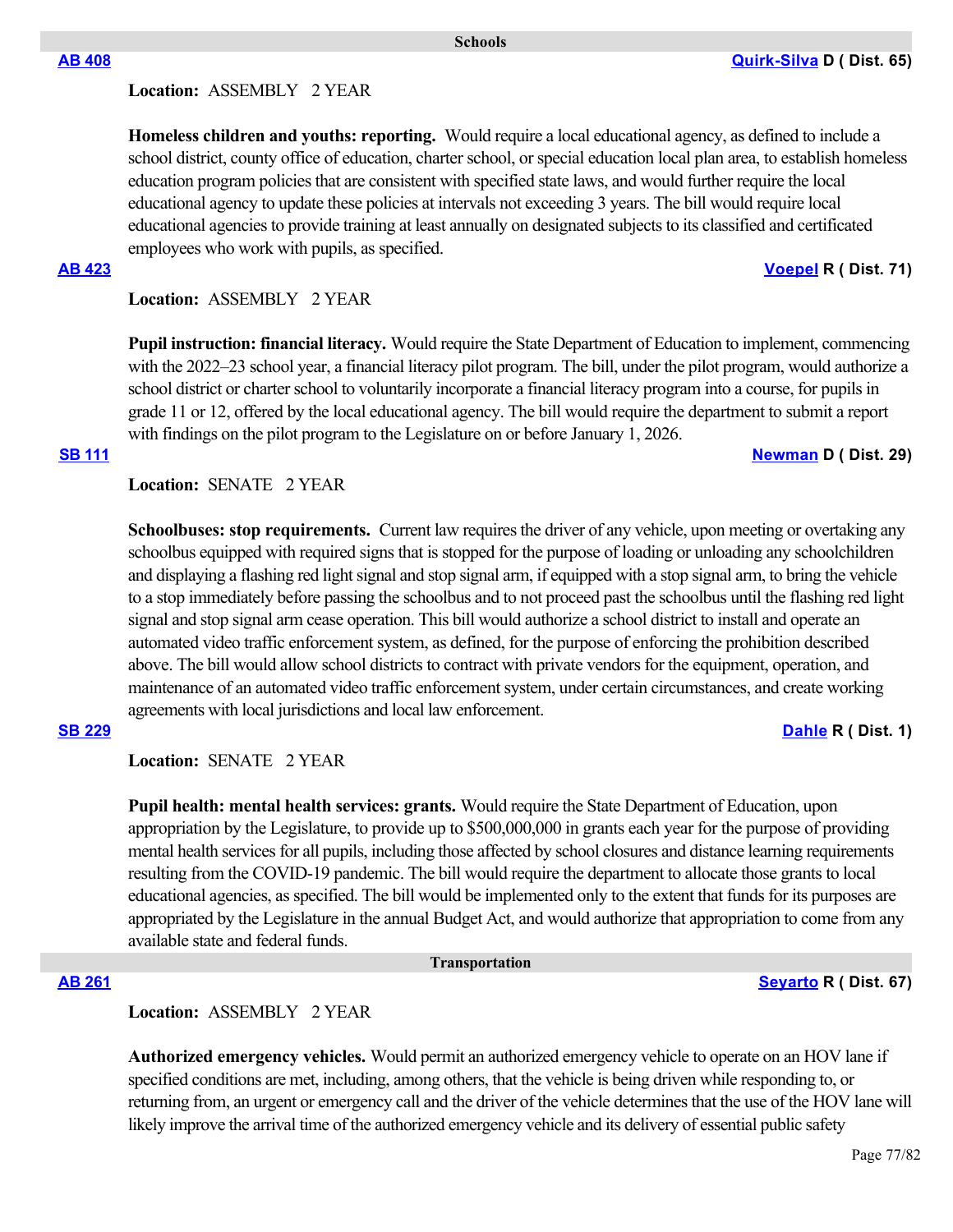# **Location:**  ASSEMBLY 2 YEAR

**County transportation commissions: regional transit service: airports.** Would require the county transportation commissions in the Counties of Los Angeles and San Bernardino to jointly develop, in consultation with certain governmental agencies, a funding and implementation program for regional transit services to include service to international airports within the multicounty region, as provided. The bill would require the initial regional transit services draft program under these provisions to be completed on or before December 1, 2022. The bill would require the county transportation commissions in the Counties of Los Angeles and San Bernardino to hold a joint public hearing in each county in their jurisdiction on the draft program no earlier than 30 days after the draft has been completed.

# **[AB 1547](https://ctweb.capitoltrack.com/public/publishbillinfo.aspx?bi=5OaFGvxlKFVLmqcnLtD1ztZ0F3uz2aknlRtyHt2UERQDoV%2BNfefT5eeuTy9aDHeE) [Reyes](https://a47.asmdc.org/) D ( Dist. 47)**

# **Location:**  ASSEMBLY 2 YEAR

**Air pollution: warehouse facilities.** Current law regulates the emissions of air pollution. Current law designates air pollution control districts and air quality management districts as having the primary responsibility for the control of air pollution from all sources other than vehicular sources, subject to the powers and duties of the State Air Resources Board. Existing law designates the state board as having the primary responsibility for the control of air pollution from vehicular sources.This bill would authorize the State Air Resources Board to regulate indirect sources, as defined.

### **Position: San Bernardino County Watch**

 **Veterans**

**[AB 305](https://ctweb.capitoltrack.com/public/publishbillinfo.aspx?bi=qbvKkBAf9ecArIhcDAXUlVGE6wjbPJnzsxcI6anzh4cafvWR8QvLfP1LwZ68qJOe) [Maienschein](https://a77.asmdc.org/) D ( Dist. 77)**

### **Location:**  SENATE 2 YEAR

**Veteran services: notice.** Current law requires every state agency that requests on any written form or written publication, or through its internet website, whether a person is a veteran, to request that information in a specified manner. This bill would require specified governmental agencies to include, at their next scheduled update, additional questions on their intake and application forms, except as provided, to determine whether a person is affiliated with the Armed Forces of the United States. The bill would require those agencies, through the intake or application form, to request permission from that person to transmit their contact information to the Department of Veterans Affairs so that the person may be notified of potential eligibility to receive state and federal veterans benefits.

# **[AB 325](https://ctweb.capitoltrack.com/public/publishbillinfo.aspx?bi=WeYjmgsEqjXuM4VU%2B%2BzNJjGMW68mpb%2BT1a7jtKSOweDfPgSidGvi4uADGyKTqHz1) [Irwin](https://a44.asmdc.org/) D ( Dist. 44)**

**Location:**  SENATE 2 YEAR

**Veterans: discharge upgrades.** Would, subject to an appropriation by the Legislature, require the Department of Veterans Affairs to establish the Veteran's Military Discharge Upgrade Grant Program to help fund service providers who will educate veterans about discharge upgrades and assist veterans in filing discharge upgrade applications, as specified.

# **[AB 411](https://ctweb.capitoltrack.com/public/publishbillinfo.aspx?bi=6IwhXVaxMzjl9v%2BGayCf4CP6tdK1hC14JWJSWj9pNaZK2MjOO4pqVVPP%2BlmhXeUY) [Irwin](https://a44.asmdc.org/) D ( Dist. 44)**

**Location:**  ASSEMBLY 2 YEAR

**Veterans Housing and Homeless Prevention Bond Act of 2022.** Would enact the Veterans Housing and Homeless Prevention Bond Act of 2022 to authorize the issuance of bonds in an amount not to exceed \$600,000,000 to provide additional funding for the VHHPA. The bill would provide for the handling and disposition of the funds in the same manner as the 2014 bond act.

**[AB 626](https://ctweb.capitoltrack.com/public/publishbillinfo.aspx?bi=c1X8f%2BTkb1%2FmE5iFvZ4omF3qNv5%2B1snDvOxWbCTpWlleMsKlLSKSStTp4gq%2FLZjB) [Smith](https://ad33.asmrc.org/) R ( Dist. 33)**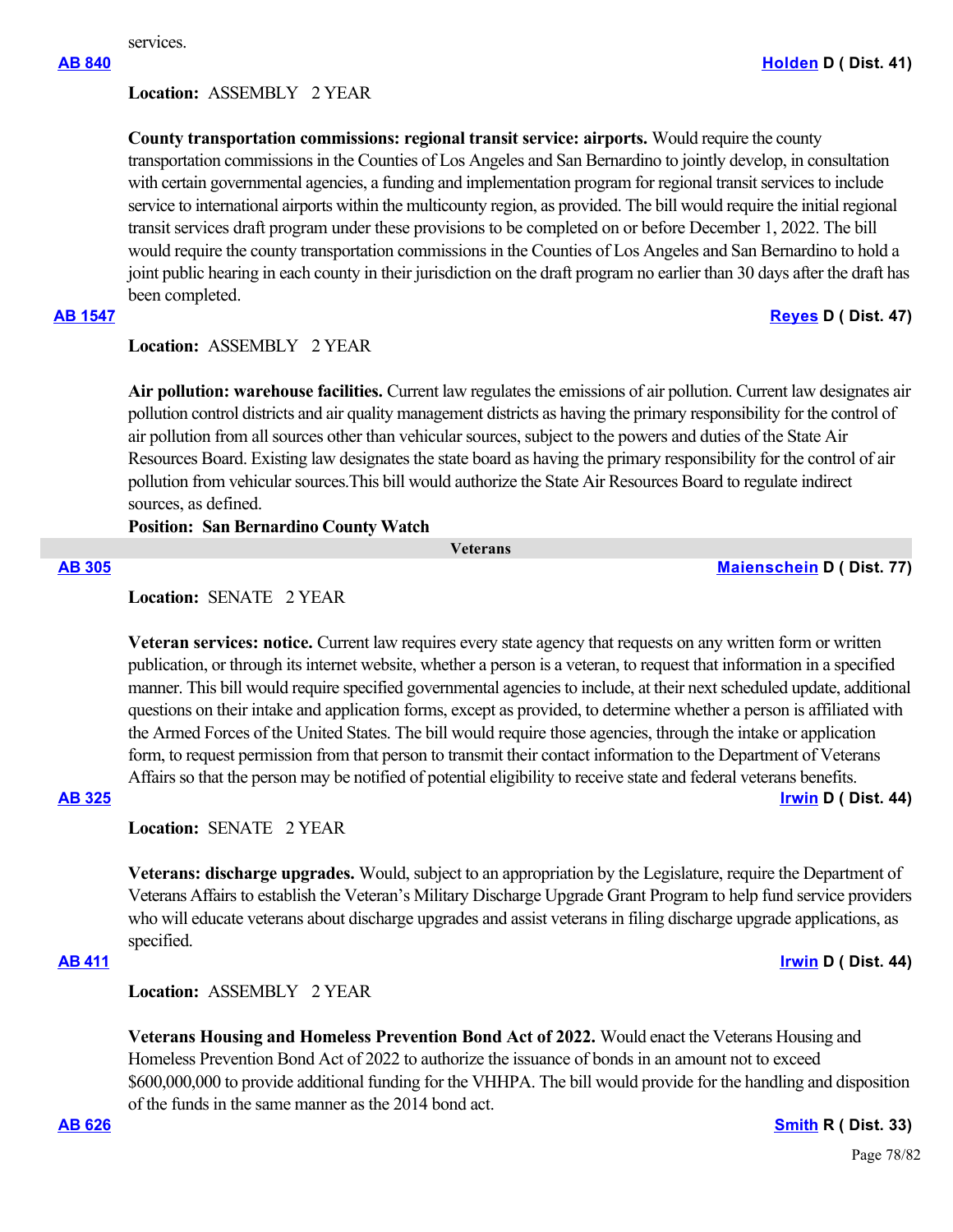**Veterans' homes: funding.** The Veterans' Homes Bond Act of 2000 requires the proceeds from the sale of bonds issued under the act to be deposited in the Veterans' Home Fund. Current law requires money in the fund, upon appropriation by the Legislature, to be used by the Department of Veterans Affairs for the purpose of designing and constructing veterans' homes, as specified. Under existing law, an amount not to exceed \$31,000,000 is continuously appropriated to the department, as specified, for the funding of the state's matching requirement for the design, equipping, and construction of specified veterans' homes. This bill would make technical, nonsubstantive changes to this provision.

## **[AB 1244](https://ctweb.capitoltrack.com/public/publishbillinfo.aspx?bi=K8cOWoQqNivTFuXAOKxV2IgdJ%2F%2Fcy9ZkwN15z1Lc1PfRfTuZxmKB9pRT3DR8GCQ%2B) [Mathis](http://ad26.asmrc.org/) R ( Dist. 26)**

# **Location:**  ASSEMBLY 2 YEAR

**California Disabled Veteran Business Enterprise Program.** Current law establishes the California Disabled Veteran Business Enterprise Program to address the special needs of disabled veterans seeking rehabilitation and training through entrepreneurship and to recognize the sacrifices of Californians disabled during military service. Current law requires that contracts awarded by a state agency, department, officer, or other state governmental entity for specified services have statewide participation goals of not less than 3% for disabled veteran business enterprises. Current law defines a disabled veteran for purposes of this program as a veteran of the military, naval, or air service of the United States, as specified, who has at least a 10% service-connected disability and who is domiciled in the state. This bill would expand the definition of a disabled veteran for purposes of this program by additionally including a veteran who is doing business in the state, as specified.

# **Location:**  ASSEMBLY 2 YEAR

**Veterans' homes: closure.** Current law requires the master plan for the overall operation of the veterans' homes system be revised by the department every 5 years. Under current law, the master plan is required to discuss, among other things, the location of future facilities at or within the vicinity of United States Department of Veterans Affairs facilities, the closure of facilities, and the expansion of existing facilities or conversion of existing facilities to provide different levels of service. This bill would, in the event the department recommends or proposes to close a veterans' home, require the Secretary of Veterans Affairs to convene a taskforce that includes representatives from the department, elected officials from the community where the home is located, residents of the home, staff employed at the home, and local veterans groups.

 **Water**

## **[AB 377](https://ctweb.capitoltrack.com/public/publishbillinfo.aspx?bi=QEAvUfo6evokACv3TccwZ1ucj8cFUibwrenQRa%2B9WfA5l16b2I%2F3Y1fa6Hj1%2BmTZ) [Rivas, Robert](https://a30.asmdc.org/)  D ( Dist. 30)**

# **Location:**  ASSEMBLY 2 YEAR

**Water quality: impaired waters.** Would require, by January 1, 2023, the State Water Resources Control Board and regional boards to prioritize enforcement of all water quality standard violations that are causing or contributing to an exceedance of a water quality standard in a surface water of the state. The bill would require the state board and regional boards, by January 1, 2025, to evaluate impaired state surface waters and report to the Legislature a plan to bring all water segments into attainment by January 1, 2050. The bill would require the state board and regional boards to update the report with a progress summary to the Legislature every 5 years. The bill would create the Waterway Recovery Account in the Waste Discharge Permit Fund and would make moneys in the Waterway Recovery Account available for the state board to expend, upon appropriation by the Legislature, to bring impaired water segments into attainment in accordance with the plan.

**Position: San Bernardino County Oppose**

# **[AB 441](https://ctweb.capitoltrack.com/public/publishbillinfo.aspx?bi=oqyp6GJ0p0sy9WvFZ2GTH%2FYL4lTm5%2B6CBmHGWmTfS%2FGDq1drB5MKBjVuoTtcFywR) [Mayes](https://www.assembly.ca.gov/assemblymemberchadmayes) I ( Dist. 42)**

**Location:**  SENATE 2 YEAR

**[SB 348](https://ctweb.capitoltrack.com/public/publishbillinfo.aspx?bi=nLXgUtIujQf8UKXVZS9hVdSm0hqz67MIYYZdXKGTKhPzpB31PxX1pHNLmmpxBZbu) [Grove](https://grove.cssrc.us/) R ( Dist. 16)**

Page 79/82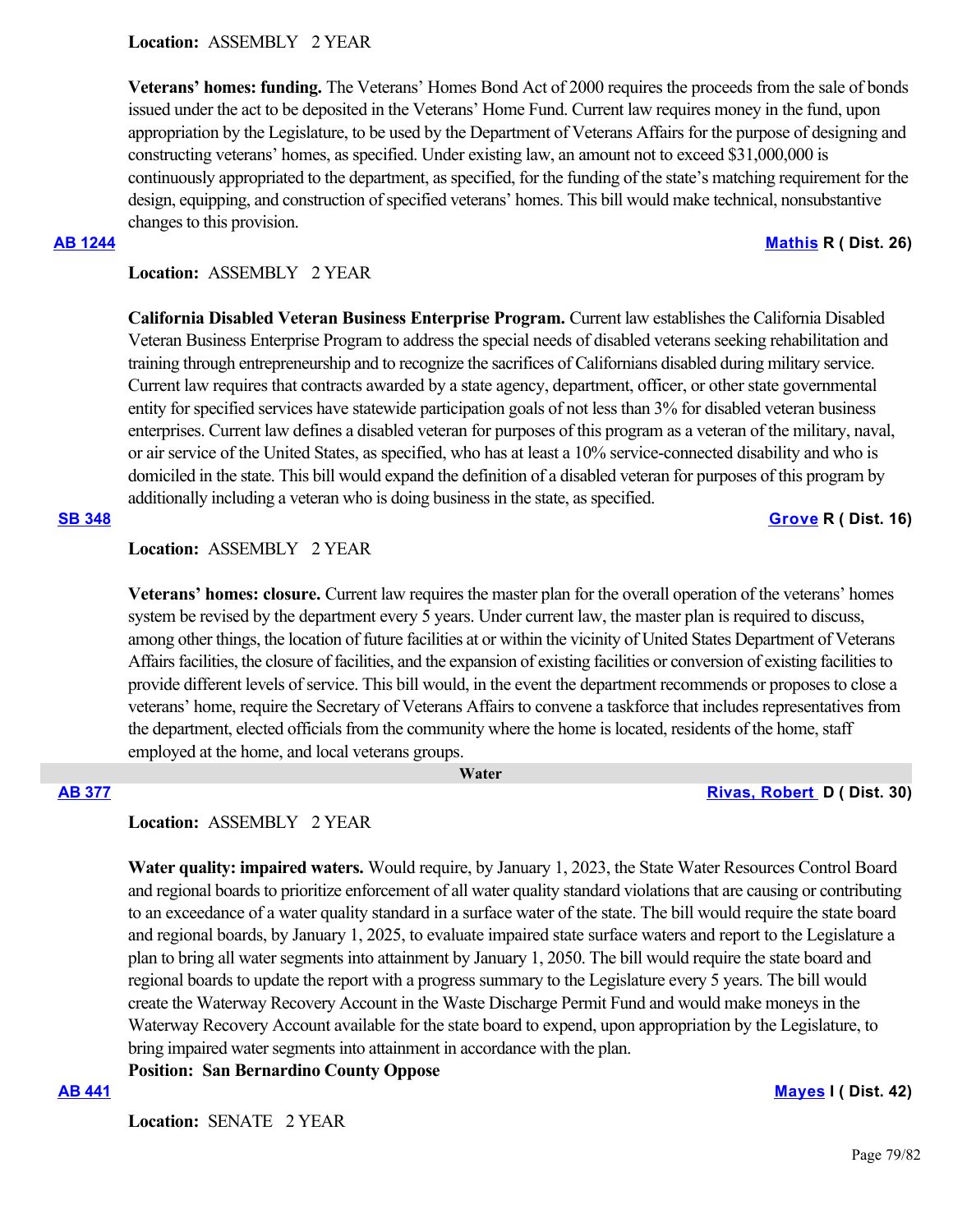**Recreational water use: wave basins.** Current law provides for the regulation of recreational water use, as specified, including, but not limited to, swimming pools and wave pools. Current law establishes applicable construction and sanitation standards for public swimming pools, and standards pertaining to their operation, maintenance, and use. This bill would similarly establish, under the supervision of the State Department of Public Health, standards for a wave basin, defined as an artificially constructed body of water within an impervious water containment structure incorporating the use of a mechanical device principally designed to generate waves for surfing on a surfboard or analogous surfing device commonly used in the ocean and intended for sport.

**[SB 222](https://ctweb.capitoltrack.com/public/publishbillinfo.aspx?bi=7sVgn2aW5KlbSu52Ipo6jKfrv%2B9UmFmFS%2F2T%2BTQ4qnAAuRJnojTSViiGLctcdCK5) [Dodd](http://sd03.senate.ca.gov/) D ( Dist. 3)**

# **Location:**  ASSEMBLY 2 YEAR

**Water Rate Assistance Program.** Would establish the Water Rate Assistance Fund in the State Treasury to help provide water affordability assistance, for both drinking water and wastewater services, to low-income ratepayers and ratepayers experiencing economic hardship in California. The bill would require the Department of Community Services and Development to develop and administer the Water Rate Assistance Program established by the bill. **[SB 223](https://ctweb.capitoltrack.com/public/publishbillinfo.aspx?bi=rqmP2zfqWo%2BlybO8aRT963ARTngKJa%2BFO2n224qrjQptgMsh86ckQv0XVrXM3Nbf) [Dodd](http://sd03.senate.ca.gov/) D ( Dist. 3)**

**Location:**  SENATE 2 YEAR

**Discontinuation of residential water service.** Current law requires an urban and community water system to have a written policy on discontinuation of residential service for nonpayment, including, among other things, specified options for addressing the nonpayment. Current law requires an urban and community water system to provide notice of that policy to customers, as provided. This bill would apply those provisions, on and after July 1, 2022, to a very small community water system, defined as a public water system that supplies water to 200 or fewer service connections used by year long residents.

 **Workforce**

### **[AB 106](https://ctweb.capitoltrack.com/public/publishbillinfo.aspx?bi=TSHJENppxbfSG53un6%2BUCngvhXso2lgVZ4pSYQx3GPXcEkM9Nfz4NFNaLhigTmpX) [Salas](https://a32.asmdc.org/) D ( Dist. 32)**

**Location:**  SENATE 2 YEAR

**Regions Rise Grant Program.** Would establish the Regions Rise Grant Program within the Office of Planning and Research for the purpose of supporting inclusive, cross-jurisdictional, and innovative engagement processes that lead to inclusive strategies to address barriers and challenges confronting communities in creating economic prosperity for all. The bill would define "region" as a geographic area composed of one or more counties and cities that form a functional economy.

### **[AB 630](https://ctweb.capitoltrack.com/public/publishbillinfo.aspx?bi=MGWSuEfMZXh%2B2NTw8bzjI4xEVV%2Bu6%2Foa7td3E1x7%2BfQe2TN4DWvWfljXLr0nymWV) [Arambula](https://a31.asmdc.org/) D ( Dist. 31)**

**Location:**  ASSEMBLY 2 YEAR

**Online Jobs and Economic Support Resource Grant Program.** Would establish the Online Jobs and Economic Support Resource Grant Program within GO-Biz for the purpose of supporting inclusive, cross-jurisdictional, and innovative online platforms that support job and earning opportunities and economic recovery with a strong focus on underserved and economically challenged communities.

## **[AB 637](https://ctweb.capitoltrack.com/public/publishbillinfo.aspx?bi=t5Vb2Io9rfac8XbVsjU6Yvd%2BsmATQ6yVIlZIovySQiWIGwt5aR9AL%2BCdbLSzlm7I) [Lackey](https://ad36.asmrc.org/) R ( Dist. 36)**

**Location:**  ASSEMBLY 2 YEAR

**Enabling Youth to Access Workforce Training Grant Program.** Would create the Enabling Youth to Access Workforce Training Grant Program. Upon appropriation by the Legislature, the bill would require the California Workforce Development Board to create the program, which would fund supportive services, as specified, that are necessary for homeless youth and current or former foster youth to enable their participation in the workforce development program, as defined. Under the bill, grants would be awarded on a competitive basis. The bill would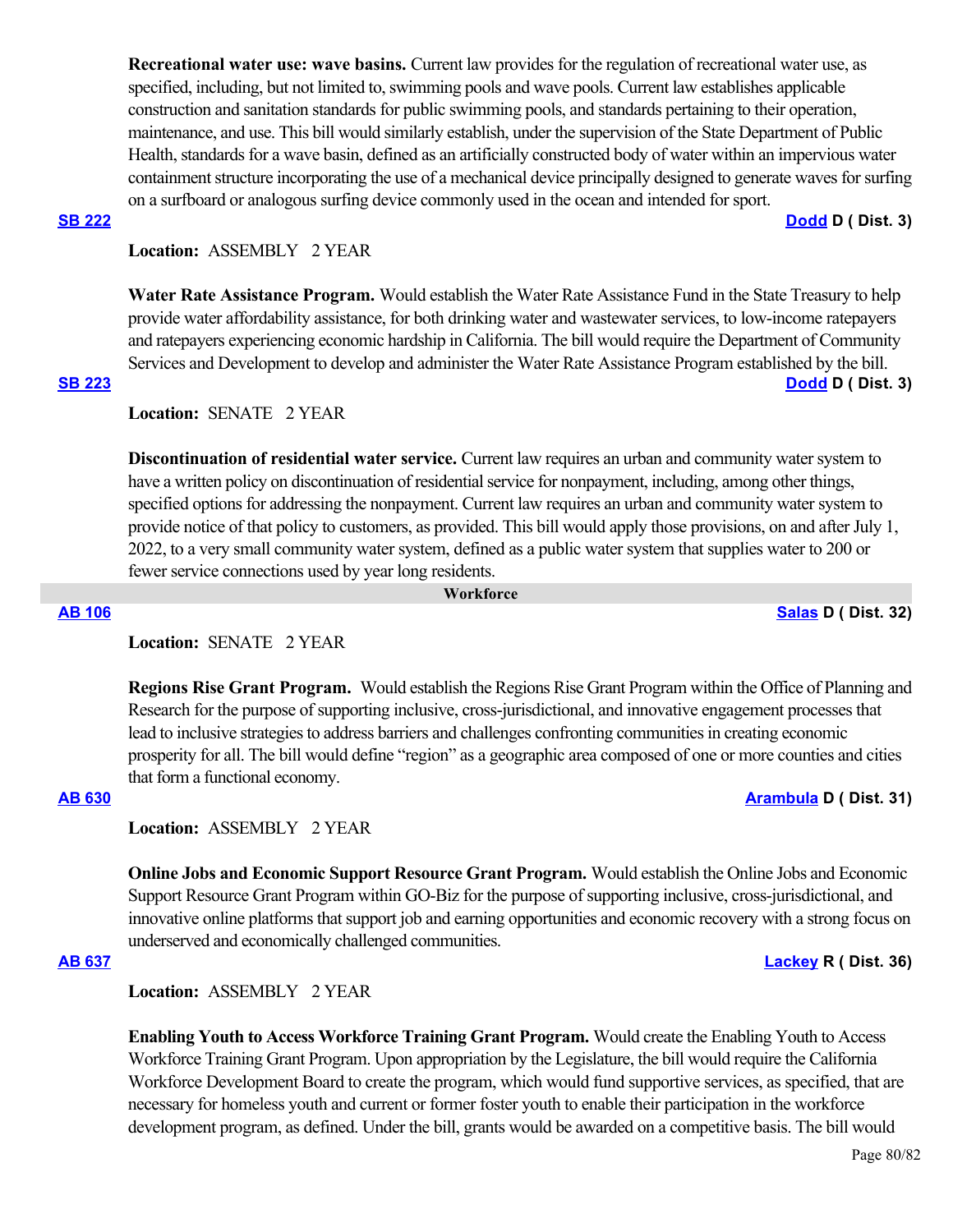require the board to conduct outreach activities and to provide technical assistance to eligible applicants to ensure that grants are awarded to qualified applicants providing a broad spectrum of supportive services.

**[AB 675](https://ctweb.capitoltrack.com/public/publishbillinfo.aspx?bi=heKAE7vBUyqJ%2BdX3peQkJbeV6yiZ2MQl6cons8Bys6pylIc9hs9vTg07OGte3kuI) [Bloom](https://a50.asmdc.org/) D ( Dist. 50)**

### **Location:**  ASSEMBLY 2 YEAR

**Corporation Tax Law: credits: employment: homelessness.** Would allow a credit under the Corporation Tax Law for each taxable year beginning on or after January 1, 2022, and before January 1, 2027, to a qualified taxpayer that employs an eligible individual during the taxable year, in an amount between \$2,500 and \$10,000 per eligible individual, not to exceed \$30,000 per taxable year, depending on the amount of hours worked by the eligible individual. The bill would define various terms for purposes of the credit, including defining "eligible individual" as a person who is homeless. The bill would require an eligible employer to obtain an eligible employer certification from the Employment Development Department to receive the credit, and would require the Employment Development Department to issue a certification to eligible employers, as specified. The bill would require each continuum of care to issue certifications to eligible individuals that are homeless, as specified.

# **[AB 1313](https://ctweb.capitoltrack.com/public/publishbillinfo.aspx?bi=2%2FraP3Q%2FMVl4TH8afX0UnkBRrptTHfxfKPScxNbZ2PEMQ5JIbnVWoh4LhHP%2FDvVB) [Bigelow](https://ad05.asmrc.org/) R ( Dist. 5)**

## **Location:**  ASSEMBLY 2 YEAR

**COVID-19: immunity from civil liability.** Would exempt a business, as defined, from liability for an injury or illness to a person due to coronavirus (COVID-19) based on a claim that the person contracted COVID-19 while at that business, or due to the actions of that business, if the business has substantially complied with all applicable state and local health laws, regulations, and protocols. The bill would define a business to include a sole proprietorship, partnership, corporation, association, or other group, including a nonprofit organization, as specified. The bill would not permit this exception to apply if the injury or illness resulted from a grossly negligent act or omission, willful or wanton misconduct, or unlawful discrimination by the business or an employee of the business. The bill would include related legislative findings.

# **[SB 33](https://ctweb.capitoltrack.com/public/publishbillinfo.aspx?bi=z2uhVZovYdQ5Rd5SBow7bxolla7xKqhJljdhJ%2BHhZkYiSCnpTQ9HmMwlSIIvhSnu) [Cortese](http://sd15.senate.ca.gov/) D ( Dist. 15)**

### **Location:**  ASSEMBLY 2 YEAR

**Apprenticeship: annual report: task force.** Would require the Director of Industrial Relations, on or before September 1, 2022, to convene a task force to promote apprenticeship for all populations throughout the state, to be known as the Construction Apprenticeship Advancement Task Force, with membership as prescribed. The bill would require the task force, in consultation with specified entities, to study the recruitment, retention, and barriers to entry of women and other minority, underrepresented, and disadvantaged populations in the State of California for purposes of ensuring apprenticeship opportunities are more inclusive of those populations.

**[SB 61](https://ctweb.capitoltrack.com/public/publishbillinfo.aspx?bi=Zt718%2FRWPr6%2FQBVx6hFcClquy1w8dCWFy3AQZZ7s9XYYz23WSzzsX5xcbv%2BRFkrq) [Hurtado](https://sd14.senate.ca.gov/) D ( Dist. 14)**

# **Location:**  SENATE 2 YEAR

**Workforce training programs: supportive services.** Would, upon appropriation by the Legislature, require the California Workforce Development Board to establish and administer the Lifting Families Out of Poverty Supportive Services Program. The bill would require the board, upon appropriation by the Legislature for that purpose, to make \$50,000,000 in grants available to applicants, including local workforce development boards, labor organizations, K–12 educational entities, community colleges, adult schools, county social service agencies, community-based organizations, business-related nonprofit organizations, and workforce intermediaries who work directly with the individuals experiencing employment barriers to ensure those individuals receive needed training, that apply for funding to provide supportive services, as defined, and are approved in accordance with the bill. **[SB 74](https://ctweb.capitoltrack.com/public/publishbillinfo.aspx?bi=J0wwdBYY2tOXt83hKf1LiCRQ6ye7bkbe84Ijfi1AcEq96QEAuGHVSC9ikcp%2FEVGn) [Borgeas](https://borgeas.cssrc.us/) R ( Dist. 8)**

Location: **SENATE 2 YEAR**